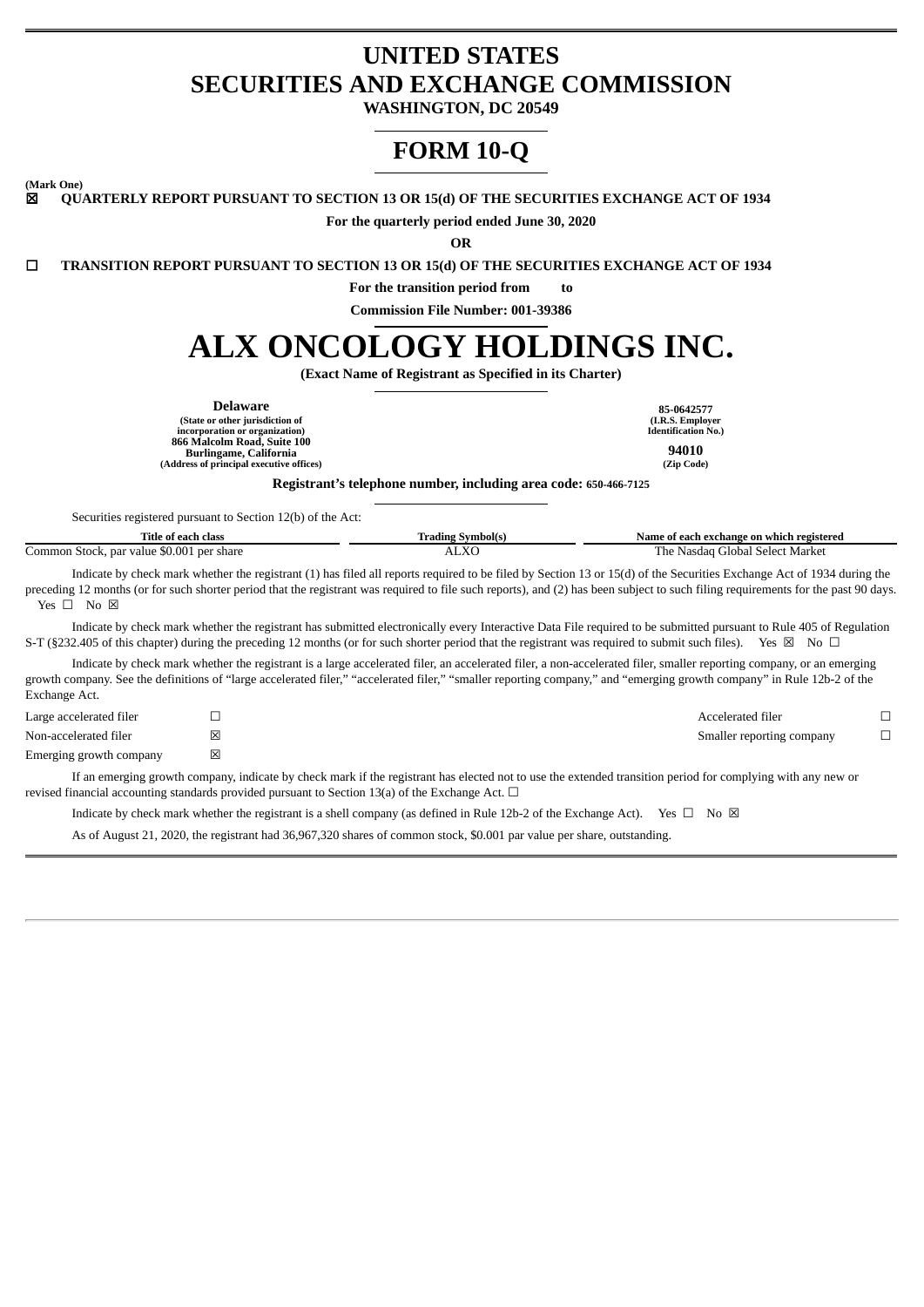# **Table of Contents**

|          |                                                                                                                         | Page |
|----------|-------------------------------------------------------------------------------------------------------------------------|------|
| PART I.  | <b>FINANCIAL INFORMATION</b>                                                                                            |      |
| Item 1.  | <b>Financial Statements (Unaudited)</b>                                                                                 |      |
|          | Condensed Consolidated Balance Sheets as of June 30, 2020 and December 31, 2019                                         |      |
|          | Condensed Consolidated Statements of Operations and Comprehensive Loss for the three and six months ended June 30, 2020 |      |
|          | and 2019                                                                                                                | 2    |
|          | Condensed Consolidated Statements of Convertible Preferred Stock and Stockholders' Deficit for the three and six months |      |
|          | ended June 30, 2020 and 2019                                                                                            | 3    |
|          | Condensed Consolidated Statements of Cash Flows for the six months ended June 30, 2020 and 2019                         |      |
|          | <b>Notes to Condensed Consolidated Financial Statements</b>                                                             | 5    |
| Item 2.  | <b>Management's Discussion and Analysis of Financial Condition and Results of Operations</b>                            | 22   |
| Item 3.  | <b>Quantitative and Qualitative Disclosures About Market Risk</b>                                                       | 33   |
| Item 4.  | <b>Controls and Procedures</b>                                                                                          | 34   |
| PART II. | <b>OTHER INFORMATION</b>                                                                                                |      |
| Item 1.  | <b>Legal Proceedings</b>                                                                                                | 35   |
| Item 1A. | <b>Risk Factors</b>                                                                                                     | 35   |
| Item 2.  | <b>Unregistered Sales of Equity Securities and Use of Proceeds</b>                                                      | 78   |
| Item 3.  | <b>Defaults Upon Senior Securities</b>                                                                                  | 79   |
| Item 4.  | <b>Mine Safety Disclosures</b>                                                                                          | 79   |
| Item 5.  | <b>Other Information</b>                                                                                                | 79   |
| Item 6.  | <b>Exhibits</b>                                                                                                         | 80   |
|          | <b>Signatures</b>                                                                                                       | 82   |
|          |                                                                                                                         |      |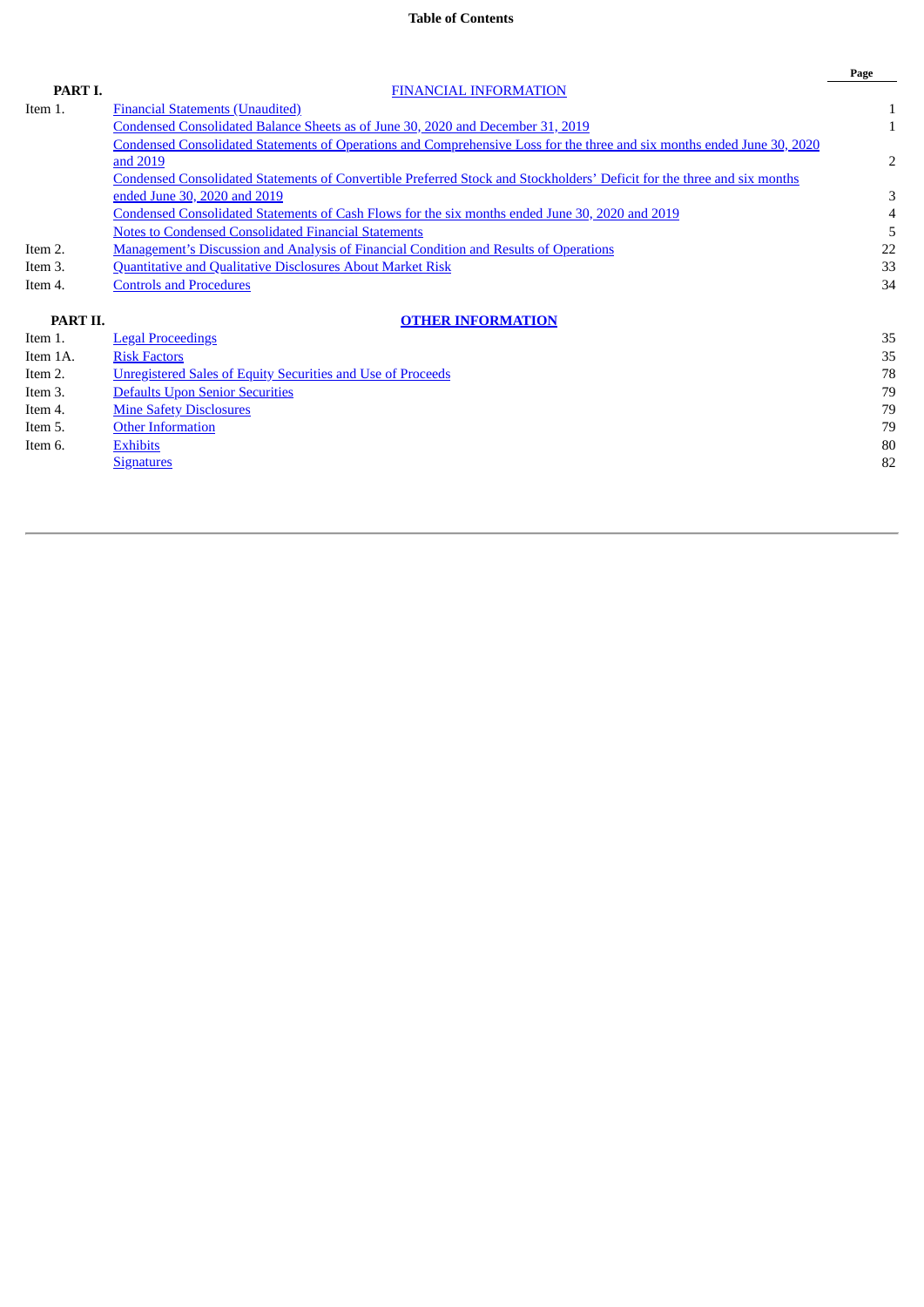#### **SPECIAL NOTE REGARDING FORWARD-LOOKING STATEMENTS**

This Quarterly Report on Form 10-Q contains forward-looking statements. All statements other than statements of historical facts contained in this report, including statements regarding our future results of operations and financial position, business strategy, product candidates, planned preclinical studies and clinical trials, results of clinical trials, research and development costs, regulatory approvals, timing and likelihood of success, as well as plans and objectives of management for future operations, are forward-looking statements. These statements involve known and unknown risks, uncertainties and other important factors that are in some cases beyond our control and may cause our actual results, performance or achievements to be materially different from any future results, performance or achievements expressed or implied by the forward-looking statements.

In some cases, you can identify forward-looking statements by terms such as "may," "will," "should," "would," "expect," "plan," "anticipate," "could," "intend," "target," "project," "believe," "estimate," "predict," "potential," or "continue" or the negative of these terms or other similar expressions. Forward-looking statements contained in this Quarterly Report include, but are not limited to, statements about: our financial performance; the sufficiency of our existing cash to fund our future operating expenses and capital expenditure requirements; the accuracy of our estimates regarding expenses, future revenue, capital requirements, and needs for additional financing; our plans relating to commercializing our product candidates, if approved, including the geographic areas of focus and our ability to grow a sales team; the implementation of our strategic plans for our business and product candidates; our ability to obtain and maintain regulatory approval of our product candidates and the timing or likelihood of regulatory filings and approvals, including our expectation to seek special designations, such as orphan drug designation, for our product candidates for various diseases; our reliance on third parties to conduct preclinical research activities, and for the manufacture of our product candidates; the beneficial characteristics, safety, efficacy and therapeutic effects of our product candidates; the progress and focus of our current and future clinical trials, and the reporting of data from those trials; our ability to advance product candidates into and successfully complete clinical trials; the ability of our clinical trials to demonstrate the safety and efficacy of our product candidates, and other positive results; the success of competing therapies that are or may become available; developments relating to our competitors and our industry, including competing product candidates and therapies; our plans relating to the further development and manufacturing of our product candidates, including additional indications that we may pursue; existing regulations and regulatory developments in the United States and other jurisdictions; our potential and ability to successfully manufacture and supply our product candidates for clinical trials and for commercial use, if approved; our continued reliance on third parties to conduct additional clinical trials of our product candidates, and for the manufacture of our product candidates; our plans and ability to obtain or protect intellectual property rights, including extensions of existing patent terms where available; the scope of protection we are able to establish and maintain for intellectual property rights, including our technology platform and product candidates; our ability to retain the continued service of our key personnel and to identify, hire, and then retain additional qualified personnel; our expectations regarding the impact of the COVID-19 pandemic on our business; our expectations regarding the period during which we will qualify as an emerging growth company under the JOBS Act; and our anticipated use of our existing cash and cash equivalents and the proceeds from our initial public offering.

We have based these forward-looking statements largely on our current expectations and projections about our business, the industry in which we operate and financial trends that we believe may affect our business, financial condition, results of operations and prospects, and these forward-looking statements are not guarantees of future performance or development. These forward-looking statements speak only as of the date of this Quarterly Report on Form 10-Q and are subject to a number of risks, uncertainties and assumptions described in the section titled "Risk Factors" and elsewhere in this Quarterly Report on Form 10-Q. Because forward-looking statements are inherently subject to risks and uncertainties, some of which cannot be predicted or quantified, you should not rely on these forward-looking statements as predictions of future events. The events and circumstances reflected in our forward-looking statements may not be achieved or occur and actual results could differ materially from those projected in the forward-looking statements. Except as required by applicable law, we do not plan to publicly update or revise any forward-looking statements contained herein until after we distribute this Quarterly Report, whether as a result of any new information, future events or otherwise.

In addition, statements that "we believe" and similar statements reflect our beliefs and opinions on the relevant subject. These statements are based upon information available to us as of the date of this Quarterly Report, and while we believe such information forms a reasonable basis for such statements, such information may be limited or incomplete, and our statements should not be read to indicate that we have conducted an exhaustive inquiry into, or review of, all potentially available relevant information. These statements are inherently uncertain, and you are cautioned not to unduly rely upon these statements.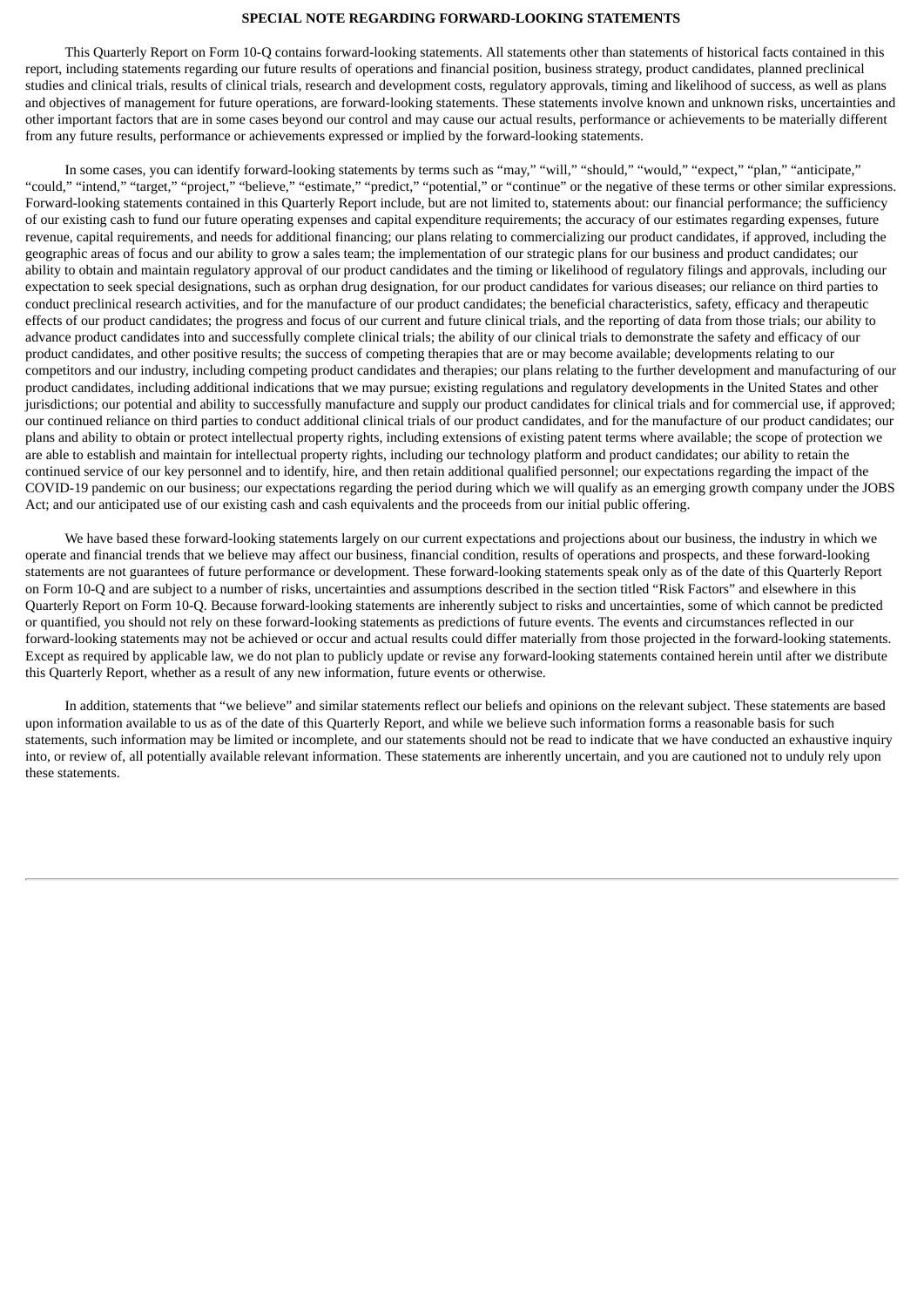# **PART I—FINANCIAL INFORMATION**

# **Item 1 – Financial Statements**

# **ALX Oncology Holdings Inc. Condensed Consolidated Balance Sheets** (unaudited) (in thousands, except share and per share data)

<span id="page-3-2"></span><span id="page-3-1"></span><span id="page-3-0"></span>

| <b>Assets</b><br>Current assets:<br>\$<br>98,103<br>\$<br>9,017<br>Cash and cash equivalents<br>527<br>536<br>Receivables due from related-party<br>1,393<br>256<br>Prepaid expenses and other current assets<br>Assets held for sale<br>641<br>Total current assets<br>100,664<br>9,809<br>37<br>860<br>Property and equipment, net<br>Other assets<br>2,411<br>7<br>\$<br>10,676<br>103,112<br>\$<br><b>Total assets</b><br>Liabilities, convertible preferred stock and stockholders' deficit<br>Current liabilities:<br>\$<br>\$<br>1,865<br>3,748<br>Accounts payable<br>Accrued expenses and other current liabilities<br>4,140<br>1,236<br>Term loan - current<br>1,714<br>Total current liabilities<br>7,719<br>4,984<br>Term loan - non-current<br>3,928<br>5,421<br>Other non-current liabilities<br>820<br>412<br>Deferred rent<br>135<br>12,467<br><b>Total liabilities</b><br>10,952<br>Commitments and contingencies (Note 11)<br>Series A convertible preferred stock, \$0.001 par value; 9,297,100 and 9,421,633<br>shares authorized as of June 30, 2020 and December 31, 2019, respectively;<br>9,297,081 shares issued and outstanding as of June 30, 2020 and December 31, 2019,<br>respectively; aggregate liquidation preference of \$75,412 and \$73,571 as of June 30,<br>2020 and December 31, 2019, respectively<br>60,933<br>60,933<br>Series B convertible preferred stock, \$0.001 par value; 1,108,675 and 2,145,370 shares<br>authorized as of June 30, 2020 and December 31, 2019, respectively; 1,016,727<br>shares issued and outstanding as of June 30, 2020 and December 31, 2019,<br>respectively; aggregate liquidation preference of \$10,304 and \$10,014 as of<br>June 30, 2020 and December 31, 2019, respectively<br>9,430<br>9,430<br>Series C convertible preferred stock, \$0.001 par value; 11,055,981 and 0 shares<br>authorized as of June 30, 2020 and December 31, 2019, respectively; 11,055,966<br>and 0 shares issued and outstanding as of June 30, 2020 and December 31, 2019,<br>respectively; aggregate liquidation preference of \$107,504 and \$0 as of June 30,<br>2020 and December 31, 2019, respectively<br>104,680<br>Stockholders' deficit<br>Common stock, \$0.001 par value; 1,519,618,271 shares authorized; 3,166,946 shares<br>issued and outstanding at June 30, 2020 and December 31, 2019, respectively<br>3<br>3<br>Additional paid-in capital<br>5,166<br>2,140<br>Accumulated deficit<br>(89, 567)<br>(72, 782)<br>Total stockholders' deficit<br>(84, 398)<br>(70, 639)<br>\$<br>10,676<br>Total liabilities, convertible preferred stock and stockholders' deficit<br>103,112<br>\$ |  | <b>June 30,</b><br>2020 | December 31,<br>2019 |
|--------------------------------------------------------------------------------------------------------------------------------------------------------------------------------------------------------------------------------------------------------------------------------------------------------------------------------------------------------------------------------------------------------------------------------------------------------------------------------------------------------------------------------------------------------------------------------------------------------------------------------------------------------------------------------------------------------------------------------------------------------------------------------------------------------------------------------------------------------------------------------------------------------------------------------------------------------------------------------------------------------------------------------------------------------------------------------------------------------------------------------------------------------------------------------------------------------------------------------------------------------------------------------------------------------------------------------------------------------------------------------------------------------------------------------------------------------------------------------------------------------------------------------------------------------------------------------------------------------------------------------------------------------------------------------------------------------------------------------------------------------------------------------------------------------------------------------------------------------------------------------------------------------------------------------------------------------------------------------------------------------------------------------------------------------------------------------------------------------------------------------------------------------------------------------------------------------------------------------------------------------------------------------------------------------------------------------------------------------------------------------------------------------------------------------------------------------------------------------------------------------------------------------------------------------------------------------------------------------------------------------------------------------------------|--|-------------------------|----------------------|
|                                                                                                                                                                                                                                                                                                                                                                                                                                                                                                                                                                                                                                                                                                                                                                                                                                                                                                                                                                                                                                                                                                                                                                                                                                                                                                                                                                                                                                                                                                                                                                                                                                                                                                                                                                                                                                                                                                                                                                                                                                                                                                                                                                                                                                                                                                                                                                                                                                                                                                                                                                                                                                                                    |  |                         |                      |
|                                                                                                                                                                                                                                                                                                                                                                                                                                                                                                                                                                                                                                                                                                                                                                                                                                                                                                                                                                                                                                                                                                                                                                                                                                                                                                                                                                                                                                                                                                                                                                                                                                                                                                                                                                                                                                                                                                                                                                                                                                                                                                                                                                                                                                                                                                                                                                                                                                                                                                                                                                                                                                                                    |  |                         |                      |
|                                                                                                                                                                                                                                                                                                                                                                                                                                                                                                                                                                                                                                                                                                                                                                                                                                                                                                                                                                                                                                                                                                                                                                                                                                                                                                                                                                                                                                                                                                                                                                                                                                                                                                                                                                                                                                                                                                                                                                                                                                                                                                                                                                                                                                                                                                                                                                                                                                                                                                                                                                                                                                                                    |  |                         |                      |
|                                                                                                                                                                                                                                                                                                                                                                                                                                                                                                                                                                                                                                                                                                                                                                                                                                                                                                                                                                                                                                                                                                                                                                                                                                                                                                                                                                                                                                                                                                                                                                                                                                                                                                                                                                                                                                                                                                                                                                                                                                                                                                                                                                                                                                                                                                                                                                                                                                                                                                                                                                                                                                                                    |  |                         |                      |
|                                                                                                                                                                                                                                                                                                                                                                                                                                                                                                                                                                                                                                                                                                                                                                                                                                                                                                                                                                                                                                                                                                                                                                                                                                                                                                                                                                                                                                                                                                                                                                                                                                                                                                                                                                                                                                                                                                                                                                                                                                                                                                                                                                                                                                                                                                                                                                                                                                                                                                                                                                                                                                                                    |  |                         |                      |
|                                                                                                                                                                                                                                                                                                                                                                                                                                                                                                                                                                                                                                                                                                                                                                                                                                                                                                                                                                                                                                                                                                                                                                                                                                                                                                                                                                                                                                                                                                                                                                                                                                                                                                                                                                                                                                                                                                                                                                                                                                                                                                                                                                                                                                                                                                                                                                                                                                                                                                                                                                                                                                                                    |  |                         |                      |
|                                                                                                                                                                                                                                                                                                                                                                                                                                                                                                                                                                                                                                                                                                                                                                                                                                                                                                                                                                                                                                                                                                                                                                                                                                                                                                                                                                                                                                                                                                                                                                                                                                                                                                                                                                                                                                                                                                                                                                                                                                                                                                                                                                                                                                                                                                                                                                                                                                                                                                                                                                                                                                                                    |  |                         |                      |
|                                                                                                                                                                                                                                                                                                                                                                                                                                                                                                                                                                                                                                                                                                                                                                                                                                                                                                                                                                                                                                                                                                                                                                                                                                                                                                                                                                                                                                                                                                                                                                                                                                                                                                                                                                                                                                                                                                                                                                                                                                                                                                                                                                                                                                                                                                                                                                                                                                                                                                                                                                                                                                                                    |  |                         |                      |
|                                                                                                                                                                                                                                                                                                                                                                                                                                                                                                                                                                                                                                                                                                                                                                                                                                                                                                                                                                                                                                                                                                                                                                                                                                                                                                                                                                                                                                                                                                                                                                                                                                                                                                                                                                                                                                                                                                                                                                                                                                                                                                                                                                                                                                                                                                                                                                                                                                                                                                                                                                                                                                                                    |  |                         |                      |
|                                                                                                                                                                                                                                                                                                                                                                                                                                                                                                                                                                                                                                                                                                                                                                                                                                                                                                                                                                                                                                                                                                                                                                                                                                                                                                                                                                                                                                                                                                                                                                                                                                                                                                                                                                                                                                                                                                                                                                                                                                                                                                                                                                                                                                                                                                                                                                                                                                                                                                                                                                                                                                                                    |  |                         |                      |
|                                                                                                                                                                                                                                                                                                                                                                                                                                                                                                                                                                                                                                                                                                                                                                                                                                                                                                                                                                                                                                                                                                                                                                                                                                                                                                                                                                                                                                                                                                                                                                                                                                                                                                                                                                                                                                                                                                                                                                                                                                                                                                                                                                                                                                                                                                                                                                                                                                                                                                                                                                                                                                                                    |  |                         |                      |
|                                                                                                                                                                                                                                                                                                                                                                                                                                                                                                                                                                                                                                                                                                                                                                                                                                                                                                                                                                                                                                                                                                                                                                                                                                                                                                                                                                                                                                                                                                                                                                                                                                                                                                                                                                                                                                                                                                                                                                                                                                                                                                                                                                                                                                                                                                                                                                                                                                                                                                                                                                                                                                                                    |  |                         |                      |
|                                                                                                                                                                                                                                                                                                                                                                                                                                                                                                                                                                                                                                                                                                                                                                                                                                                                                                                                                                                                                                                                                                                                                                                                                                                                                                                                                                                                                                                                                                                                                                                                                                                                                                                                                                                                                                                                                                                                                                                                                                                                                                                                                                                                                                                                                                                                                                                                                                                                                                                                                                                                                                                                    |  |                         |                      |
|                                                                                                                                                                                                                                                                                                                                                                                                                                                                                                                                                                                                                                                                                                                                                                                                                                                                                                                                                                                                                                                                                                                                                                                                                                                                                                                                                                                                                                                                                                                                                                                                                                                                                                                                                                                                                                                                                                                                                                                                                                                                                                                                                                                                                                                                                                                                                                                                                                                                                                                                                                                                                                                                    |  |                         |                      |
|                                                                                                                                                                                                                                                                                                                                                                                                                                                                                                                                                                                                                                                                                                                                                                                                                                                                                                                                                                                                                                                                                                                                                                                                                                                                                                                                                                                                                                                                                                                                                                                                                                                                                                                                                                                                                                                                                                                                                                                                                                                                                                                                                                                                                                                                                                                                                                                                                                                                                                                                                                                                                                                                    |  |                         |                      |
|                                                                                                                                                                                                                                                                                                                                                                                                                                                                                                                                                                                                                                                                                                                                                                                                                                                                                                                                                                                                                                                                                                                                                                                                                                                                                                                                                                                                                                                                                                                                                                                                                                                                                                                                                                                                                                                                                                                                                                                                                                                                                                                                                                                                                                                                                                                                                                                                                                                                                                                                                                                                                                                                    |  |                         |                      |
|                                                                                                                                                                                                                                                                                                                                                                                                                                                                                                                                                                                                                                                                                                                                                                                                                                                                                                                                                                                                                                                                                                                                                                                                                                                                                                                                                                                                                                                                                                                                                                                                                                                                                                                                                                                                                                                                                                                                                                                                                                                                                                                                                                                                                                                                                                                                                                                                                                                                                                                                                                                                                                                                    |  |                         |                      |
|                                                                                                                                                                                                                                                                                                                                                                                                                                                                                                                                                                                                                                                                                                                                                                                                                                                                                                                                                                                                                                                                                                                                                                                                                                                                                                                                                                                                                                                                                                                                                                                                                                                                                                                                                                                                                                                                                                                                                                                                                                                                                                                                                                                                                                                                                                                                                                                                                                                                                                                                                                                                                                                                    |  |                         |                      |
|                                                                                                                                                                                                                                                                                                                                                                                                                                                                                                                                                                                                                                                                                                                                                                                                                                                                                                                                                                                                                                                                                                                                                                                                                                                                                                                                                                                                                                                                                                                                                                                                                                                                                                                                                                                                                                                                                                                                                                                                                                                                                                                                                                                                                                                                                                                                                                                                                                                                                                                                                                                                                                                                    |  |                         |                      |
|                                                                                                                                                                                                                                                                                                                                                                                                                                                                                                                                                                                                                                                                                                                                                                                                                                                                                                                                                                                                                                                                                                                                                                                                                                                                                                                                                                                                                                                                                                                                                                                                                                                                                                                                                                                                                                                                                                                                                                                                                                                                                                                                                                                                                                                                                                                                                                                                                                                                                                                                                                                                                                                                    |  |                         |                      |
|                                                                                                                                                                                                                                                                                                                                                                                                                                                                                                                                                                                                                                                                                                                                                                                                                                                                                                                                                                                                                                                                                                                                                                                                                                                                                                                                                                                                                                                                                                                                                                                                                                                                                                                                                                                                                                                                                                                                                                                                                                                                                                                                                                                                                                                                                                                                                                                                                                                                                                                                                                                                                                                                    |  |                         |                      |
|                                                                                                                                                                                                                                                                                                                                                                                                                                                                                                                                                                                                                                                                                                                                                                                                                                                                                                                                                                                                                                                                                                                                                                                                                                                                                                                                                                                                                                                                                                                                                                                                                                                                                                                                                                                                                                                                                                                                                                                                                                                                                                                                                                                                                                                                                                                                                                                                                                                                                                                                                                                                                                                                    |  |                         |                      |
|                                                                                                                                                                                                                                                                                                                                                                                                                                                                                                                                                                                                                                                                                                                                                                                                                                                                                                                                                                                                                                                                                                                                                                                                                                                                                                                                                                                                                                                                                                                                                                                                                                                                                                                                                                                                                                                                                                                                                                                                                                                                                                                                                                                                                                                                                                                                                                                                                                                                                                                                                                                                                                                                    |  |                         |                      |
|                                                                                                                                                                                                                                                                                                                                                                                                                                                                                                                                                                                                                                                                                                                                                                                                                                                                                                                                                                                                                                                                                                                                                                                                                                                                                                                                                                                                                                                                                                                                                                                                                                                                                                                                                                                                                                                                                                                                                                                                                                                                                                                                                                                                                                                                                                                                                                                                                                                                                                                                                                                                                                                                    |  |                         |                      |
|                                                                                                                                                                                                                                                                                                                                                                                                                                                                                                                                                                                                                                                                                                                                                                                                                                                                                                                                                                                                                                                                                                                                                                                                                                                                                                                                                                                                                                                                                                                                                                                                                                                                                                                                                                                                                                                                                                                                                                                                                                                                                                                                                                                                                                                                                                                                                                                                                                                                                                                                                                                                                                                                    |  |                         |                      |
|                                                                                                                                                                                                                                                                                                                                                                                                                                                                                                                                                                                                                                                                                                                                                                                                                                                                                                                                                                                                                                                                                                                                                                                                                                                                                                                                                                                                                                                                                                                                                                                                                                                                                                                                                                                                                                                                                                                                                                                                                                                                                                                                                                                                                                                                                                                                                                                                                                                                                                                                                                                                                                                                    |  |                         |                      |
|                                                                                                                                                                                                                                                                                                                                                                                                                                                                                                                                                                                                                                                                                                                                                                                                                                                                                                                                                                                                                                                                                                                                                                                                                                                                                                                                                                                                                                                                                                                                                                                                                                                                                                                                                                                                                                                                                                                                                                                                                                                                                                                                                                                                                                                                                                                                                                                                                                                                                                                                                                                                                                                                    |  |                         |                      |
|                                                                                                                                                                                                                                                                                                                                                                                                                                                                                                                                                                                                                                                                                                                                                                                                                                                                                                                                                                                                                                                                                                                                                                                                                                                                                                                                                                                                                                                                                                                                                                                                                                                                                                                                                                                                                                                                                                                                                                                                                                                                                                                                                                                                                                                                                                                                                                                                                                                                                                                                                                                                                                                                    |  |                         |                      |
|                                                                                                                                                                                                                                                                                                                                                                                                                                                                                                                                                                                                                                                                                                                                                                                                                                                                                                                                                                                                                                                                                                                                                                                                                                                                                                                                                                                                                                                                                                                                                                                                                                                                                                                                                                                                                                                                                                                                                                                                                                                                                                                                                                                                                                                                                                                                                                                                                                                                                                                                                                                                                                                                    |  |                         |                      |
|                                                                                                                                                                                                                                                                                                                                                                                                                                                                                                                                                                                                                                                                                                                                                                                                                                                                                                                                                                                                                                                                                                                                                                                                                                                                                                                                                                                                                                                                                                                                                                                                                                                                                                                                                                                                                                                                                                                                                                                                                                                                                                                                                                                                                                                                                                                                                                                                                                                                                                                                                                                                                                                                    |  |                         |                      |
|                                                                                                                                                                                                                                                                                                                                                                                                                                                                                                                                                                                                                                                                                                                                                                                                                                                                                                                                                                                                                                                                                                                                                                                                                                                                                                                                                                                                                                                                                                                                                                                                                                                                                                                                                                                                                                                                                                                                                                                                                                                                                                                                                                                                                                                                                                                                                                                                                                                                                                                                                                                                                                                                    |  |                         |                      |
|                                                                                                                                                                                                                                                                                                                                                                                                                                                                                                                                                                                                                                                                                                                                                                                                                                                                                                                                                                                                                                                                                                                                                                                                                                                                                                                                                                                                                                                                                                                                                                                                                                                                                                                                                                                                                                                                                                                                                                                                                                                                                                                                                                                                                                                                                                                                                                                                                                                                                                                                                                                                                                                                    |  |                         |                      |
|                                                                                                                                                                                                                                                                                                                                                                                                                                                                                                                                                                                                                                                                                                                                                                                                                                                                                                                                                                                                                                                                                                                                                                                                                                                                                                                                                                                                                                                                                                                                                                                                                                                                                                                                                                                                                                                                                                                                                                                                                                                                                                                                                                                                                                                                                                                                                                                                                                                                                                                                                                                                                                                                    |  |                         |                      |
|                                                                                                                                                                                                                                                                                                                                                                                                                                                                                                                                                                                                                                                                                                                                                                                                                                                                                                                                                                                                                                                                                                                                                                                                                                                                                                                                                                                                                                                                                                                                                                                                                                                                                                                                                                                                                                                                                                                                                                                                                                                                                                                                                                                                                                                                                                                                                                                                                                                                                                                                                                                                                                                                    |  |                         |                      |
|                                                                                                                                                                                                                                                                                                                                                                                                                                                                                                                                                                                                                                                                                                                                                                                                                                                                                                                                                                                                                                                                                                                                                                                                                                                                                                                                                                                                                                                                                                                                                                                                                                                                                                                                                                                                                                                                                                                                                                                                                                                                                                                                                                                                                                                                                                                                                                                                                                                                                                                                                                                                                                                                    |  |                         |                      |
|                                                                                                                                                                                                                                                                                                                                                                                                                                                                                                                                                                                                                                                                                                                                                                                                                                                                                                                                                                                                                                                                                                                                                                                                                                                                                                                                                                                                                                                                                                                                                                                                                                                                                                                                                                                                                                                                                                                                                                                                                                                                                                                                                                                                                                                                                                                                                                                                                                                                                                                                                                                                                                                                    |  |                         |                      |
|                                                                                                                                                                                                                                                                                                                                                                                                                                                                                                                                                                                                                                                                                                                                                                                                                                                                                                                                                                                                                                                                                                                                                                                                                                                                                                                                                                                                                                                                                                                                                                                                                                                                                                                                                                                                                                                                                                                                                                                                                                                                                                                                                                                                                                                                                                                                                                                                                                                                                                                                                                                                                                                                    |  |                         |                      |
|                                                                                                                                                                                                                                                                                                                                                                                                                                                                                                                                                                                                                                                                                                                                                                                                                                                                                                                                                                                                                                                                                                                                                                                                                                                                                                                                                                                                                                                                                                                                                                                                                                                                                                                                                                                                                                                                                                                                                                                                                                                                                                                                                                                                                                                                                                                                                                                                                                                                                                                                                                                                                                                                    |  |                         |                      |
|                                                                                                                                                                                                                                                                                                                                                                                                                                                                                                                                                                                                                                                                                                                                                                                                                                                                                                                                                                                                                                                                                                                                                                                                                                                                                                                                                                                                                                                                                                                                                                                                                                                                                                                                                                                                                                                                                                                                                                                                                                                                                                                                                                                                                                                                                                                                                                                                                                                                                                                                                                                                                                                                    |  |                         |                      |
|                                                                                                                                                                                                                                                                                                                                                                                                                                                                                                                                                                                                                                                                                                                                                                                                                                                                                                                                                                                                                                                                                                                                                                                                                                                                                                                                                                                                                                                                                                                                                                                                                                                                                                                                                                                                                                                                                                                                                                                                                                                                                                                                                                                                                                                                                                                                                                                                                                                                                                                                                                                                                                                                    |  |                         |                      |
|                                                                                                                                                                                                                                                                                                                                                                                                                                                                                                                                                                                                                                                                                                                                                                                                                                                                                                                                                                                                                                                                                                                                                                                                                                                                                                                                                                                                                                                                                                                                                                                                                                                                                                                                                                                                                                                                                                                                                                                                                                                                                                                                                                                                                                                                                                                                                                                                                                                                                                                                                                                                                                                                    |  |                         |                      |
|                                                                                                                                                                                                                                                                                                                                                                                                                                                                                                                                                                                                                                                                                                                                                                                                                                                                                                                                                                                                                                                                                                                                                                                                                                                                                                                                                                                                                                                                                                                                                                                                                                                                                                                                                                                                                                                                                                                                                                                                                                                                                                                                                                                                                                                                                                                                                                                                                                                                                                                                                                                                                                                                    |  |                         |                      |
|                                                                                                                                                                                                                                                                                                                                                                                                                                                                                                                                                                                                                                                                                                                                                                                                                                                                                                                                                                                                                                                                                                                                                                                                                                                                                                                                                                                                                                                                                                                                                                                                                                                                                                                                                                                                                                                                                                                                                                                                                                                                                                                                                                                                                                                                                                                                                                                                                                                                                                                                                                                                                                                                    |  |                         |                      |

See accompanying notes to these condensed consolidated financial statements (unaudited).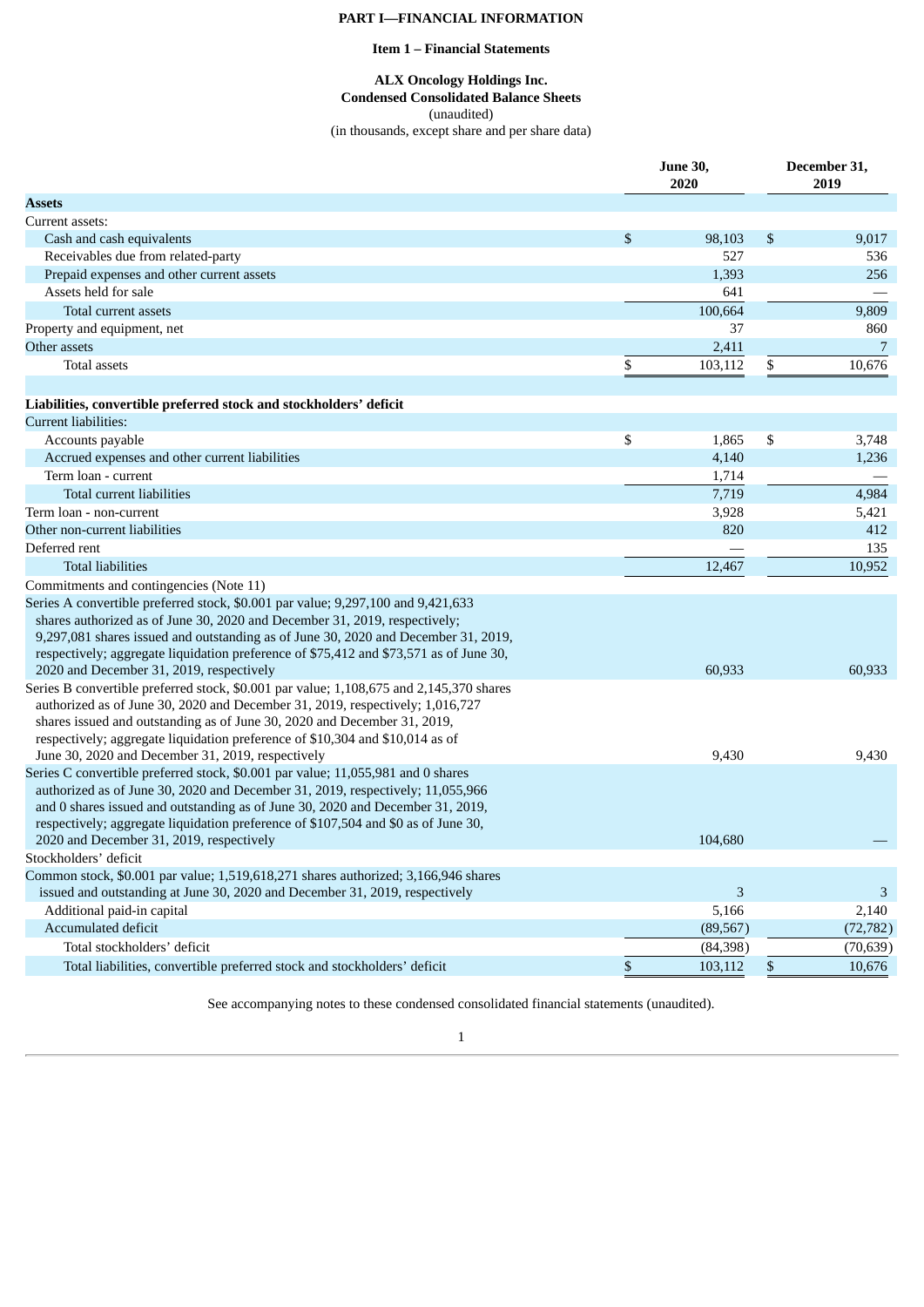# **ALX ONCOLOGY HOLDINGS INC. Condensed Consolidated Statements of Operations and Comprehensive Loss**

(unaudited)

(in thousands, except share and per share amounts)

<span id="page-4-0"></span>

|                                                                                                                              |     | <b>Three Months Ended</b><br><b>June 30,</b> |     |           |    | <b>Six Months Ended</b><br><b>June 30,</b> |               |           |
|------------------------------------------------------------------------------------------------------------------------------|-----|----------------------------------------------|-----|-----------|----|--------------------------------------------|---------------|-----------|
|                                                                                                                              |     | 2020                                         |     | 2019      |    | 2020                                       |               | 2019      |
| Related-party revenue                                                                                                        |     | 527                                          | \$  | 1,295     | \$ | 1,182                                      | <sup>\$</sup> | 2,327     |
| Operating expenses:                                                                                                          |     |                                              |     |           |    |                                            |               |           |
| Research and development                                                                                                     |     | 7,663                                        |     | 3,628     |    | 11,491                                     |               | 7,361     |
| General and administrative                                                                                                   |     | 3,172                                        |     | 679       |    | 4,645                                      |               | 1,267     |
| Cost of services for related-party revenue                                                                                   |     | 479                                          |     | 1,177     |    | 1,075                                      |               | 2,115     |
| Total operating expenses                                                                                                     |     | 11,314                                       |     | 5,484     |    | 17,211                                     |               | 10,743    |
| Loss from operations                                                                                                         |     | (10,787)                                     |     | (4, 189)  |    | (16,029)                                   |               | (8, 416)  |
| Interest expense                                                                                                             |     | (219)                                        |     |           |    | (434)                                      |               |           |
| Other expense, net                                                                                                           |     | (305)                                        |     |           |    | (298)                                      |               | (2)       |
| Loss before income taxes                                                                                                     |     | (11, 311)                                    |     | (4, 189)  |    | (16,761)                                   |               | (8, 418)  |
| Income tax provision                                                                                                         |     | (20)                                         |     | (8)       |    | (24)                                       |               | (17)      |
| Net loss and comprehensive loss                                                                                              |     | (11, 331)                                    |     | (4, 197)  |    | (16,785)                                   |               | (8, 435)  |
| Cumulative dividends allocated to preferred stockholders                                                                     |     | (2,641)                                      |     | (981)     |    | (4,624)                                    |               | (1,886)   |
| Net loss attributable to common stockholders                                                                                 |     | (13, 972)                                    | \$. | (5, 178)  |    | (21, 409)                                  |               | (10, 321) |
| Net loss per share attributable to common stockholders, basic and<br>diluted                                                 | \$. | (4.41)                                       | \$  | (1.68)    | S. | (6.78)                                     | <sup>S</sup>  | (3.39)    |
| Weighted-average shares of common stock used to compute net<br>loss per share attributable to common stockholders, basic and |     |                                              |     |           |    |                                            |               |           |
| diluted                                                                                                                      |     | 3,164,707                                    |     | 3,087,355 |    | 3,157,387                                  |               | 3,047,924 |

See accompanying notes to these condensed consolidated financial statements (unaudited).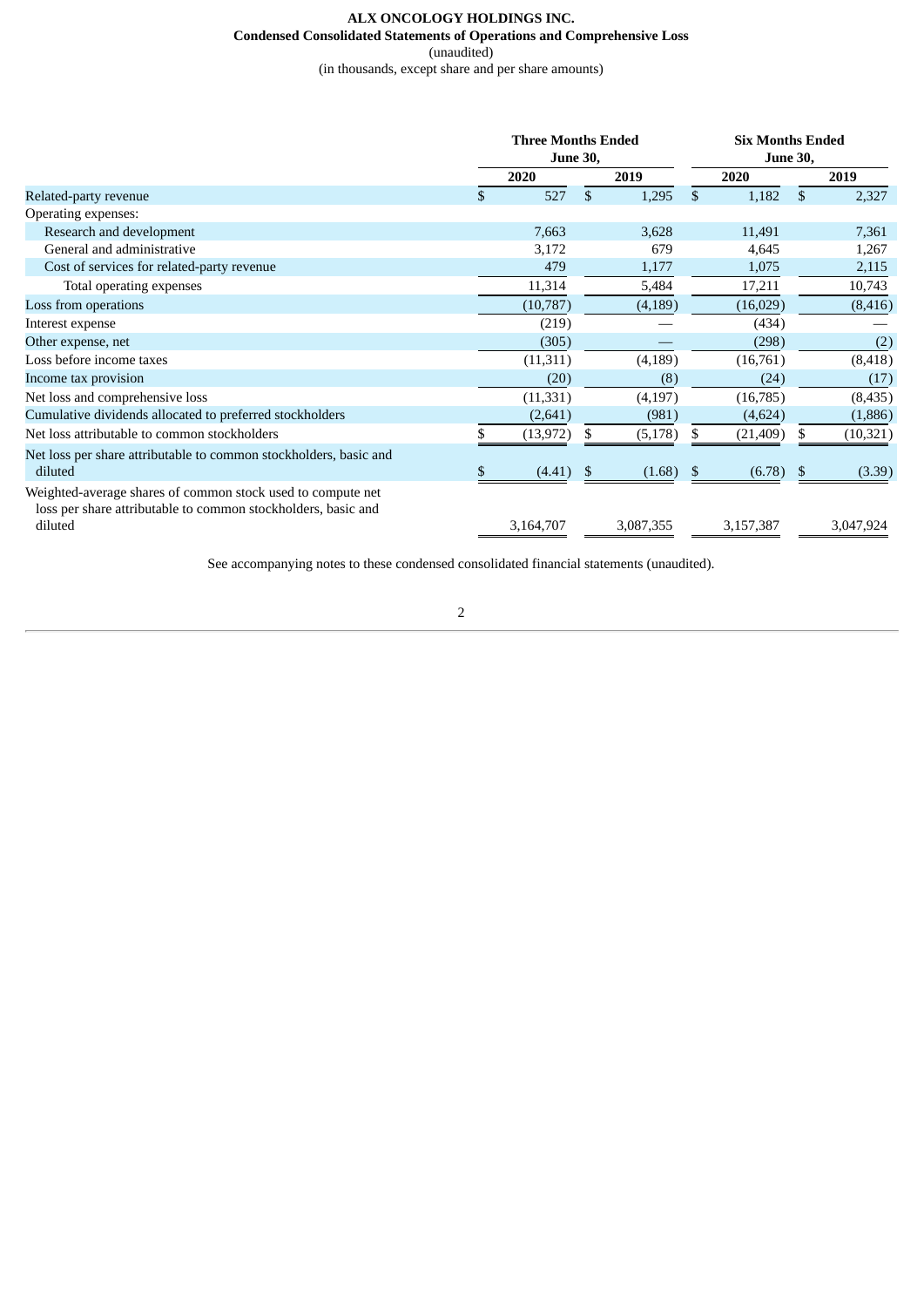# **ALX ONCOLOGY HOLDINGS INC. Condensed Consolidated Statements of Convertible Preferred Stock and Stockholders' Deficit**

(unaudited)

(in thousands, except share amounts)

<span id="page-5-0"></span>

|                                                    | Convertible<br><b>Common Stock</b><br><b>Preferred Stock</b> |      |               |                     |              |                | <b>Additional</b><br>Paid-In<br>Accumulated |                       |      |                    |                |                               |  |  | <b>Total</b><br>Stockholders' |  |
|----------------------------------------------------|--------------------------------------------------------------|------|---------------|---------------------|--------------|----------------|---------------------------------------------|-----------------------|------|--------------------|----------------|-------------------------------|--|--|-------------------------------|--|
|                                                    | <b>Shares</b>                                                |      | <b>Amount</b> | <b>Shares</b>       |              | <b>Amount</b>  | Capital                                     |                       |      | <b>Deficit</b>     | <b>Deficit</b> |                               |  |  |                               |  |
| <b>Balance as of December 31, 2018</b>             | 9,297,081                                                    | $\$$ | 60,933        | 3,161,747           | $\mathbb{S}$ | 3              | \$                                          | 1,758                 | $\$$ | (53, 539)          | $\mathfrak{s}$ | (51,778)                      |  |  |                               |  |
| Vesting of early exercised stock                   |                                                              |      |               |                     |              |                |                                             |                       |      |                    |                |                               |  |  |                               |  |
| options                                            |                                                              |      |               |                     |              |                |                                             | 21                    |      |                    |                | 21                            |  |  |                               |  |
| Stock-based compensation                           |                                                              |      |               |                     |              |                |                                             | 76                    |      |                    |                | 76                            |  |  |                               |  |
| Net loss                                           |                                                              |      |               |                     |              |                |                                             |                       |      | (4,238)            |                | (4,238)                       |  |  |                               |  |
| Balance as of March 31, 2019                       | 9,297,081                                                    |      | 60,933        | 3,161,747           |              | $\overline{3}$ |                                             | 1,855                 |      | (57, 777)          |                | (55, 919)                     |  |  |                               |  |
| Vesting of early exercised stock                   |                                                              |      |               |                     |              |                |                                             |                       |      |                    |                |                               |  |  |                               |  |
| options                                            |                                                              |      |               |                     |              |                |                                             | 20                    |      |                    |                | 20                            |  |  |                               |  |
| Stock-based compensation                           |                                                              |      |               |                     |              |                |                                             | 60                    |      |                    |                | 60                            |  |  |                               |  |
| Net loss                                           |                                                              |      |               |                     |              |                |                                             |                       |      | (4, 197)           |                | (4,197)                       |  |  |                               |  |
| Issuance of convertible<br>preferred stock, net of |                                                              |      |               |                     |              |                |                                             |                       |      |                    |                |                               |  |  |                               |  |
| issuance costs                                     | 1,016,727                                                    |      | 9,430         |                     |              |                |                                             |                       |      |                    |                |                               |  |  |                               |  |
| Balance as of June 30, 2019                        | 10,313,808                                                   | \$   | 70,363        | 3,161,747           | \$           | 3              | \$                                          | 1,935                 | \$   | (61, 974)          | \$             | (60, 036)                     |  |  |                               |  |
|                                                    | Convertible<br><b>Preferred Stock</b>                        |      |               | <b>Common Stock</b> |              |                |                                             | Additional<br>Paid-In |      | <b>Accumulated</b> |                | <b>Total</b><br>Stockholders' |  |  |                               |  |
|                                                    | <b>Shares</b>                                                |      | <b>Amount</b> | <b>Shares</b>       |              | <b>Amount</b>  |                                             | Capital               |      | <b>Deficit</b>     |                | <b>Deficit</b>                |  |  |                               |  |
| <b>Balance as of December 31, 2019</b>             | 10,313,808                                                   | \$   | 70,363        | 3,166,946           | \$           | 3              | \$                                          | 2,140                 | \$   | (72, 782)          | \$             | (70, 639)                     |  |  |                               |  |
| Vesting of early exercised stock                   |                                                              |      |               |                     |              |                |                                             |                       |      |                    |                |                               |  |  |                               |  |
| options                                            |                                                              |      |               |                     |              |                |                                             | 16                    |      |                    |                | 16                            |  |  |                               |  |
| Stock-based compensation                           |                                                              |      |               |                     |              |                |                                             | 151                   |      |                    |                | 151                           |  |  |                               |  |
| Net loss                                           |                                                              |      |               |                     |              |                |                                             |                       |      | (5, 454)           |                | (5,454)                       |  |  |                               |  |
| Issuance of convertible<br>preferred stock, net of |                                                              |      |               |                     |              |                |                                             |                       |      |                    |                |                               |  |  |                               |  |
| issuance costs                                     | 11,055,966                                                   |      | 104,680       |                     |              |                |                                             |                       |      |                    |                |                               |  |  |                               |  |
| Balance as of March 31, 2020                       | 21,369,774                                                   |      | 175,043       | 3,166,946           |              | $\mathbf{3}$   |                                             | 2,307                 |      | (78, 236)          |                | (75, 926)                     |  |  |                               |  |
| Vesting of early exercised stock<br>options        |                                                              |      |               |                     |              |                |                                             | 6                     |      |                    |                | 6                             |  |  |                               |  |
| Stock-based compensation                           |                                                              |      |               |                     |              |                |                                             | 2,853                 |      |                    |                | 2,853                         |  |  |                               |  |
| <b>Net loss</b>                                    |                                                              |      |               |                     |              |                |                                             |                       |      | (11, 331)          |                | (11, 331)                     |  |  |                               |  |
| Balance as of June 30, 2020                        | 21,369,774                                                   | \$   | 175,043       | 3,166,946           | \$           | 3              | \$                                          | 5,166                 | \$   | (89, 567)          | \$             | (84, 398)                     |  |  |                               |  |

See accompanying notes to these condensed consolidated financial statements (unaudited).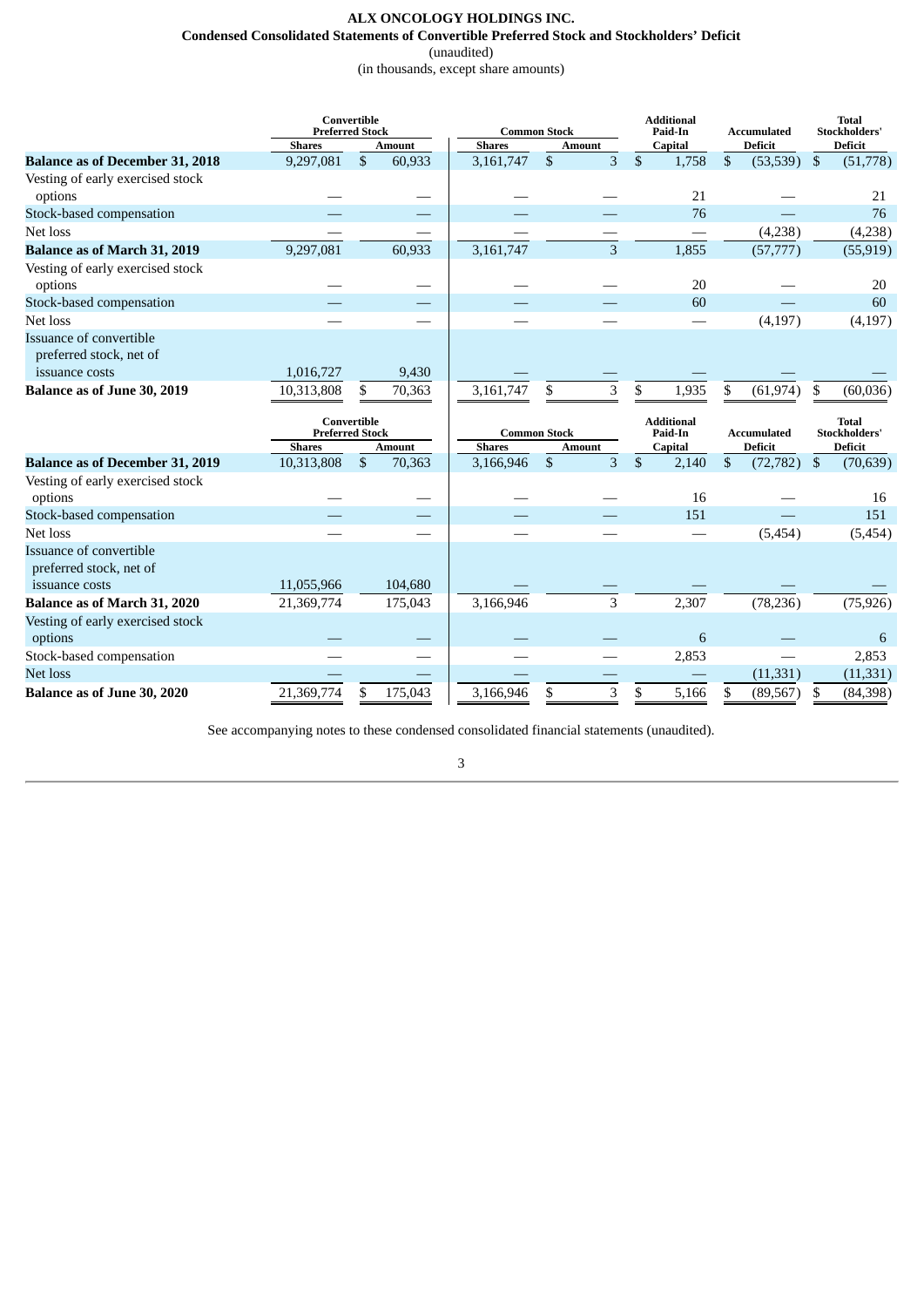# **ALX ONCOLOGY HOLDINGS INC. Condensed Consolidated Statements of Cash Flows** (unaudited)

(in thousands)

<span id="page-6-0"></span>

|                                                                                                  | <b>Six Months Ended</b><br><b>June 30,</b> |           |     |          |  |
|--------------------------------------------------------------------------------------------------|--------------------------------------------|-----------|-----|----------|--|
|                                                                                                  |                                            |           |     |          |  |
|                                                                                                  |                                            | 2020      |     | 2019     |  |
| <b>Operating activities</b>                                                                      |                                            |           |     |          |  |
| Net loss                                                                                         | \$                                         | (16,785)  | -\$ | (8, 435) |  |
| Adjustments to reconcile net loss to net cash used in operating activities:                      |                                            |           |     |          |  |
| Depreciation and amortization                                                                    |                                            | 192       |     | 206      |  |
| Stock-based compensation                                                                         |                                            | 3,004     |     | 136      |  |
| Amortization of term loan discount and issuance costs                                            |                                            | 221       |     |          |  |
| Changes in fair value of compound derivative liability and warrants                              |                                            | 408       |     |          |  |
| Changes in operating assets and liabilities                                                      |                                            |           |     |          |  |
| Receivables due from related-party                                                               |                                            | 9         |     | (418)    |  |
| Prepaid expenses and other current assets                                                        |                                            | (1,137)   |     | 327      |  |
| Accounts payable                                                                                 |                                            | (2,003)   |     | 476      |  |
| Accrued expenses and other current liabilities                                                   |                                            | 1,100     |     | (483)    |  |
| Deferred rent                                                                                    |                                            | (135)     |     | 2        |  |
| Net cash used in operating activities                                                            |                                            | (15, 126) |     | (8, 189) |  |
| <b>Investing activities</b>                                                                      |                                            |           |     |          |  |
| Purchase of property and equipment                                                               |                                            | (10)      |     | (415)    |  |
| Net cash used in investing activities                                                            |                                            | (10)      |     | (415)    |  |
| <b>Financing activities</b>                                                                      |                                            |           |     |          |  |
| Proceeds from related parties for issuance of convertible preferred stock, net of issuance costs |                                            | 68,452    |     | 6,829    |  |
| Proceeds from issuance of convertible preferred stock, net of issuance costs                     |                                            | 36,228    |     | 2,601    |  |
| Deferred offering costs                                                                          |                                            | (458)     |     |          |  |
| Net cash provided by financing activities                                                        |                                            | 104,222   |     | 9,430    |  |
| Net increase in cash and cash equivalents                                                        |                                            | 89,086    |     | 826      |  |
| Cash and cash equivalents at beginning of period                                                 |                                            | 9,017     |     | 8,262    |  |
| Cash and cash equivalents at end of period                                                       | \$                                         | 98,103    | \$  | 9,088    |  |
| <b>Supplemental disclosure</b>                                                                   |                                            |           |     |          |  |
| Cash paid for interest                                                                           | \$                                         | 188       | \$  |          |  |
| Supplemental disclosure of non-cash investing and financing activities                           |                                            |           |     |          |  |
| Vesting of early exercised stock options                                                         | \$                                         | 22        | \$  | 41       |  |
| Deferred offering costs incurred but not paid                                                    | \$                                         | 1,953     | \$  |          |  |

See accompanying notes to these condensed consolidated financial statements (unaudited).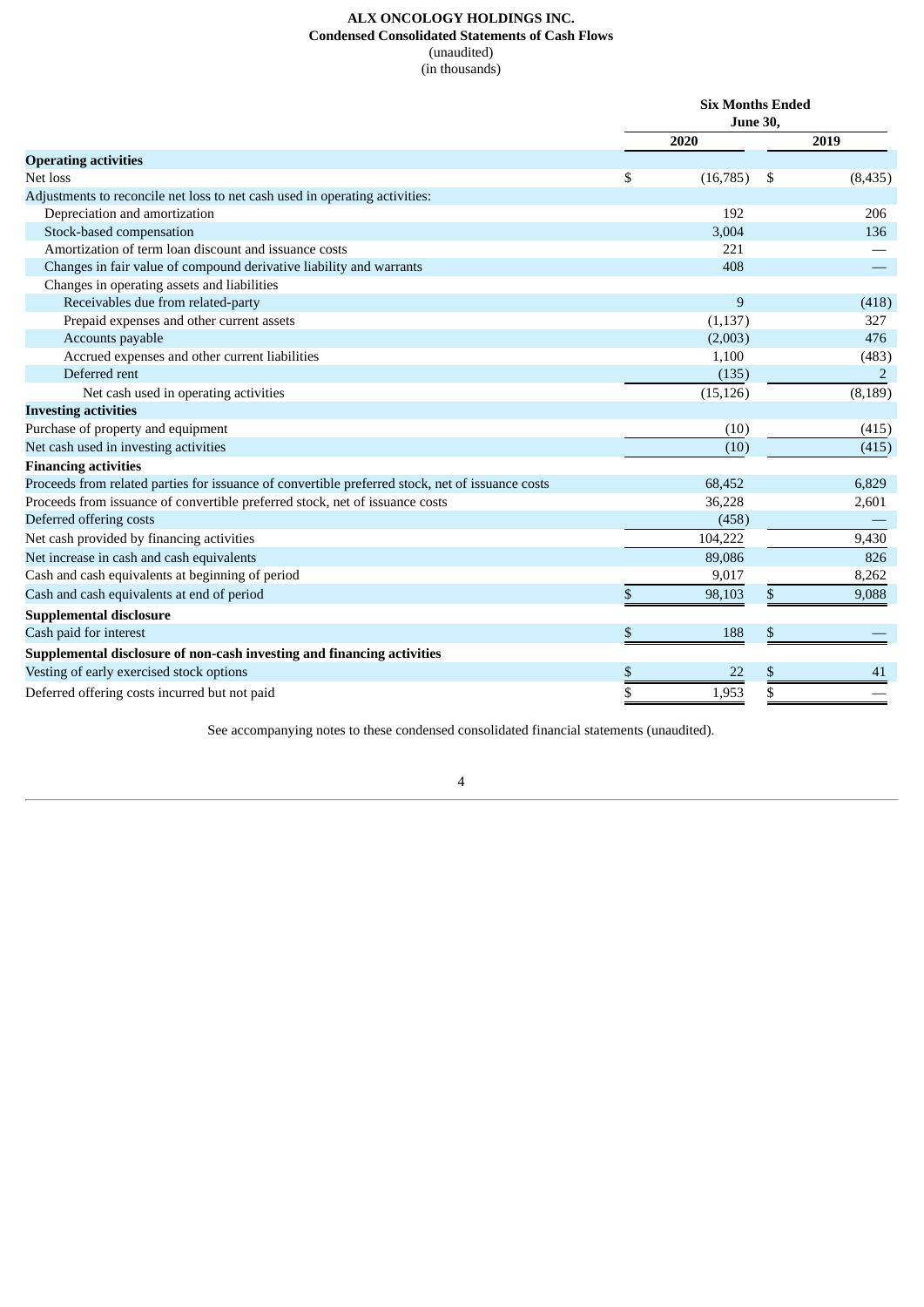#### **ALX ONCOLOGY HOLDINGS INC. Notes to Condensed Consolidated Financial Statements** (unaudited)

#### <span id="page-7-0"></span>**(1) ORGANIZATION**

### *Organization*

ALX Oncology Holdings Inc., or the Company, was formed as a Delaware corporation on April 1, 2020, or Inception. The Company was formed for the purpose of completing the Company's initial public offering of its common stock and related transactions in order to carry on the business of ALX Oncology Limited. After Inception, ALX Oncology Limited became a wholly-owned subsidiary of the Company as a result of the internal reorganization. As part of the internal reorganization, all of the equity, option and warrant holders of ALX Oncology Limited became equity, option and warrant holders of the Company, holding the same number of corresponding shares, options and/or warrants in the Company as they did in ALX Oncology Limited immediately prior to the internal reorganization. The information included herein is presented as that of ALX Oncology Holdings Inc. unless such information refers to a date prior to April 1, 2020, in which case it will reflect that of ALX Oncology Limited, the predecessor company. The Company is a clinical-stage immuno-oncology company focused on helping patients fight cancer by developing therapies that block the CD47 checkpoint pathway and bridge the innate and adaptive immune system.

The Company owns subsidiaries, consisting of ALX Oncology Limited, incorporated in Ireland; ALX Oncology Inc., incorporated in the United States, and Alexo International Holdings Ltd, incorporated in Malta; Alexo Therapeutics International, incorporated in the Cayman Islands, which is a wholly-owned subsidiary of Alexo International Holdings Ltd. and Sirpant Therapeutics, incorporated in the Cayman Islands, which is a wholly-owned subsidiary of Alexo Therapeutics International, or collectively, the Subsidiaries.

As of June 30, 2020, the Company has devoted substantially all of its efforts to the formation and financing of the Company, as well as product development, and has not realized product revenues from its planned principal operations. The Company has no manufacturing facilities and all manufacturing related activities are contracted out to third-party service providers.

#### *Liquidity and Capital Resources*

In July 2020, the Company consummated its initial public offering and issued 9,775,000 shares of common stock for net proceeds of approximately \$172.7 million, after deducting underwriting discounts and commissions of \$13.0 million and before deducting offering-related expenses. Upon the closing of the initial public offering, all shares of convertible preferred stock outstanding and accrued cumulative dividends were automatically converted into 23,934,533 shares of common stock. See Note 12 to these condensed consolidated financial statements for additional details.

As of June 30, 2020, the Company had cash and cash equivalents of \$98.1 million, together with net proceeds from the Company's initial public offering of \$172.7 million, will be sufficient to fund its planned operations for a period of at least twelve months following the issuance of these financial statements.

Management expects to incur additional losses in the future to conduct product candidate research and development and to conduct precommercialization activities and recognizes the need to raise additional capital to fully implement its business plan. The Company intends to raise such capital through the sale of additional equity, debt financings or strategic alliances with third parties. However, there can be no assurance that the Company will be successful in acquiring additional funding at levels sufficient to fund its operations or on terms acceptable to the Company. If the Company is unsuccessful in its efforts to raise additional financing, the Company could be required to significantly reduce operating expenses and delay, reduce the scope of or eliminate some of its development programs or its future commercialization efforts, out-license intellectual property rights to its product candidates and sell unsecured assets, or a combination of the above, any of which may have a material adverse effect on the Company's business, results of operations, financial condition and/or its ability to fund its scheduled obligations on a timely basis or at all.

# **(2) SIGNIFICANT ACCOUNTING POLICIES**

# *Basis of Preparation*

These condensed consolidated financial statements have been prepared in accordance with accounting principles generally accepted in the United States of America, or U.S. GAAP, and the applicable rules and regulations of the U.S. Securities and Exchange Commission, or SEC, for interim reporting.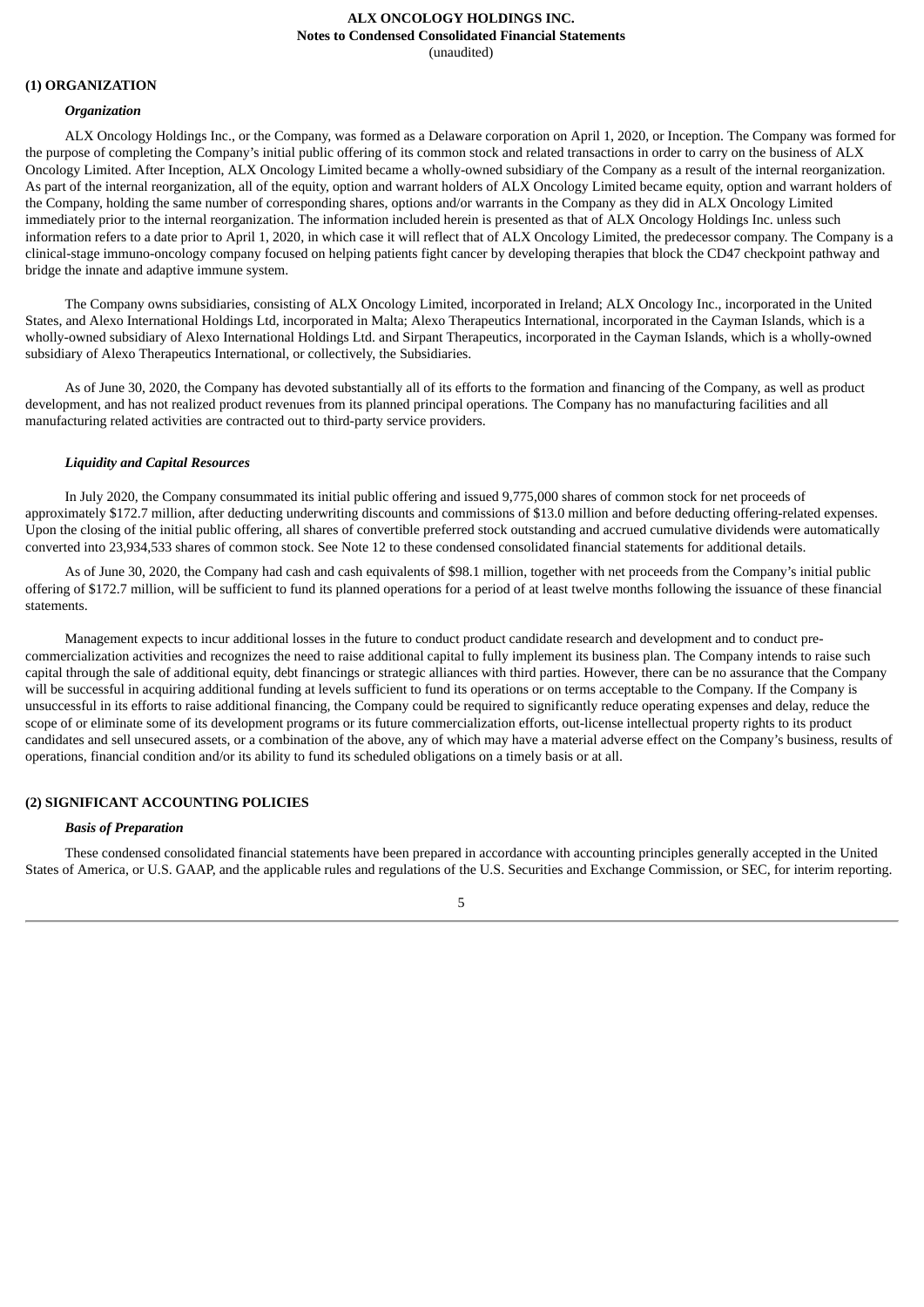# *Principles of Consolidation*

All intercompany balances and transactions have been eliminated in consolidation.

# *Unaudited Condensed Consolidated Financial Statements*

The condensed consolidated balance sheet as of June 30, 2020, the condensed consolidated statements of operations and comprehensive loss for the three and six months ended June 30, 2020 and 2019, the condensed consolidated statements of convertible preferred stock and stockholders' deficit for the three and six months ended June 30, 2020 and 2019, and the condensed consolidated statements of cash flows for the six months ended June 30, 2020 and 2019, are unaudited. These unaudited condensed consolidated financial statements have been prepared on the same basis as the annual consolidated financial statements and, in the opinion of management, reflect all adjustments, which include only normal recurring adjustments, necessary to present fairly the Company's financial position as of June 30, 2020, and its results of operations for the periods presented. The results of operations for the three and six months ended June 30, 2020, are not necessarily indicative of the results to be expected for any subsequent periods, including the year ended December 31, 2020, and therefore should not be relied upon as an indicator of future results. The condensed consolidated balance sheet as of December 31, 2019 included herein was derived from the audited consolidated financial statements as of that date. The accompanying condensed consolidated financial statements and related notes should be read in conjunction with the audited consolidated financial statements for the year ended December 31, 2019 and the notes thereto, which are included in the Company's final prospectus for the Company's initial public offering filed pursuant to Rule 424(b)(4) under the Securities Act of 1933, as amended, with the SEC on July 17, 2020.

#### *Reverse Stock Split*

On July 8, 2020, the Company's board of directors approved an amendment to the Company's certificate of incorporation to effect a 1-for-6.5806 reverse split of its common stock and convertible preferred stock. The par values of the common and convertible preferred stock were not adjusted as a result of the reverse stock split. All authorized, issued and outstanding common stock, convertible preferred stock, stock options, warrants, and related per share amounts contained in the condensed consolidated financial statements have been retroactively adjusted to reflect this reverse stock split for all periods presented. The reverse stock split was effected on July 9, 2020.

#### *Use of Estimates*

The preparation of the condensed consolidated financial statements in conformity with U.S. GAAP requires management to make estimates and assumptions that affect the reported amounts of assets and liabilities and disclosure of contingent assets and liabilities at the date of the condensed consolidated financial statements and the reported amounts of revenues and expenses during the reporting periods. On an ongoing basis, management evaluates its estimates, including those related to the estimated useful lives of long-lived assets, clinical trial accruals, fair value of assets and liabilities, Series B convertible preferred stock warrant liability, term loan compound derivative liability, term loan, valuation of the Company's common stock, income taxes and stock-based compensation. Management bases its estimates on historical experience and on various other market-specific and relevant assumptions that management believes to be reasonable under the circumstances. Actual results could differ from those estimates.

#### *Cash and Cash Equivalents*

The Company holds its cash and cash equivalents in checking and money market accounts. The Company considers all highly liquid investments with original maturities of three months or less from the date of purchase to be cash equivalents. Cash equivalents consist primarily of amounts invested in money market accounts and are stated at fair value.

#### *Concentration of Credit Risk and Other Risks and Uncertainties*

Financial instruments that potentially subject the Company to a concentration of credit risk consist primarily of cash and cash equivalents. The Company maintains deposits in federally insured financial institutions in excess of federally insured limits, and invests in money market funds. The Company is exposed to credit risk in the event of default by the financial institutions holding its cash and cash equivalents. The Company has not experienced any losses on its deposits of cash and cash equivalents.

The Company's future results of operations involve a number of other risks and uncertainties. Factors that could affect the Company's future operating results and cause actual results to vary materially from expectations include, but are not limited to, uncertainty of results of clinical trials and reaching milestones, uncertainty of regulatory approval of the Company's potential product candidates, uncertainty of market acceptance of the Company's product candidates, competition from substitute products and larger companies, securing and protecting proprietary technology, strategic relationships and dependence on key individuals or sole-source suppliers.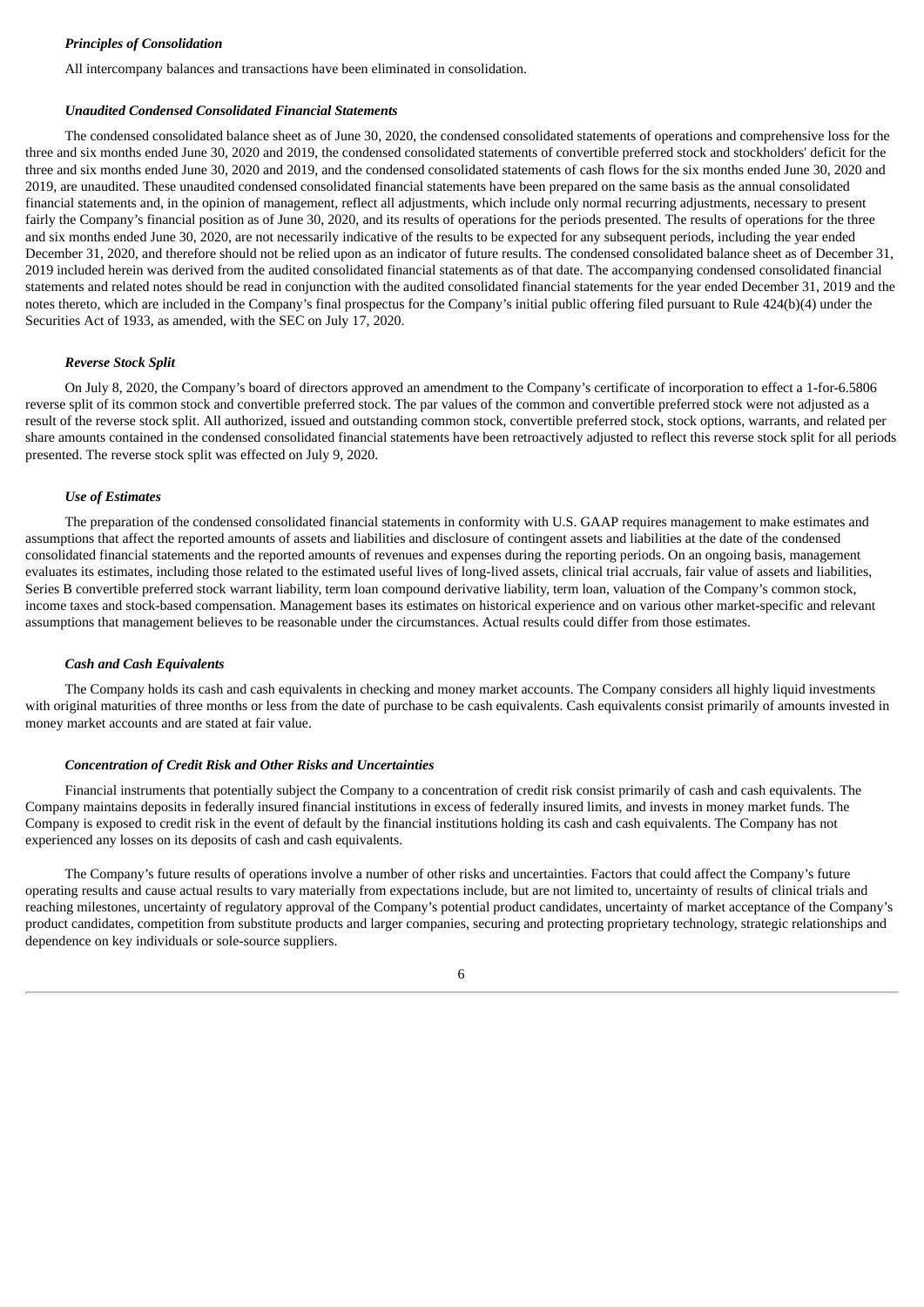The Company's product candidates require approvals from the U.S. Food and Drug Administration, or FDA, and comparable foreign regulatory agencies prior to commercial sales in their respective jurisdictions. There can be no assurance that any product candidates will receive the necessary approvals. If the Company was denied approval, approval was delayed or the Company was unable to maintain approval for any product candidate, it could have a materially adverse impact on the Company.

# *Property and Equipment*

Property and equipment are stated at cost less accumulated depreciation. Depreciation of property and equipment is provided using the straight-line method over the estimated useful lives of the assets (Note 4). Upon sale or retirement of assets, the cost and related accumulated depreciation or amortization are removed from the condensed consolidated balance sheet and the resulting gain or loss is reflected in the condensed consolidated statement of operations and comprehensive loss. Maintenance and repairs are charged to the condensed consolidated statement of operations and comprehensive loss as incurred.

# *Deferred Offering Costs*

The Company capitalizes certain legal, professional accounting and other third-party fees that are directly associated with in-process equity financings as deferred offering costs until such financings are consummated. After consummation of the equity financing, these costs are recorded in stockholders' deficit as a reduction of additional paid-in capital generated as a result of the offering. Should the in-process equity financing be abandoned, the deferred offering costs will be expensed immediately as a charge to operating expenses in the condensed consolidated statements of operations and comprehensive loss. As of June 30, 2020, \$2.4 million of deferred offering costs were capitalized and recorded as other assets on the condensed consolidated balance sheet. The deferred offering costs were reclassified to additional paid-in capital upon the consummation of the Company's initial public offering in July 2020. See Note 12 to these condensed consolidated financial statements for additional details.

#### *Impairment of Long-Lived Assets*

The Company reviews property and equipment for impairment whenever events or changes in circumstances indicate that the carrying amount of an asset may not be recoverable. Recoverability is measured by comparison of the carrying amount to the future undiscounted net cash flows which the asset or asset group are expected to generate. If such assets are considered to be impaired, the impairment to be recognized is measured as the amount by which the carrying amount of the assets exceeds its fair value. Fair value is determined using various valuation techniques including discounted cash flow models, quoted market values and third-party independent appraisals, as considered necessary. There were no impairment charges recognized in the three and six months ended June 30, 2020 and 2019.

#### *Fair Value of Financial Instruments*

The Company applies fair value accounting for all financial assets and liabilities and nonfinancial assets and liabilities that are required to be recognized or disclosed at fair value in the condensed consolidated financial statements. The Company defines fair value as the price that would be received from selling an asset or paid to transfer a liability in an orderly transaction between market participants at the measurement date. Where observable prices or inputs are not available valuation models are applied. These valuation techniques involve some level of management estimation and judgment, the degree of which is dependent on the price transparency for the instruments or market and the instruments' complexity.

The Company's financial instruments consist of cash and cash equivalents, receivables due from related-party, accounts payable, the term loan compound derivative liability and the Series B convertible preferred stock warrant liability. The term loan compound derivative liability and the Series B convertible preferred stock warrant liability are re-measured at the end of every period and carried at fair value (Note 3). The recorded value of the Company's receivables due from related-party and accounts payable approximates its current fair value due to the relatively short-term nature of these items.

#### *Term Loan*

The Company accounts for the Loan and Security Agreement, dated as of December 20, 2019, as amended, with Silicon Valley Bank, or SVB, and WestRiver Innovation Lending Fund VIII, LP, or WestRiver, collectively as lenders, and SVB, as administrative agent and collateral agent, as a liability measured at net proceeds less debt discount and is accreted to the face value of the term loan over its expected term using the effective interest method. The Company considers whether there are any embedded features in its debt instruments that require bifurcation and separate accounting as derivative financial instruments pursuant to Accounting Standards Codification, or ASC, Topic 815, *Derivatives and Hedging*.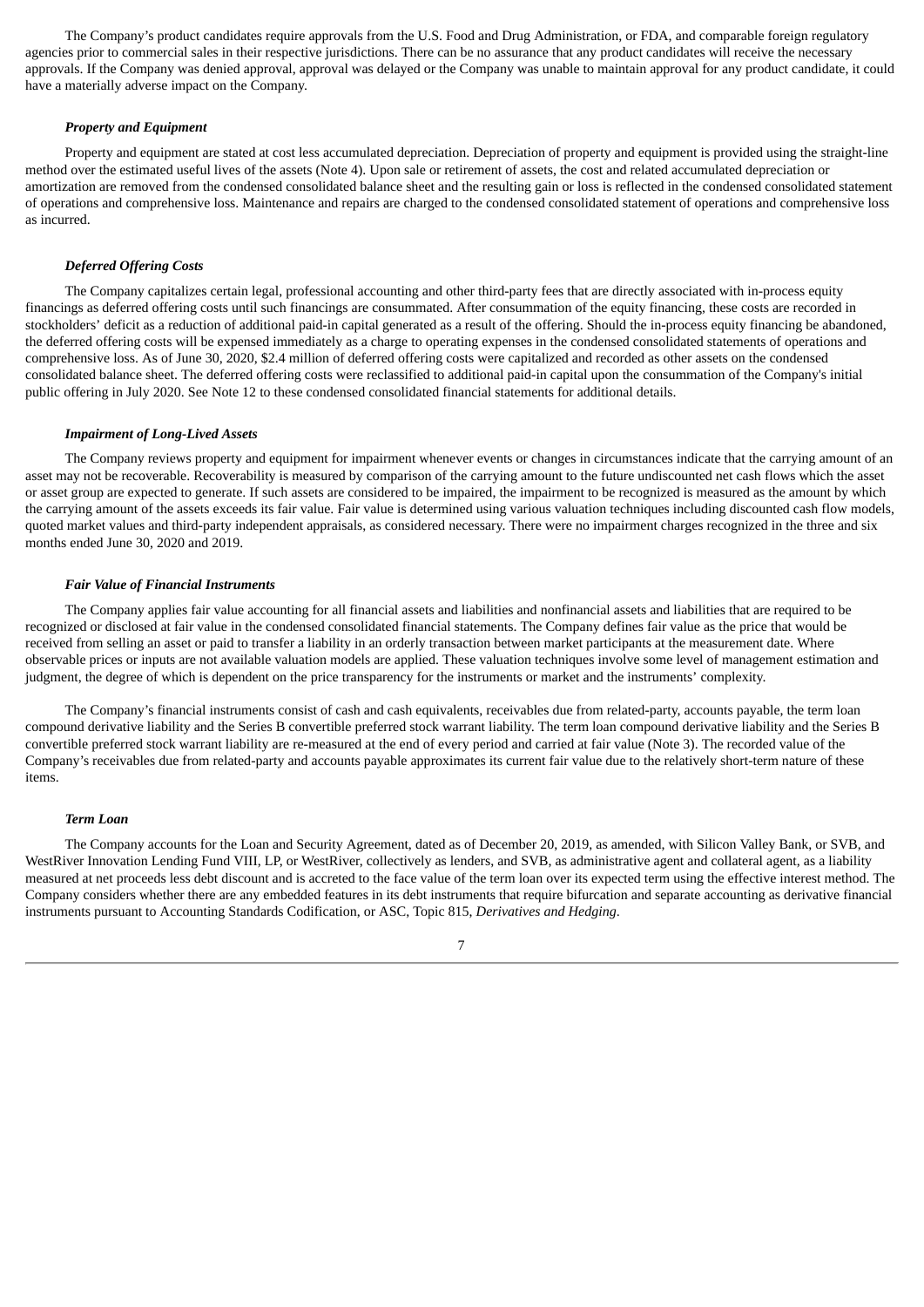# *Convertible Preferred Stock*

The Company records convertible preferred stock net of issuance costs on the dates of issuance, which represents the carrying value. In the event of a change of control of the Company, proceeds will be distributed in accordance with the liquidation preferences set forth in its organization documents unless the holders of convertible preferred stock have converted their convertible preferred stock into common stock. Convertible preferred stock are classified outside of stockholders' deficit on the accompanying condensed consolidated balance sheets as events triggering the liquidation preferences are not solely within the Company's control. The Company has elected not to adjust the carrying values of the convertible preferred stock to the liquidation preferences of such shares because of the uncertainty of whether or when such an event would occur. Upon the consummation of the Company's initial public offering in July 2020, all shares of convertible preferred stock outstanding and accrued cumulative dividends were automatically converted into 23,934,533 shares of common stock. See Note 12 to these condensed consolidated financial statements for additional details.

#### *Series B Convertible Preferred Stock Warrant Liability*

The Company has issued freestanding warrants to purchase its Series B convertible preferred stock. Freestanding warrants for the Company's convertible preferred stock that are classified outside of permanent equity are recorded at fair value, and are subject to re-measurement at the end of every period until the earlier of the exercise of the warrants or the completion of a liquidation event, including the completion of an initial public offering. Upon exercise, the Series B convertible preferred stock warrant liability would be reclassified to additional paid-in capital, with any change in fair value recognized as a component of other expense, net. Following the Company's initial public offering, the warrants were automatically converted to warrants to purchase shares of common stock. See Note 5 to these condensed consolidated financial statements for additional details.

# *Revenue Recognition*

To date, the Company has derived revenue from providing research and development services on a time and materials basis to a related-party.

The Company recognizes such revenues over time as services are delivered, and invoices the customer as the work is incurred in arrears.

Effective January 1, 2018, the Company adopted ASC Topic 606, *Revenue from Contracts with Customers* (Topic 606) on a full retrospective basis. This standard applies to all contracts with customers, except for contracts that are within the scope of other standards, such as leases, insurance, collaboration arrangements and financial instruments. In accordance with Topic 606, the Company recognizes revenue when its customer obtains control of promised goods or services, in an amount that reflects the consideration which the Company expects to receive in exchange for those goods or services.

To determine revenue recognition for arrangements that the Company determines are within the scope of Topic 606, the Company performs the following five steps: (i) identify the contract(s) with a customer; (ii) identify the performance obligations in the contract; (iii) determine the transaction price; (iv) allocate the transaction price to the performance obligations in the contract; and (v) recognize revenue when (or as) the Company satisfies a performance obligation.

As part of the Company's consideration as to whether the Company has entered into a contract with a customer, it considers whether it is probable that it will collect the consideration it is entitled to in exchange for the goods and services it transfers to the customer. At contract inception, the Company assesses the goods or services promised within each contract that falls under the scope of Topic 606, determines those that are performance obligations, and assesses whether each promised good or service is distinct. The Company then recognizes as revenue the amount of the transaction price that is allocated to the respective performance obligation when (or as) the performance obligation is satisfied.

#### *Cost of Services for Related-Party Revenue*

The Company incurs costs associated with related-party services including direct labor and associated employee benefits, laboratory supplies, and other expenses. These costs are recorded in cost of services for related-party revenue as a component of total operating expenses in the accompanying condensed consolidated statements of operations and comprehensive loss.

#### *Research and Development Costs*

Research and development costs are expensed as incurred and consist primarily of salaries and benefits, stock-based compensation expense, lab supplies and facility costs, as well as fees paid to nonemployees and entities that conduct certain research and development activities on behalf of the Company and expenses incurred in connection with license agreements (Note 8). Nonrefundable advance payments for goods or services to be received in the future for use in research and development activities are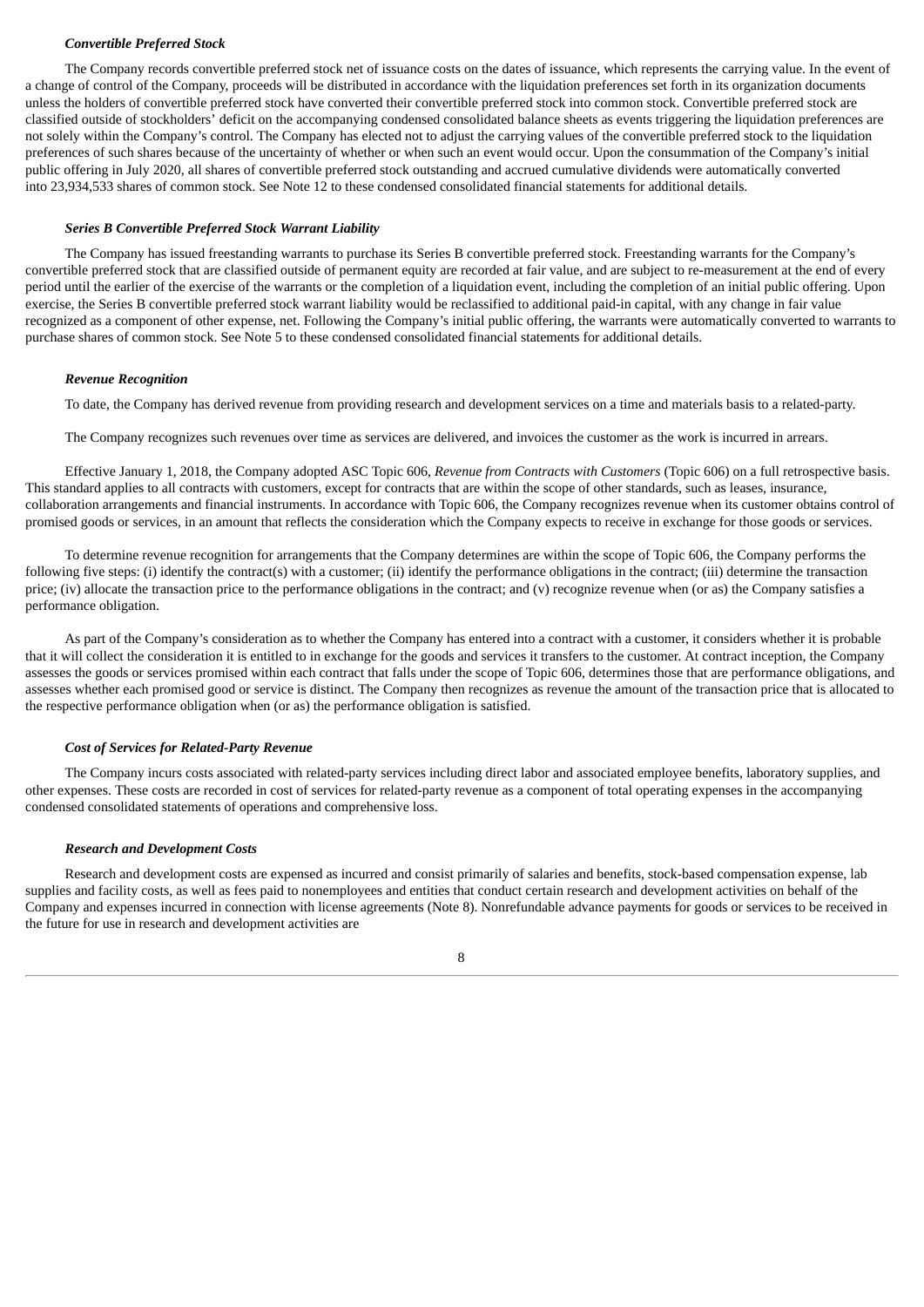capitalized and recorded in prepaid expenses and other current assets, and then expensed as the related goods are delivered or the services are performed.

#### *Clinical and Manufacturing Accruals*

The Company records accruals for estimated costs of research, preclinical studies and clinical trials, and manufacturing development, which are a significant component of research and development expenses. A substantial portion of the Company's ongoing research and development activities are conducted by third-party service providers, including contract research organizations, or CROs, and contract manufacturing organizations, or CMOs. The Company's contracts with CROs generally include pass-through fees such as regulatory expenses, investigator fees, travel costs and other miscellaneous costs, including shipping and printing fees. The financial terms of these contracts are subject to negotiations, which vary from contract to contract and may result in payment flows that do not match the periods over which materials or services are provided to the Company under such contracts. The Company accrues the costs incurred under agreements with these third parties based on estimates of actual work completed in accordance with the respective agreements. The Company determines the estimated costs through discussions with internal personnel and external service providers as to the progress or stage of completion of the services and the agreed-upon fees to be paid for such services.

The Company makes significant judgments and estimates in determining the accrual balance at the end of each reporting period. As actual costs become known, the Company adjusts its accruals. Although the Company does not expect its estimates to be materially different from amounts actually incurred, the Company's understanding of the status and timing of services performed relative to the actual status and timing of services performed may vary and could result in the Company reporting amounts that are too high or too low in any particular period. To assist in its estimates the Company relies upon the receipt of timely and accurate reporting from its clinical and non-clinical studies and other third-party vendors. Through June 30, 2020, there have been no material differences from the Company's accrued estimated expenses to the actual clinical trial expenses. However, variations in the assumptions used to estimate accruals, including, but not limited to, the number of patients enrolled, the rate of patient enrollment, and the actual services performed, and related costs may vary from the Company's estimates, resulting in adjustments to clinical trial expense in future periods. Changes in these estimates that result in material changes to the Company's accruals could materially affect its financial position and results of operations.

#### *Stock-based Compensation Expense*

The Company accounts for stock-based compensation by measuring and recognizing compensation expense for all stock-based payments made to employees, directors and non-employees based on estimated grant-date fair values. The Company uses the straight-line method to allocate compensation expense to reporting periods over each optionee's requisite service period, which is generally the vesting period, and estimates the fair value of stock-based awards to employees and directors using the Black-Scholes option-pricing model. The Black-Scholes model requires the input of subjective assumptions, including expected volatility, expected dividend yield, expected term, risk-free rate of return and the estimated fair value of the underlying common stock on the date of grant. The Company accounts for the effect of forfeitures as they occur.

#### *Segment Reporting*

The Company manages its operations as a single operating segment for the purposes of assessing performance and making operating decisions.

#### *Foreign Currency Transactions*

The functional currency of the Company's operation and each of its subsidiaries is U.S. dollars. All assets and liabilities denominated in a foreign currency are translated into U.S. dollars at the exchange rate prevailing on the balance sheet date. Expenses are translated at the average exchange rates prevailing during the applicable period. Foreign currency transaction gains and losses are included in the consolidated statement of operations and comprehensive loss and recorded in other expense, net, and were immaterial for the three and six months ended June 30, 2020 and 2019, respectively.

# *Income Taxes*

The Company accounts for income taxes under the asset and liability method, which requires the recognition of deferred tax assets and liabilities for the expected future tax consequences of events that have been included in the condensed consolidated financial statements. Under this method, deferred tax assets and liabilities are determined on the basis of the differences between the condensed consolidated financial statement carrying amounts and tax bases of assets and liabilities using enacted tax rates in effect for the period in which the temporary differences are expected to reverse. The effect of a change in tax rates on deferred tax assets and liabilities is recognized in the condensed consolidated statements of operations and comprehensive loss in the period that includes the enactment date. The Company recognizes deferred tax assets to the extent that it believes these assets are more likely than not to be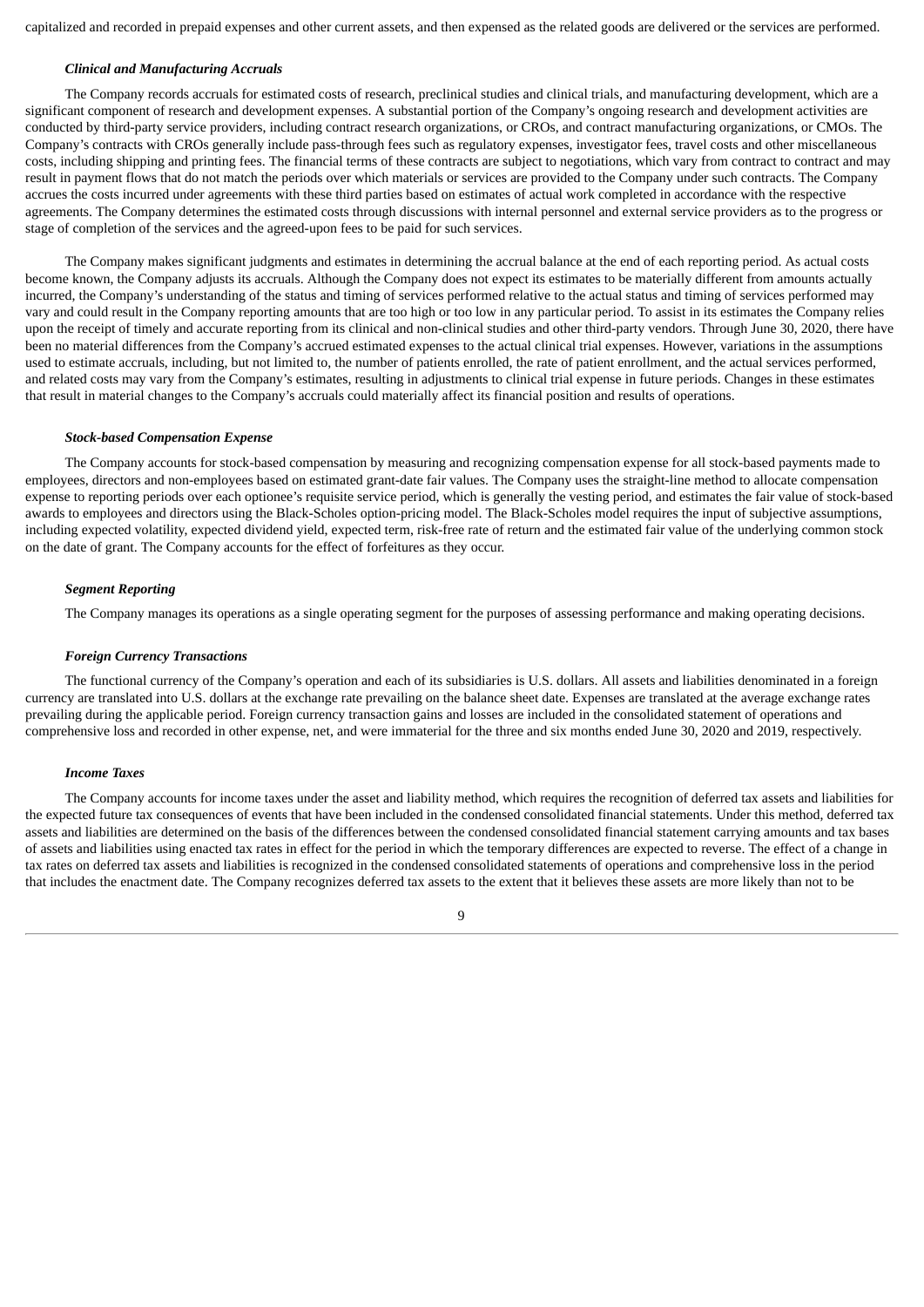realized. In making such a determination, the Company considers all available positive and negative evidence, including future reversals of existing taxable temporary differences, projected future taxable income, tax-planning strategies and results of recent operations. If the Company determines that it would be able to realize its deferred tax assets in the future in excess of their net recorded amount, it would make an adjustment to the deferred tax asset valuation allowance, which would reduce the provision for income taxes. The Company recognizes benefits of uncertain tax positions if it is more likely than not that such positions will be sustained upon examination based solely on their technical merits, as the largest amount of benefit that is more likely than not to be realized upon the ultimate settlement. The Company's policy is to recognize interest and penalties related to the underpayment of income taxes as a component of income tax expense or benefit.

#### *Comprehensive Loss*

Comprehensive loss is equal to net loss for all periods presented.

#### *Net Loss Per Share Attributable to Common Stockholders*

Basic net loss per share is calculated by dividing the net loss attributable to common stockholders by the weighted-average number of shares of common stock outstanding during the period, without consideration for common stock equivalents. Diluted net loss per share is the same as basic net loss per share, since the effects of potentially dilutive securities are antidilutive given the net loss for each period presented.

The Company applies the two-class method to compute basic and diluted net loss per share when it has issued shares that meet the definition of participating securities. The two-class method determines net loss per share for each class of common stock and participating securities according to dividends declared or accumulated and participation rights in undistributed earnings. The two-class method requires net loss available to common stockholders for the period to be allocated between common and participating securities based upon their respective rights to share in the earnings as if all net loss for the period had been distributed. The Company's convertible preferred stock participate in any dividends declared by the Company and are therefore considered to be participating securities. The participating securities are not required to participate in the losses of the Company, and therefore during periods of loss there is no allocation required under the two-class method.

# *Recent Accounting Pronouncements*

In February 2016, the FASB issued ASU No. 2016-02 (Topic 842), *Leases* (ASU 2016-02). ASU 2016-02 requires an entity to recognize assets and liabilities arising from a lease for both financing and operating leases. ASU No. 2016-02 will also require new qualitative and quantitative disclosures to help investors and other financial statement users better understand the amount, timing, and uncertainty of cash flows arising from leases. In June 2020, the FASB issued ASU No. 2020-05, which extends the effective date of ASU No. 2016-02 for non-public business entities, including smaller reporting companies, to fiscal years beginning after December 15, 2021. The new standard is effective for the Company beginning January 1, 2022. Early adoption is permitted. The Company is currently evaluating the effects of the adoption of this guidance on its condensed consolidated financial statements and related disclosures.

In December 2019, the FASB issued ASU No. 2019-12, Income Taxes (Topic 740): Simplifying the Accounting for Income Taxes, which is intended to simplify various aspects related to accounting for income taxes. The pronouncement is effective for fiscal years, and for interim periods within those fiscal years, beginning after December 15, 2021. ASU 2019-12 is effective for the Company beginning January 1, 2022. Early adoption is permitted. The Company is currently in the process of evaluating the effects of the adoption of this guidance on the Company's financial statements and does not expect it to have a material impact on its condensed consolidated financial statements.

# *New Accounting Pronouncements Recently Adopted*

In June 2016, the FASB issued ASU No. 2016-13, Financial Instruments-Credit Losses (Topic 326), which requires entities to measure all expected credit losses for financial assets held at the reporting date based on historical experience, current conditions, and reasonable and supportable forecasts. This replaces the existing incurred loss model and is applicable to the measurement of credit losses on financial assets measured at amortized cost. The Company early adopted this guidance on January 1, 2020. The adoption of this guidance did not have a material impact on the Company's condensed consolidated financial statements.

In September 2018, the FASB issued ASU No. 2018-13, Fair Value Measurement (Topic 820): Disclosure Framework—Changes to the Disclosure Requirements for Fair Value Measurement. The FASB issued final guidance that eliminates, adds and modifies certain disclosure requirements for fair value measurements as part of its disclosure framework project. Under the ASU, entities will no longer be required to disclose the amount of transfers between Level 1 and Level 2 of the fair value hierarchy. Public companies will be required to disclose changes in unrealized gains and losses for the period included in other comprehensive income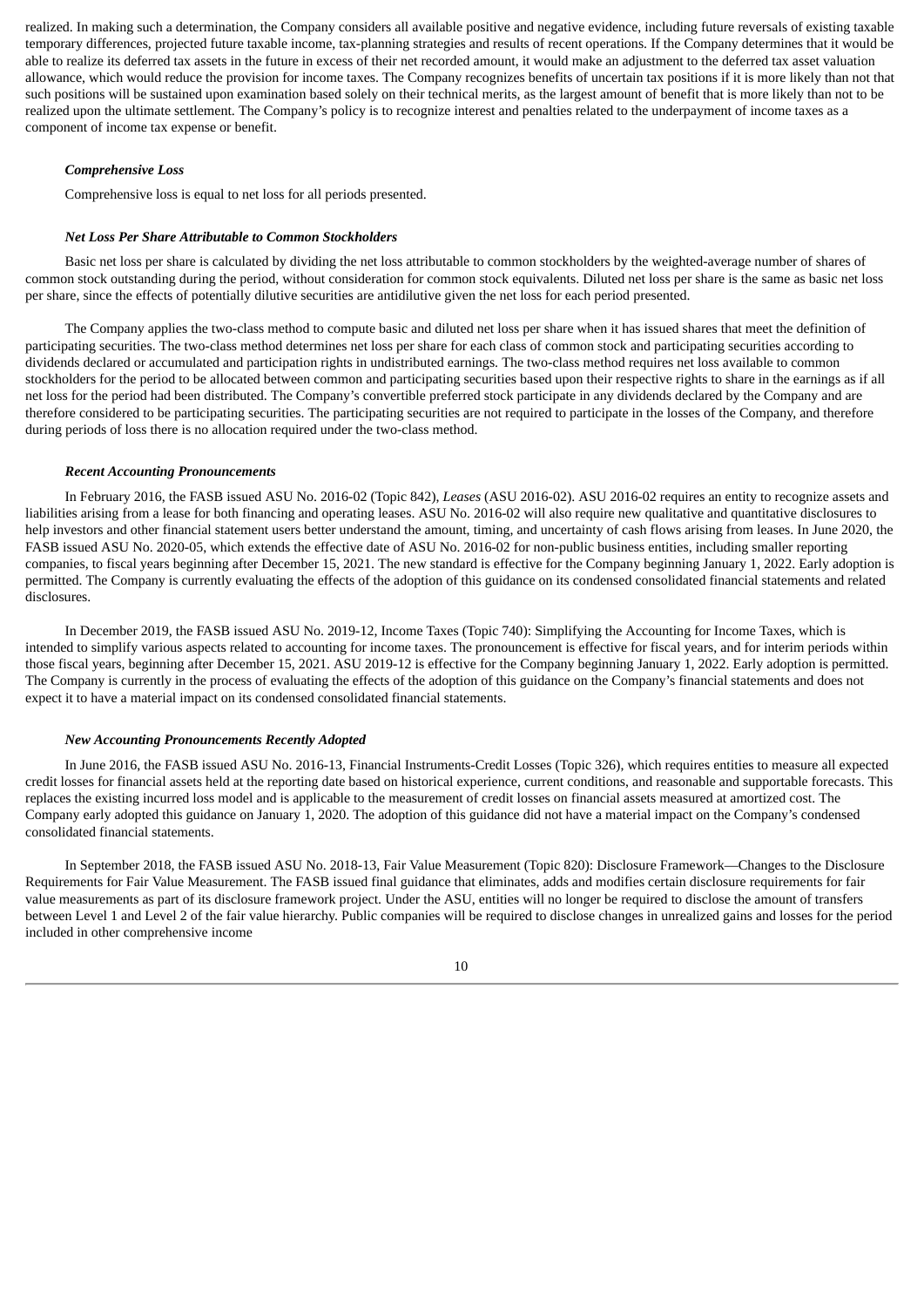for recurring Level 3 fair value measurements held at the end of the reporting period and the range and weighted average used to develop significant unobservable inputs for Level 3 fair value measurements. ASU 2018-13 is effective for public business entities for annual reporting periods, and interim periods within those annual periods, beginning after December 15, 2019, with early adoption permitted. The Company adopted this guidance on January 1, 2020. The adoption of ASU 2018-13 did not have a material impact on its condensed consolidated financial statements.

# **(3) FAIR VALUE OF FINANCIAL INSTRUMENTS**

The fair value of the Company's financial assets and liabilities are determined in accordance with the fair value hierarchy established in ASC Topic 820, Fair Value Measurements and Disclosures. ASC Topic 820 defines fair value as the exchange price that would be received for an asset or paid to transfer a liability (an exit price) in the principal or most advantageous market for the asset or liability in an orderly transaction between market participants on the measurement date. The fair value hierarchy of ASC Topic 820 requires an entity to maximize the use of observable inputs when measuring fair value and classifies those inputs into three levels:

Level 1—Observable inputs, such as quoted prices in active markets

Level 2—Inputs, other than the quoted prices in active markets, which are observable either directly or indirectly such as quoted prices for similar assets or liabilities; quoted prices in markets that are not active; or other inputs that are observable or can be corroborated by observable market data for substantially the full term of the instrument's anticipated life

Level 3—Unobservable inputs in which there is little or no market data, which require the reporting entity to develop its own assumptions

The Company's financial instruments consist of cash and cash equivalents, receivables due from related-party, accounts payable, the term loan compound derivative liability and the Series B convertible preferred stock warrant liability.

Cash and cash equivalents are reported at their respective fair values on the Company's condensed consolidated balance sheets. Where quoted prices are available in an active market, securities are classified as Level 1. The Company classifies money market funds as Level 1. When quoted market prices are not available for the specific security, then the Company estimates fair value by using quoted prices for identical or similar instruments in markets that are not active and model-based valuation techniques for which all significant inputs are observable in the market or can be corroborated by observable market data for substantially the full term of the assets. Where applicable, these models project future cash flows and discount the future amounts to a present value using market-based observable inputs obtained from various third-party data providers, including but not limited to benchmark yields, reported trades and broker/dealer quotes. Where applicable the market approach utilizes prices and information from market transactions for similar or identical assets.

The Company measures its Series B convertible preferred stock warrant liability and term loan compound derivative liability at fair value on a recurring basis and these are classified as Level 3 liabilities. The fair value of the Series B convertible preferred stock warrant liability was determined using an option-pricing model. The Company calculated the fair value of the term loan compound derivative liability by computing the difference between the fair value of the term loan with the compound derivative using the "with and without" method under the income approach, and the fair value of the term loan without the compound derivative. The valuation methodology and underlying assumptions are discussed further in Note 5.

The following table sets forth the Company's financial liabilities that are measured at fair value on a recurring basis by level within the fair value hierarchy (in thousands):

|                               |    | As of June 30, 2020                                       |  |     |     |        |  |  |
|-------------------------------|----|-----------------------------------------------------------|--|-----|-----|--------|--|--|
|                               |    | Level 3<br><b>Fair Value</b><br>Level 1<br><b>Level 2</b> |  |     |     |        |  |  |
| <b>Financial assets</b>       |    |                                                           |  |     |     |        |  |  |
| Cash equivalents              |    |                                                           |  |     |     |        |  |  |
| Money market funds            | S  | 90,110                                                    |  |     | S   | 90,110 |  |  |
| <b>Financial liabilities</b>  |    |                                                           |  |     |     |        |  |  |
| Non-current liabilities       |    |                                                           |  |     |     |        |  |  |
| Compound derivative liability | \$ |                                                           |  | 64  | S   | 64     |  |  |
| Warrant liability             | \$ |                                                           |  | 756 | - S | 756    |  |  |
|                               |    |                                                           |  |     |     |        |  |  |
|                               |    |                                                           |  |     |     |        |  |  |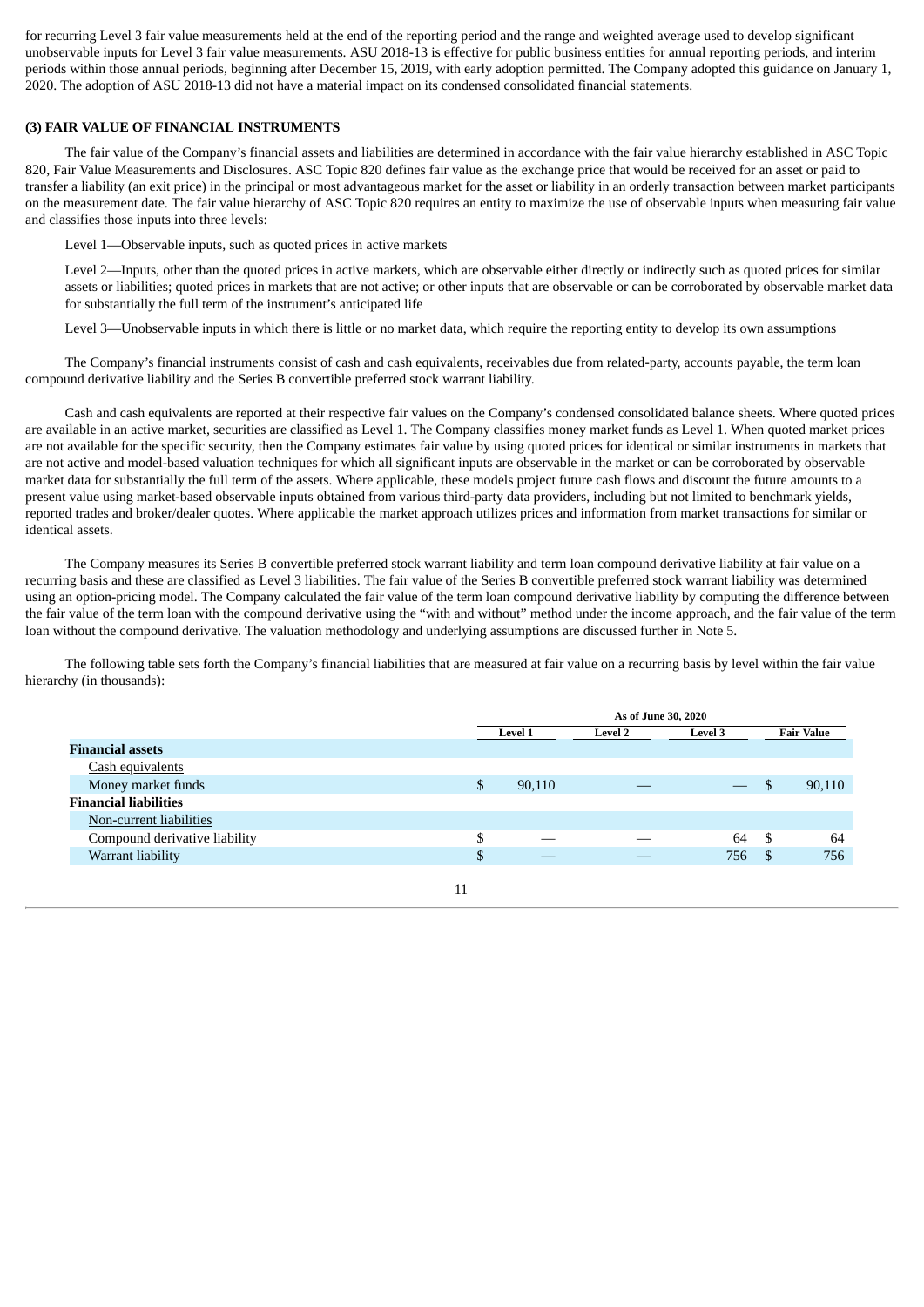|                               | As of December 31, 2019 |                          |                |  |                   |  |  |  |  |
|-------------------------------|-------------------------|--------------------------|----------------|--|-------------------|--|--|--|--|
|                               | <b>Level 1</b>          | <b>Level 2</b>           | <b>Level 3</b> |  | <b>Fair Value</b> |  |  |  |  |
| <b>Financial liabilities</b>  |                         |                          |                |  |                   |  |  |  |  |
| Non-current liabilities       |                         |                          |                |  |                   |  |  |  |  |
| Compound derivative liability |                         |                          | 51             |  |                   |  |  |  |  |
| Warrant liability             |                         | $\overline{\phantom{a}}$ | 361            |  | 361               |  |  |  |  |

The following table is a reconciliation of all financial liabilities measured at fair value using Level 3 unobservable inputs (in thousands):

|                                 | Warrant<br><b>Liability</b> | Compound<br><b>Derivative</b><br>Liability |
|---------------------------------|-----------------------------|--------------------------------------------|
| Fair value at December 31, 2019 | 361                         |                                            |
| Change in fair value            | 395                         | 13                                         |
| Fair value at June 30, 2020     | 756                         | 64                                         |

The Company did not have any outstanding financial assets or liabilities to be re-measured on a recurring basis as of June 30, 2019.

There were no transfers of assets or liabilities between the fair value measurement levels during the six months ended June 30, 2020 and the year ended December 31, 2019.

The carrying values of the Company's financial instruments, such as accounts payable and accrued expenses and other current liabilities, approximate fair value due to the short-term nature of these items.

# *Term Loan*

The estimated fair value of the Term Loan was \$5.8 million as of June 30, 2020, which approximates the carrying value and is classified as Level 3. The Company utilized a market yield analysis and income approach to estimate a value for the Term Loan. The key valuation assumptions used consist of the discount rate of 16.5% and the probability of the occurrence of a change in control event of 10.0%.

# **(4) BALANCE SHEET COMPONENTS**

# *Property and Equipment, Net*

The following table presents the components of property and equipment, net as of June 30, 2020 and December 31, 2019 (in thousands):

|                                                 | <b>June 30,</b> |      | December 31, |          |  |  |
|-------------------------------------------------|-----------------|------|--------------|----------|--|--|
|                                                 | 2020            |      |              | 2019     |  |  |
| Computer hardware and software                  |                 | 61   | -S           | 146      |  |  |
| Machinery and equipment                         |                 | 41   |              | 1,698    |  |  |
| Furniture and fixtures                          |                 | 9    |              | 36       |  |  |
| Leasehold improvements                          |                 | 18   |              | 429      |  |  |
|                                                 |                 | 129  |              | 2,309    |  |  |
| Less: accumulated depreciation and amortization |                 | (92) |              | (1, 449) |  |  |
| Total property and equipment, net               |                 | 37   |              | 860      |  |  |

Depreciation and amortization expense was \$0.1 million for the three months ended June 30, 2020 and 2019, and \$0.2 million for the six months ended June 30, 2020 and 2019.

At June 30, 2020, certain lab equipment and other assets for an aggregated net book value of \$0.6 million relating to the asset transfer with Tallac Therapeutics, Inc. (formerly known as Tollnine, Inc., or Tollnine), or Tallac Therapeutics, met the criteria as assets held for sale. Those assets are reported at the lower of carrying value or fair value less costs to sell. In July 2020, the Company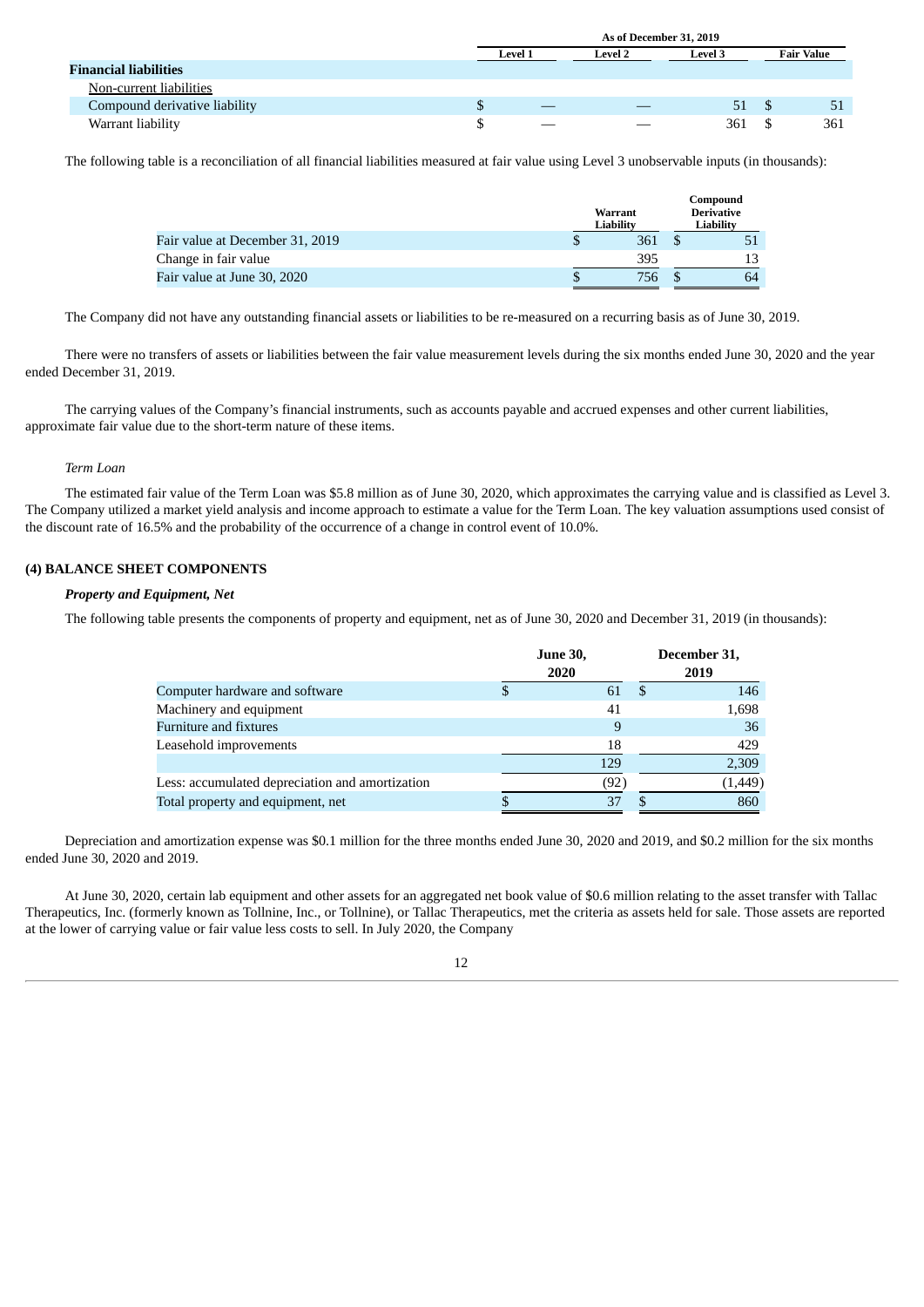received \$0.6 million cash in exchange for the transfer of such assets. See Note 12 to these condensed consolidated financial statements for additional details.

# *Accrued Expenses and Other Current Liabilities*

The following table presents the components of accrued expenses and other current liabilities as of June 30, 2020 and December 31, 2019 (in thousands):

|                                                      | <b>June 30,</b><br>2020 |    | December 31,<br>2019 |
|------------------------------------------------------|-------------------------|----|----------------------|
| Accrued professional fees                            | 2,219                   | -S | 122                  |
| Accrued compensation                                 | 671                     |    | 924                  |
| Accrued clinical and nonclinical study costs         | 800                     |    |                      |
| Accrued contract manufacturing                       | 149                     |    | 53.                  |
| Other                                                | 301                     |    | 137                  |
| Total accrued expenses and other current liabilities | 4.140                   |    | 1,236                |

# **(5) TERM LOAN**

The Company's wholly-owned subsidiaries Alexo Therapeutics International and Sirpant Therapeutics, as borrowers, entered into a Loan and Security Agreement, or the Loan Agreement, dated as of December 20, 2019, with SVB and WestRiver, collectively as lenders, and SVB, as administrative agent and collateral agent.

As a result of the internal reorganization, in May 2020 the Company entered into a Joinder and First Amendment to the Loan and Security Agreement, or the Joinder Amendment, and Amended and Restated Warrants to Purchase Stock, or the Amended Warrants. The purpose for entering into the Joinder Amendment was to add the newly established ALX Oncology Holdings Inc. as additional borrower to the Term Loan. Concurrently, the Company modified the Amended Warrants to change the issuer from ALX Oncology Limited to ALX Oncology Holdings Inc. The Company accounted for the First Amendment to the Loan and Security Agreement as a modification.

The Loan Agreement provides for term loans in an aggregate principal amount of up to \$10.0 million funded in two tranches, subject to the satisfaction of a certain milestone. The first tranche, in the amount of \$6.0 million, was funded on the closing date of the Loan Agreement in December 2019. A second tranche of \$4.0 million was available on or before March 31, 2020, upon the Company's achievement of an equity financing resulting in net cash proceeds in an amount of at least \$30.0 million to the Company. The Company elected not to draw down on the second tranche, which is no longer available.

The loans under the Loan Agreement bear interest at a floating per annum interest rate equal to the greater of 7.0% or 2.0% plus the prime rate as reported in The Wall Street Journal. The Wall Street Journal prime rate was 3.25% as of June 30, 2020. Therefore, the rate applicable to the Company as of June 30, 2020 was 7.0%.

The Company is required to make interest-only payments for the first 12 months after the closing of the Loan Agreement, followed by consecutive equal monthly payments of principal and interest commencing on January 1, 2021 and continuing through the maturity date of September 1, 2022. The Loan Agreement also provides for a final payment equal to 6.0% multiplied by the aggregate principal amount of the term loans funded, which is due on the maturity date, upon the acceleration of the term loans, or upon prepayment of the term loans. If the Company elects to prepay the term loans, there is also a prepayment fee of between 1.0% and 3.0% of the principal amount being prepaid depending on the timing and circumstances of prepayment.

In conjunction with the Loan Agreement, the Company has issued warrants to purchase 61,292 Series B convertible preferred stock to SVB and WestRiver with an exercise price of \$9.4972 per share. Following the Company's initial public offering, these warrants were automatically converted to warrants to purchase 61,292 shares of common stock at an exercise price of \$9.4972 per share. The estimated fair value of the warrants at the date of issuance was approximately \$0.4 million. The fair value of the Series B convertible preferred stock warrant liability was determined using the Black-Scholes option-pricing model. As of June 30, 2020, the various assumptions used in the option-pricing model were time to liquidity of 2.0 to 9.5 years, volatility of 99.9% and risk-free rate of 0.6%. It was recorded at its fair value at inception and is being re-measured at each financial reporting period with any changes in fair value being recognized as a component of other expense, net in the accompanying condensed consolidated statement of operations and comprehensive loss. As of June 30, 2020, the fair value of the Series B convertible preferred stock warrant liability was approximately \$0.8 million and was recorded in other non-current liabilities on the condensed consolidated balance sheets.

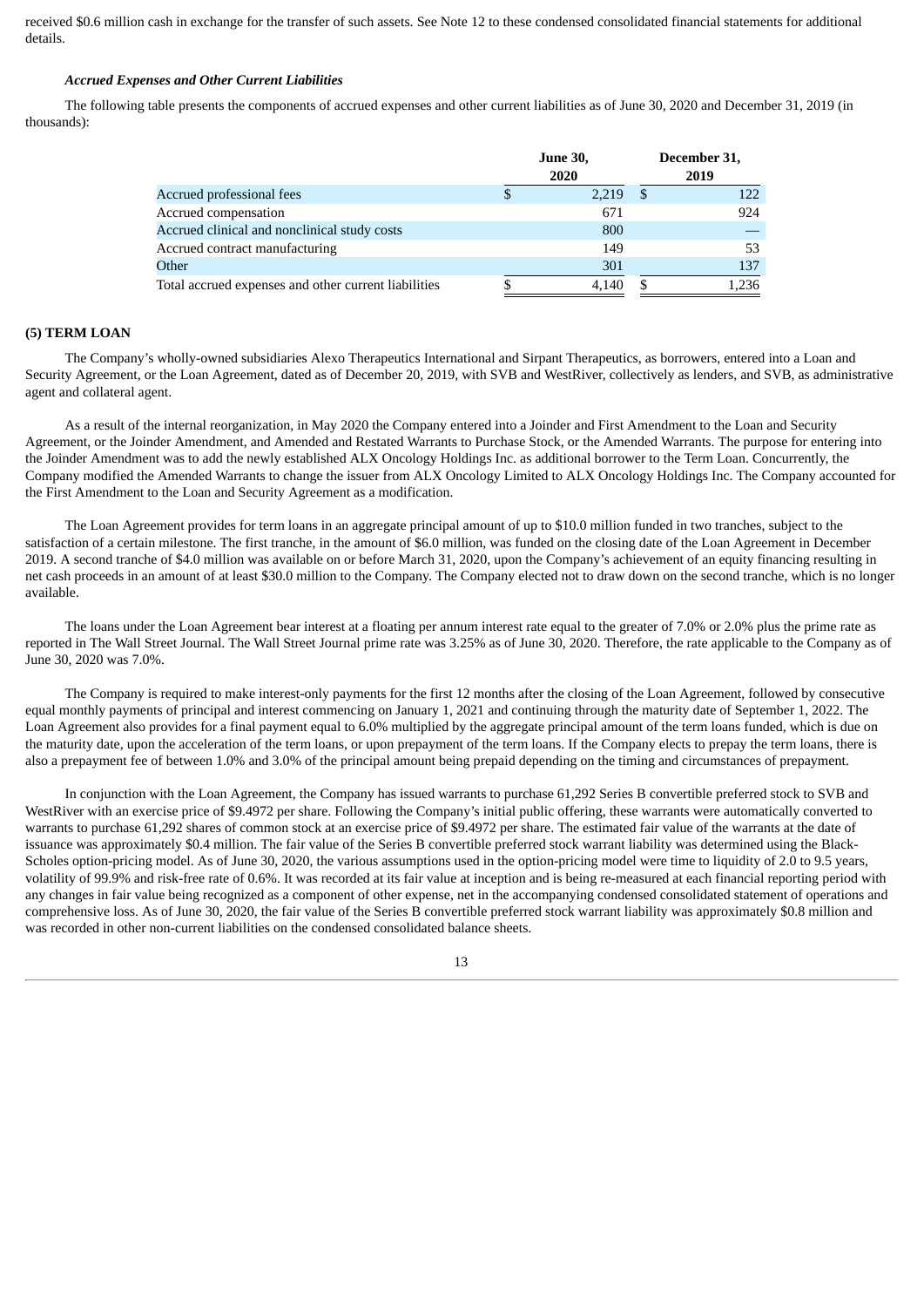The loans under the Loan Agreement are secured by substantially all of the Company's assets, except the Company's intellectual property, which is the subject of a negative pledge.

The Company determined that certain loan features were embedded derivatives requiring bifurcation and separate accounting. Those embedded derivatives were bundled together as a single, compound embedded derivative and then bifurcated and accounted for separately from the host contract. The Company recorded a term loan compound derivative liability of approximately \$51,000 which will be marked-to-market in future periods. The Company calculated the fair value of the compound derivative by computing the difference between the fair value of the term loan with the compound derivative using the "with and without" method under the income approach, and the fair value of the term loan without the compound derivative. The Company calculated the fair values using a probability-weighted discounted cash flow analysis. The key valuation assumptions used consist of the discount rate and the probability of the occurrence of a change in control event. The term loan compound derivative liability is being re-measured at each financial reporting period with any changes in fair value being recognized as a component of other expense, net in the condensed consolidated statement of operations and comprehensive loss. As of June 30, 2020, the fair value of the compound derivative liability was approximately \$64,000 and was recorded in other noncurrent liabilities on the condensed consolidated balance sheets.

The fair value of Series B convertible preferred stock warrant liability at issuance, fair value of embedded derivatives which were bifurcated and other debt issuance costs have been treated as debt discounts on the Company's condensed consolidated balance sheet and together with the final payment are being amortized to interest expense throughout the life of the term loan using the effective interest rate method.

As of June 30, 2020, there were unamortized issuance costs and debt discounts of \$0.4 million, which were recorded as a direct deduction from the term loan on the condensed consolidated balance sheet. Interest expense for the term loan was \$0.2 million and \$0.4 million for the three months and six months ended June 30, 2020, respectively.

The following table presents future payments of principal and interest as of June 30, 2020 is as follows (in thousands):

|                                                     | <b>June 30,</b><br>2020 |
|-----------------------------------------------------|-------------------------|
| 2020 (remaining six months)                         | \$<br>214               |
| 2021                                                | 3,743                   |
| 2022                                                | 3,007                   |
|                                                     | 6,964                   |
| Less: amount representing interest                  | \$<br>(604)             |
| Less: amount representing final payment             | (360)                   |
| Term loan, gross                                    | 6,000                   |
| Less: unamortized issuance costs and debt discounts | (358)                   |
| Less: current portion                               | (1,714)                 |
| Non-current portion of term loan                    | 3,928                   |

# **(6) CAPITAL STRUCTURE**

#### *Common Stock*

Common stock reserved for future issuance, on an as if converted basis, as of June 30, 2020 and December 31, 2019, consists of the following and have been adjusted for the 1-for-6.5806 reverse split:

|                                                    | <b>June 30,</b> | December 31, |
|----------------------------------------------------|-----------------|--------------|
|                                                    | 2020            | 2019         |
| Convertible preferred stock issued and outstanding | 21,369,774      | 10,313,808   |
| Stock options issued and outstanding               | 3,874,815       | 1,183,745    |
| Stock options authorized for future issuance       | 111,869         | 566,900      |
| Warrants issued and outstanding                    | 61,292          | 61,292       |
| Warrants authorized for future issuance            |                 | 30,646       |
| Total                                              | 25,417,750      | 12,156,391   |
|                                                    |                 |              |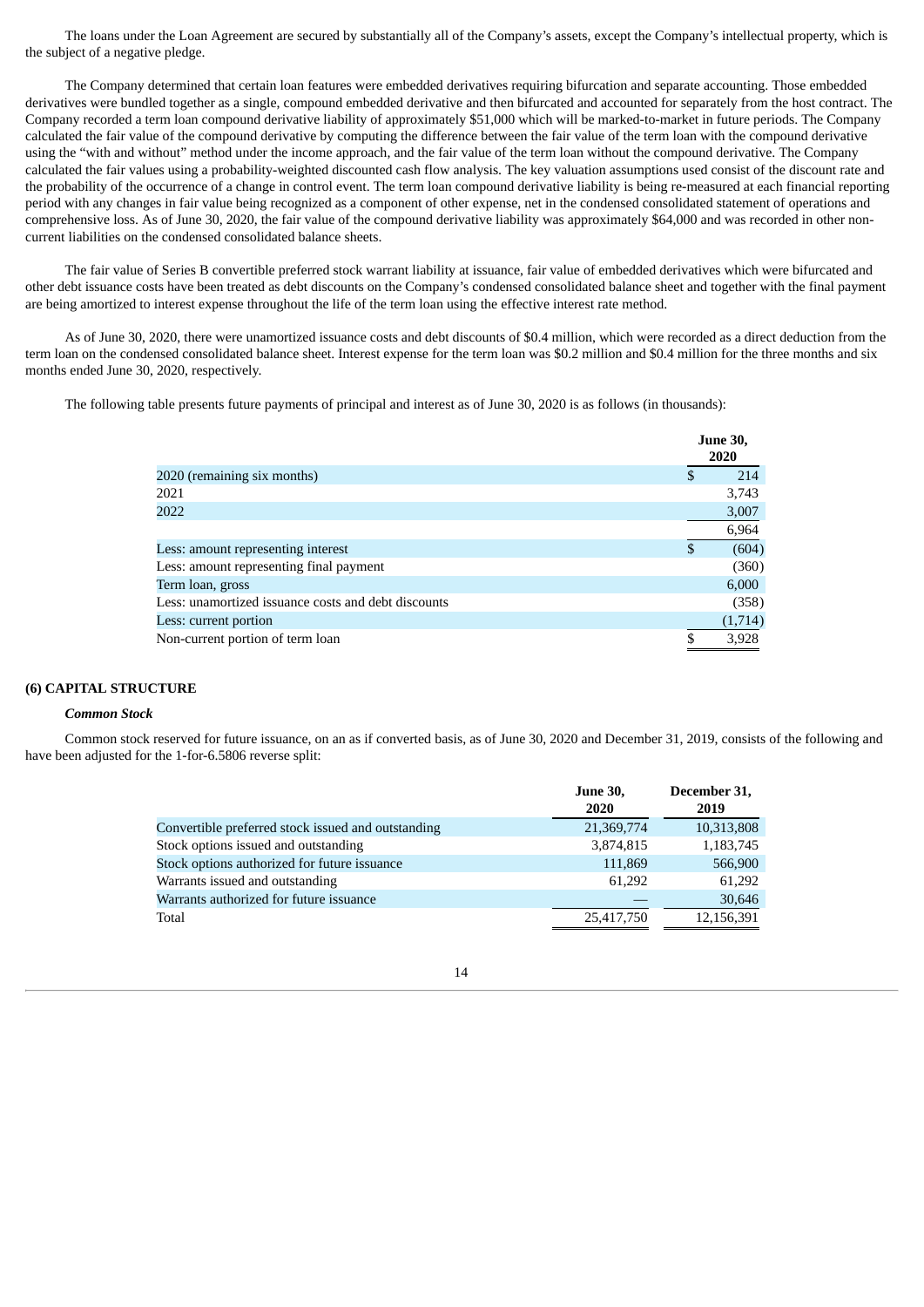# *Convertible Preferred Stock*

As of June 30, 2020 and December 31, 2019, the Company's convertible preferred stock consisted of the following and have been adjusted for the 1 for-6.5806 reverse split (in thousands, except share amounts):

|                                      | <b>June 30, 2020</b> |                                                          |                                |      |                                        |  |  |  |  |
|--------------------------------------|----------------------|----------------------------------------------------------|--------------------------------|------|----------------------------------------|--|--|--|--|
|                                      | Authorized<br>Shares | <b>Shares</b><br><b>Issued And</b><br><b>Outstanding</b> | Net<br>Proceeds <sup>(1)</sup> |      | Aggregate<br>Liquidation<br>Preference |  |  |  |  |
| <b>Shares designated as:</b>         |                      |                                                          |                                |      |                                        |  |  |  |  |
| Series A convertible preferred stock | 9,297,100            | 9.297.081                                                | - \$<br>60,933                 | - \$ | 75,412                                 |  |  |  |  |
| Series B convertible preferred stock | 1,108,675            | 1,016,727                                                | 9,430                          |      | 10,304                                 |  |  |  |  |
| Series C convertible preferred stock | 11,055,981           | 11,055,966                                               | 104,680                        |      | 107,504                                |  |  |  |  |
| Total                                | 21,461,756           | 21,369,774                                               | 175,043                        |      | 193,220                                |  |  |  |  |

|                                      | <b>December 31, 2019</b>    |            |    |                           |      |                                        |  |  |  |
|--------------------------------------|-----------------------------|------------|----|---------------------------|------|----------------------------------------|--|--|--|
|                                      | Authorized<br><b>Shares</b> |            |    | <b>Net</b><br>Proceeds(1) |      | Aggregate<br>Liquidation<br>Preference |  |  |  |
| <b>Shares designated as:</b>         |                             |            |    |                           |      |                                        |  |  |  |
| Series A convertible preferred stock | 9,421,633                   | 9.297.081  | -S | 60.933                    | - \$ | 73,571                                 |  |  |  |
| Series B convertible preferred stock | 2,145,370                   | 1,016,727  |    | 9,430                     |      | 10,014                                 |  |  |  |
| Total                                | 11,567,003                  | 10,313,808 |    | 70,363                    |      | 83,585                                 |  |  |  |

(1) Net proceeds are gross proceeds from the offerings net of issuance costs.

# **(7) STOCK-BASED COMPENSATION**

#### *2020 Amended and Restated Equity Incentive Plan*

On April 1, 2020, the board of directors approved a new equity incentive plan, or the 2020 Equity Incentive Plan, that replaced the 2015 Share Award Scheme.

In July 2020, the Company adopted the Amended and Restated 2020 Equity Incentive Plan, or the 2020 Plan. The 2020 Plan replaced the Company's 2020 Equity Incentive Plan and a total of 7,874,862 shares were reserved under the 2020 Plan.

#### *Stock Option Modification*

In connection with the transfer of employees to Tallac Therapeutics, Dr. Hong Wan, the Company's former Chief Scientific Officer, and eight of the Company's employees, or Transferred Employees, terminated their employment with the Company effective as of June 30, 2020 and became employees of Tallac Therapeutics effective as of July 1, 2020. The options to purchase shares of the Company's common stock that were previously granted to the Transferred Employees will continue to vest and be exercisable subject to the Transferred Employees remaining service providers under the original terms of the award. See Note 12 to these condensed consolidated financial statements for additional details. The Company evaluated the change in status from an employee to a consultant in accordance with ASC 718. While the Company concluded that the change in status did not affect the vesting condition, or the classification of the initial awards, the significant reduction in the level of services that the grantees were expected to provide under the original awards as compared to the level of services expected under the Tallac Services Agreement will no longer meet the substantive service condition requirements and therefore the compensation cost for the unvested awards was recognized immediately with no future service requirement. The Company recorded \$2.3 million in stock-based compensation expenses related to the modification for the three months period ended June 30, 2020.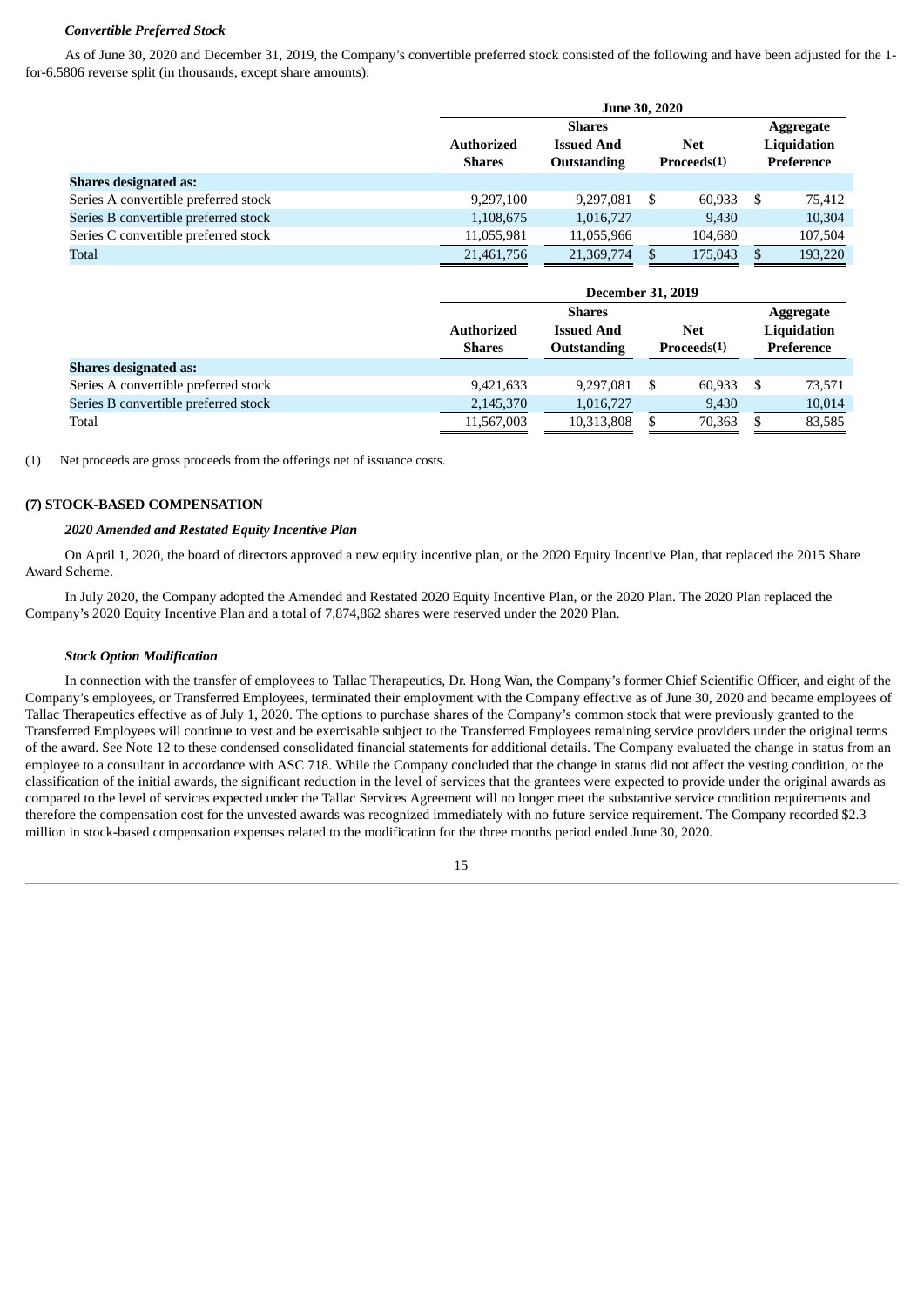# *Stock-based Compensation Expense*

Total stock-based compensation expense recognized in the condensed consolidated statements of operations and comprehensive loss was as follows (in thousands):

|                                            | Three Months Ended June 30, |       |  |      | <b>Six Months Ended June 30,</b> |       |  |      |
|--------------------------------------------|-----------------------------|-------|--|------|----------------------------------|-------|--|------|
|                                            |                             | 2020  |  | 2019 |                                  | 2020  |  | 2019 |
| Research and development                   |                             | 2.284 |  | 19   |                                  | 2,367 |  | 54   |
| General and administrative                 |                             | 569   |  |      |                                  | 637   |  | 14   |
| Cost of services for related-party revenue |                             |       |  | 34   |                                  |       |  | 68   |
|                                            |                             | 2.853 |  | 60   |                                  | 3.004 |  | 136  |

#### **(8) LICENSE AGREEMENT**

*Exclusive (Equity) Agreement with The Board of Trustees of the Leland Stanford Junior University*

In March 2015, the Company entered into a license agreement, or the Stanford Agreement, with the Board of Trustees of the Leland Stanford Junior University, or Stanford, under which the Company obtained a worldwide, royalty-bearing, sublicensable license under certain patents relating to the Company's current product candidates, to develop, manufacture and commercialize products for use in certain licensed fields, the scope of which would include the application of the licensed intellectual property in oncology. The license granted to the Company in the Stanford Agreement includes an exclusive grant, subject to certain pre-existing non-exclusive or exclusive rights that Stanford retained for grant to third parties with respect to certain categories of the licensed patents in certain fields of use and retained rights by Stanford and all other nonprofit institutions to use and practice the licensed patents and technology for internal research and other nonprofit purposes. The license granted to the Company in the Stanford Agreement also includes non-exclusive grants to certain Stanford patents.

In consideration for the rights granted to the Company under the Stanford Agreement, the Company paid Stanford a nonrefundable license royalty and reimbursed Stanford for past patent expenses, together totaling less than \$0.1 million, and granted Stanford a specified number of shares of common stock of the Company. In addition, the Company is obligated to pay Stanford ongoing patent expenses and an annual license maintenance fee, which are nominal and will be creditable against any royalties payable to Stanford in the applicable year. The Company is required to make milestone payments up to an aggregate of \$5.0 million in respect of a specified number of licensed products that successfully satisfy certain clinical and regulatory milestones. No milestone payments have been made through June 30, 2020. The Company also agreed to pay Stanford tiered royalties on a specified percentage of net sales made by the Company, its affiliates and its sublicensees of licensed products at rates ranging within low single-digit percentages, subject to certain reductions and offsets. The license, on a licensed product-by-licensed product and country-by-country basis, shall become royalty-free and fully paid-up upon the later of the date on which the last valid claim included in the exclusively or non-exclusively licensed patents expires and ten years after the first commercial sale of the licensed product in such country.

The Company may terminate the Stanford Agreement, on a licensed product-by-licensed product basis, at any time for any reason by providing at least 60 days' written notice to Stanford. Stanford may terminate the Stanford Agreement, if the Company is in breach of any provision of the Stanford Agreement and fails to remedy such breach within 60 days after written notice of such breach by Stanford. In addition, Stanford has the right to terminate the Stanford Agreement, on a licensed product-by-licensed product basis, if the Company is not diligently developing and commercializing such licensed product under certain conditions or if the Company fails to achieve specified development milestones for such licensed product by certain dates, subject to the Company's extension rights.

#### *Commercial License Agreement with Selexis SA*

In June 2016, the Company entered into a license agreement with Selexis SA, or Selexis, under which the Company obtained a worldwide, royaltybearing, sublicensable license under certain patents, know-how and other intellectual property, to use Selexis generated cell lines to manufacture ALX148 and to make, use and sell licensed product containing such compound in all fields of use. The rights granted under this agreement include the rights to grant sublicenses to contractors or other collaboration partners, in each case to develop production processes or manufacture licensed product containing ALX148.

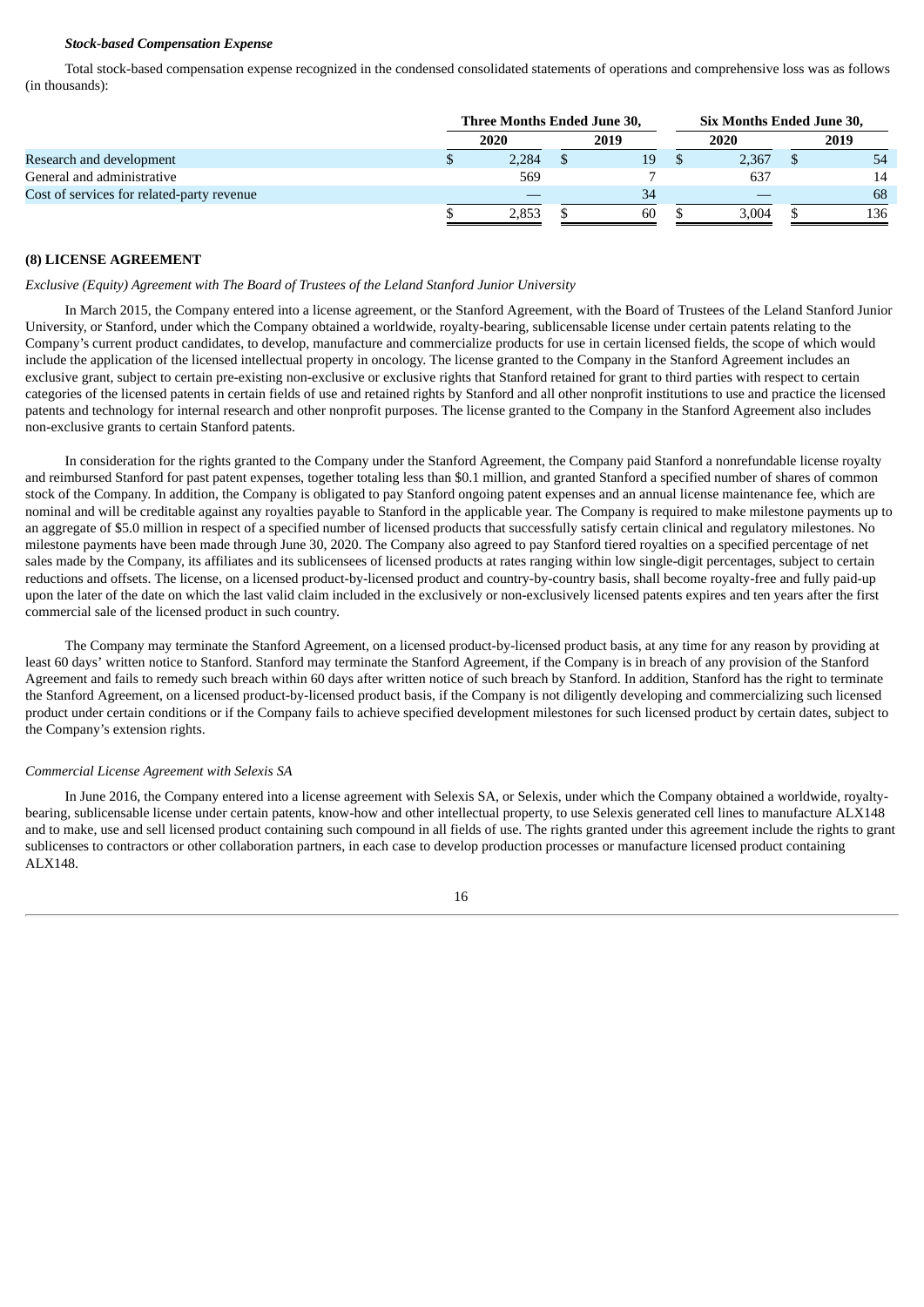In consideration for the rights granted to the Company under the agreement, the Company paid Selexis a nominal one-time fee and will pay Selexis an annual maintenance fee. The Company also agreed to pay Selexis milestone payments up to an aggregate of 1.2 million Swiss Francs in respect of all licensed products developed and/or commercialized under the grant that successfully satisfies certain milestone events. The Company also agreed to pay Selexis a flat royalty of a very low single-digit percentage on net sales made by the Company, its affiliates and sublicensees of products. This royalty obligation, on a product-by-product and country-by-country basis, shall terminate and become fully paid-up upon the passing of ten years after the first commercial sale of the product in such country, or the Company's exercise of the royalty buyout option exercisable at any time prior to the first commercial sale of a licensed product.

The Company may terminate the license agreement at any time for any reason with at least 60 days' written notice to Selexis. Either party may terminate the license agreement if the other party enters into a bankruptcy event or in the event of a material breach of the agreement (that cannot be cured or remains uncured for 60 days after the date that the defaulting party is provided with written notice of such breach). The Company's obligations to pay royalties that are accrued or accruable will survive any termination of the agreement, and in certain circumstances the licenses granted under the agreement will terminate unless they have become fully paid up as described in the previous paragraph.

#### *Commercial Antibody Agreement with Crystal Bioscience Inc. (Now a Subsidiary of Ligand Pharmaceuticals Incorporated)*

In March 2017, the Company entered into an agreement with Crystal Bioscience Inc. (now a subsidiary of Ligand Pharmaceuticals Incorporated), or Crystal, under which the Company obtained an assignment of certain patents, covering certain SIRPα antibodies. Under this agreement, the Company also received a worldwide, royalty-bearing non-exclusive license, with the right to grant sublicenses through multiple tiers of sublicenses, under certain of Crystal's background patents and know-how necessary to commercialize the rights under the assigned patents.

In consideration for the rights granted to the Company under the agreement, it agreed to pay Crystal milestone payments up to \$11.1 million in respect of all licensed products developed under the assigned patents, that successfully satisfy certain clinical and regulatory milestones, each milestone being paid only once for all products. The Company also agreed to pay Crystal tiered royalties on net sales made by the Company, its affiliates and sublicensees of products at rates ranging within low single-digit percentages, subject to certain potential reductions. This royalty obligation, on a productby-product and country-by-country basis, shall terminate and become fully paid-up upon the later of the date on which the last valid claim included in the licensed patents expires and ten years after the first commercial sale of the product in such country.

The Company agreed to use commercially reasonable efforts to develop and commercialize licensed products, including meeting defined development milestones by certain specified dates.

The Company may terminate the agreement at any time for any reason with at least 60 days' written notice to Crystal. Either party may terminate the agreement if the other party enters into a bankruptcy event or in the event of material breach of the agreement (that remains uncured for 60 days after the date that it is provided with written notice of such breach). The Company's obligations to pay royalties and milestone payments which accrued pretermination or accrue post-termination will survive any termination.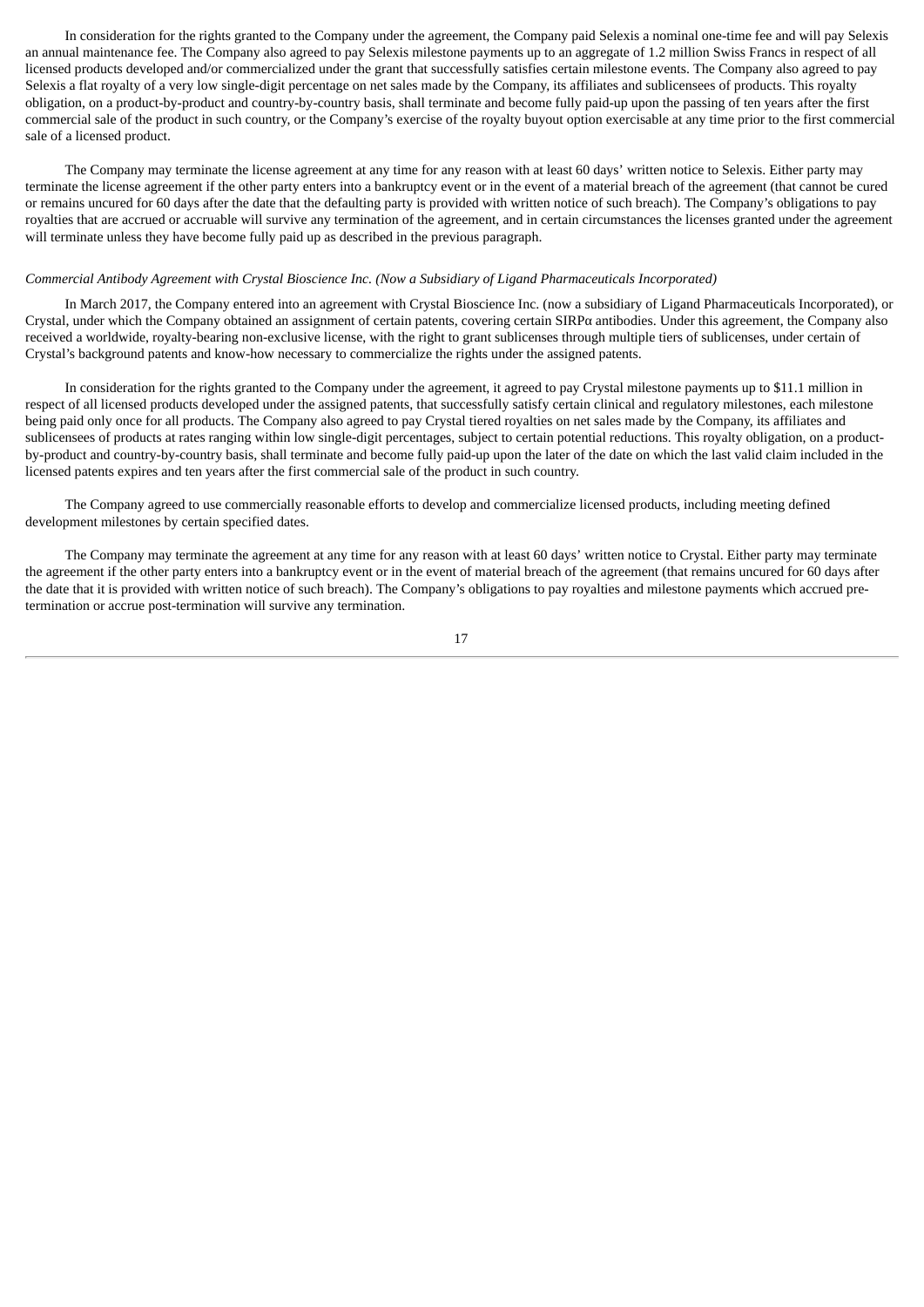# **(9) RELATED-PARTY TRANSACTIONS**

#### *Related-party revenue*

In June 2018, the Company entered into a Research and Development Services Agreement, or Tollnine Agreement, with Tollnine, a related-party of the Company, to provide research and development services to Tollnine. The Company's Chief Executive Officer was also the Chief Executive Officer of Tollnine until April 2020 and two of the Company's investors are also investors in Tollnine. As such, Tollnine was deemed to be a related-party. The Tollnine Agreement has an initial term of 3 years, to be automatically renewed for additional one-year terms unless terminated by either party. The services are to be provided at a price based on the costs incurred by the Company plus a mark-up equal to 10% of such costs. The Company recognizes revenue when Tollnine, as the Company's customer, obtains control of promised goods or services, in an amount that reflects the consideration which the Company expects to receive in exchange for those goods or services. The Company recognized related-party revenues of \$0.5 million and \$1.3 million for the three months ended June 30, 2020 and 2019, respectively, and \$1.2 million and \$2.3 million for the six months ended June 30, 2020 and 2019, respectively, under the Tollnine Agreement. Effective as of July 1, 2020, the Company terminated the Tollnine Agreement and entered into the Tallac Services Agreement with Tallac Therapeutics. See Note 12 to these condensed consolidated financial statements for additional details.

#### *Receivables due from related-party*

As of June 30, 2020 and December 31, 2019, the Company had outstanding related-party receivables from Tollnine of \$0.5 million and \$0.5 million, respectively.

# **(10) NET LOSS PER SHARE ATTRIBUTABLE TO COMMON STOCKHOLDERS**

The following table sets forth the computation of the basic and diluted net loss per share attributable to common stockholders (in thousands, except share and per share data):

|                                                   | Three Months Ended June 30, |                      |  |              |      | Six Months Ended June 30, |  |           |  |  |
|---------------------------------------------------|-----------------------------|----------------------|--|--------------|------|---------------------------|--|-----------|--|--|
|                                                   |                             | 2020<br>2020<br>2019 |  |              | 2019 |                           |  |           |  |  |
| Numerator:                                        |                             |                      |  |              |      |                           |  |           |  |  |
| Net loss                                          | \$                          | $(11,331)$ \$        |  | $(4,197)$ \$ |      | $(16,785)$ \$             |  | (8, 435)  |  |  |
| Less: cumulative preferred dividends allocated to |                             |                      |  |              |      |                           |  |           |  |  |
| preferred stockholders                            |                             | (2,641)              |  | (981)        |      | (4,624)                   |  | (1,886)   |  |  |
| Net loss attributable to common stockholders      |                             | (13, 972)            |  | (5, 178)     |      | (21, 409)                 |  | (10, 321) |  |  |
| Denominator:                                      |                             |                      |  |              |      |                           |  |           |  |  |
| Weighted-average shares of common stock           |                             |                      |  |              |      |                           |  |           |  |  |
| outstanding                                       |                             | 3,164,707            |  | 3,087,355    |      | 3,157,387                 |  | 3,047,924 |  |  |
| Net loss per share attributable to common         |                             |                      |  |              |      |                           |  |           |  |  |
| stockholders, basic and diluted                   |                             | (4.41)               |  | (1.68)       | -S   | (6.78)                    |  | (3.39)    |  |  |

Since the Company was in a loss position for all periods presented, basic net loss per share is the same as diluted net loss per share for all periods presented as the inclusion of all potential common stock outstanding would have been anti-dilutive.

The following outstanding potentially dilutive securities were excluded from the computation of diluted net loss per share for the periods presented because including them would have been anti-dilutive:

|                                                  | <b>June 30,</b> |            |
|--------------------------------------------------|-----------------|------------|
|                                                  | 2020            | 2019       |
| Convertible preferred stock                      | 21,369,774      | 10,313,808 |
| Warrants to purchase convertible preferred stock | 61,292          |            |
| Common stock subject to repurchase               | 3.908           | 72,714     |
| Options issued and outstanding                   | 3,874,815       | 924,043    |
| Total                                            | 25,309,789      | 11,310,565 |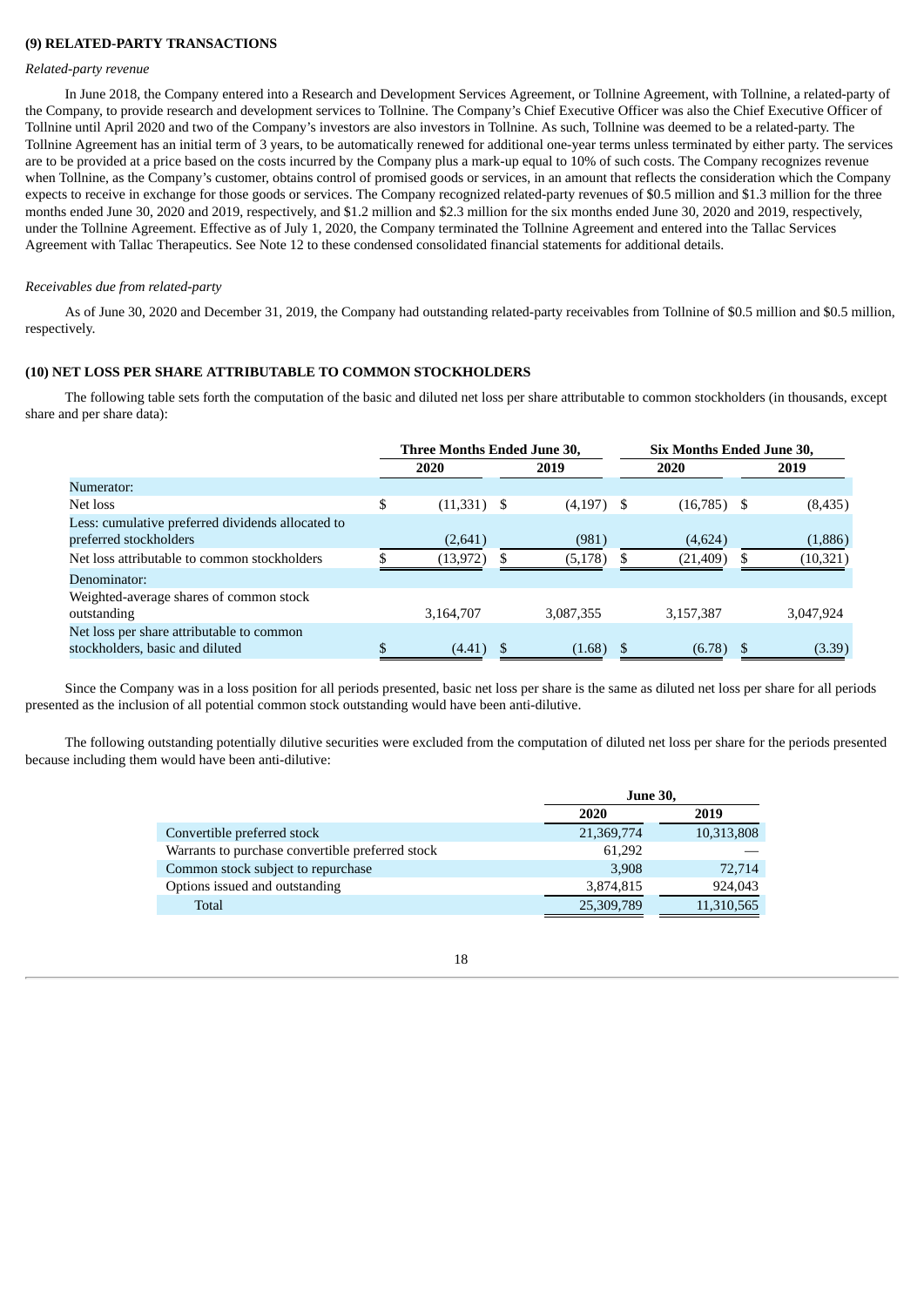# **(11) COMMITMENTS AND CONTINGENCIES**

#### *Guarantees and Indemnifications*

In the normal course of business, the Company enters into contracts and agreements that contain a variety of representations and warranties and provide for general indemnifications. The Company's exposure under these agreements is unknown because it involves claims that may be made against the Company in the future but have not yet been made. To date, the Company has not paid any claims or been required to defend any action related to its indemnification obligations. However, the Company may record charges in the future as a result of these indemnification obligations. The Company also has indemnification obligations to its officers and directors for specified events or occurrences, subject to some limits, while they are serving at the Company's request in such capacities. There have been no claims to date and the Company has director and officer insurance that may enable the Company to recover a portion of any amounts paid for future potential claims. The Company believes the fair value of these indemnification agreements is minimal. Accordingly, the Company has not recorded any liabilities for these agreements as of June 30, 2020.

#### *Contingencies*

From time to time, the Company may be a party to various claims in the normal course of business. Legal fees and other costs associated with such actions will be expensed as incurred. The Company will assess, in conjunction with its legal counsel, the need to record a liability for litigation and contingencies. Reserve estimates will be recorded when and if it is determined that a loss related matter is both probable and reasonably estimable. For the six months ended June 30, 2020 the Company had no pending or threatened litigation.

#### *Contractual Obligations and Other Commitments*

The following table summarizes the Company's commitments and contractual obligations as of June 30, 2020 (in thousands):

|                                | <b>Operating lease</b> |       | and service  |                   |
|--------------------------------|------------------------|-------|--------------|-------------------|
| <b>Year Ended December 31:</b> | obligations(1)         |       | contracts(2) | $Term \, loan(3)$ |
| 2020 (remaining six months)    |                        | 273   | 4,511        | 214               |
| 2021                           |                        | 560   | 1,563        | 3,743             |
| 2022                           |                        | 577   | 298          | 3,007             |
| 2023                           |                        | 247   |              |                   |
| <b>Total</b>                   |                        | 1,657 | 6,372        | 6,964             |

(1) Payments due for the office and laboratory space in Burlingame, California under a single operating lease agreement that expires in 2023. In July 2020, the Company assigned this lease to Tallac Therapeutics, and the Company received a sublease for such premises from Tallac *Therapeutics. See Note 12 to these condensed consolidated financial statements for additional details.*

- (2) In November 2015, the Company entered into a Master Service Agreement, or the MSA, with KBI Biopharma, Inc. relating to formulation development, process development and cGMP manufacturing of ALX148 for use in clinical trials on a project basis. The MSA had an initial term of three years with successive one-year renewal periods, is cancellable upon notice and is non-exclusive. Statements of work under the MSA commit the Company to certain purchase obligations of approximately \$6.1 million. In addition, the Company has commitments with a second drug product manufacturer that commits the Company to certain purchase obligations of approximately \$0.3 million. These amounts are based on non-cancellable commitments and forecasts that include estimates of future market demand, quantity discounts and *manufacturing efficiencies that may impact timing of purchases.*
- (3) On December 20, 2019, the Company borrowed a loan pursuant to the Loan Agreement. See Note 5 to these condensed consolidated *financial statements for additional details.*

The Company enters into contracts in the normal course of business with various third parties for clinical trials, preclinical research studies and testing, manufacturing and other services and products for operating purposes. These contracts generally provide for termination upon notice. Payments due upon cancellation consist only of payments for services provided or expenses incurred, including non-cancellable obligations of our service providers, up to the date of cancellation. These payments are not included in the table of contractual obligations above.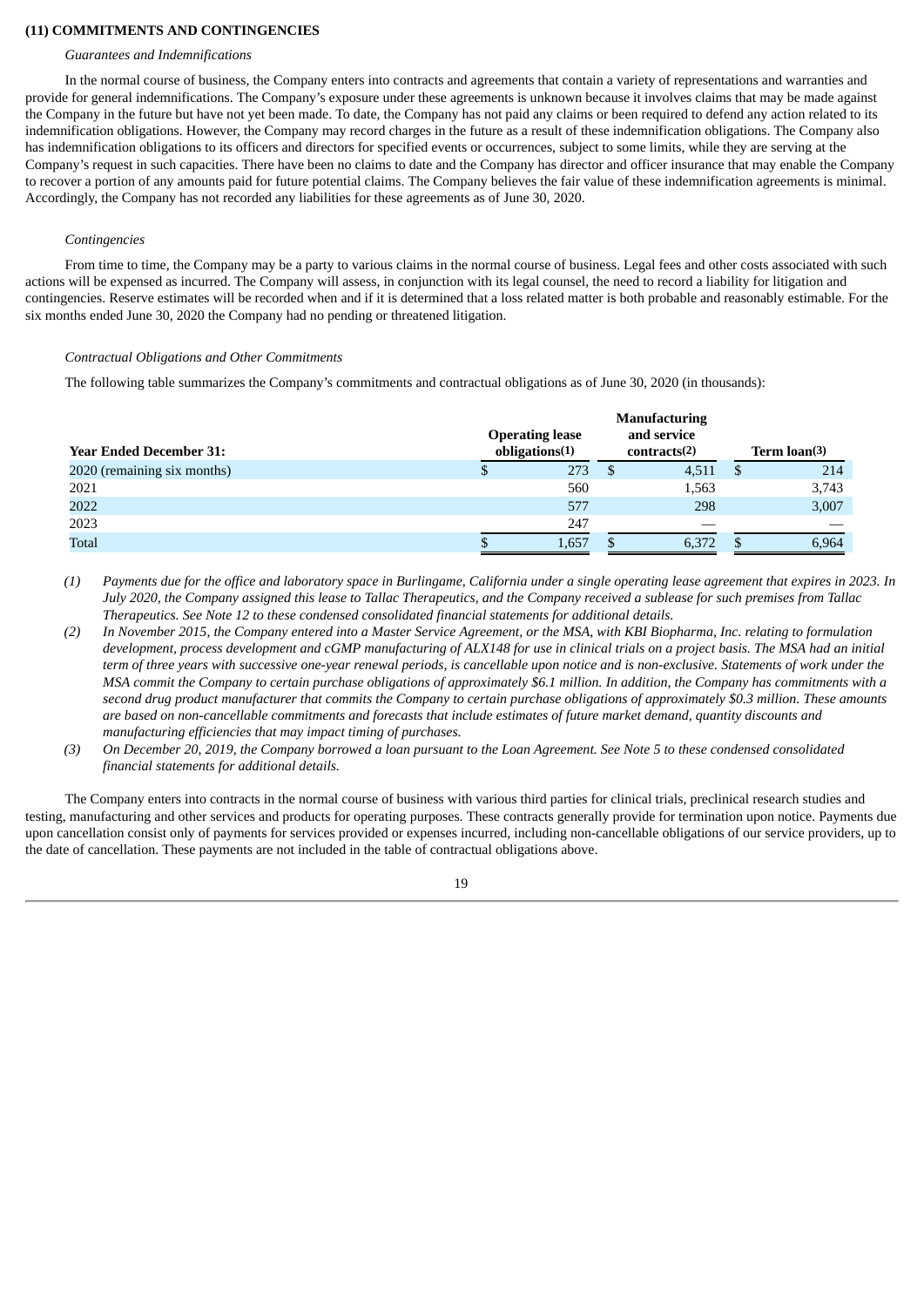# *Facilities*

In 2017, the Company entered into a lease agreement for office space for a period of five years and four months, commencing February 1, 2018 and ending May 31, 2023.

Minimum rent payments under operating leases are recognized on a straight-line basis over the term of the lease including any periods of free rent. Rent expense for the three months ended June 30, 2020 and 2019 was \$0.2 million. Rent expense for the six months ended June 30, 2020 and 2019 was \$0.4 million.

#### *Cumulative Dividends*

As of June 30, 2020, there were \$17.4 million of accrued cumulative dividends on the Series A, Series B and Series C convertible preferred stock, which are payable upon the occurrence of certain change of control and liquidation events and upon the conversion of such convertible preferred stock. Upon closing of the initial public offering, the accrued cumulative dividends were automatically converted into shares of common stock. See Note 12 to these condensed consolidated financial statements for additional details.

# **(12) SUBSEQUENT EVENTS**

#### *Tallac Therapeutics*

As of July 1, 2020, the Company terminated the Tollnine Agreement and entered into a series of transactions with Tallac Therapeutics and Dr. Hong Wan as described below.

- **Entry into the Tallac Services Agreement**: The Company entered into a research and development services agreement, or the Tallac Services Agreement, with Tallac Therapeutics effective as of July 1, 2020. The Tallac Services Agreement provides that Tallac Therapeutics will provide certain preclinical research services to the Company for a service fee based on the costs incurred by Tallac Therapeutics plus a mark-up equal to 10.0% of such costs. The Tallac Services Agreement has an initial term of four years and is renewed automatically for additional one year terms thereafter.
- **Resignation of Dr. Hong Wan and entry into Consulting Agreement**: Dr. Hong Wan resigned from her position as the Company's Chief Scientific Officer and ceased to be the Company's employee effective as of June 30, 2020. In connection with her resignation, the Company entered into a Consulting Agreement with Dr. Hong Wan effective as of July 1, 2020. Under the Consulting Agreement, Dr. Hong Wan will serve as the Company's Chief Science Consultant and, among other things, spend approximately 20% of her time performing activities typically performed by a consulting scientific adviser in the biotechnology industry. In exchange for such services, the options to purchase shares of the Company's common stock that were previously granted to Dr. Hong Wan will continue to vest and be exercisable subject to Dr. Hong Wan remaining a service provider under the Consulting Agreement or the Tallac Services Agreement. The Consulting Agreement has an initial term of four years and is renewed automatically for additional one-year terms thereafter.
- **Transfer of employees to Tallac Therapeutics**: In addition to Dr. Hong Wan, eight of the Company's employees, or Transferred Employees, also terminated their employment with the Company effective as of June 30, 2020 and became employees of Tallac Therapeutics effective as of July 1, 2020. The options to purchase shares of the Company's common stock that were previously granted to the Transferred Employees will continue to vest and be exercisable subject to the Transferred Employees remaining service providers under the original terms of their option awards.
- **Entry into Asset Transfer Agreement**: ALX Oncology Inc. entered into an Asset Transfer Agreement with Tallac Therapeutics effective as of July 3, 2020, pursuant to which Tallac Therapeutics purchased certain lab equipment and other assets from ALX Oncology Inc. for a cash consideration of \$0.6 million representing the aggregate net book value of such assets. In July 2020, the Company received \$0.6 million cash in exchange for the transfer of such assets.

On July 8, 2020, the Company also (i) assigned to Tallac Therapeutics the Company's lease with respect to the premises located at 866 Malcolm Road, Burlingame, California, and (ii) received a sub-lease for premises from Tallac Therapeutics.

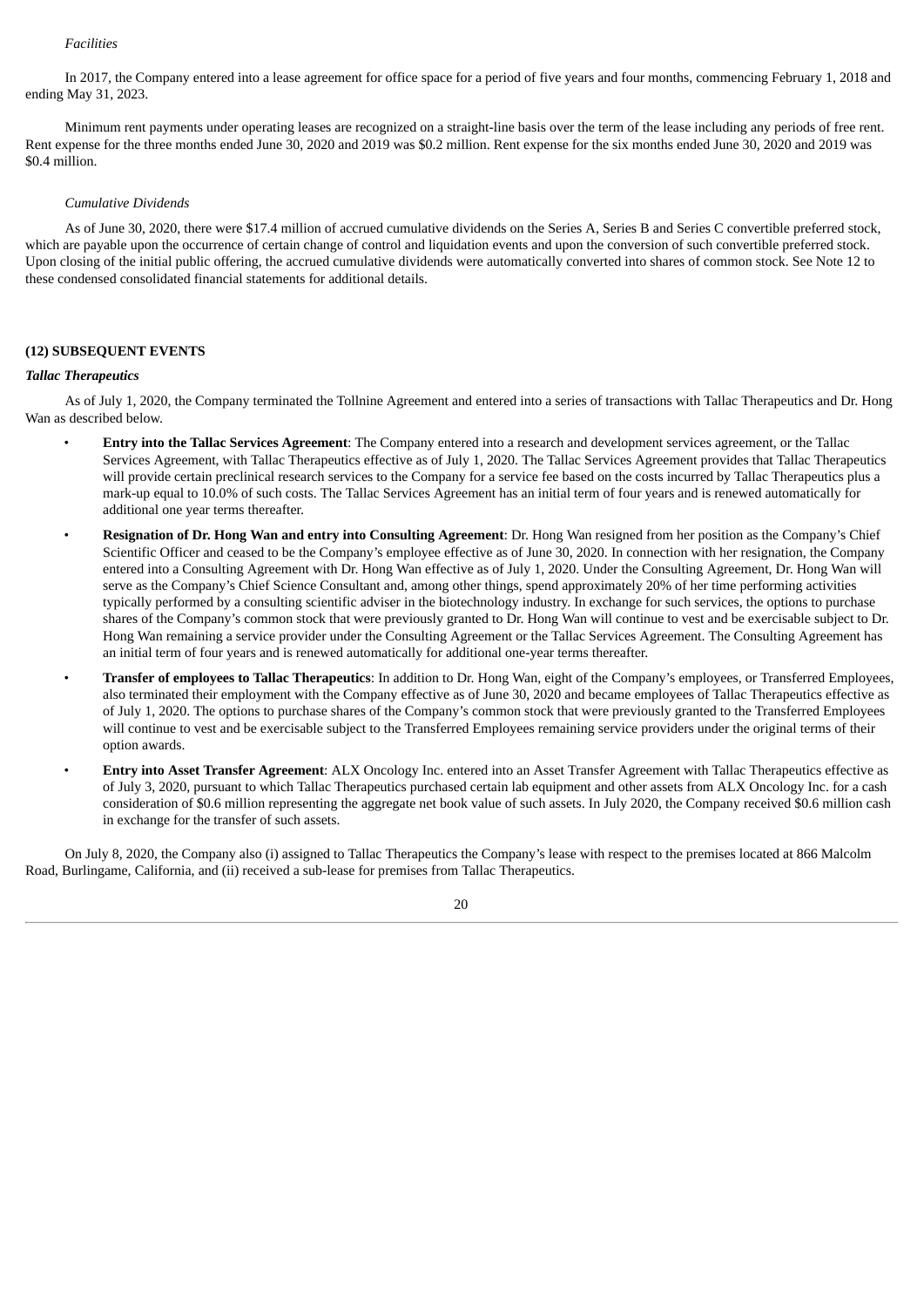# *Initial Public Offering*

In July 2020, the Company consummated its initial public offering and issued a total of 9,775,000 shares of common stock, which includes the overallotment option of 1,275,000 shares exercised by the underwriters in the initial public offering, at an offering price of \$19.00 per share. In aggregate, the Company received net proceeds of approximately \$172.7 million, after deducting underwriting discounts and commissions of \$13.0 million and before deducting offering-related expenses. In connection with the initial public offering, the following events occurred subsequent to June 30, 2020:

- In July 2020, 21,369,774 outstanding shares of convertible preferred stock and accrued cumulative dividends convertible into 2,564,759 shares automatically converted into an aggregate of 23,934,533 shares of common stock;
- In July 2020, upon consummation of the Company's initial public offering, total shares of common stock outstanding were 36,876,479, which includes shares of common stock outstanding as of June 30, 2020, shares of common stock issued in the initial public offering and convertible preferred stock and accrued cumulative dividends converted and reclassified into common stock; and
- In July 2020, the Company's amended and restated certificate of incorporation became effective, authorizing 1,000,000,000 shares of common stock and 100,000,000 shares of undesignated preferred stock.

The table below shows, on a pro forma basis, the impact of the Company's initial public offering on certain condensed consolidated balance sheet items as if all of the transactions occurred on June 30, 2020 (in thousands):

|                                      |                      |    | Pro Forma            |
|--------------------------------------|----------------------|----|----------------------|
|                                      | <b>June 30, 2020</b> |    | <b>June 30, 2020</b> |
| Cash and cash equivalents            | \$<br>98,103         | -S | 270,827              |
| Deferred offering costs              | 2.411                |    |                      |
| Convertible preferred stock          | 175,043              |    |                      |
| Common stock                         |                      |    | 37                   |
| Additional paid-in capital           | 5,166                |    | 351,244              |
| Total stockholders' equity (deficit) | \$<br>(84,398)       |    | 261,714              |

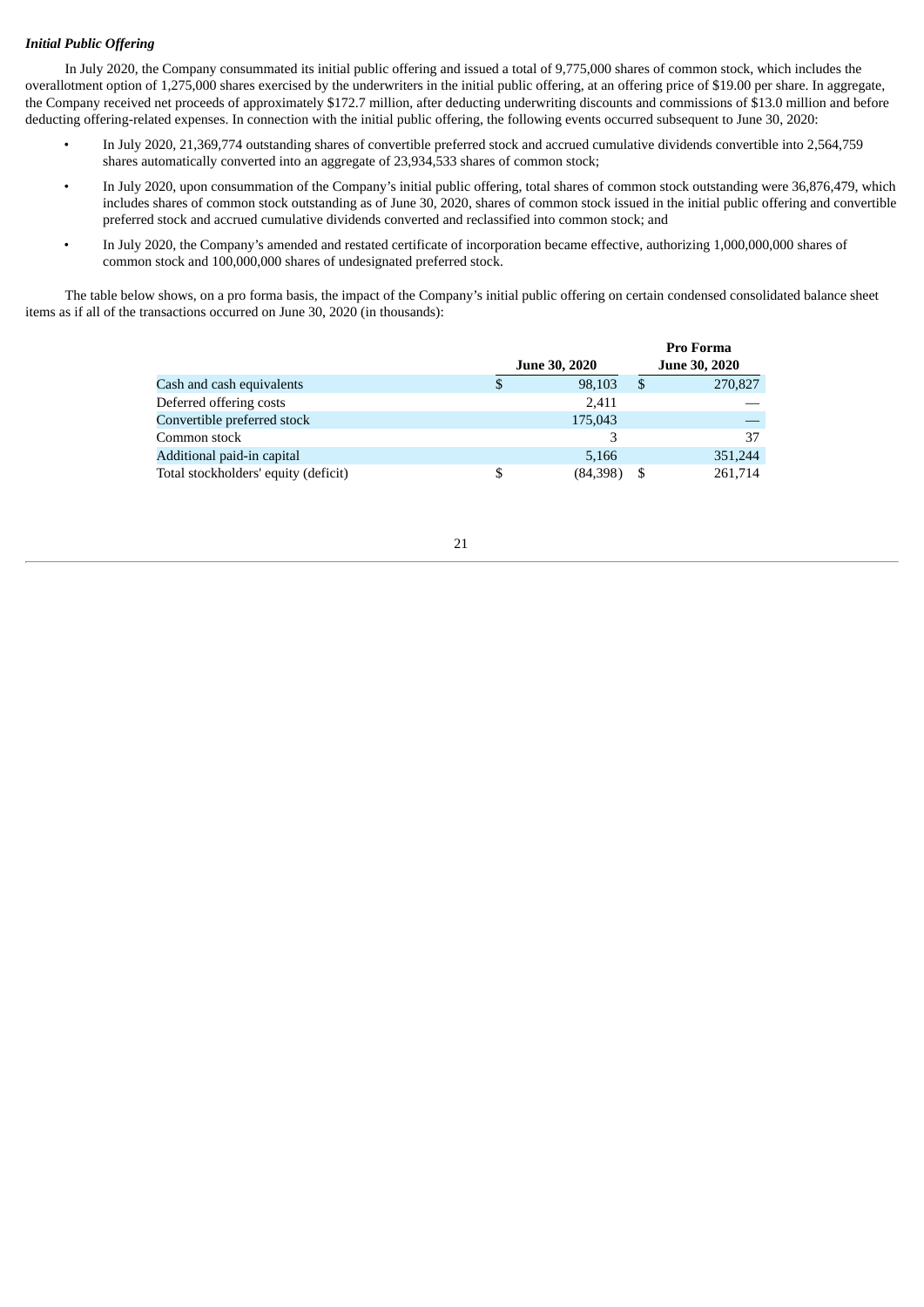# **Item 2. Management's Discussion and Analysis of Financial Condition and Results of Operations**

# **MANAGEMENT'S DISCUSSION AND ANALYSIS OF FINANCIAL CONDITION AND RESULTS OF OPERATIONS**

<span id="page-24-0"></span>You should read the following discussion of our financial condition and results of operations together with our unaudited condensed consolidated financial statements and related notes included elsewhere in this Quarterly Report on Form 10-Q. Some of the information contained in this discussion and analysis, including information with respect to our plans and strategy for our business, include forward-looking statements that involve risks and uncertainties. Our actual results could differ materially from those anticipated in these forward-looking statements as a result of various factors, including *those set forth under "Risk Factors" and elsewhere in this Quarterly Report on Form 10-Q.*

#### **Overview**

We are a clinical-stage immuno-oncology company focused on helping patients fight cancer by developing therapies that block the CD47 checkpoint pathway and bridge the innate and adaptive immune system. Cancer cells leverage CD47, a cell surface protein, as a "don't eat me" signal, to evade detection by the immune system. Our company is developing a next-generation checkpoint inhibitor designed to have a high affinity for CD47 and to avoid the limitations caused by hematologic toxicities inherent in other CD47 blocking approaches. We believe our lead product candidate, ALX148, will have a wide therapeutic window to block the "don't eat me" signal on cancer cells, and to leverage the immune activation of broadly used anti-cancer agents through combination strategies. We have dosed over 150 subjects with ALX148 across a range of hematologic and solid malignancies in combination with a number of leading anti-cancer agents. We intend to advance ALX148 into clinical development for the treatment of myelodysplastic syndromes, or MDS, and acute myeloid leukemia, or AML, and to continue clinical development for the treatment of solid tumors. Based on our clinical results to date in multiple oncology indications showing encouraging anti-tumor activity and tolerability and our clinical development plans, our strategy is to pursue ALX148 as a potentially critical component for future combination treatments in oncology.

Our predecessor company, ALX Oncology Limited, an Irish private company limited by shares, was initially incorporated in Ireland on March 13, 2015 under the name Alexo Therapeutics Limited and changed its name to ALX Oncology Limited on October 11, 2018. We were then incorporated in Delaware on April 1, 2020 under the name ALX Oncology Holdings Inc. and completed an internal reorganization effective as of the same date whereby ALX Oncology Limited became our wholly-owned subsidiary and all of the stockholders, warrant holders and option holders of ALX Oncology Limited became our stockholders, warrant holders and option holders, holding the same number of corresponding shares, warrants and/or options in us as they did in ALX Oncology Limited immediately prior to the internal reorganization. The information included herein are presented as that of ALX Oncology Holdings Inc., unless such information refers to a date prior to April 1, 2020, in which case it will reflect that of our predecessor company.

Since our founding, we have devoted substantially all of our resources to identifying and developing ALX148, advancing preclinical programs, scaling up manufacturing, conducting clinical trials and providing general and administrative support for these operations. We have no products approved for marketing and we have never received any revenue from drug product sales. From inception through June 30, 2020, we have raised an aggregate of \$180.9 million to fund our operations, of which \$175.1 million were net proceeds from sales of our convertible preferred stock and \$5.8 million were net proceeds from borrowings under a term loan. In July 2020, we consummated our initial public offering, raising net proceeds of \$172.7 million, after deducting underwriting discounts and commissions of \$13.0 million and before deducting offering-related expenses.

We have incurred net losses in each year since inception. Our net losses were \$11.3 million and \$4.2 million for the three months ended June 30, 2020 and 2019, respectively, and \$16.8 million and \$8.4 million for the six months ended June 30, 2020 and 2019, respectively. As of June 30, 2020 and December 31, 2019, we had an accumulated deficit of \$89.6 million and \$72.8 million, respectively. Substantially all of our operating losses are a result of expenses incurred in connection with our research and development programs, primarily ALX148, and from general and administrative expenses associated with our operations.

We expect to continue to incur significant expenses and increasing operating losses over at least the foreseeable future. We expect our expenses will increase substantially in connection with our ongoing activities, as we:

- advance ALX148 through multiple clinical trials in multiple indications;
- pursue regulatory approval of ALX148 in hematological malignancies and solid tumors;
- continue our discovery and preclinical and clinical development efforts;

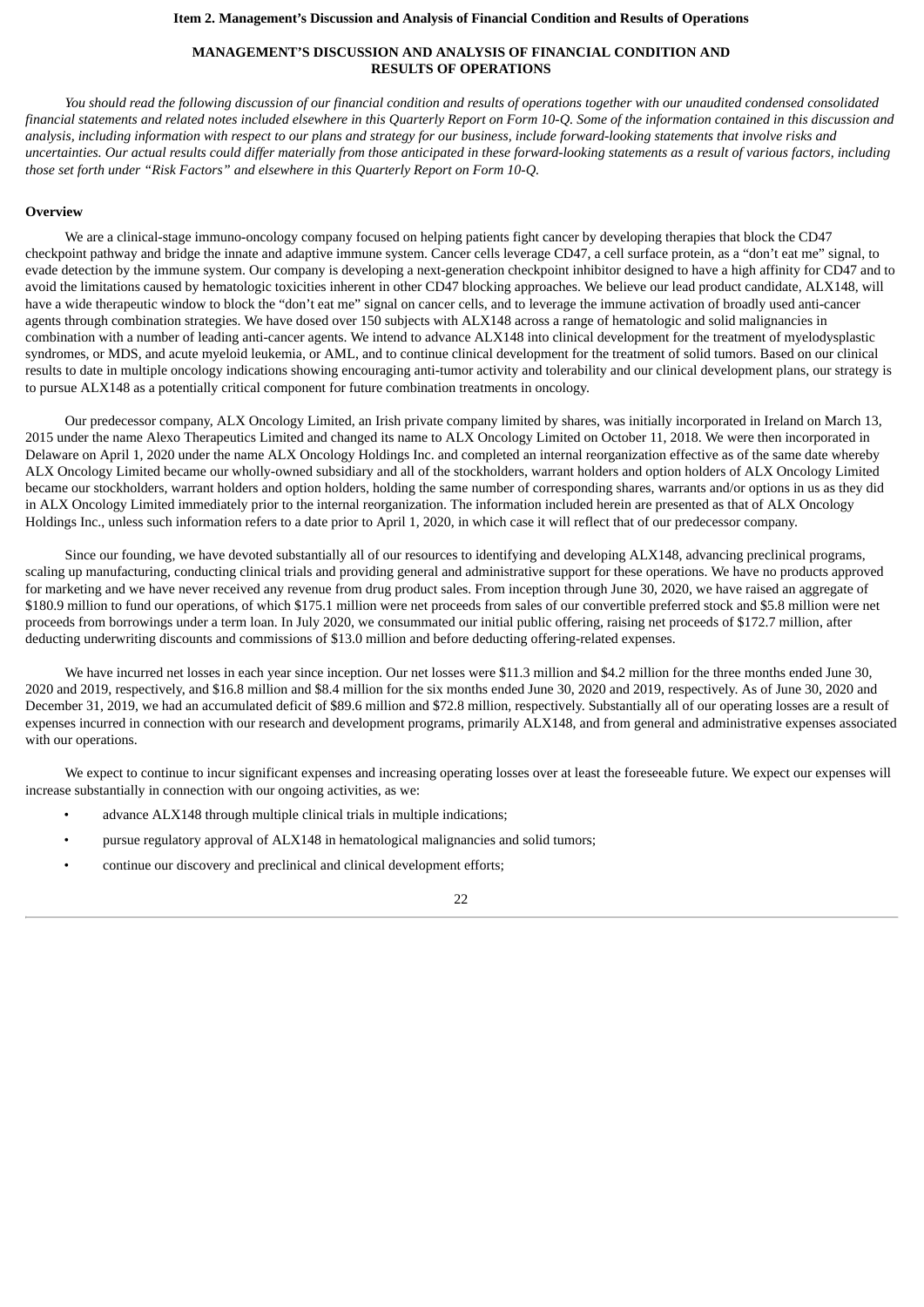- obtain and maintain patent, trade secret and other intellectual property protection and regulatory exclusivity for our product candidates;
- manufacture supplies for our preclinical studies and clinical trials; and
- continue to add operational, financial and management information systems to support ongoing operations as a public company.

# **Components of Results of Operations**

# *Related-Party Revenue*

To date, we have not generated any revenue from product sales, licenses or collaborations and do not expect to generate any revenue from the sale of products in the foreseeable future. We recognized related-party revenue related to research and development services to Tallac Therapeutics, Inc. (formerly known as Tollnine, Inc., or Tollnine), or Tallac Therapeutics, which ceased as of July 1, 2020, as further described in Note 12 to our condensed consolidated financial statements appearing elsewhere in this Quarterly Report on Form 10-Q. If our clinical development efforts for our product candidates are successful and result in regulatory approval, we may generate revenue from future product sales. If we enter into license or collaboration agreements for any of our product candidates or intellectual property, we may generate revenue in the future from payments as a result of such license or collaboration agreements. We cannot predict if, when, or to what extent we will generate revenue from the commercialization and sale of our product candidates including ALX148. We may never succeed in obtaining regulatory approval for any of our product candidates.

# *Operating Expenses*

# *Research and Development Expenses*

Research and development expenses consist primarily of costs incurred for the development of our lead product candidate, ALX148, which include:

- expenses incurred in connection with the preclinical and clinical development, including expenses incurred under agreements with contract research organizations or CROs;
- employee-related expenses, including salaries, related benefits, travel and stock-based compensation expense for employees engaged in research and development functions;
- expenses related to production of clinical materials, including fees paid to contract manufacturing organizations or CMOs;
- laboratory and vendor expenses related to the execution of preclinical studies and clinical trials; and
- facilities and other expenses, which include expenses for rent and maintenance of facilities, depreciation and amortization expense and other supplies.

We expense research and development costs as incurred. Nonrefundable advance payments for goods or services to be received in future periods for use in research and development activities are deferred and capitalized. The capitalized amounts are then expensed as the related goods are delivered or as services are performed. We record accruals for estimated costs of research, preclinical studies and clinical trials and manufacturing development, which are a significant component of research and development expenses. We determine the estimated costs through discussions with internal personnel and external service providers as to the progress or stage of completion of the services and the agreed-upon fees to be paid for such services.

Our research and development expenses consist primarily of costs associated with the development of our lead product candidate ALX148 and include external costs, such as fees paid to consultants, central laboratories, contractors, CMOs and CROs in connection with our preclinical and clinical development activities. We allocate expenses, such as employee salaries, benefits, facilities, travel and other miscellaneous expenses, based on an estimated percentage of time worked on each program.

Almost all of our research and development expenses to date related to the clinical development of our lead product candidate, ALX148. We expect our research and development expenses to increase substantially for the foreseeable future as we continue to invest in research and development activities related to developing our product candidates, as our product candidates advance into later stages of development and as we begin to conduct larger clinical trials. The process of conducting the necessary clinical trials to obtain regulatory approval is costly and time-consuming, and the successful development of our product candidates is highly uncertain. As a result, we are unable to determine the duration and completion costs of our research and development projects or when and to what extent we will generate revenue from the commercialization and sale of any of our product candidates. In addition, we will incur expenses related to the preclinical research services that we contract from Tallac Therapeutics, as further described in Note 12 to our condensed consolidated financial statements appearing elsewhere in this Quarterly Report on Form 10-Q.

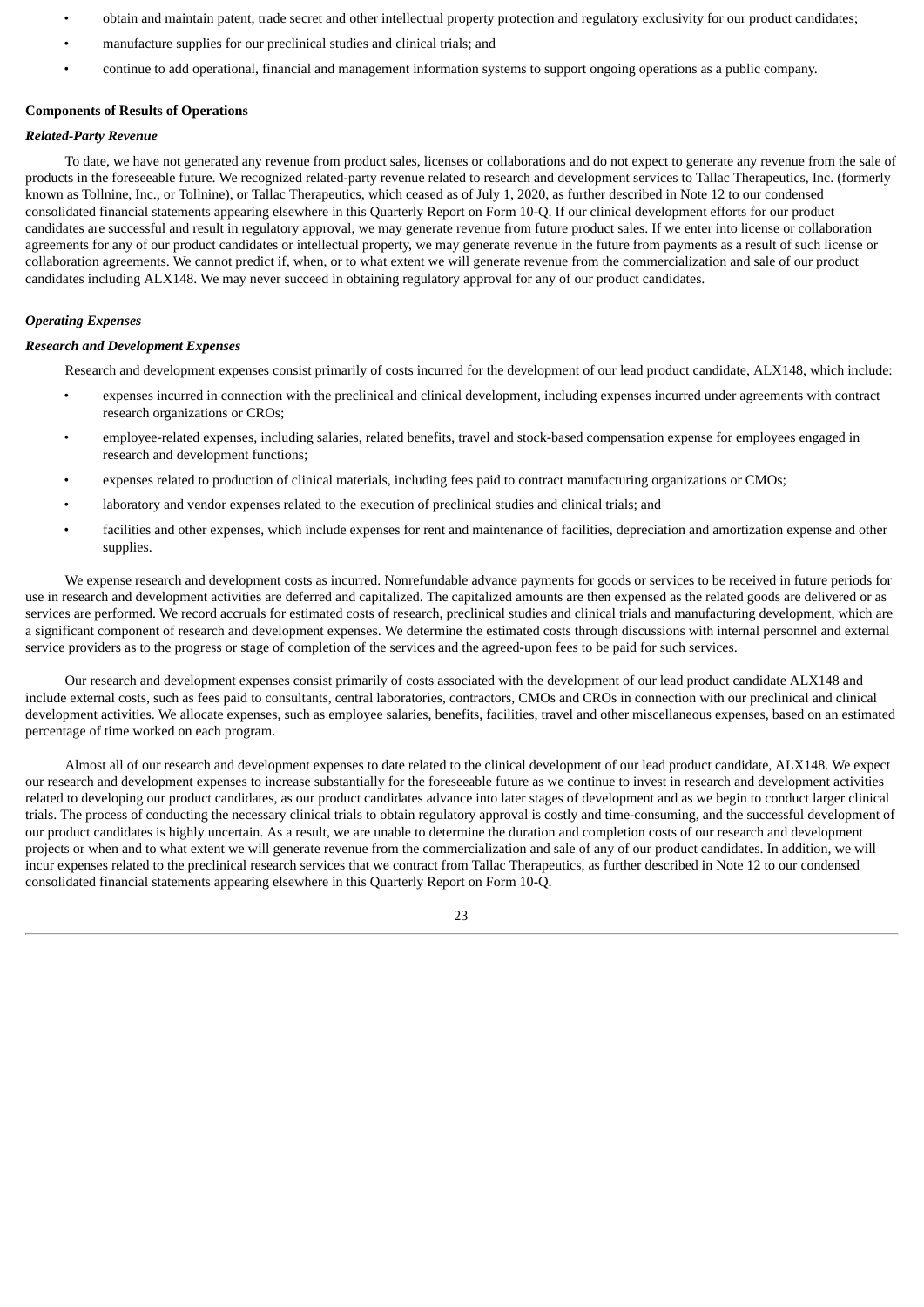The successful development of our current and future product candidates is highly uncertain. This is due to the numerous risks and uncertainties, including the following:

- successful completion of preclinical studies and clinical trials;
- delays in regulators or institutional review boards authorizing us or our investigators to commence our clinical trials or in our ability to negotiate agreements with clinical trial sites or CROs;
- the number and location of clinical sites included in the trials;
- raising additional funds necessary to complete clinical development of our product candidates;
- obtaining and maintaining patent, trade secret and other intellectual property protection and regulatory exclusivity for our product candidates;
- contracting with third-party manufacturers for clinical supplies of our product candidates;
- protecting and enforcing our rights in our intellectual property portfolio, including, if necessary, litigation; and
- maintaining a continued acceptable safety profile of the products following approval.

A change in the outcome of any of these variables with respect to the development of our product candidates may significantly impact the costs and timing associated with the development of our product candidates. We may never succeed in obtaining regulatory approval for any of our product candidates.

Research and development activities are central to our business model. There are numerous factors associated with the successful commercialization of any of our product candidates, including future trial design and various regulatory requirements, many of which cannot be determined with accuracy at this time based on our stage of development. In addition, future regulatory factors beyond our control may impact the success, cost or timing of our clinical development programs.

#### *General and Administrative Expenses*

General and administrative expenses consist primarily of personnel-related expenses, facilities expenses, depreciation and amortization expenses and professional services expenses, including legal, human resources, audit, accounting and tax-related services. Personnel and related costs consist of salaries, benefits and stock-based compensation. Facilities costs consist of rent and maintenance of facilities.

We anticipate that our general and administrative expenses will increase as a result of increased headcount, expanded infrastructure and higher consulting, legal, tax and regulatory-related services associated with maintaining compliance with stock exchange listing and Securities and Exchange Commission, or SEC, requirements, audit and investor relations costs, director and officer insurance premiums and other costs associated with being a public company.

#### *Cost of Services for Related-Party Revenue*

We incur costs associated with related-party contract research services including direct labor and associated employee benefits, laboratory supplies and other expenses. These costs are recorded in cost of services for related-party transactions as a component of total operating expenses in the accompanying condensed consolidated statements of operations and comprehensive loss.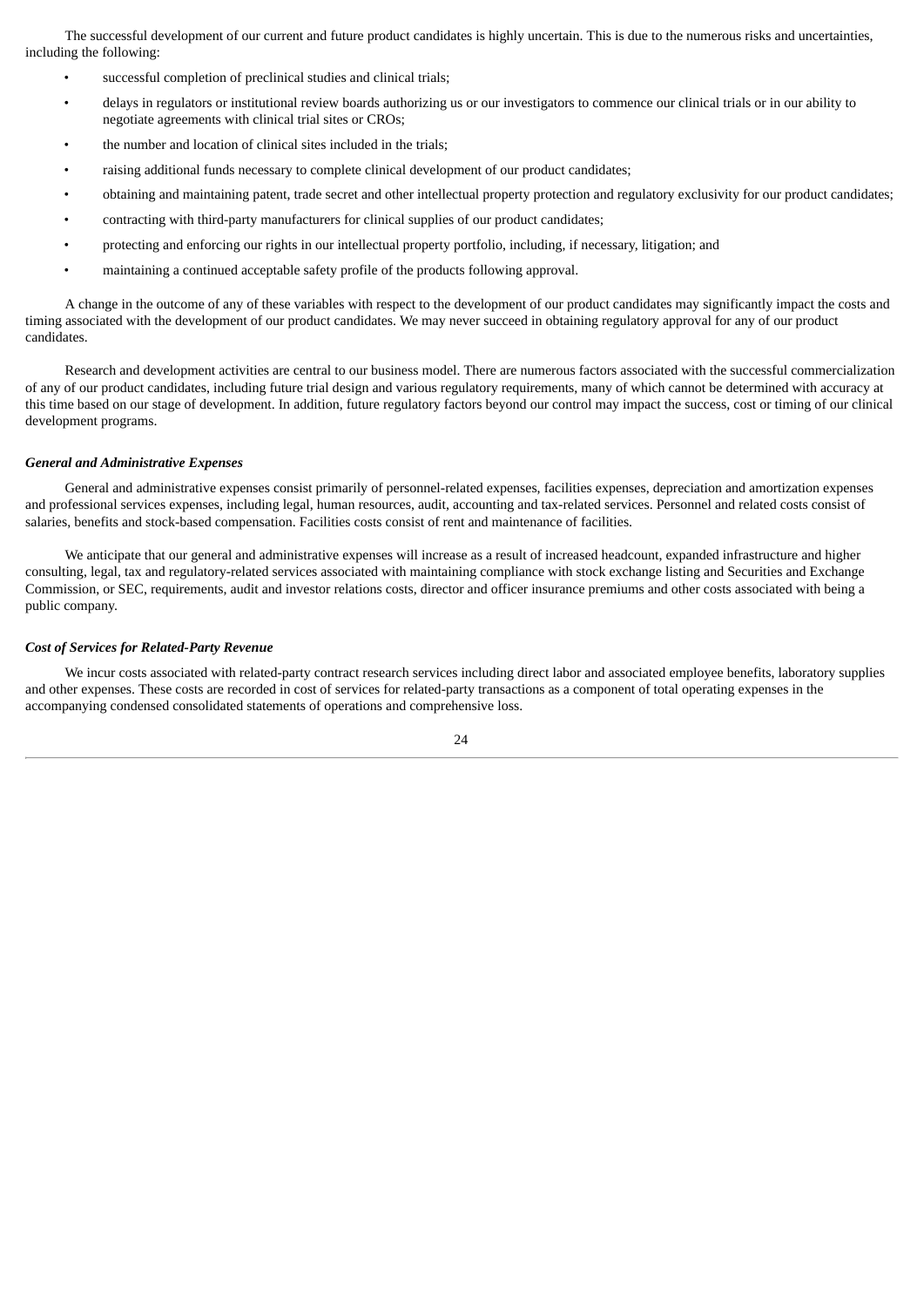# **Results of Operations and Net Loss**

The following table summarizes our results of operations for the three and six months ended June 30, 2020 and 2019:

|                                                             | <b>Three Months Ended</b> |                |               |              |                 | <b>Six Months Ended</b> |                |             |
|-------------------------------------------------------------|---------------------------|----------------|---------------|--------------|-----------------|-------------------------|----------------|-------------|
|                                                             | <b>June 30,</b>           |                | <b>Change</b> |              |                 | <b>June 30,</b>         | <b>Change</b>  |             |
|                                                             | 2020                      | 2019           | \$            | $\%$         | 2020            | 2019                    | \$             | $\%$        |
|                                                             |                           | (in thousands) |               |              |                 | (in thousands)          |                |             |
| Related-party revenue                                       | 527<br>\$                 | 1,295<br>\$.   | (768)<br>\$   | $(59) \%$ \$ | 1,182           | 2,327<br>\$.            | (1,145)        | (49) %      |
| Operating expenses                                          |                           |                |               |              |                 |                         |                |             |
| Research and development                                    | 7,663                     | 3,628          | 4,035         | 111 %        | 11,491          | 7,361                   | 4,130          | 56 %        |
| General and administrative                                  | 3,172                     | 679            | 2,493         | 367 %        | 4,645           | 1,267                   | 3,378          | 267<br>$\%$ |
| Cost of services for related party                          |                           |                |               |              |                 |                         |                |             |
| revenue                                                     | 479                       | 1,177          | (698)         | (59) %       | 1,075           | 2,115                   | (1,040)        | (49) %      |
| Total operating expenses                                    | 11,314                    | 5,484          | 5,830         | 106<br>$\%$  | 17,211          | 10,743                  | 6,468          | 60<br>$\%$  |
| Loss from operations                                        | (10, 787)                 | (4, 189)       | (6,598)       | 158<br>$\%$  | (16,029)        | (8, 416)                | (7,613)        | 90<br>$\%$  |
| Interest expense                                            | (219)                     |                | (219)         | N/M          | (434)           |                         | (434)          | N/M         |
| Other expense, net                                          | (305)                     |                | (305)         | N/M          | (298)           | (2)                     | (296)          | N/M         |
| Loss before income taxes                                    | (11,311)                  | (4, 189)       | (7, 122)      | 170 %        | (16,761)        | (8, 418)                | (8,343)        | 99<br>$\%$  |
| Income tax provision                                        | (20)                      | (8)            | (12)          | 150<br>$\%$  | (24)            | (17)                    | (7)            | $\%$<br>41  |
| Net loss and comprehensive loss                             | (11, 331)                 | (4, 197)       | (7, 134)      | 170<br>$\%$  | (16,785)        | (8, 435)                | (8,350)        | 99 %        |
| Cumulative dividends allocated to<br>preferred stockholders | (2,641)                   | (981)          | (1,660)       | 169 %        | (4,624)         | (1,886)                 | (2,738)        | 145 %       |
| Net loss attributable to common<br>stockholders             | (13, 972)                 | (5, 178)       | (8,794)<br>S  | 170<br>$\%$  | (21, 409)<br>S. | (10, 321)<br>S.         | (11,088)<br>S. | 107<br>$\%$ |

*N/M - not meaningful*

# *Comparisons of the Three Months Ended June 30, 2020 and 2019*

# *Related-Party Revenue*

Related-party revenue for the three months ended June 30, 2020 and 2019, was \$0.5 million and \$1.3 million, respectively, which was generated solely from payments received for reimbursement of research and development expenses pursuant to the Research and Development Services Agreement with Tallac Therapeutics, or Tollnine Agreement, as further described in Note 9 to our condensed consolidated financial statements appearing elsewhere in this Quarterly Report on Form 10-Q. The decrease of \$0.8 million relates to decreased fee-for-service hours provided to Tallac Therapeutics.

# *Research and Development Expenses*

The following table summarizes our research and development expenses incurred for the three months ended June 30, 2020 and 2019:

|                                        |    | <b>Three Months Ended</b> |                 |                |      |               |             |  |  |
|----------------------------------------|----|---------------------------|-----------------|----------------|------|---------------|-------------|--|--|
|                                        |    |                           | <b>June 30,</b> |                |      | <b>Change</b> |             |  |  |
|                                        |    | 2020<br>2019              |                 |                |      |               | $\%$        |  |  |
|                                        |    |                           |                 | (in thousands) |      |               |             |  |  |
| Clinical development costs             | SБ | 4,443                     | -SS             | 3,058          | - \$ | 1,385         | 45 %        |  |  |
| Personnel and related costs            |    | 855                       |                 | 536            |      | 319           | 60 %        |  |  |
| Stock-based compensation expense       |    | 2,284                     |                 | 19             |      | 2,265         | N/M         |  |  |
| Other research and development costs   |    | 81                        |                 | 15             |      | 66            | 440 %       |  |  |
| Total research and development expense |    | 7.663                     |                 | 3,628          |      | 4,035         | 111<br>$\%$ |  |  |

*N/M - not meaningful*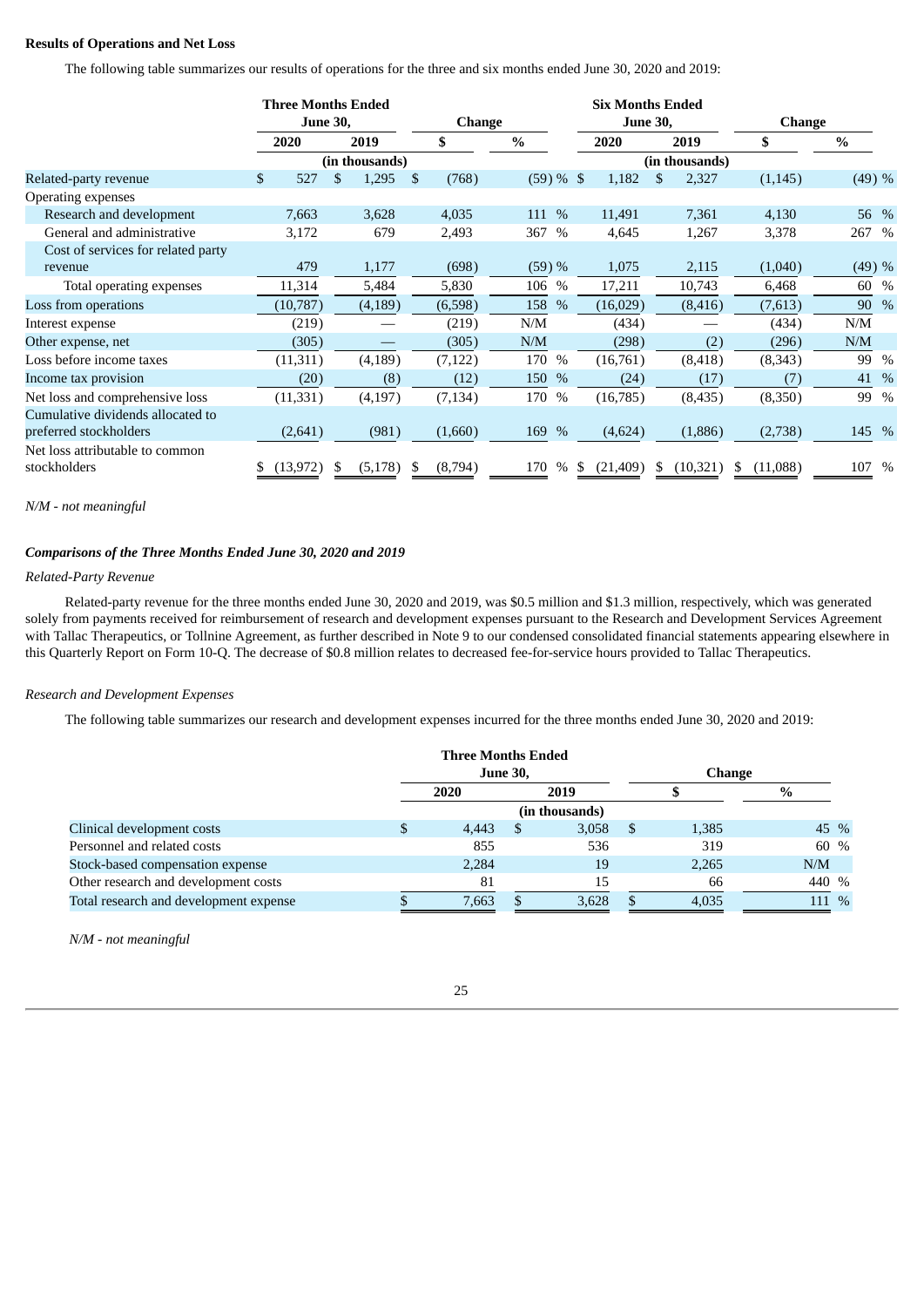Research and development expenses for the three months ended June 30, 2020 was \$7.7 million, compared to \$3.6 million for the three months ended June 30, 2019. The increase of \$4.0 million was primarily attributable to an increase of \$2.3 million in stock-based compensation expense, primarily resulting from additional stock option awards granted in the first half of 2020 and the modification of stock option awards for former employees who transferred to Tallac Therapeutics, increased clinical and development costs of \$1.4 million primarily due to increased drug product manufacturing costs, as well as increased personnel-related costs of \$0.3 million due to higher headcount.

#### *General and Administrative Expenses*

The following table summarizes our general and administrative expenses incurred for the three months ended June 30, 2020 and 2019:

|                                           | <b>Three Months Ended</b> |                 |                |               |       |
|-------------------------------------------|---------------------------|-----------------|----------------|---------------|-------|
|                                           |                           | <b>June 30,</b> |                | <b>Change</b> |       |
|                                           | 2020                      |                 | 2019           |               | $\%$  |
|                                           |                           |                 | (in thousands) |               |       |
| Personnel and related costs               | 759                       |                 | 199            | 560           | 281 % |
| Stock-based compensation expense          | 569                       |                 |                | 562           | N/M   |
| Other general and administrative costs    | 1,844                     |                 | 473            | 1,371         | 290 % |
| Total general and administrative expenses | 3.172                     |                 | 679            | 2,493         | 367 % |

#### *N/M - not meaningful*

General and administrative expenses for the three months ended June 30, 2020 was \$3.2 million, compared to \$0.7 million during the three months ended June 30, 2019. This increase of \$2.5 million was primarily attributable to an increase in other general and administrative costs of \$1.4 million, which includes higher professional service costs of \$1.1 million primarily associated with accounting, legal and recruiting activities and \$0.1 million in business development costs. In addition, we incurred increased personnel-related costs of \$0.6 million due to higher headcount, as well as higher stock-based compensation expense of \$0.6 million in part from the modification of stock option awards for a former employee who transferred to Tallac Therapeutics and additional stock option awards granted in the first half of 2020.

#### *Cost of Services for Related-Party Revenue*

Cost of services for related-party revenue for the three months ended June 30, 2020 was \$0.5 million, compared to \$1.2 million during the three months ended June 30, 2019. This decrease of \$0.7 million was attributable to decreased fee-for-service hours provided to Tallac Therapeutics as a result of winding down the Tollnine Agreement, which was terminated in July 2020.

#### *Comparisons of the Six Months Ended June 30, 2020 and 2019*

#### *Related-Party Revenue*

Related-party revenue for the six months ended June 30, 2020 and 2019, was \$1.2 million and \$2.3 million, respectively, which was generated solely from payments received for reimbursement of research and development expenses pursuant to the Tollnine Agreement, as further described in Note 9 to our condensed consolidated financial statements appearing elsewhere in this Quarterly Report on Form 10-Q. The decrease of \$1.1 million relates to decreased fee-for-service hours provided to Tallac Therapeutics.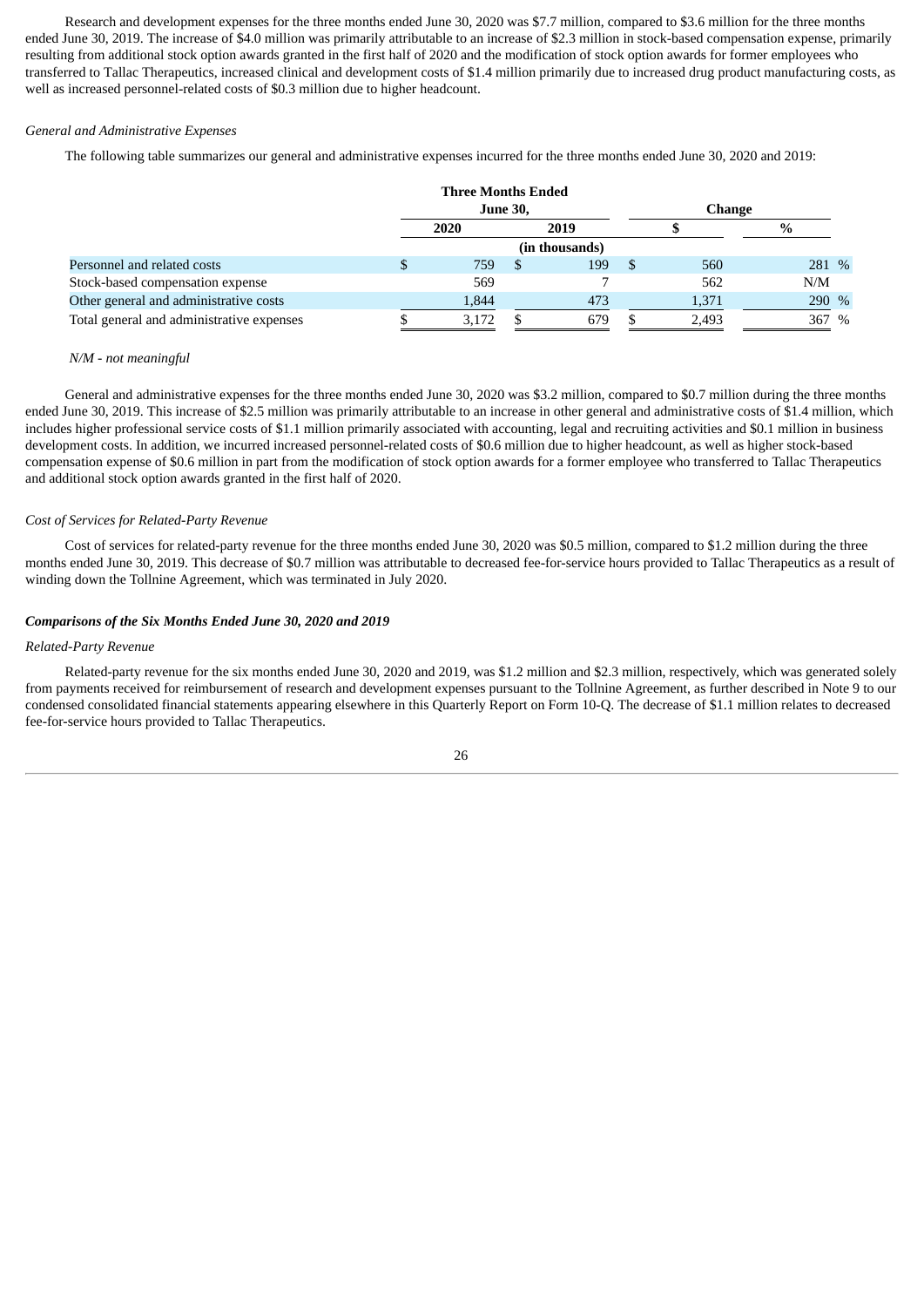# *Research and Development Expenses*

The following table summarizes our research and development expenses incurred for the six months ended June 30, 2020 and 2019:

|                                         |      | <b>June 30,</b> |               |       |    | <b>Change</b> |               |  |
|-----------------------------------------|------|-----------------|---------------|-------|----|---------------|---------------|--|
|                                         | 2020 |                 | 2019          |       |    |               | $\frac{0}{0}$ |  |
|                                         |      |                 |               |       |    |               |               |  |
| Clinical and development costs          | \$   | 7,301           | <sup>\$</sup> | 6,113 | -S | 1,188         | 19 %          |  |
| Personnel and related costs             |      | 1,703           |               | 1,169 |    | 534           | 46 %          |  |
| Stock-based compensation expense        |      | 2,367           |               | 54    |    | 2,313         | N/M           |  |
| Other research and development costs    |      | 120             |               | 25    |    | 95            | 380 %         |  |
| Total research and development expenses |      | 11,491          |               | 7,361 |    | 4,130         | 56 %          |  |

# *N/M - not meaningful*

Research and development expenses for the six months ended June 30, 2020 was \$11.5 million, compared to \$7.4 million for the six months ended June 30, 2019. The increase of \$4.1 million was primarily attributable to an increase of \$2.3 million in stock-based compensation expense, primarily resulting from additional stock option awards granted in the first half of 2020 and the modification of stock option awards for former employees who transferred to Tallac Therapeutics. In addition, we incurred higher clinical and development costs of \$1.2 million primarily due to increased pre-clinical, clinical, and other research costs, as well as increased personnel-related costs of \$0.5 million due to higher headcount.

#### *General and Administrative Expenses*

The following table summarizes our general and administrative expenses incurred for the six months ended June 30, 2020 and 2019:

| <b>June 30,</b> |                |    |       |                         | <b>Change</b> |       |  |  |
|-----------------|----------------|----|-------|-------------------------|---------------|-------|--|--|
| 2020            |                |    | 2019  |                         |               | $\%$  |  |  |
|                 | (in thousands) |    |       |                         |               |       |  |  |
| S               | 1,238          | -S | 418   | - 5                     | 820           | 196 % |  |  |
|                 | 637            |    | 14    |                         | 623           | N/M   |  |  |
|                 | 2,770          |    | 835   |                         | 1,935         | 232 % |  |  |
|                 | 4,645          |    | 1,267 |                         | 3,378         | 267 % |  |  |
|                 |                |    |       | <b>Six Months Ended</b> |               |       |  |  |

#### *N/M - not meaningful*

General and administrative expenses for the six months ended June 30, 2020 was \$4.6 million, compared to \$1.3 million during the six months ended June 30, 2019. This increase of \$3.4 million was primarily attributable to an increase in other general and administrative costs of \$1.9 million, which includes higher professional service fees of \$1.5 million associated with increased accounting, legal and recruiting activities, as well as \$0.2 million of business development efforts. In addition, we incurred increased personnel-related costs of \$0.8 million due to higher headcount, as well as higher stockbased compensation expense of \$0.6 million in part from the modification of stock option awards for a former employee who transferred to Tallac Therapeutics and additional stock option awards granted in the first half of 2020.

# *Cost of Services for Related-Party Revenue*

Cost of services for related-party revenue for the six months ended June 30, 2020 was \$1.1 million, compared to \$2.1 million during the six months ended June 30, 2019. This decrease of \$1.0 million was attributable to decreased fee-for-service hours provided to Tallac Therapeutics as a result of winding down the Tollnine Agreement, which was terminated in July 2020.

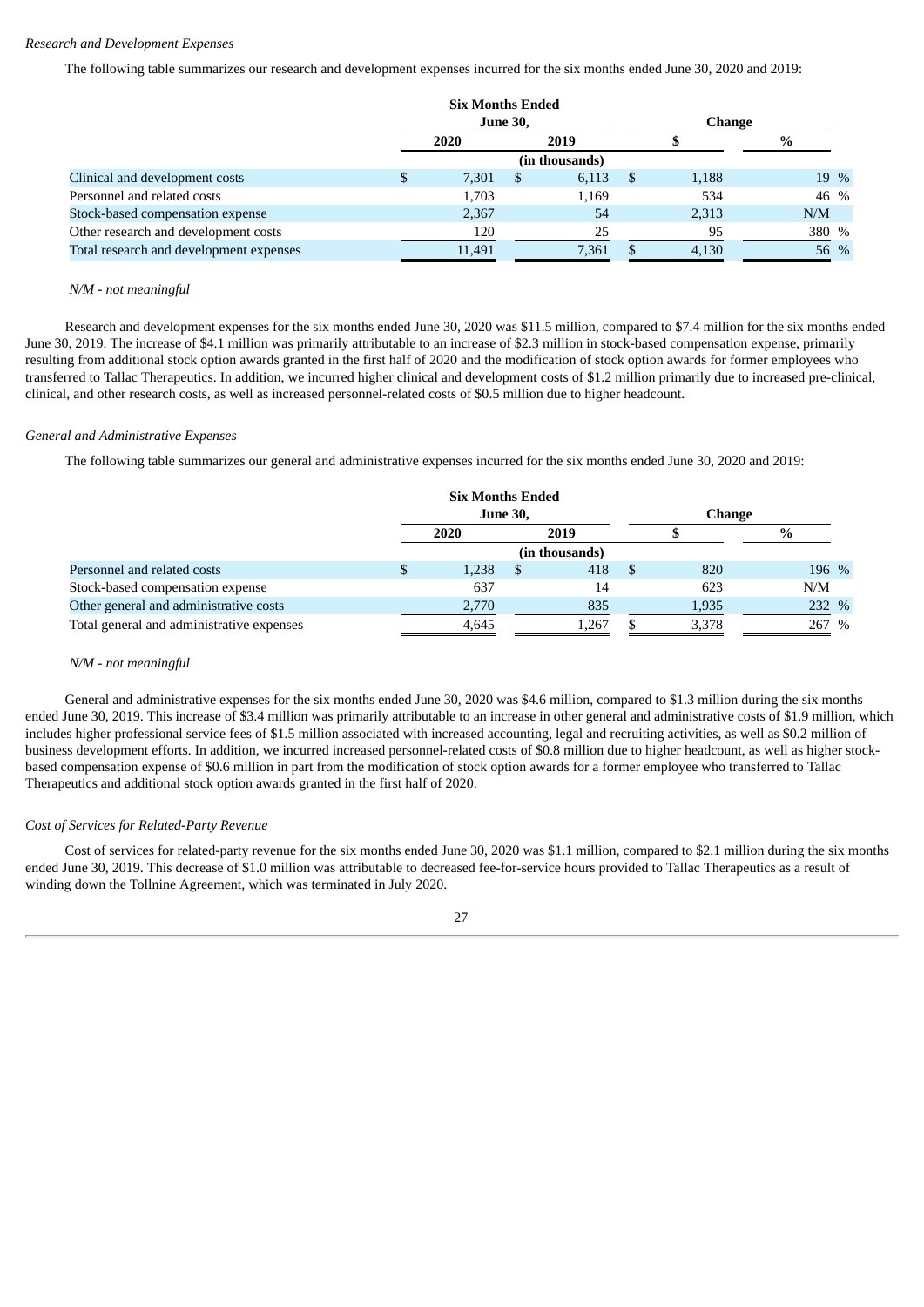# **Liquidity and Capital Resources; Plan of Operations**

#### *Sources of Liquidity*

Since our inception, we have incurred significant operating losses and have not generated any product revenue. We have not yet commercialized any of our product candidates and we do not expect to generate revenue from sales of any product candidates for several years, if at all, subject to marketing approval of any of our product candidates. To date, we have funded our operations with proceeds from the sales of shares of our common stock and convertible preferred stock and borrowings under our term loan. Through June 30, 2020, we had received net proceeds of \$175.1 million from sales of our common stock and convertible preferred stock and net proceeds of \$5.8 million borrowings under our term loan. As of June 30, 2020, we had cash and cash equivalents of \$98.1 million. In July 2020, we consummated our initial public offering, raising net proceeds of \$172.7 million, after deducting underwriting discounts and commissions of \$13.0 million and before deducting offering-related expenses.

#### *Silicon Valley Bank and WestRiver Group Loan and Security Agreement*

Our wholly-owned subsidiaries ALX Oncology Limited, Alexo Therapeutics International and Sirpant Therapeutics, as borrowers, entered into the Loan and Security Agreement, or the Loan Agreement, dated as of December 20, 2019, with Silicon Valley Bank, or SVB, and WestRiver Innovation Lending Fund VIII, LP, or WestRiver, collectively as lenders, and SVB, as administrative agent and collateral agent. As a result of the internal reorganization, in May 2020 the Company entered into a Joinder and First Amendment to the Loan and Security Agreement, or the Joinder Amendment, and Amended and Restated Warrants to Purchase Stock, or the Amended Warrants. The purpose for entering into the Joinder Amendment was to add us, as a new incorporated company, as additional borrower to the Loan Agreement. Concurrently, we modified the Amended Warrants to change the issuer from ALX Oncology Limited to us.

The Loan Agreement provided for term loans in an aggregate principal amount of up to \$10.0 million funded in two tranches, subject to the satisfaction of a certain milestone. The first tranche, in the amount of \$6.0 million, was funded on the closing date of the Loan Agreement in December 2019. A second tranche of \$4.0 million was available on or before March 31, 2020, upon our achievement of an equity financing resulting in net cash proceeds in an amount of at least \$30.0 million to us. We elected not to draw down on the second tranche, which is no longer available.

The loans under the Loan Agreement bear interest at a floating per annum interest rate equal to the greater of 7.0% or 2.0% plus the prime rate as reported in The Wall Street Journal. The Wall Street Journal prime rate was 3.25% as of June 30, 2020. Therefore, the rate applicable to the Company as of June 30, 2020 was 7.0%.

We are required to make interest-only payments for the first 12 months after the closing of the Loan Agreement, continuing through the maturity date of September 1, 2022. The Loan Agreement also provides for a final payment equal to 6.0% multiplied by the aggregate principal amount of the term loans funded, which is due on the maturity date, upon the acceleration of the term loans or upon prepayment of the term loans. If we elect to prepay the term loans, there is also a prepayment fee of between 1.0% and 3.0% of the principal amount being prepaid depending on the timing and circumstances of prepayment.

In conjunction with the Loan Agreement, we issued warrants to purchase 61,292 shares of Series B convertible preferred stock to SVB and WestRiver with an exercise price of \$9.4972 per share. Following our initial public offering, these warrants were automatically converted to warrants to purchase 61,292 shares of our common stock at an exercise price of \$9.4972 per share. The estimated fair value of the warrants at the date of issuance was approximately \$0.4 million. The fair value of the Series B convertible preferred stock warrant liability was determined using the Black-Scholes optionpricing-model. As of June 30, 2020, the various assumptions used in the Black-Scholes option-pricing model were time to liquidity of 2.0 to 9.5 years, volatility of 99.9% and risk-free rate of 0.6%. The warrant liability was recorded at its fair value at inception and is being remeasured at each financial reporting period with any changes in fair value being recognized as a component of other expense, net in the accompanying consolidated statement of operations and comprehensive loss. As of June 30, 2020, the fair value of the Series B convertible preferred stock warrant liabilities was approximately \$0.8 million and was recorded in other non-current liabilities on the condensed consolidated balance sheets.

The loans under the Loan Agreement are secured by substantially all of our assets, except our intellectual property, which is the subject of a negative pledge.

We determined that certain loan features were embedded derivatives requiring bifurcation and separate accounting. Those embedded derivatives were bundled together as a single, compound embedded derivative and then bifurcated and accounted for separately from the host contract. We recorded a term loan compound derivative liability of \$51,000, which is marked-to-market at each reporting date. We calculated the fair values of the compound derivative by computing the difference between the fair value of the term loans and the compound derivative using the "with and without" method under the income approach, and the fair value of the term loans without the compound derivative. We calculated the fair values using a probability-weighted discounted cash flow analysis. The key valuation assumptions used consist of the discount rate and the probability of a change in control event. The term loan compound derivative liability is being remeasured at each financial reporting period with any changes in fair value being recognized as a component of other expense, net in the condensed consolidated statements of operations and comprehensive loss. As of June 30, 2020, the fair value of the compound derivative liability was approximately \$64,000 and was recorded in other non-current liabilities on the condensed consolidated balance sheets.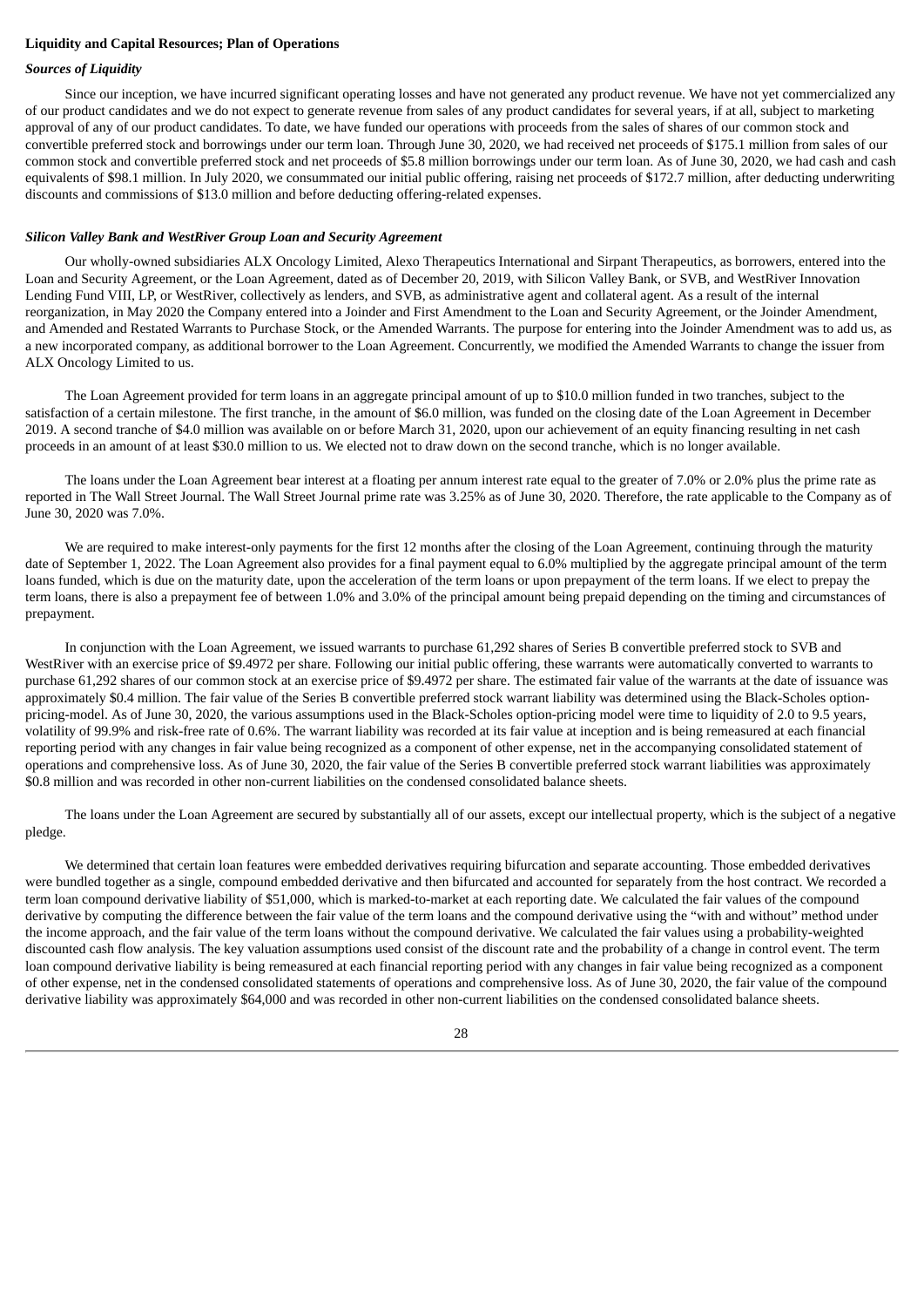The fair value of Series B convertible preferred stock warrant liability at issuance, fair value of embedded derivatives which were bifurcated and other debt issuance costs have been treated as debt discounts on our consolidated balance sheets and together with the final payment are being amortized to interest expense throughout the life of the term loans using the effective interest rate method.

#### *Funding Requirements*

We have incurred losses and negative cash flows from operations since inception and anticipate that we will continue to incur net losses for the foreseeable future. As of June 30, 2020, we had an accumulated deficit of \$89.6 million. We expect our expenses to increase substantially in connection with our ongoing activities, particularly as we advance the preclinical activities and clinical trials for our product candidates in development. In addition, we expect to incur additional costs associated with operating as a public company. Management recognizes the need to raise additional capital to fully implement its business plan. The timing and amount of such future capital requirements are difficult to forecast and will depend on many factors, including:

- the timing and progress of preclinical and clinical development activities;
- successful enrollment in and completion of clinical trials;
- the timing and outcome of regulatory review of our product candidates;
- our ability to establish agreements with third-party manufacturers for clinical supply for our clinical trials and, if any of our product candidates are approved, commercial manufacturing;
- addition and retention of key research and development personnel;
- our efforts to enhance operational, financial and information management systems, and hire additional personnel, including personnel to support development of our product candidates;
- the costs and timing of future commercialization activities, including product manufacturing, marketing, sales and distribution, for any of our product candidates for which we obtain marketing approval;
- the legal patent costs involved in prosecuting patent applications and enforcing patent claims and other intellectual property claims; and
- the terms and timing of any collaboration, license or other arrangement, including the terms and timing of any milestone and royalty payments thereunder.

Until such time, if ever, as we can generate substantial product revenue, we expect to finance our operations through a combination of equity offerings, debt financings, collaborations, strategic alliances and marketing, distribution or licensing arrangements. We do not currently have any committed external source of funds. To the extent that we raise additional capital through the sale of equity or convertible debt securities, your ownership interest will be diluted, and the terms of these securities may include liquidation or other preferences that adversely affect your rights as a common stockholder. Debt financing and preferred equity financing, if available, may involve agreements that include covenants limiting or restricting our ability to take specific actions, such as incurring additional debt, making acquisitions or capital expenditures or declaring dividends. If we raise additional funds through collaborations, strategic alliances or marketing, distribution or licensing arrangements with third parties, we may have to relinquish valuable rights to our technologies, future revenue streams, research programs or drug candidates or grant licenses on terms that may not be favorable to us. If we are unable to raise additional funds through equity or debt financings or other arrangements when needed, we may be required to delay, limit, reduce or terminate our research, product development or future commercialization efforts or grant rights to develop and market drug candidates that we would otherwise prefer to develop and market ourselves.

In July 2020, we completed our initial public offering pursuant to a registration statement on Form S-1. In the initial public offering, we issued and sold an aggregate of 9,775,000 shares of common stock, including the underwriters' exercise in full of their overallotment option, under the registration statement at a public offering price of \$19.00 per share. Net proceeds were approximately \$172.7 million, after deducting underwriting discounts and commissions of \$13.0 million and before deducting offering-related expenses. We believe that the net proceeds from our initial public offering of \$172.7 million, together with our existing cash and cash equivalents will enable us to fund our operating expenses and capital expenditure requirements through 2023. We have based these estimates on assumptions that may prove to be wrong, and we could utilize our available capital resources sooner than we expect. Our Loan Agreement includes covenants limiting or restricting our ability to take specific actions, such as incurring additional debt.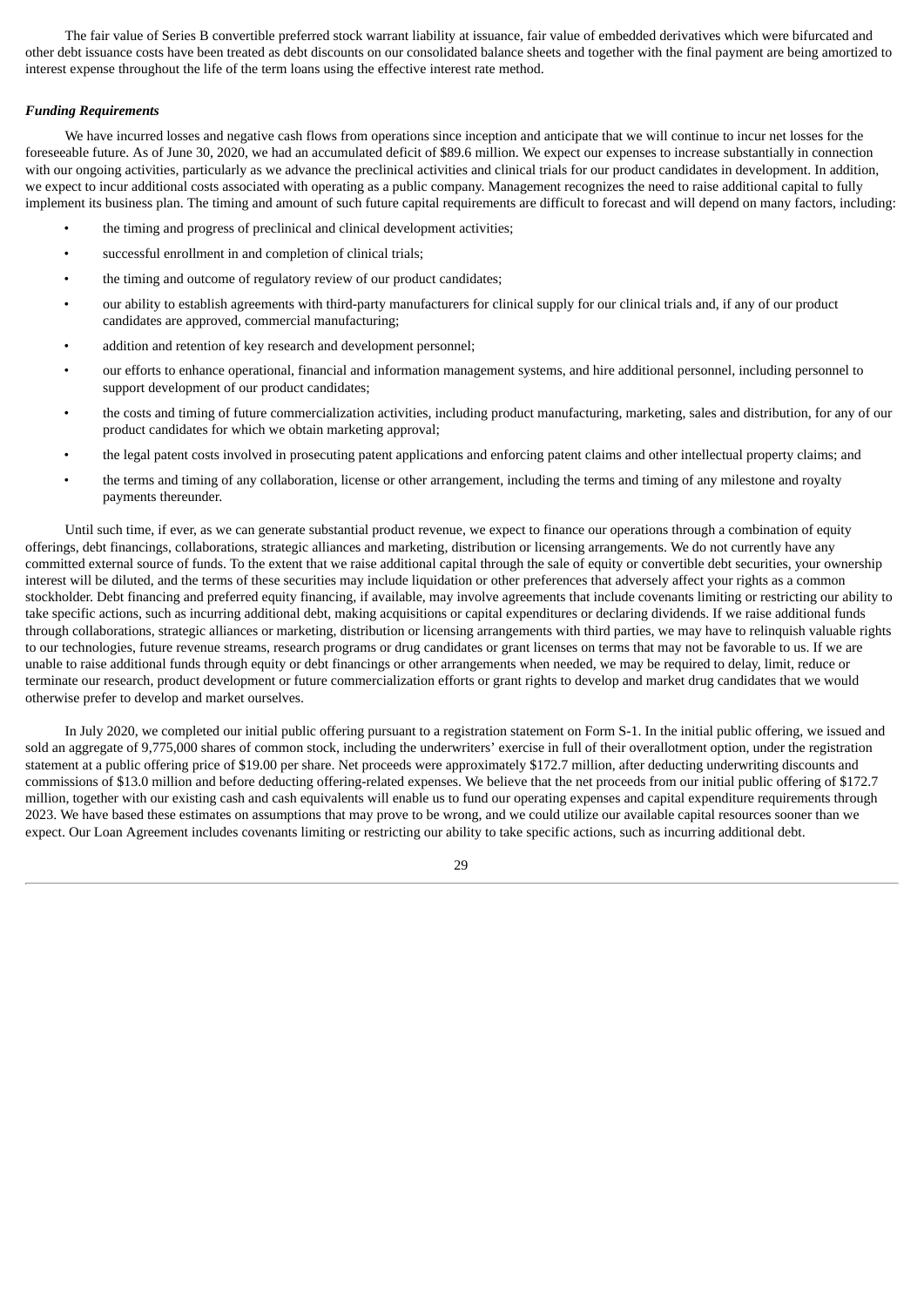# *Cash Flows*

The following table summarizes our sources and uses of cash for each of the periods set forth below:

|                                 | <b>Six Months Ended</b> |      |         |  |  |  |
|---------------------------------|-------------------------|------|---------|--|--|--|
|                                 | <b>June 30,</b>         |      |         |  |  |  |
|                                 | 2020                    | 2019 |         |  |  |  |
|                                 | (in thousands)          |      |         |  |  |  |
| Net cash provided by (used in): |                         |      |         |  |  |  |
| <b>Operating activities</b>     | \$<br>$(15, 126)$ \$    |      | (8,189) |  |  |  |
| <b>Investing activities</b>     | (10)                    |      | (415)   |  |  |  |
| <b>Financing activities</b>     | 104,222                 |      | 9,430   |  |  |  |
| Net increase in cash            | 89,086                  | \$   | 826     |  |  |  |

# *Operating Activities*

In the six months ended June 30, 2020, cash used in operating activities of \$15.1 million was attributable to a net loss of \$16.8 million and a change of \$2.2 million in our net operating assets and liabilities, partially offset by \$3.8 million in non-cash charges. The non-cash charges consisted of stockbased compensation of \$3.0 million, change in fair value of Series B convertible preferred stock warrant liability and term loan compound derivative of \$0.4 million, depreciation and amortization of \$0.2 million and amortization of term loan discount and issuance costs of \$0.2 million. The change in operating assets and liabilities was primarily due to a \$2.0 million decrease in accounts payable and a \$1.1 million increase in prepaid expenses and other current assets, partially offset by a \$1.1 million increase in accrued expenses and other current liabilities. This is primarily due to timing of cash payments for clinical-related activities.

In the six months ended June 30, 2019, cash used in operating activities of \$8.2 million was attributable to a net loss of \$8.4 million and a change of \$0.1 million in our net operating assets and liabilities, partially offset by \$0.3 million in non-cash charges. The non-cash charges consisted of stock-based compensation of \$0.1 million and depreciation and amortization of \$0.2 million. The change in operating assets and liabilities was primarily due to a \$0.4 million increase in receivables from a related-party and \$0.5 million decrease in accrued expenses and other current liabilities, partially offset by a \$0.5 million increase in accounts payable and \$0.3 million decrease in prepaid expenses and other current assets.

#### *Investing Activities*

In the six months ended June 30, 2020, cash used in investing activities was nominal.

In the six months ended June 30, 2019, cash used in investing activities was \$0.4 million and was related to capital expenditures on the purchase of property and equipment.

### *Financing Activities*

In the six months ended June 30, 2020, cash provided by financing activities was \$104.2 million, from the sale and issuance of Series C convertible preferred stock with gross proceeds of \$105.0 million, partially offset by \$0.3 million issuance costs and \$0.5 million deferred offering costs for our initial public offering.

In the six months ended June 30, 2019, cash provided by financing activities was \$9.4 million, from the sale and issuance of Series B convertible preferred stock with gross proceeds of \$9.6 million, partially offset by payment of issuance costs of \$0.2 million.

#### **Contractual Obligations and Commitments**

The following table summarizes our commitments and contractual obligations as of June 30, 2020 (in thousands):

|                                         | <b>Payments Due By Period</b> |  |       |  |           |  |           |                    |              |  |
|-----------------------------------------|-------------------------------|--|-------|--|-----------|--|-----------|--------------------|--------------|--|
|                                         | <b>Less Than 1</b>            |  |       |  |           |  |           | <b>More Than 5</b> |              |  |
|                                         | <b>Total</b>                  |  | Year  |  | 1-3 Years |  | 3-5 Years |                    | <b>Years</b> |  |
| Operating lease obligations (1)         | 1,657                         |  | 273   |  | 1,137     |  | 247       |                    |              |  |
| Manufacturing and service contracts (2) | 6,372                         |  | 4,511 |  | 1,861     |  |           |                    |              |  |
| Term loan (3)                           | 6.964                         |  | 214   |  | 6,750     |  |           |                    |              |  |
| Total                                   | 14.993                        |  | 4.998 |  | 9.748     |  | 247       |                    |              |  |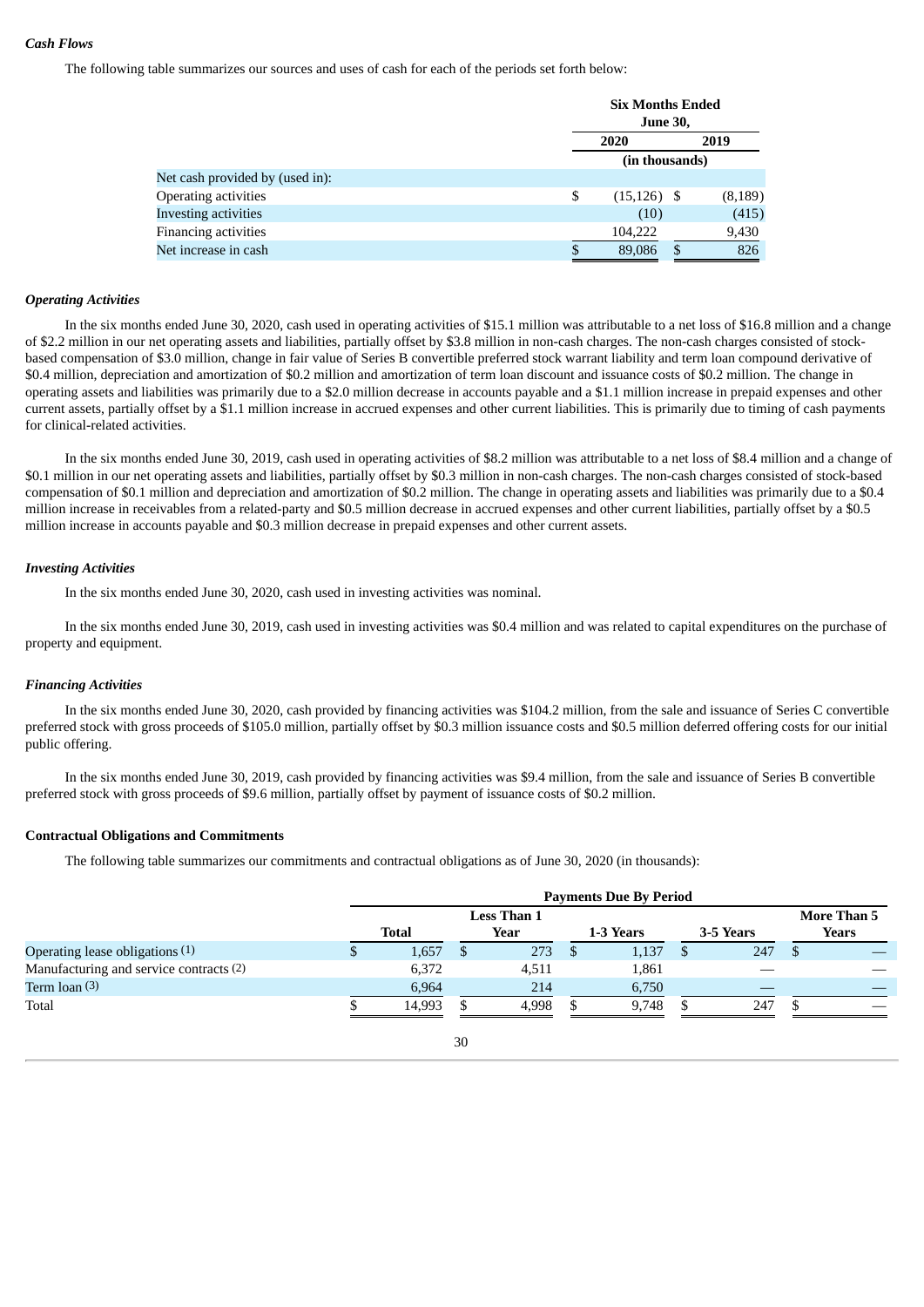- (1) Payments due for the office and laboratory space in Burlingame, California under a single operating lease agreement that expires in 2023. In July 2020, we assigned this lease to Tallac Therapeutics, and we received a sublease for such premises from Tallac Therapeutics. See Note 12 to the condensed consolidated financial statements included elsewhere in this Quarterly Report on Form 10-O for additional details.
- (2) In November 2015, we entered into a Master Service Agreement, or the MSA, with KBI Biopharma, Inc. relating to formulation development, process development and cGMP manufacturing of ALX148 for use in clinical trials on a project basis. The MSA had an initial term of three years with successive one-year renewal periods, is cancellable upon notice and is non-exclusive. Statements of work under the MSA commit us to certain purchase obligations of approximately \$6.1 million. In addition, we have commitments with a second drug product manufacturer that commits us to certain purchase obligations of approximately \$0.3 million. These amounts are based on non-cancellable commitments and forecasts that include estimates of future market demand, quantity discounts and manufacturing efficiencies that may impact timing of *purchases.*
- (3) On December 20, 2019, we borrowed a loan pursuant to the Loan Agreement. See Note 5 to the condensed consolidated financial statements *included elsewhere in this Quarterly Report on Form 10-Q for additional details.*

We enter into contracts in the normal course of business with various third parties for clinical trials, preclinical research studies and testing, manufacturing and other services and products for operating purposes. These contracts generally provide for termination upon notice. Payments due upon cancellation consist only of payments for services provided or expenses incurred, including non-cancellable obligations of our service providers, up to the date of cancellation. These payments are not included in the table of contractual obligations above.

#### **Off-Balance Sheet Arrangements**

During the period presented, we did not have, nor do we currently have, any off-balance sheet arrangements, as defined in the rules and regulations of the SEC.

# **Critical Accounting Policies and Significant Judgments and Estimates**

Our management's discussion and analysis of our financial condition and results of operations are based on our condensed consolidated financial statements, which have been prepared in accordance with U.S. generally accepted accounting principles, or U.S. GAAP. The preparation of our condensed consolidated financial statements and related disclosures requires us to make estimates and judgments that affect the reported amounts of assets, liabilities, expenses and the disclosure of our contingent liabilities in our condensed consolidated financial statements. We base our estimates on historical experience, known trends and events and various other factors that we believe are reasonable under the circumstances, the results of which form the basis for making judgments about the carrying values of assets and liabilities that are not readily apparent from other sources. We evaluate our estimates and assumptions on an ongoing basis. Our actual results may differ from these estimates under different assumptions or conditions.

Our critical accounting policies are more fully described in the section titled "Management's Discussion and Analysis of Financial Condition and Results of Operations—Critical Accounting Policies and Significant Judgments and Estimates" in our final prospectus for our initial public offering filed pursuant to Rule 424(b)(4) under the Securities Act with the SEC on July 17, 2020 and in Note 2 to our condensed consolidated financial statements appearing elsewhere in this Quarterly Report on Form 10-Q. During the six months ended June 30, 2020, there were no material changes to our critical accounting policies from those discussed in our final prospectus filed on July 17, 2020.

#### **Recent Accounting Pronouncements**

From time to time, new accounting pronouncements are issued by the Financial Accounting Standards Board, or FASB, or other standard setting bodies and adopted by us as of the specified effective date. Unless otherwise discussed, the impact of recently issued standards that are not yet effective are not expected to have a material impact on our financial position or results of operations upon adoption.

In February 2016, the FASB issued ASU No. 2016-02 (Topic 842), Leases (ASU 2016-02). ASU 2016-02 requires an entity to recognize assets and liabilities arising from a lease for both financing and operating leases. ASU No. 2016-02 will also require new qualitative and quantitative disclosures to help investors and other financial statement users better understand the amount, timing and uncertainty of cash flows arising from leases. In June 2020, the FASB issued ASU No. 2020-05, which extends the effective date of ASU No. 2016-02 for non-public business entities, including smaller reporting companies, to fiscal years beginning after December 15, 2021. The new standard is effective for us beginning January 1, 2022. Early adoption is permitted. We are currently evaluating the effects of the adoption of this guidance on our condensed consolidated financial statements and related disclosures.

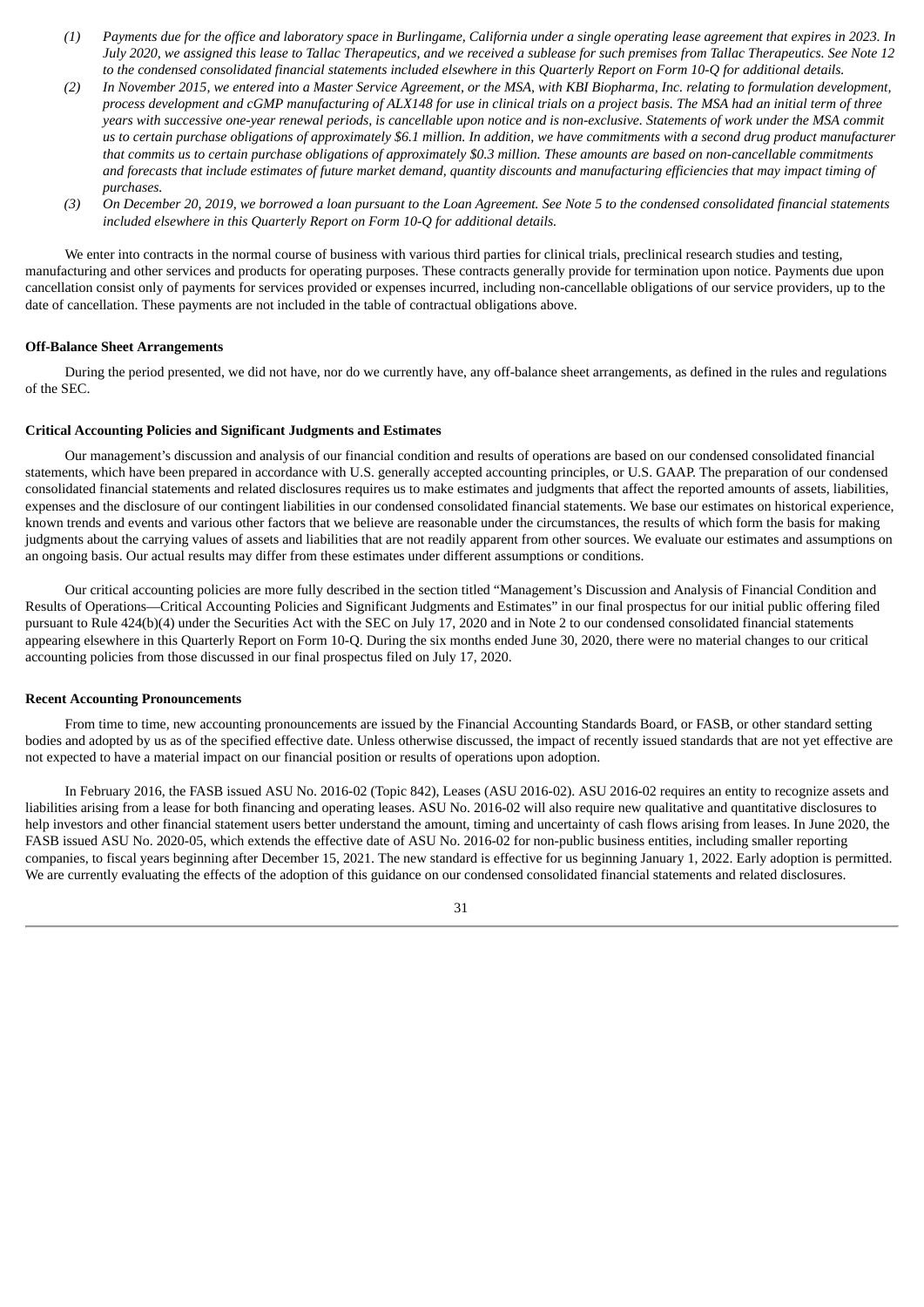In December 2019, the FASB issued ASU No. 2019-12, Income Taxes (Topic 740): Simplifying the Accounting for Income Taxes, which is intended to simplify various aspects related to accounting for income taxes. The pronouncement is effective for fiscal years, and for interim periods within those fiscal years, beginning after December 15, 2021. ASU 2019-12 is effective for us beginning January 1, 2022. Early adoption is permitted. We are currently in the process of evaluating the effects of the adoption of this guidance on our condensed consolidated financial statements and do not expect it to have a material impact on our condensed consolidated financial statements.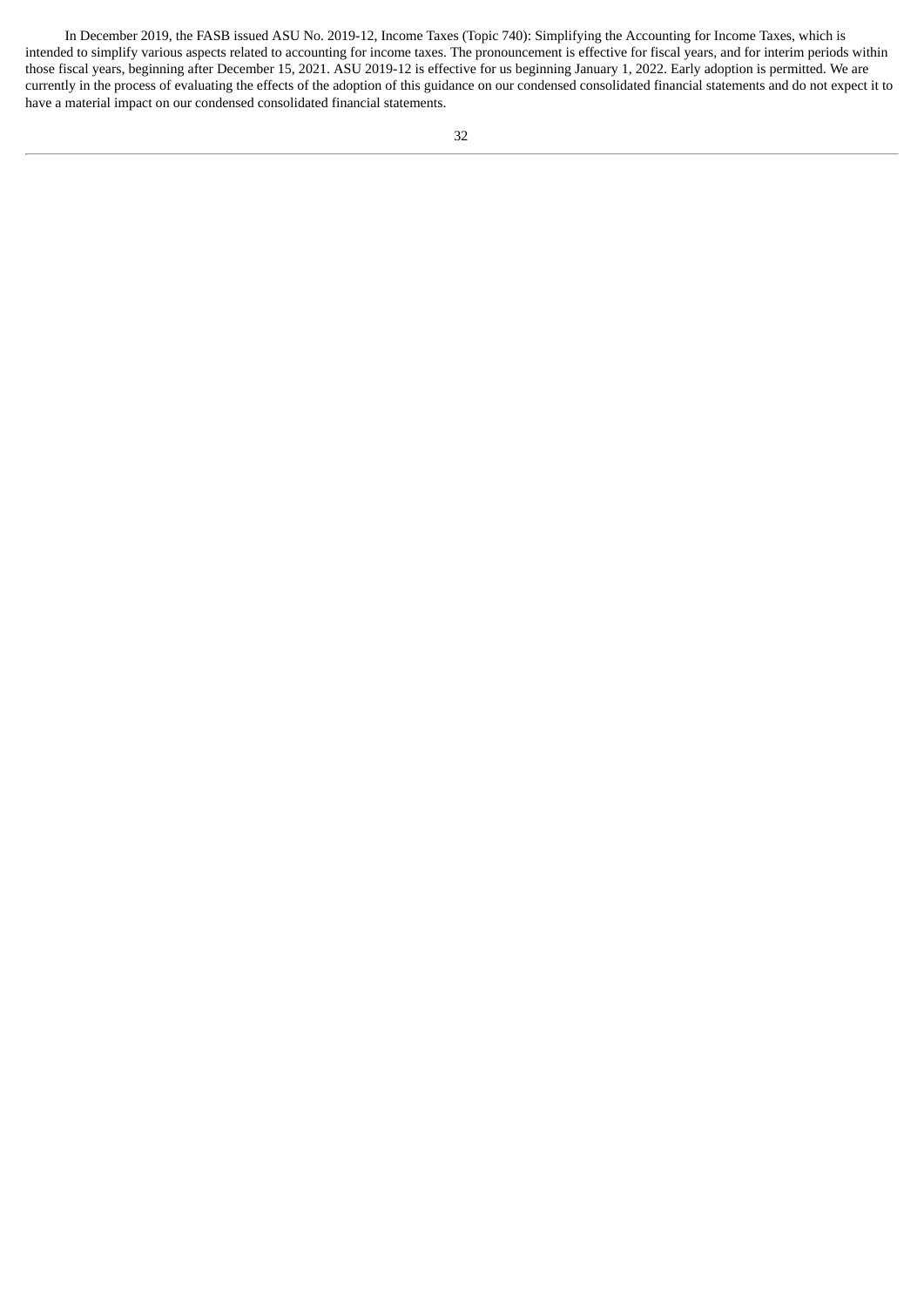# **Item 3. Quantitative and Qualitative Disclosures About Market Risk.**

#### <span id="page-35-0"></span>*Interest Rate Risk*

We are exposed to market risks in the ordinary course of our business. These risks primarily include interest rate sensitivities. As of June 30, 2020, we had cash and cash equivalents of \$98.1 million. We generally hold our cash and cash equivalents in interest-bearing bank accounts and money market funds. Our primary exposure to market risk is interest rate sensitivity, which is affected by changes in the general level of U.S. interest rates. An immediate 100 basis point change in interest rates would not have a material effect on the fair market value of our cash and cash equivalents.

#### *Financial Institution Risk*

Substantially all of our cash and cash equivalents is held with a single financial institution. Due to its size, this financial institution represents a minimal credit risk. Cash amounts held at financial institutions are insured by the Federal Deposit Insurance Corporation up to \$250,000. At June 30, 2020, we had \$97.9 million in excess of this insured limit.

# *Foreign Currency Risk*

Our expenses are generally denominated in U.S. dollars. However, we have entered into a limited number of contracts with vendors for services with payments denominated in foreign currencies, primarily the Euro. We are subject to foreign currency transaction gains or losses on our contracts denominated in foreign currencies. To date, foreign currency transaction gains and losses have not been material to our condensed consolidated financial statements, and we have not had a formal hedging program with respect to foreign currency. A 10.0% increase or decrease in current exchange rates would not have a material effect on our financial results.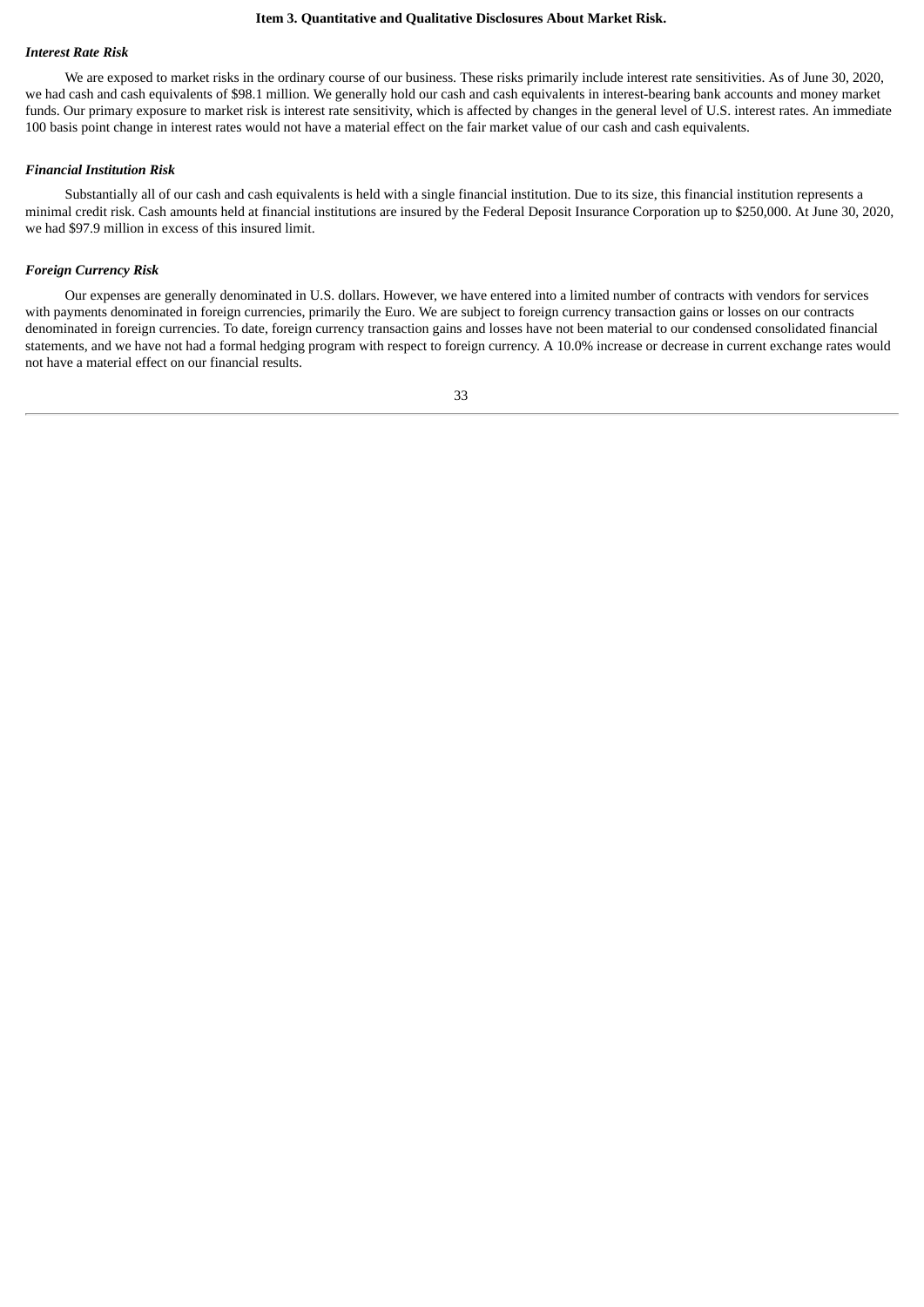### **Item 4. Controls and Procedures.**

### **Evaluation of Disclosure Controls and Procedures**

We maintain disclosure controls and procedures that are designed to ensure that information required to be disclosed in the reports that we file or submit under the Securities and Exchange Act of 1934 is (1) recorded, processed, summarized, and reported within the time periods specified in the SEC's rules and forms and (2) accumulated and communicated to our management, including our President and Chief Executive Officer, who is our principal executive officer and our Chief Financial Officer, who is the principal financial officer, to allow timely decisions regarding required disclosure.

As of June 30, 2020, our management, with the participation of our principal executive officer and principal financial officer, evaluated the effectiveness of our disclosure controls and procedures (as defined in Rules 13a-15(e) and 15d-15(e) under the Securities and Exchange Act of 1934). Our management recognizes that any controls and procedures, no matter how well designed and operated, can provide only reasonable assurance of achieving their objectives, and management necessarily applies its judgment in evaluating the cost-benefit relationship of possible controls and procedures.

Based upon the evaluation, our Chief Executive Officer and Chief Financial Officer concluded that, as of June 30, 2020, our disclosure controls and procedures were not effective at a reasonable assurance level as a result of the material weakness that existed in our internal control over financial reporting as described below, and which continues to exist as of June 30, 2020.

#### *Material Weakness in Internal Control over Financial Reporting*

In connection with the audit of our consolidated financial statements as of and for the years ended December 31, 2019 and 2018, we identified material weaknesses in our internal control over financial reporting resulting from a lack of sufficient qualified personnel. For the year ended December 31, 2019, the material weaknesses related to (i) independent reviews of journal entries not being performed prior to posting, (ii) account reconciliations not being performed and independently reviewed on a timely basis and (iii) lack of independent review of technical accounting matters. During the first and second quarters of 2020, we have undertaken specific remediation actions to address the control deficiencies in our financial reporting. We have established more robust processes related to the review of complex accounting transactions, the preparation of account reconciliations and the review of journal entries. These remediation actions included hiring a full time Chief Financial Officer in January 2020 and a Vice President, Finance and Chief Accounting Officer in March 2020, both of whom have extensive experience in developing and implementing internal controls and executing plans to remediate control deficiencies. We added new control activities, modified existing controls, and enhanced the documentation that evidences that controls are performed.

### **Changes in Internal Control over Financial Reporting**

Due to a transition period established by SEC rules applicable to newly public companies, our management is not required to evaluate the effectiveness of our internal control over financial reporting until after the filing of our Annual Report on Form 10-K for the year ended December 31, 2020. As a result, this Quarterly Report on Form 10-Q does not address whether there have been any changes in our internal control over financial reporting.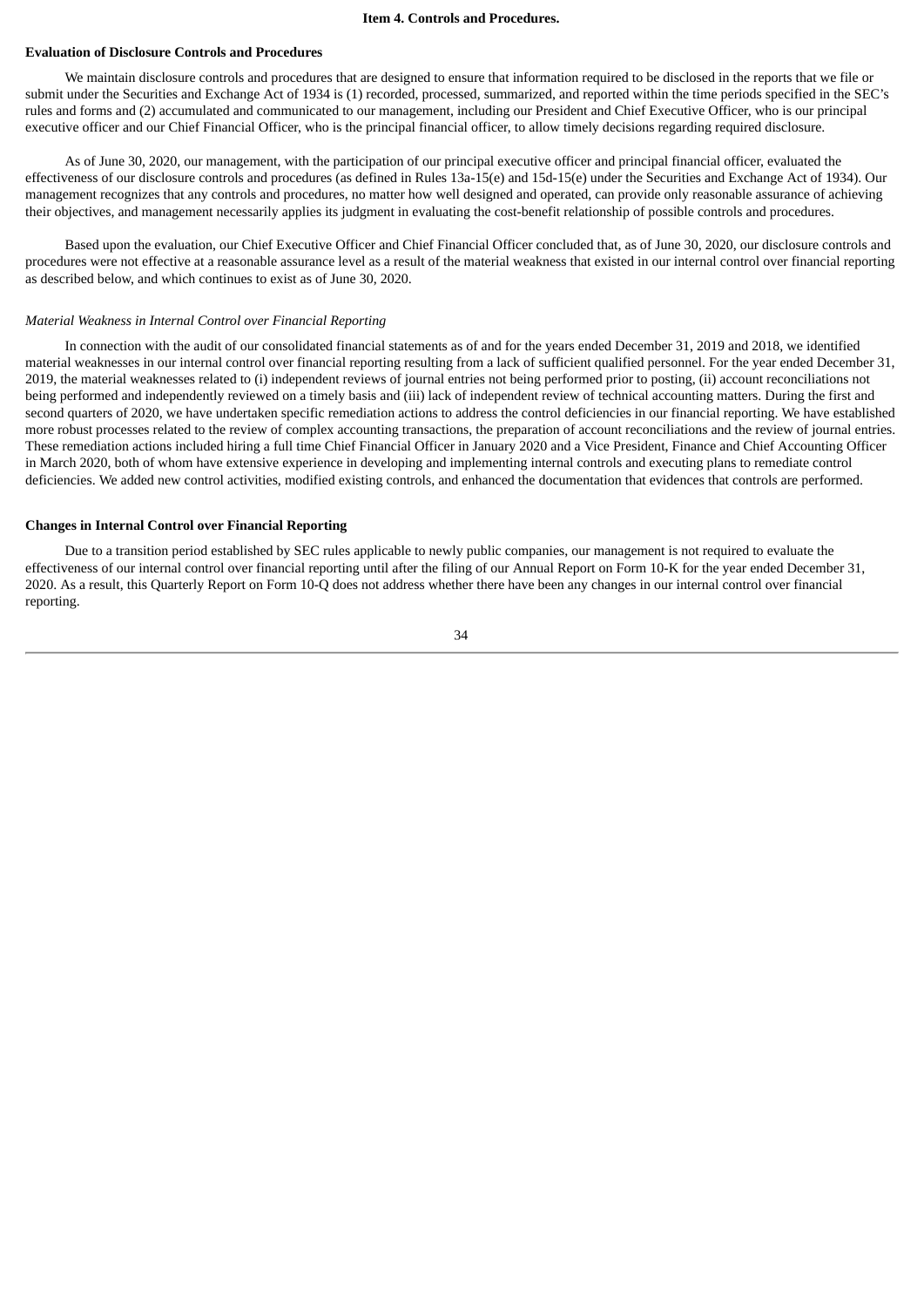## **PART II—OTHER INFORMATION**

# **Item 1. Legal Proceedings.**

We are not currently a party to any material legal proceedings. We may, however, in the ordinary course of business face various claims brought by third parties and we may, from time to time, make claims or take legal actions to assert our rights, including intellectual property rights as well as claims relating to employment matters and the safety or efficacy of our products. Any of these claims could subject us to costly litigation and, while we generally believe that we have adequate insurance to cover many different types of liabilities, our insurance carriers may deny coverage, may be inadequately capitalized to pay on valid claims, or our policy limits may be inadequate to fully satisfy any damage awards or settlements. If this were to happen, the payment of any such awards could have a material adverse effect on our operations, cash flows and financial position. Additionally, any such claims, whether or not successful, could damage our reputation and business.

# **Item 1A. Risk Factors.**

Investing in our common stock involves a high degree of risk. You should carefully consider the risks described below, as well as the other information in this Quarterly Report on Form 10-Q, including our unaudited condensed consolidated financial statements and the related notes and the section titled "Management's Discussion and Analysis of Financial Condition and Results of Operations." The occurrence of any of the events or developments described below could harm our business, financial condition, results of operations growth prospects or stock price. In such an event, the market price of our common stock could decline, and you may lose all or part of your investment. Additional risks and uncertainties not presently known to *us or that we currently deem immaterial also may impair our business operations.*

### **Risks Related to Our Financial Position and Need for Additional Capital**

#### We have incurred significant net losses since our inception, and we expect to continue to incur significant net losses for the foreseeable future.

We have incurred significant net losses in each reporting period since our inception, have not generated any revenue to date and have financed our operations principally through private placements of our convertible preferred stock. Our net loss was \$11.3 million and \$4.2 million for the three months ended June 30, 2020 and 2019, respectively, and \$16.8 million and \$8.4 million for the six months ended June 30, 2020 and 2019, respectively. As of June 30, 2020, we had an accumulated deficit of \$89.6 million. We have devoted substantially all of our resources and efforts to research and development. Our lead product candidate, ALX148, is in early-stage clinical trials. Our other programs are in preclinical discovery and research stages. As a result, we expect that it will be several years, if ever, before we have a commercialized product and generate revenue from product sales. Even if we succeed in receiving marketing approval for and commercializing one or more of our product candidates, we expect that we will continue to incur substantial research and development and other expenses in order to discover, develop and market additional potential products.

We expect to continue to incur significant expenses and increasing operating losses for the foreseeable future. The net losses we incur may fluctuate significantly from quarter to quarter such that a period-to-period comparison of our results of operations may not be a good indication of our future performance. The size of our future net losses will depend, in part, on the rate of future growth of our expenses and our ability to generate revenue. Our prior losses and expected future losses have had and will continue to have an adverse effect on our working capital, our ability to fund the development of our product candidates and our ability to achieve and maintain profitability and the performance of our stock.

### We will require substantial additional capital to finance our operations. If we are unable to raise such capital when needed, or on acceptable terms, we may be forced to delay, reduce and/or eliminate one or more of our research and drug development programs or future commercialization efforts.

Developing pharmaceutical products, including conducting preclinical studies and clinical trials, is a very time-consuming, expensive and uncertain process that takes years to complete. Our operations have consumed substantial amounts of cash since inception, and we expect our expenses to increase in connection with our ongoing activities, particularly as we conduct clinical trials of, and seek marketing approval for ALX148 and advance our other programs. In addition, if we obtain marketing approval for any of our product candidates, we expect to incur significant commercialization expenses related to drug sales, marketing, manufacturing and distribution activities. Our expenses could increase beyond expectations if we are required by the U.S. Food and Drug Administration, or FDA, the European Medicines Agency, or EMA, or other regulatory agencies to perform clinical trials or preclinical studies in addition to those that we currently anticipate. Other unanticipated costs may also arise. Because the design and outcome of our planned and anticipated clinical trials are highly uncertain, we cannot reasonably estimate the actual amount of resources and funding that will be necessary to successfully complete the development and commercialization of any product candidate we develop. We also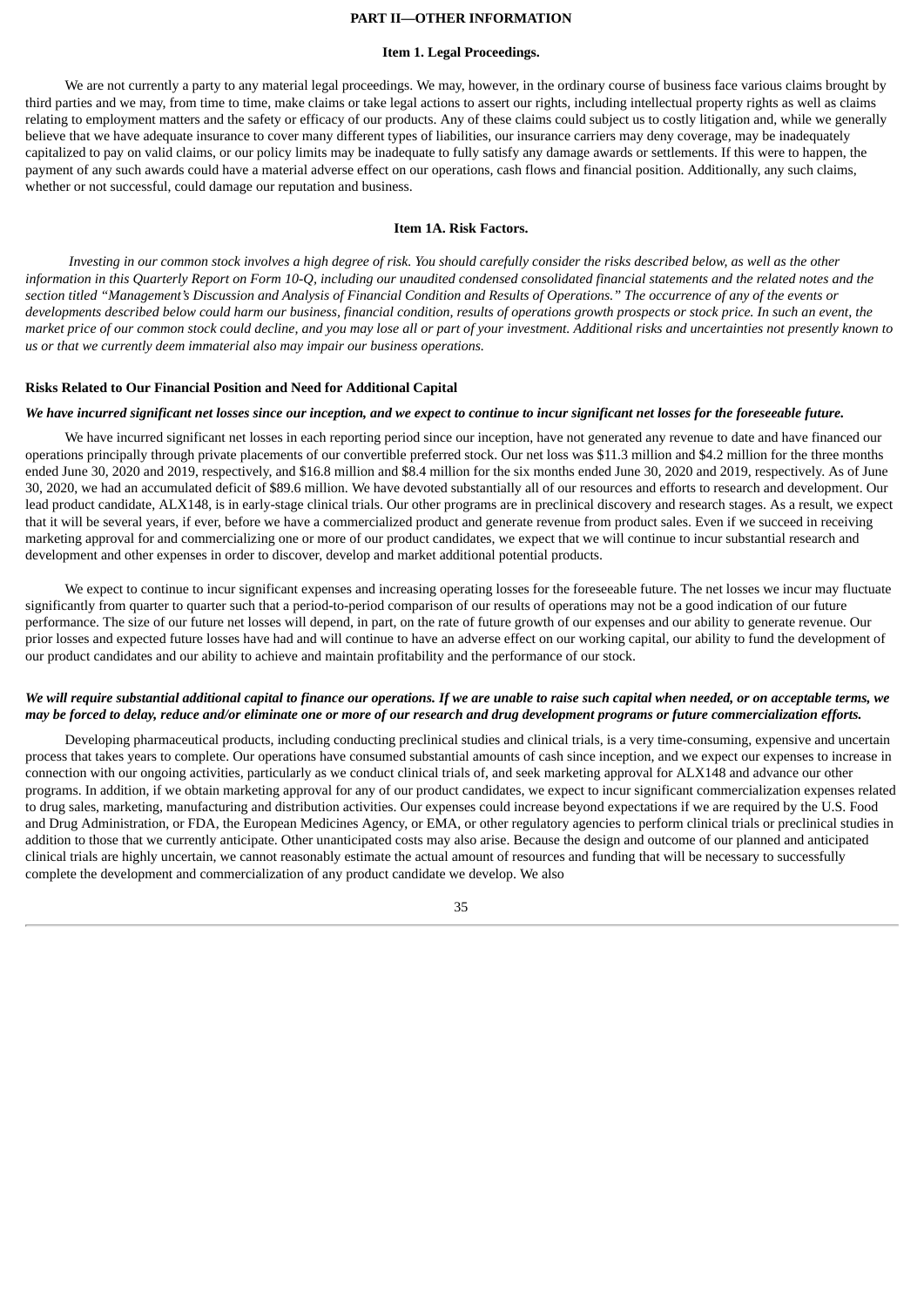expect to incur additional costs associated with operating as a public company and comply with legal, accounting and other regulatory requirements. Accordingly, we will need to obtain substantial additional funding in order to maintain our continuing operations. If we are unable to raise capital when needed or on acceptable terms, we may be forced to delay, reduce and/or eliminate one or more of our research and drug development programs or future commercialization efforts.

As of June 30, 2020, we had working capital of \$92.9 million and cash and cash equivalents of \$98.1 million. Based on our current operating plan, we believe that the net proceeds from our initial public offering of \$172.7 million, after deducting underwriting discounts and commissions, and before deducting offering-related expenses, together with our existing cash and cash equivalents, will be sufficient to fund our operations through 2023. Our estimate as to how long we expect the net proceeds from our initial public offering of \$172.7 million, together with our existing cash and cash equivalents, to be able to continue to fund our operations is based on assumptions that may prove to be wrong, and we could use our available capital resources sooner than we currently expect. Changing circumstances, some of which may be beyond our control, could cause us to consume capital significantly faster than we currently anticipate, and we may need to seek additional funds sooner than planned.

We plan to use the net proceeds from our initial public offering to advance the clinical development of ALX148, as well as for working capital and other general corporate purposes. This may include additional pre-clinical research, clinical development, hiring additional personnel, capital expenditures, the potential acquisition of businesses or assets and the costs of operating as a public company, as well as for working capital and other general corporate purposes. Advancing the development of ALX148 and our other programs will require a significant amount of capital. The net proceeds from our initial public offering of \$172.7 million, together with our current cash and cash equivalents on hand, may not be sufficient to fund all of the actions that are necessary to complete the development of ALX148 or our other programs.

We expect to obtain further funding through public or private equity offerings, debt financings, collaborations and licensing arrangements or other sources, which may dilute our stockholders or restrict our operating activities. We do not have any committed external source of funds. Adequate additional financing may not be available to us on acceptable terms, or at all. In addition, our Loan Agreement with SVB and WestRiver, or collectively, the Lenders, restricts our ability to incur additional indebtedness without the consent of the Lenders. To the extent that we raise additional capital through the sale of equity or convertible debt securities, your ownership interest will be diluted, and the terms may include liquidation or other preferences that adversely affect your rights as a stockholder. Debt financing may result in imposition of debt covenants, increased fixed payment obligations or other restrictions that may affect our business. If we raise additional funds through upfront payments or milestone payments pursuant to strategic collaborations with third parties, we may have to relinquish valuable rights to our product candidates or grant licenses on terms that are not favorable to us. In addition, we may seek additional capital due to favorable market conditions or strategic considerations even if we believe we have sufficient funds for our current or future operating plans.

Our failure to raise capital as and when needed would have a negative impact on our financial condition and our ability to pursue our business strategy, and we may have to delay, reduce the scope of, suspend or eliminate one or more of our research-stage programs, clinical trials or future commercialization efforts.

## We have a limited operating history and have no products approved for commercial sale, which may make it difficult for you to evaluate our current *business and likelihood of success and viability.*

We are a clinical-stage biopharmaceutical company with a limited operating history upon which you can evaluate our business and prospects. We were incorporated and commenced operations in 2015, have no products approved for commercial sale and have not generated any revenue. Drug development is a highly uncertain undertaking and involves a substantial degree of risk. Our operations to date have been limited to organizing and staffing our company, business planning, raising capital, identifying and developing potential product candidates and conducting preclinical and clinical trials of our product candidates, including a Phase 1 clinical trial of ALX148. We have not yet demonstrated our ability to successfully complete any large-scale, pivotal clinical trials, obtain marketing approvals, manufacture a commercial-scale drug or arrange for a third party to do so on our behalf or conduct sales and marketing activities. As a result, it may be more difficult for you to accurately predict our likelihood of success and viability than it could be if we had a longer operating history.

In addition, as a business with a limited operating history, we may encounter unforeseen expenses, difficulties, complications, delays and other known and unknown factors and risks frequently experienced by early-stage biopharmaceutical companies in rapidly evolving fields. We also may need to transition from a company with a research focus to a company capable of supporting commercial activities. We have not yet demonstrated an ability to successfully overcome such risks and difficulties or to make such a transition. If we do not adequately address these risks and difficulties or successfully make such a transition, our business will suffer.

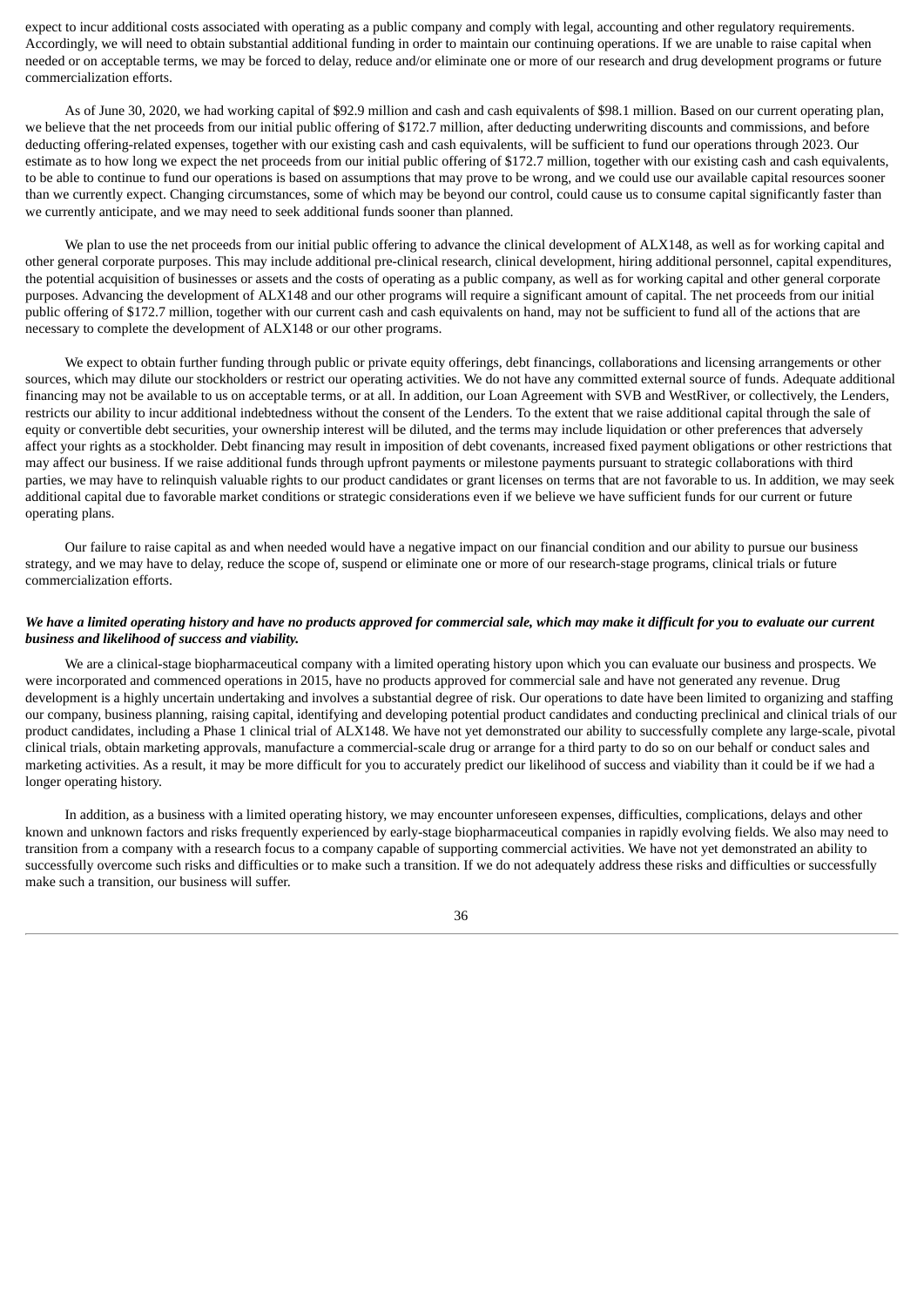# Our ability to generate revenue and achieve profitability depends significantly on our ability to achieve several objectives relating to the discovery, *development and commercialization of our product candidates.*

Our business depends entirely on the successful development and commercialization of our product candidates. We currently generate no revenue from any product sales, licenses or collaborations and do not expect to generate any revenue from the sale of product candidates in the foreseeable future. We have no products approved for commercial sale and do not anticipate generating any revenue from product sales for the next several years, if ever. Our ability to generate revenue and achieve profitability depends significantly on our ability to achieve a number of objectives, including:

- successful and timely completion of preclinical and clinical development of our lead product candidate, ALX148, and our other future product candidates;
- establishing and maintaining relationships with CROs and clinical sites for the clinical development of ALX148 and our other future product candidates;
- timely receipt of marketing approvals from applicable regulatory authorities for any product candidates for which we successfully complete clinical development;
- the extent of any required post-marketing approval commitments to applicable regulatory authorities;
- developing an efficient and scalable manufacturing process for ALX148 and any future product candidates, including establishing and maintaining commercially viable supply and manufacturing relationships with third parties to obtain finished products that are appropriately packaged for sale;
- establishing and maintaining commercially viable supply and manufacturing relationships with third parties that can provide adequate, in both amount and quality, products and services to support clinical development and meet the market demand for our product candidates, if approved;
- successful commercial launch following any marketing approval, including the development of a commercial infrastructure, whether in-house or with one or more collaborators;
- a continued acceptable safety profile following any marketing approval;
- commercial acceptance of ALX148 and any future product candidates as viable treatment options by patients, the medical community and third-party payors;
- obtaining favorable coverage and adequate reimbursement by third-party payors for our product candidates;
- addressing any competing therapies and technological and market developments;
- identifying, assessing, acquiring and developing new product candidates;
- obtaining, maintaining and expanding patent protection, trade secret protection and regulatory exclusivity, both in the United States and internationally;
- protecting our rights in our intellectual property portfolio, including our licensed intellectual property;
- defending against third-party interference or infringement claims, if any;
- entering into, on favorable terms, any collaboration, licensing or other arrangements that may be necessary or desirable to develop, manufacture or commercialize our product candidates;
- negotiating favorable terms in any collaboration, licensing or other arrangements that may be necessary to develop, manufacture or commercialize our product candidate; and
- attracting, hiring and retaining qualified personnel.

We may never be successful in achieving our objectives and, even if we do, may never generate revenue that is significant or large enough to achieve profitability. If we do achieve profitability, we may not be able to sustain or increase profitability on a quarterly or annual basis. Our failure to become and remain profitable would decrease the value of our company and could impair our ability to maintain or further our research and development efforts, raise additional necessary capital, grow our business and/or continue our operations.

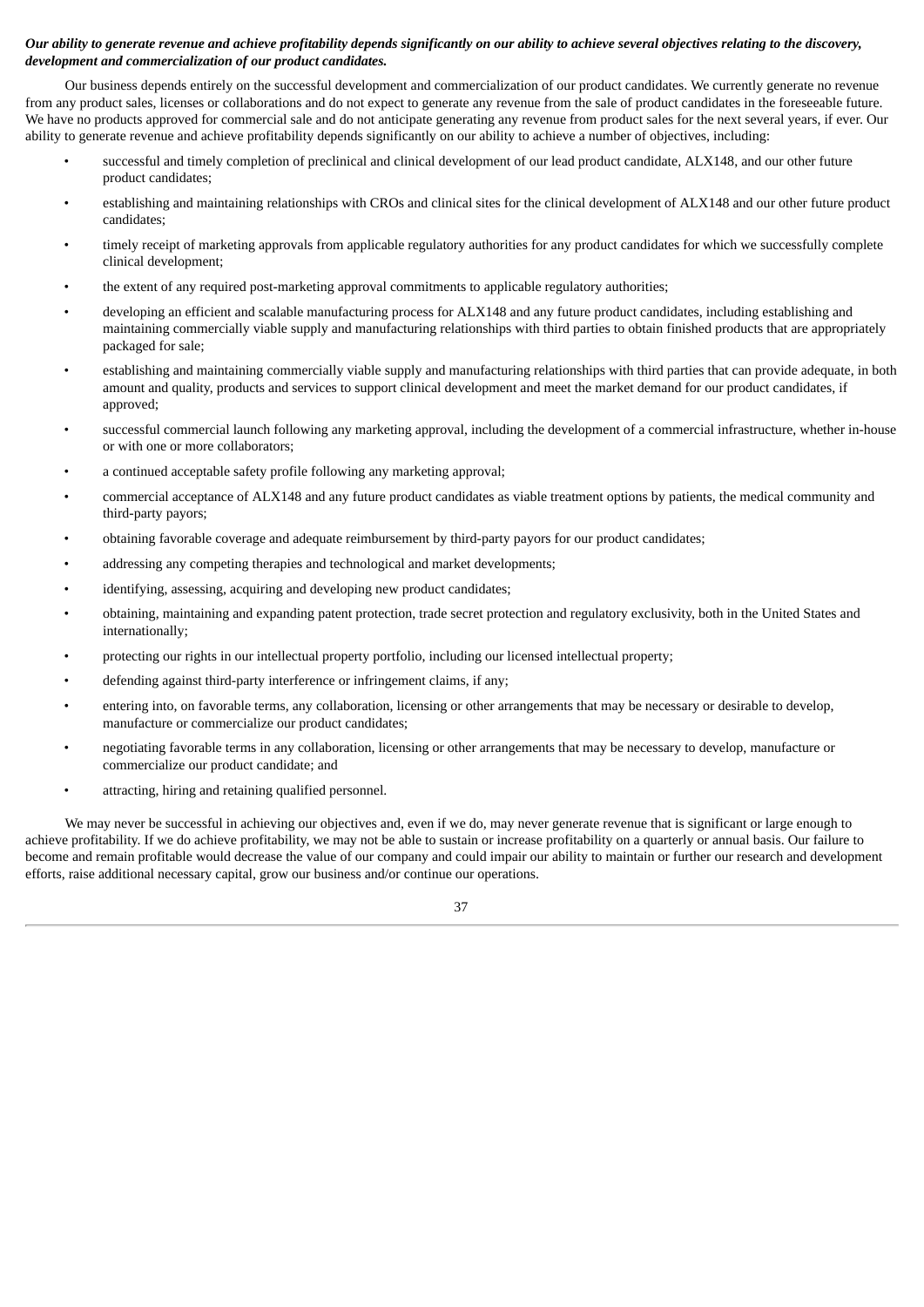### **Risks Related to the Discovery, Development and Commercialization of Our Product Candidates**

## We are substantially dependent on the success of our lead product candidate, ALX148, which is in clinical development and which has not completed a pivotal trial. If we do not obtain regulatory approval for and successfully commercialize ALX148 in one or more indications, or we experience *significant delays in doing so, we may never generate any revenue or become profitable.*

We do not have any products that have received regulatory approval and may never be able to develop marketable product candidates. We expect that a substantial portion of our efforts and expenses over the next several years will be devoted to the development of our lead product candidate, ALX148, in our ongoing clinical trials. As a result, our business currently depends heavily on the successful development, regulatory approval and, if approved, commercialization of ALX148 in one or more of these indications, such as myelodysplastic syndromes, or MDS, acute myeloid leukemia, or AML, head and neck squamous cell carcinoma, or HNSCC, or gastric/gastroesophageal junction, or GEJ, carcinoma. We cannot be certain that ALX148 will receive regulatory approval or will be successfully commercialized even if it receives regulatory approval. The research, testing, manufacturing, safety, efficacy and potency, labeling, approval, sale, marketing and distribution of ALX148 is, and will remain, subject to comprehensive regulation by the FDA and similar foreign regulatory authorities. Our failure to timely complete clinical trials, obtain regulatory approval or, if approved, commercialize ALX148 or any of our future product candidates, would materially harm our business, financial condition and results of operations. We are not permitted to market or promote ALX148, or any other product candidate, before we receive marketing approval from the FDA and comparable foreign regulatory authorities, and we may never receive such marketing approvals. If we do not receive marketing approvals for ALX148, we may not be able to continue our operations.

## The outcome of preclinical testing and early clinical trials may not be predictive of the success of later clinical trials, and the results of our clinical trials may not satisfy the requirements of the FDA or other comparable foreign regulatory authorities. The clinical trials of our product candidates may not produce positive results or demonstrate adequate safety, purity and efficacy and potency to the satisfaction of requlatory authorities.

Before obtaining marketing approval from regulatory authorities for the sale of our product candidates, we must complete preclinical development and then conduct extensive clinical trials to demonstrate the safety and efficacy/potency of our product candidates. Clinical testing is expensive, difficult to design and implement, can take many years to complete, and its ultimate outcome is uncertain. A failure of one or more clinical trials can occur at any stage of the process. The outcome of preclinical studies and early-stage clinical trials may not be predictive of the success of later clinical trials. Moreover, preclinical and clinical data are often susceptible to varying interpretations and analyses, and many companies that have believed their product candidates performed satisfactorily in preclinical studies and clinical trials have nonetheless failed to obtain approval of their drugs.

Positive or timely results from preclinical or early-stage trials do not ensure positive or timely results in future clinical trials or registrational clinical trials because product candidates in later-stage clinical trials may fail to demonstrate sufficient safety, purity and efficacy and potency to the satisfaction of the FDA or comparable international regulatory authorities, despite having progressed through preclinical studies or initial clinical trials. In addition, the FDA or any comparable international regulatory authorities may conclude that the results from our clinical trials are insufficient to support any accelerated approval that we may seek with respect to ALX148 or any of our future product candidates in general or with respect to any specific indications. Product candidates that have shown promising results in early clinical trials may still suffer significant setbacks in subsequent clinical trials or registration clinical trials. For example, a number of companies in the pharmaceutical industry, including those with greater resources and experience than us, have suffered significant setbacks in advanced clinical trials, even after obtaining promising results in earlier clinical trials.

## Clinical trials of our product candidates are expensive, time consuming and difficult to design and implement and may fail to demonstrate adequate safety, purity and efficacy and potency of our product candidates or provide the basis for marketing approval.

Before obtaining marketing approval from regulatory authorities for the sale of our product candidates, we must conduct preclinical development and then extensive clinical trials to demonstrate their safety, purity and efficacy and potency. Clinical trials are expensive and difficult to design and implement. Clinical trials can take many years to complete, and their ultimate outcome is uncertain. A failure of one or more clinical trials can occur at any stage of the process. We will be required to demonstrate with substantial evidence through well-controlled clinical trials that our product candidates are safe, pure and effective or potent for use in a diverse patient population before we can seek regulatory approvals for their commercial sale. Our clinical trials may produce negative or inconclusive results and we may decide, or regulators may require us, to conduct additional and expansive preclinical or clinical testing.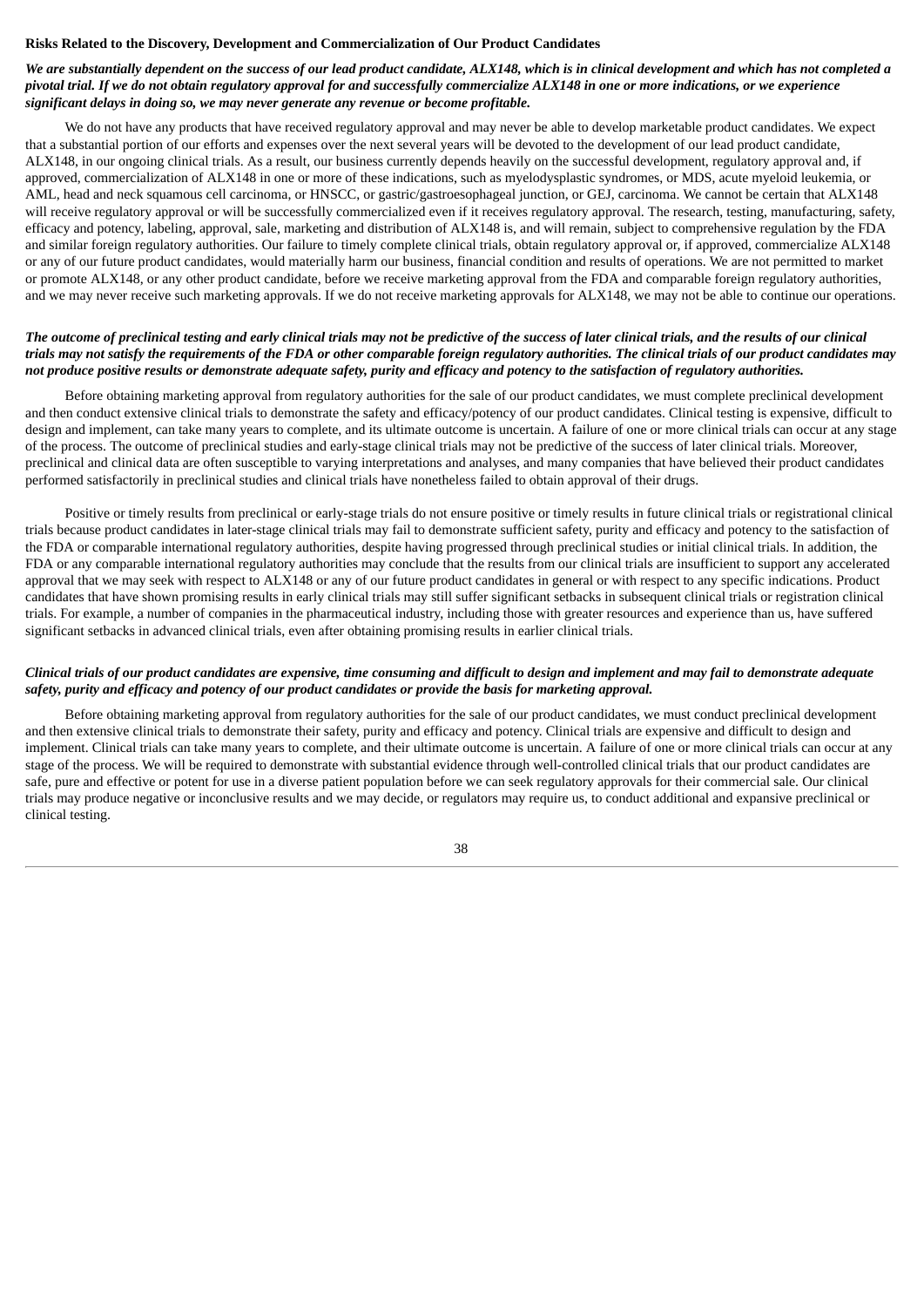We do not know whether our future clinical trials will begin on time or enroll patients on time or whether our ongoing and/or future clinical trials will be completed on schedule or at all. Clinical trials can be delayed for a variety of reasons, including delays related to:

- obtaining approval to commence a clinical trial;
- reaching agreement on acceptable terms with prospective CROs and clinical trial sites;
- obtaining institutional review board approval at each clinical trial site;
- adding necessary new clinical trial sites:
- recruiting suitable patients to participate in a trial; failing in having clinical trial sites or patients comply with trial protocols;
- suffering clinical trial sites or patients dropping out of trials; or
- manufacturing sufficient quantities of product candidate for use in clinical trials.

We may experience numerous unforeseen events during, or as a result of, clinical trials that could delay or prevent receipt of marketing approval or our ability to commercialize our product candidates, including:

- receipt of feedback from regulatory authorities that requires us to modify the design of our clinical trials;
- negative or inconclusive clinical trial results that may require us to conduct additional clinical trials or abandon certain drug development programs;
- the number of patients required for clinical trials being larger than anticipated, enrollment in these clinical trials being slower than anticipated or subjects dropping out of these clinical trials at a higher rate than anticipated;
- delays in clinical trials due to outbreaks or public health crises, such as the COVID-19 pandemic, that impact both trial site operations and patient selection;
- third-party contractors failing to comply with regulatory requirements or meet their contractual obligations to us in a timely manner, or at all;
- the suspension or termination of our clinical trials for various reasons, including non-compliance with regulatory requirements, a finding that our product candidates have undesirable side effects or other unexpected characteristics or risks;
- the cost of clinical trials of our product candidates are greater than anticipated;
- the supply or quality of our product candidates or other materials necessary to conduct clinical trials of our product candidates being insufficient or inadequate; and
- regulators revising the requirements for approving our product candidates.

As a result of any of these delays or other circumstances, we may incur unplanned costs, not obtain or be delayed in obtaining marketing approval, receive more limited or restrictive marketing approval, be subject to additional post-marketing testing requirements or have our drug removed from the market after obtaining marketing approval.

We do not know whether any clinical trials we may conduct will demonstrate consistent or adequate safety, purity and efficacy and potency sufficient to obtain marketing approval or our product candidates or to market our drugs after any such approval.

### If we experience delays or difficulties in the enrollment of patients in clinical trials and/or retention of patients in clinical trials, our regulatory *submissions or receipt of necessary marketing approvals could be delayed or prevented.*

We may not be able to initiate or continue clinical trials for our product candidates if we are unable to locate and enroll a sufficient number of eligible patients to participate in these trials as required by the FDA or comparable international regulatory authorities. Patient enrollment is a significant factor in the timing of clinical trials. In particular, because certain of our clinical trials of ALX148 are focused on indications with small patient populations, our ability to enroll eligible patients may be limited or may result in slower enrollment than we anticipate. Patient enrollment may be affected if our competitors have ongoing clinical trials for product candidates that are under development for the same indications as our product candidates, and patients who would otherwise be eligible for our clinical trials instead enroll in clinical trials of our competitors' product candidates. Patient enrollment may also be affected by other factors, including:

- size and nature of the patient population;
- severity of the disease under investigation;

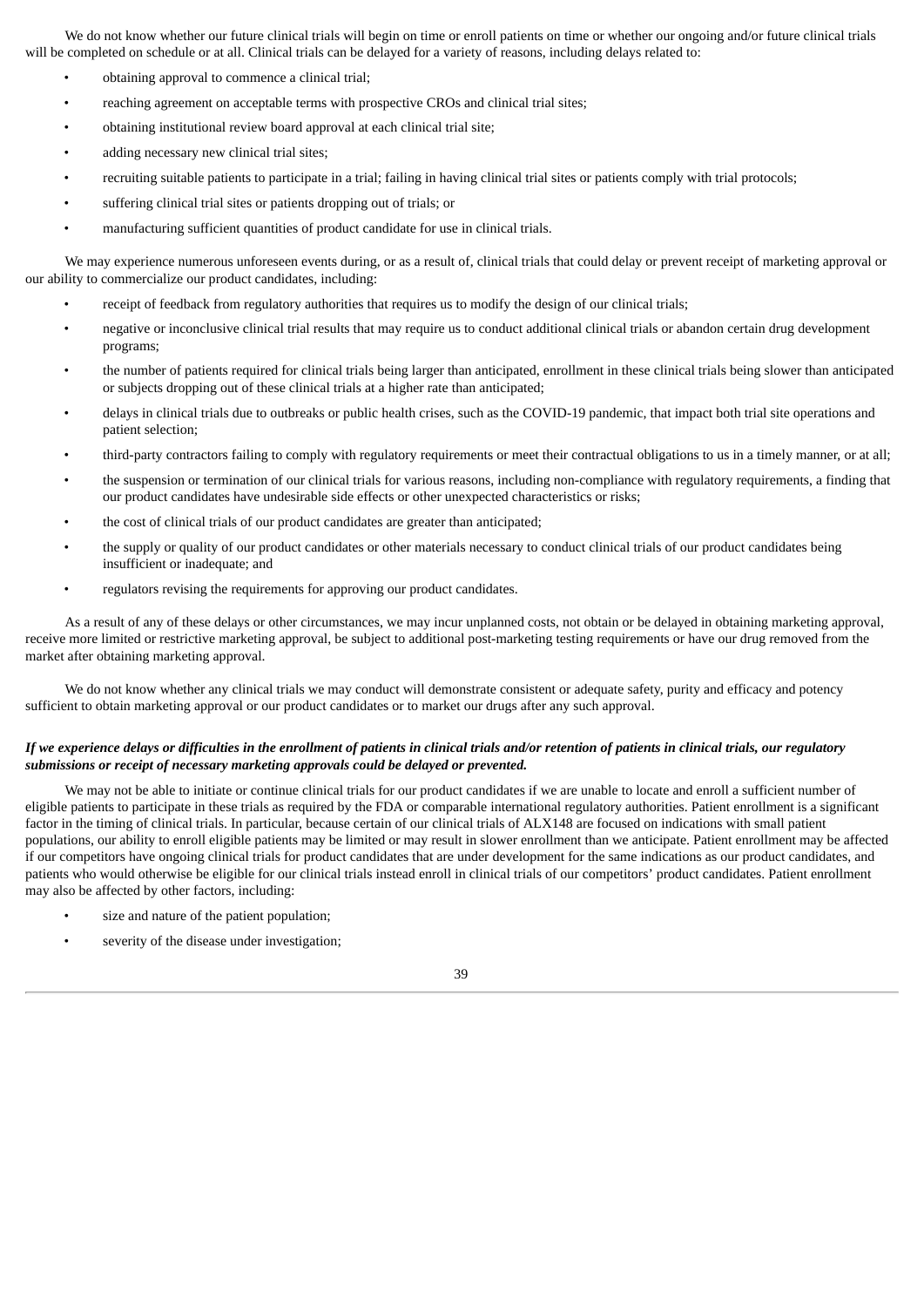- availability and efficacy or potency of approved drugs for the disease under investigation;
- patient eligibility criteria for the trial in question;
- perceived risks and benefits of the product candidate under study;
- efforts to facilitate timely enrollment in clinical trials by us and the clinical trial sites;
- patient referral practices of physicians;
- the ability to monitor patients adequately during and after treatment;
- proximity of clinical trial sites to prospective patients;
- risk of patients enrolled in clinical trials dropping out before completion; and
- inability or delay in enrollment of patients due to a variety of reasons, including outbreaks and public health crises, such as the COVID-19 pandemic.

Our inability to enroll a sufficient number of patients for our clinical trials would result in significant delays or may require us to abandon one or more clinical trials altogether. Enrollment delays in our clinical trials may result in increased development costs for our product candidates and jeopardize our ability to obtain marketing approval for the sale of our drugs.

### Interim, topline and preliminary data from our clinical trials that we announce or publish from time to time may change as more patient data become available and are subject to audit and verification procedures that could result in material changes in the final data.

From time to time, we may publicly disclose preliminary, interim or topline data from our clinical trials. These interim updates are based on a preliminary analysis of then-available data, and the results and related findings and conclusions are subject to change following a more comprehensive review of the data related to the particular study or trial. Further, interim, topline and preliminary data include certain assumptions, estimations, calculations and conclusions as part of our analyses of data available at that time, and we may not have received or had the opportunity to fully and carefully evaluate all data. As a result, the topline results that we report may differ from future results of the same studies, or different conclusions or considerations may qualify such results, once additional data have been received and fully evaluated. Topline data also remain subject to audit and verification procedures that may result in the final data being materially different from the preliminary data we previously published. Interim data from clinical trials that we may complete are subject to the risk that one or more of the clinical outcomes may materially change as patient enrollment continues and more patient data become available. Adverse changes between interim data and final data could significantly harm our business and prospects. Further, additional disclosure of interim data by us or by our competitors in the future could result in volatility in the price of our common stock. You or others may not agree with what we determine is the material or otherwise appropriate information to include in our disclosure, and any information we determine not to disclose may ultimately be deemed significant with respect to future decisions, conclusions, views, activities or otherwise regarding a particular product candidate or our business. If the preliminary or topline data that we report differ from late, final or actual results, or if others, including regulatory authorities, disagree with the conclusions reached, our ability to obtain approval for product candidates may be harmed, which could harm our business, financial condition, results of operations and prospects.

## Our product candidates may cause significant adverse events, toxicities or other undesirable side effects when used alone or in combination with other approved products or investigational new drugs that may result in a safety profile that could prevent regulatory approval, prevent market acceptance, *limit their commercial potential or result in significant negative consequences.*

If ALX148 and any of our product candidates are associated with undesirable side effects or have unexpected characteristics in preclinical studies or clinical trials when used alone or in combination with other approved products or investigational new drugs we may need to interrupt, delay or abandon their development or limit development to more narrow uses or subpopulations in which the undesirable side effects or other characteristics are less prevalent, less severe or more acceptable from a risk-benefit perspective. For example, we have observed single-digit incident rates of treatment-related grade three and higher cytopenias occurred across each of the trial cohorts in our ALX148 combination clinical trials with pembrolizumab, trastuzumab and rituximab in a heavily pre-treated group of subjects who are typical participants in early stage cancer trials and are often hematologically fragile at baseline. Subjects in our ALX148 combination clinical trials experienced a number of treatment-related adverse events that were low-grade and manageable, including fatigue, rash, aspartate aminotransferase, or AST, increase, platelets decrease, alanine aminotransferase, or ALT, increase, pruritus, pyrexia, decreased appetite, anemia, infusion reaction, neutropenia, nausea, alkaline phosphate increase, arthralgia, white blood cell decrease and myalgia. Treatment-related side effects could also affect patient recruitment or the ability of enrolled subjects to complete the trial or result in potential product liability claims. Any adverse events as a result of ALX148 or any of our future product candidates, including in combination therapy, may prevent us from achieving or maintaining market acceptance of the affected product candidate and may harm our business, financial condition and prospects significantly.

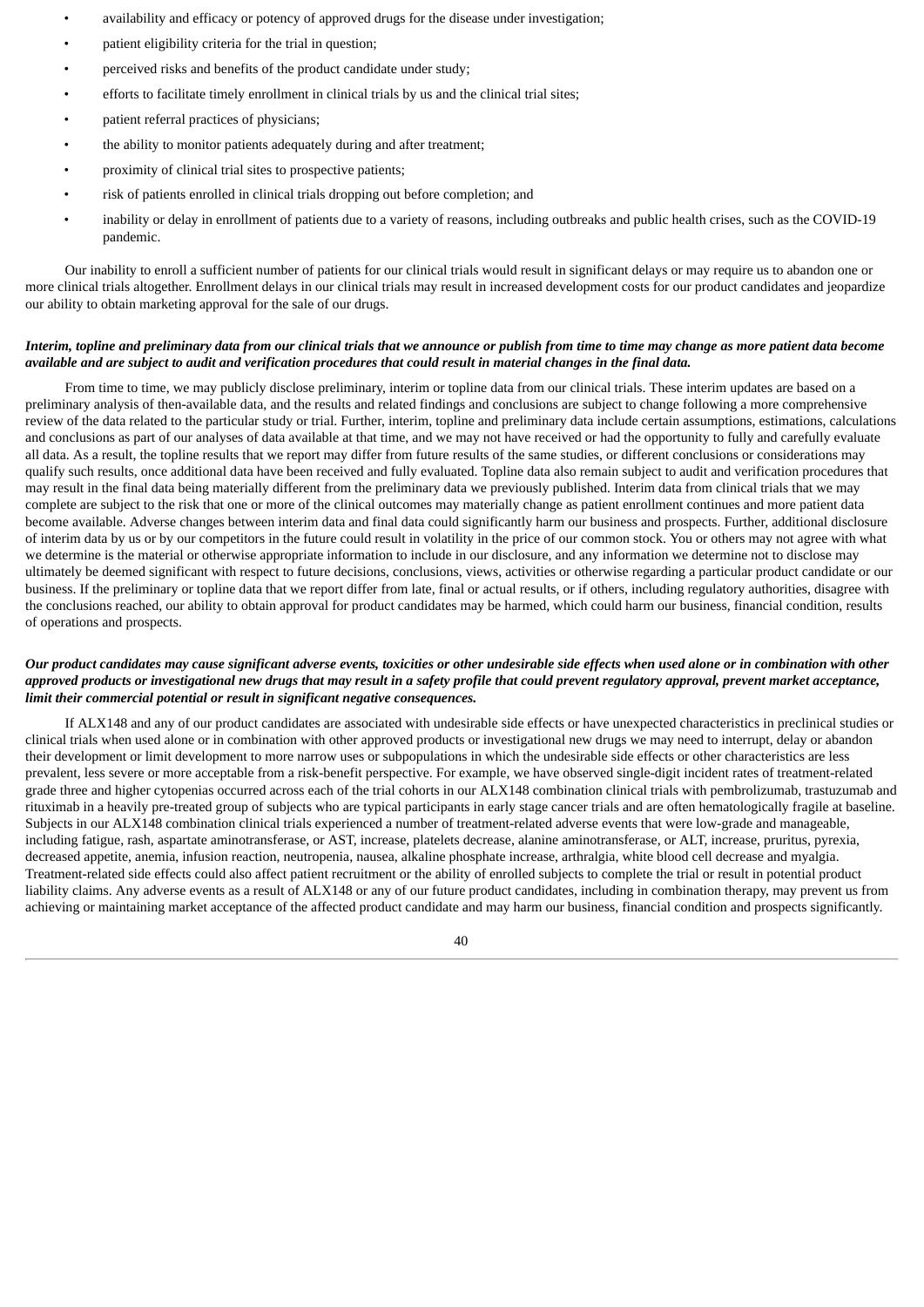### We face substantial competition which may result in others discovering, developing or commercializing products before or more successfully than we *do.*

The development and commercialization of new product candidates is highly competitive. We face competition with respect to ALX148 and will face competition with respect to any product candidates that we may seek to develop or commercialize in the future, from major pharmaceutical, specialty pharmaceutical and biotechnology companies among others. We compete in the segments of the pharmaceutical, biotechnology and other related markets that develop immuno-oncology therapies for the treatment of cancer. There are other companies working to develop immuno-oncology therapies for the treatment of cancer including divisions of large pharmaceutical and biotechnology companies of various sizes. The large pharmaceutical and biotechnology companies that have commercialized and/or are developing immuno-oncology treatments for cancer include AstraZeneca, Bristol Myers Squibb, Gilead Sciences, Merck, Novartis, Pfizer and Roche/Genentech.

Some of these competitive products and therapies are based on scientific approaches that are the same as or similar to our approach, including with respect to the targeting of CD47 pathway and others are based on entirely different approaches. We are aware that Arch Therapeutics, Bristol Myers Squibb, Gilead Sciences (through its recent acquisition of Forty Seven), I-Mab, Novimmune, OSE Immunotherapeutics, Seattle Genetics, Surface Oncology and Trillium Therapeutics, among others, are developing drugs targeting the CD47 pathway that may have utility for the treatment of indications that we are targeting. Potential competitors also include academic institutions, government agencies and other public and private research organizations that conduct research, seek patent protection and establish collaborative arrangements for research, development, manufacturing and commercialization.

There are already a variety of available drug therapies marketed for cancer and some of the currently approved drug therapies are branded and subject to patent protection and others are available on a generic basis. Many of these approved drugs are well established therapies and are widely accepted by physicians, patients and third-party payors. Insurers and other third-party payors may also encourage the use of generic products. We expect that if ALX148 and any of our other future product candidates are approved, they will be priced at a significant premium over competitive generic products. This may make it difficult for us to achieve our business strategy of using our product candidates in combination with existing therapies or replacing existing therapies with our product candidates.

Many of the companies against which we are competing or against which we may compete in the future have significantly greater financial resources and expertise in research and development, manufacturing, preclinical testing, conducting clinical trials, obtaining regulatory approvals and marketing approved drugs than we do. Mergers and acquisitions in the pharmaceutical and biotechnology industries may result in even more resources being concentrated among a smaller number of our competitors. Smaller or early-stage companies may also prove to be significant competitors, particularly through collaborative arrangements with large and established companies. These competitors also compete with us in recruiting and retaining qualified scientific and management personnel, in establishing clinical trial sites and enrolling subjects for our clinical trials and in acquiring technologies complementary to, or necessary for, our programs.

We could see a reduction or elimination of our commercial opportunity if our competitors develop and commercialize products that are safer, more effective, are more convenient or are less expensive than any products that we or our collaborators may develop. Our competitors also may obtain FDA or foreign regulatory approval for their products more rapidly than we may obtain approval for ours, which could result in our competitors establishing a strong market position before we are able to enter the market. The key competitive factors affecting the success of all our product candidates, if approved, are likely to be their efficacy, safety, convenience, price, the level of biosimilar or generic competition and the availability of reimbursement from government and other third-party payors. The inability to compete with existing or subsequently introduced drugs would harm our business, financial condition and results of operations.

### Even if our product candidates receive regulatory approval, they will be subject to significant post-marketing regulatory requirements and oversight.

Even after approval, our manufacturing processes, labeling, packaging, distribution, adverse event reporting, storage, advertising, promotion, import, export and recordkeeping for our approved products will be subject to extensive and ongoing regulatory requirements. These requirements include submissions of safety and other post-marketing information and reports, registration, as well as on-going compliance with current good manufacturing practices, or cGMPs, and current good clinical practices, or cGCPs, for any clinical trials that we conduct post-approval. Regulatory approvals may contain significant limitations related to use restrictions for specific target population subsets, *e.g.*, age groups, warnings, precautions or contraindications, or may include costly and burdensome post-approval study or risk management requirements and regulatory inspection. For example, the FDA may require a Risk Evaluation and Mitigation Strategy, or REMS, as a condition for approval of our product candidates, which could entail requirements for a medication guide, physician training, and communication plans or additional elements to ensure safe use, such as restricted distribution methods, patient registries and other risk mitigation tools.

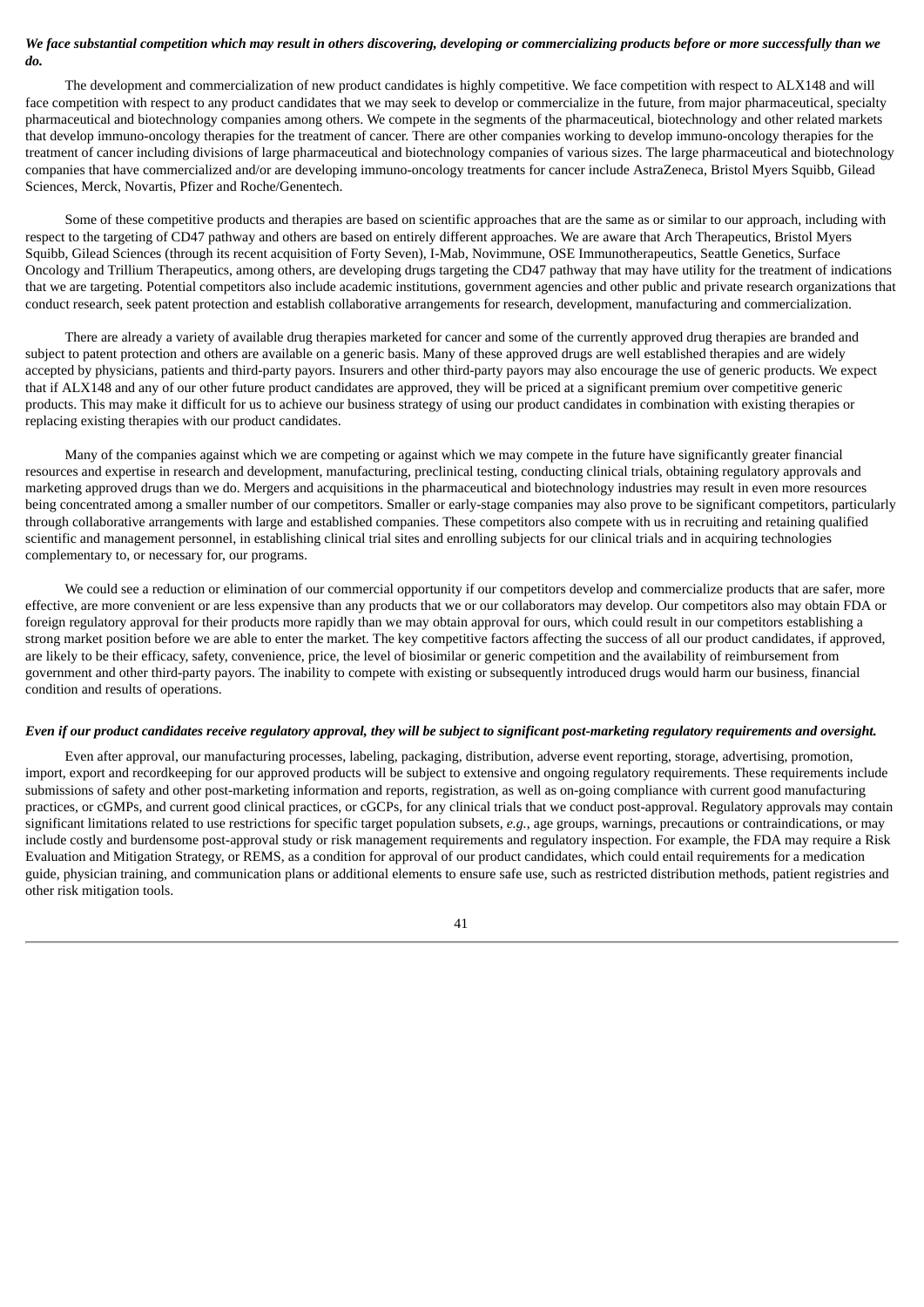In addition, manufacturers of drug products and their facilities are subject to continual review and periodic, unannounced inspections by the FDA and other regulatory authorities for compliance with cGMP regulations and standards. If we or a regulatory agency discover previously unknown problems with a product, such as adverse events of unanticipated severity or frequency, or problems with a contract supplier, vendor, or facility where the product is manufactured or processed, a regulatory agency may impose restrictions on that product, the manufacturing facility or contractor, or us, including requiring recall or withdrawal of the product from the market or suspension of manufacturing. In addition, failure to comply with FDA, EMA and other comparable foreign regulatory requirements may subject our company to administrative or judicially imposed sanctions or enforcement actions, including:

- delays in or the rejection of product approvals;
- restrictions on our ability to conduct clinical trials, including full or partial clinical holds on ongoing or planned trials;
- restrictions on the products, manufacturers or manufacturing process;
- warning or untitled letters;
- civil and criminal penalties;
- injunctions;
- suspension or withdrawal of regulatory approvals;
- product seizures, detentions or import bans;
- voluntary or mandatory product recalls and publicity requirements;
- total or partial suspension of production; and
- imposition of restrictions on operations, including costly new manufacturing requirements.

The occurrence of any of these sanctions, enforcement actions, or penalties described above may inhibit our ability to commercialize our product candidates, even if approved, and generate revenue.

## We rely on Tallac Therapeutics, a third-party service provider, to conduct substantially all of our preclinical research activities. If Tallac Therapeutics does not successfully carry out its contractual duties or meet expected deadlines, there may be disruptions or delays to our development pipeline and *our business could be substantially harmed.*

We do not have the ability to independently conduct our preclinical research activities as we rely on a third-party service provider to conduct all of our preclinical research activities. Effective as of July 1, 2020, we transferred all of our preclinical research capabilities and nine of our employees, including our former Chief Scientific Officer, Dr. Hong Wan, to Tallac Therapeutics, and entered into a research and development services agreement, or the Tallac Services Agreement, with Tallac Therapeutics. Under the terms of the Tallac Services Agreement, Tallac Therapeutics will provide preclinical research services to us for the cost of these services plus a mark-up equal to 10.0% of such costs.

If Tallac Therapeutics does not successfully carry out its contractual obligations or meet expected deadlines, if Tallac Therapeutics needs to be replaced or if the quality or accuracy of the preclinical data Tallac Therapeutics obtains is compromised due to its failure to adhere to their or our preclinical protocols, regulatory requirements or for other reasons, our preclinical research efforts and studies may be extended, delayed or terminated, and there may be disruptions or delays to our development pipeline. As a result, our product candidate research and development efforts may be delayed or harmed, and our costs could increase and our future ability to generate revenues could be delayed.

Further, Tallac Therapeutics' employees are not our employees, and we will not be able to control, other than by contract, the amount of resources, including time, that they devote to our preclinical research efforts and studies. If Tallac Therapeutics fails to devote sufficient resources to the research and development of our preclinical research programs and studies, or if its performance is substandard, it may delay or compromise the prospects for approval and commercialization of any product candidates that we develop. In addition, we must disclose our proprietary information to Tallac Therapeutics, which could increase the risk that this information will be misappropriated or that disputes related to our intellectual property with Tallac Therapeutics may occur, including the risks discussed below related to intellectual property matters.

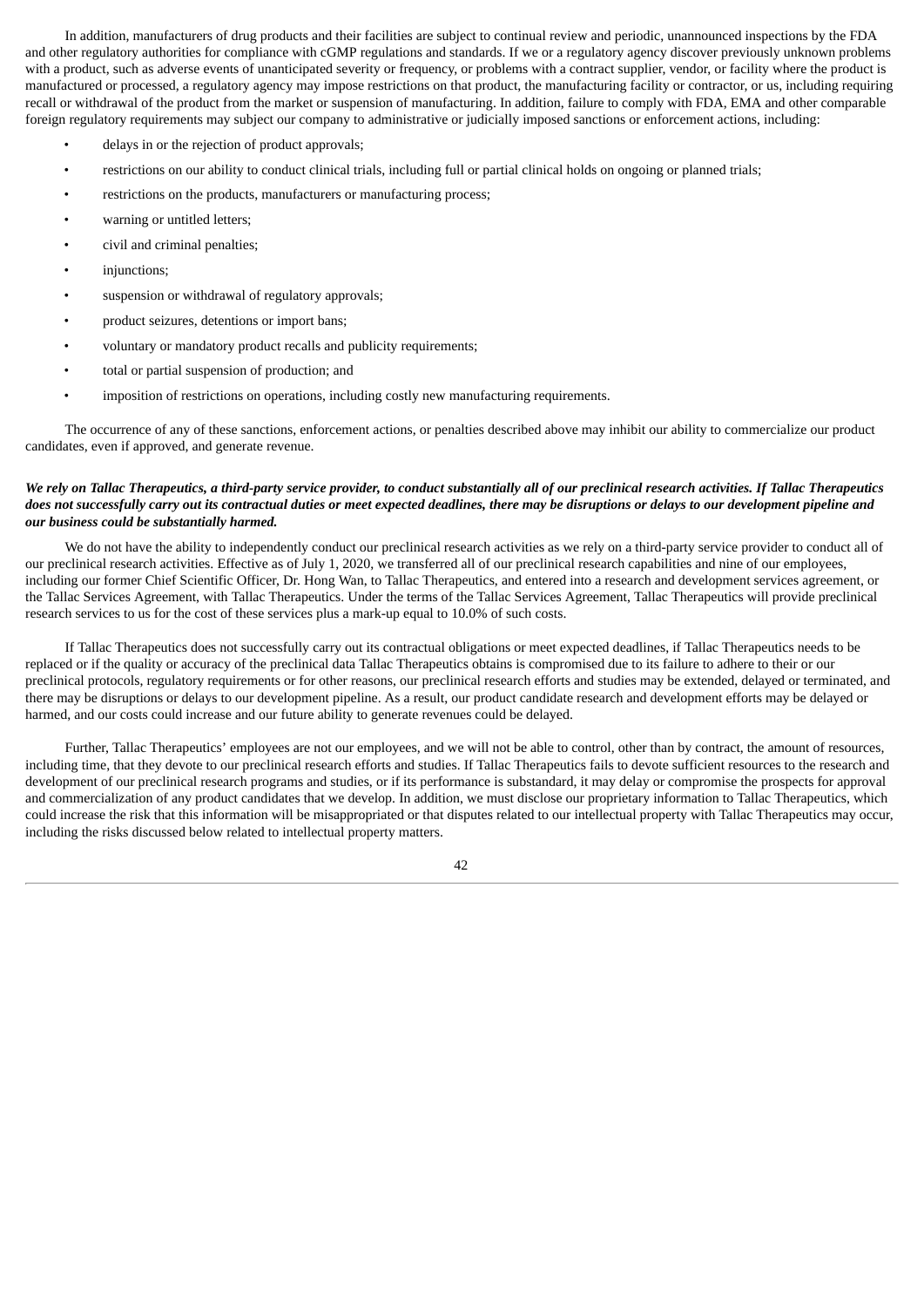If our relationship with Tallac Therapeutics terminates, we may not be able to enter into arrangements with alternative providers or do so in a timely manner or on commercially reasonable terms. If the Tallac Services Agreement is terminated, replacing Tallac Therapeutics or adding additional preclinical research providers will involve additional costs and divert our management's time and focus. In addition, there is a natural transition period when a new service provider commences work. As a result, delays may occur, which can materially impact our ability to meet our desired preclinical timelines. Since Tallac Therapeutics is an early-stage company with a limited operating history, it may face challenges to its business and cease to operate, and we may need to engage replacement service providers on an accelerated timeline and on even less favorable terms. There can be no assurance that we will not encounter similar challenges or delays in the future or that these delays or challenges will not have a material adverse impact on our business, financial condition and results of operations.

Our commercial success depends, in part, on our ability to conduct our research and develop our product pipeline without infringing the intellectual property and other proprietary rights of third parties. If we ever become involved in any dispute with Tallac Therapeutics over ownership of intellectual property or proprietary rights in the future because of the access that Tallac Therapeutics had to our intellectual property, including trade secrets, we may need to negotiate or engage in litigation to preserve our intellectual property rights, which may be time-consuming, expensive and ultimately unsuccessful. In addition, our former employees who are now employees of Tallac Therapeutics may possess our proprietary information. Although these former employees have signed confidentiality and invention assignment agreements with us, we cannot guarantee that they will not breach these agreements in the future. If these former employees disclose our proprietary information to Tallac Therapeutics or other third parties, we may not be able to obtain adequate remedies for such breaches.

## We contract with third parties for the manufacture of our product candidates for preclinical development and clinical trials, and we expect to continue to do so for commercialization. This reliance on third parties increases the risk that we will not have sufficient auantities of our product candidates or drugs or such quantities at an acceptable cost or quality, which could delay, prevent or impair our development or commercialization efforts.

We do not currently own or operate, nor do we have any plans to establish in the future, any manufacturing facilities or personnel. We rely, and expect to continue to rely, on third parties for the manufacture of our product candidates for preclinical development and clinical testing, as well as for the commercial manufacture of our drugs if any of our product candidates receive marketing approval. No assurance can be given that long-term, scalable manufacturers can be identified or that they can make clinical and commercial supplies of our product candidates that meet the product specifications of previously manufactured batches, or are of a sufficient quality, or at an appropriate scale and cost to make it commercially feasible. Such third-party manufacturers may also be subject to delays due to circumstances outside of their control for a variety of reasons, including outbreaks and public health crises, such as the COVID-19 pandemic, that could shut down or cause limited staffing of their facilities. Our reliance on third parties increases the risk that we will not have sufficient quantities of our product candidates or drugs or such quantities at an acceptable cost or quality, which could delay, prevent or impair our development or commercialization efforts. If they are unable to do so, it could have a material adverse impact on our business.

The facilities used by contract manufacturers to manufacture our product candidates must be approved by the FDA or any applicable foreign regulatory authority pursuant to inspections that may be conducted after we submit our marketing applications to the FDA or any such foreign regulatory authority. We do not control the manufacturing process of, and will be completely dependent on, our contract manufacturers for compliance with cGMPs in connection with the manufacture of our product candidates. If our contract manufacturers cannot successfully manufacture material that conforms to our specifications and the strict regulatory requirements of the FDA or others, they will not be able to secure and/or maintain regulatory approval for their manufacturing facilities. In addition, we have no control over the ability of our contract manufacturers to maintain adequate quality control, quality assurance and qualified personnel. If the FDA or any applicable foreign regulatory authority does not approve these facilities for the manufacture of our product candidates or if it withdraws any such approval in the future, we may need to find alternative manufacturing facilities, which would significantly impact, including causing substantial delay, in our ability to develop, obtain regulatory approval for or market our product candidates. Further, our failure, or the failure of our third-party manufacturers, to comply with applicable regulations could result in sanctions being imposed on us, including clinical holds, fines, injunctions, civil penalties, delays, suspension or withdrawal of approvals, license revocation, seizures or recalls of drug candidates or drugs, operating restrictions and criminal prosecutions, any of which could significantly and adversely affect our business and supplies of our product candidates.

Our product candidates and any drugs that we may develop may compete with other product candidates and approved drugs for access to manufacturing facilities. There are a limited number of manufacturers that operate under cGMP regulations and that might be capable of manufacturing for us.

We also expect to rely on other third parties to store and distribute product candidate supplies for our clinical trials. Any performance failure on the part of our distributors could delay clinical development or marketing approval of any future product candidates or commercialization of our products, producing additional losses and depriving us of potential drug revenue.

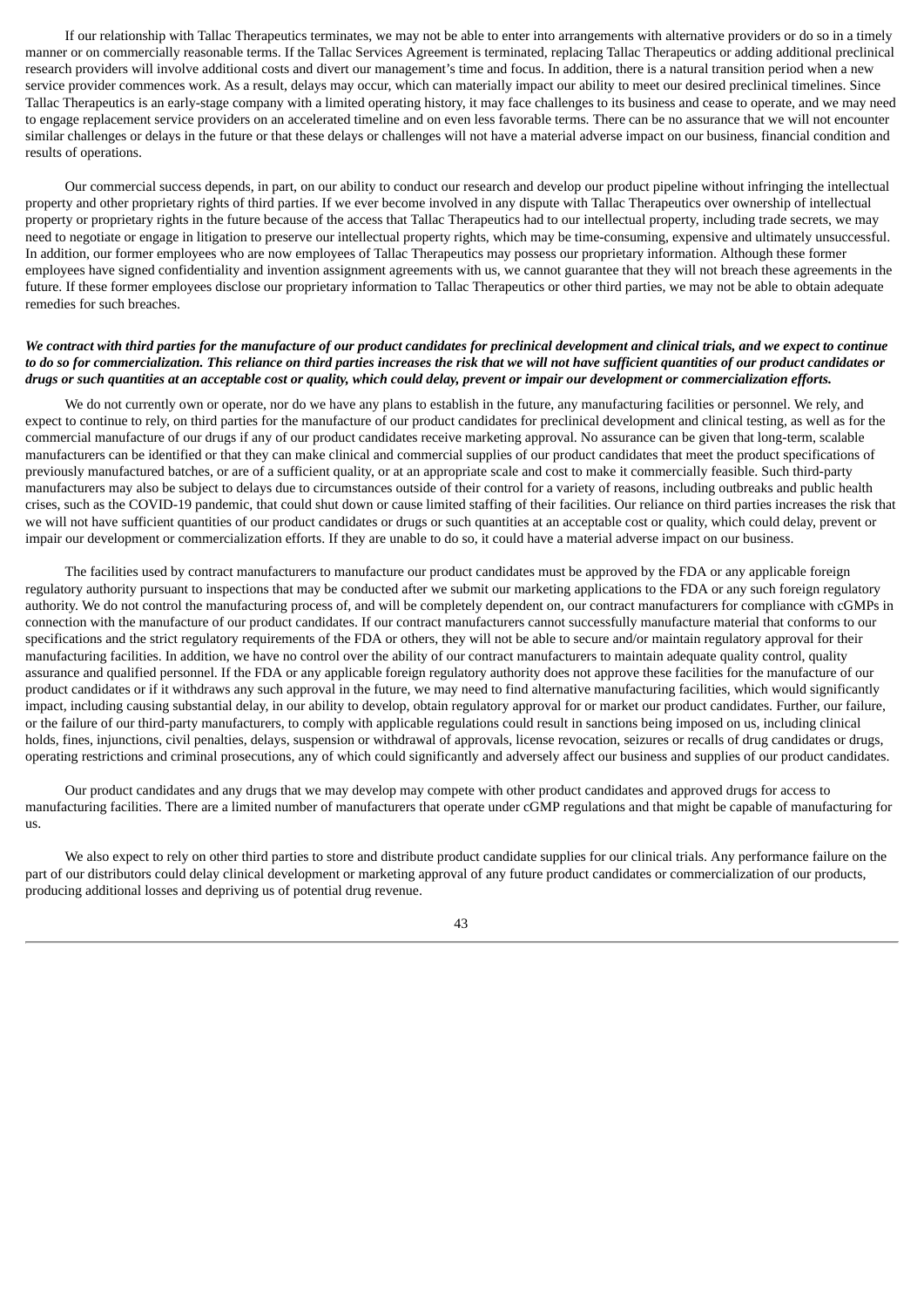Any performance failure on the part of our existing or future manufacturers could delay clinical development, marketing approval or commercial drug supply after marketing approval. If our current contract manufacturers cannot perform as agreed, we may be required to replace such manufacturers causing additional costs and delays in identifying and qualifying any such replacement.

## Material modifications in the methods of product candidate manufacturing or formulation may result in additional costs or delay.

The manufacture of drugs is complex, and our third-party manufacturers may encounter difficulties in production. If any of our third-party manufacturers encounter such difficulties, our ability to provide adequate supply of our product candidates for clinical trials or our products for patients, if approved, could be delayed or prevented. Also, as product candidates progress through preclinical and clinical trials to marketing approval and commercialization, it is common that various aspects of the development program, such as manufacturing, suppliers and formulation, are altered in an effort to optimize yield and manufacturing batch size, minimize costs and achieve consistent quality and results. Any of these changes could cause our product candidates to perform differently and affect the results of planned clinical trials or other future clinical trials conducted with the modified manufacturing, materials or process. This could delay completion of clinical trials, require the conduct of additional clinical trials, such as bridging studies to demonstrate the product is substantially equivalent to product used during earlier clinical trials or the repetition of one or more clinical trials, increase clinical trial costs, delay approval of our product candidates and jeopardize our ability to commercialize our product candidates, if approved, and generate revenue.

#### *Lack of third-party combination drugs may materially and adversely affect demand for our product candidates.*

Our product candidates may be administered in combination with drugs of other pharmaceutical companies as one regimen. In addition, we plan to use third-party drugs in our development and clinical trials as controls for our studies, such as our current plans to conduct Phase 2 clinical trial of ALX148 in combination with pembrolizumab for HNSCC and trastuzumab for gastric/GEJ carcinoma. As a result, both the results of our clinical trials and the sales of our drugs may be affected by the availability of these third-party drugs. If other pharmaceutical companies discontinue these drugs for combination therapies in the future, regimens that use these combination drugs may no longer be prescribed, and we may not be able to introduce or find an alternative drug to be used in combination with our drugs at all or in a timely manner and on a cost-effective basis. Use of new combination drugs with our approved product candidates will require further regulatory approval before we can promote such new combination therapies. As a result, demand for our product candidates may be lowered, which would in turn materially and adversely affect our business and results of operations.

## We may not be able to obtain regulatory approval for our product candidates or commercialize any product candidates that may result from our development efforts, or may miss expected deadlines, if we are not able to maintain or secure agreements with the third parties that conduct the activities related to our clinical trials on acceptable terms, if these third parties do not perform their services as contractually required, or if these third *parties fail to timely transfer any regulatory information held by them to us.*

We rely on entities outside of our control, which may include academic institutions, CROs, hospitals, clinics and other third-party strategic partners, to monitor, support, conduct and oversee preclinical studies and clinical trials of our current and future product candidates. As a result, we have less control over the timing and cost of these studies and the ability to recruit trial subjects than if we conducted these trials with our own personnel. If we are unable to maintain or enter into agreements with these third parties on acceptable terms, or if any such engagement is terminated prematurely, we may be unable to enroll patients on a timely basis or otherwise conduct our clinical trials as planned. In addition, there is no guarantee that these third parties will devote adequate time and resources to our clinical trials or perform as required by our contract or in accordance with regulatory requirements, including maintenance of clinical trial information regarding our product candidates. For example, these third parties may be adversely impacted by the COVID-19 pandemic. If these third parties fail to meet expected deadlines, fail to transfer to us any regulatory information in a timely manner, fail to adhere to protocols or fail to act in accordance with regulatory requirements or our agreements with them, or if they otherwise perform in a substandard manner or in a way that compromises the quality or accuracy of their activities or the data they obtain, then clinical trials of our product candidates may be extended or delayed with additional costs incurred, or our data may be rejected by the FDA or other regulatory agencies. Ultimately, we are responsible for ensuring that each of our clinical trials is conducted in accordance with the applicable protocol, legal, regulatory and scientific standards, and our reliance on third parties does not relieve us of our regulatory responsibilities.

We and our CROs are required to comply with cGCPs, regulations and guidelines enforced by the FDA and comparable foreign regulatory authorities for products in clinical development. Regulatory authorities enforce these cGCPs through periodic inspections of clinical trial sponsors, principal investigators and clinical trial sites. If we or any of our CROs fail to comply with applicable cGCPs, the clinical data generated in our clinical trials may be deemed unreliable and our submission of marketing applications may be delayed, or the FDA or foreign regulatory authority may require us to perform additional clinical trials before approving our marketing applications. Upon inspection, the FDA or foreign regulatory authority could determine that any of our clinical trials fail or have failed to comply with applicable cGCPs.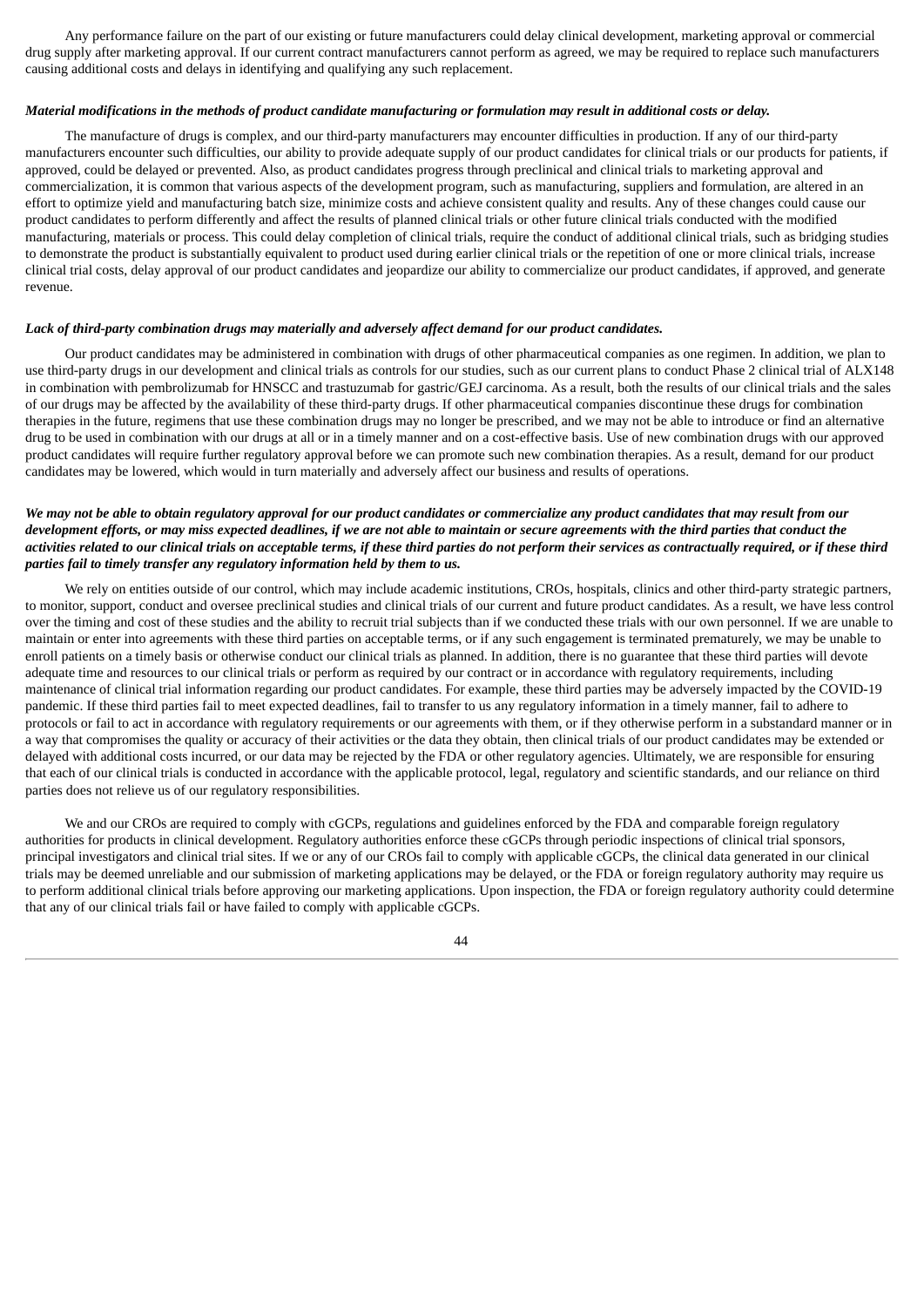Our business also may be implicated if any of our CROs violates fraud and abuse or false claims laws and regulations or healthcare privacy and security laws.

If any of our third-party clinical trial sites terminate for any reason, we may experience the loss of follow-up information on subjects enrolled in our ongoing clinical trials unless we are able to transfer the care of those subjects to another qualified clinical trial site. Further, our CROs are not required to work indefinitely or exclusively with us. Our existing agreements with our CROs may be subject to termination by the counterparty upon the occurrence of certain circumstances. If any CRO terminates its agreement with us, the research and development of the relevant product candidate would be suspended, and our ability to research, develop and license future product candidates would be impaired. We may be required to devote additional resources to the development of our product candidates or seek a new CRO partner, and the terms of any additional arrangements that we establish may not be favorable to us. Switching or adding CROs or other service providers can involve substantial cost and require extensive management time and focus. In addition, there is a natural transition period when a new CRO or service provider commences work. As a result, delays may occur, which can materially impact our ability to meet our desired clinical development timelines. If we are required to seek alternative arrangements, the resulting delays and potential inability to find suitable replacements could materially and adversely impact our business.

## Even if we receive marketing approval for any of our product candidates, we may not achieve market acceptance, which would limit the revenue that *we can generate from sales of any of our approved product candidates.*

Even if the FDA and applicable foreign regulatory authorities approve the marketing of any product candidates that we develop, physicians, patients, third-party payors or the medical community may not accept or use our product candidates. Efforts to educate the medical community and thirdparty payors on the benefits of our product candidates may require significant resources and may not be successful. Market acceptance of ALX148 and any other product candidates, if any are approved, will depend on a number of factors, including, among others:

- the ability of ALX148 and our other product candidates to treat cancer or other applicable targeted diseases, as compared with other available drugs, treatments or therapies;
- the timing of market introduction of the product candidate as well as competitive products;
- the clinical indications for which a product candidate is approved;
- the approval of other new therapies for the same indications;
- the prevalence and severity of any adverse side effects associated with ALX148 and our other product candidates;
- limitations or warnings contained in the labeling approved for ALX148 or our other product candidates by the FDA or foreign regulatory authorities;
- availability of alternative treatments and the potential and perceived advantages of our product candidates over alternative treatments;
- the size of the target patient population and the willingness of the target patient population to try new therapies and of physicians to prescribe these therapies;
- the strength and effectiveness of marketing and distribution support and timing of market introduction of competitive products;
- publicity for our product candidates and competing products and treatments;
- pricing and cost-effectiveness in relation to alternative treatments;
- relative convenience and ease of administration;
- our ability to obtain sufficient third-party coverage or reimbursement, and the willingness of patients to pay out-of-pocket in the absence of third-party coverage; and
- the likelihood that the FDA or any foreign regulatory authority may impose additional requirements that limit the promotion, advertising, distribution or sales of our product candidates.

Adverse events in clinical trials for our product candidates or in clinical trials of others developing similar products and the resulting publicity, as well as any other adverse events in the field of immuno-oncology that may occur in the future, could result in a decrease in demand for ALX148 or any other product candidate that we may develop. If public perception is influenced by claims that the use of cancer immunotherapies is unsafe, whether related to our therapies or those of our competitors, our products may not be accepted by the general public or the medical community. Future adverse events in immuno-oncology or the biopharmaceutical industry generally could also result in greater governmental regulation and stricter labeling requirements.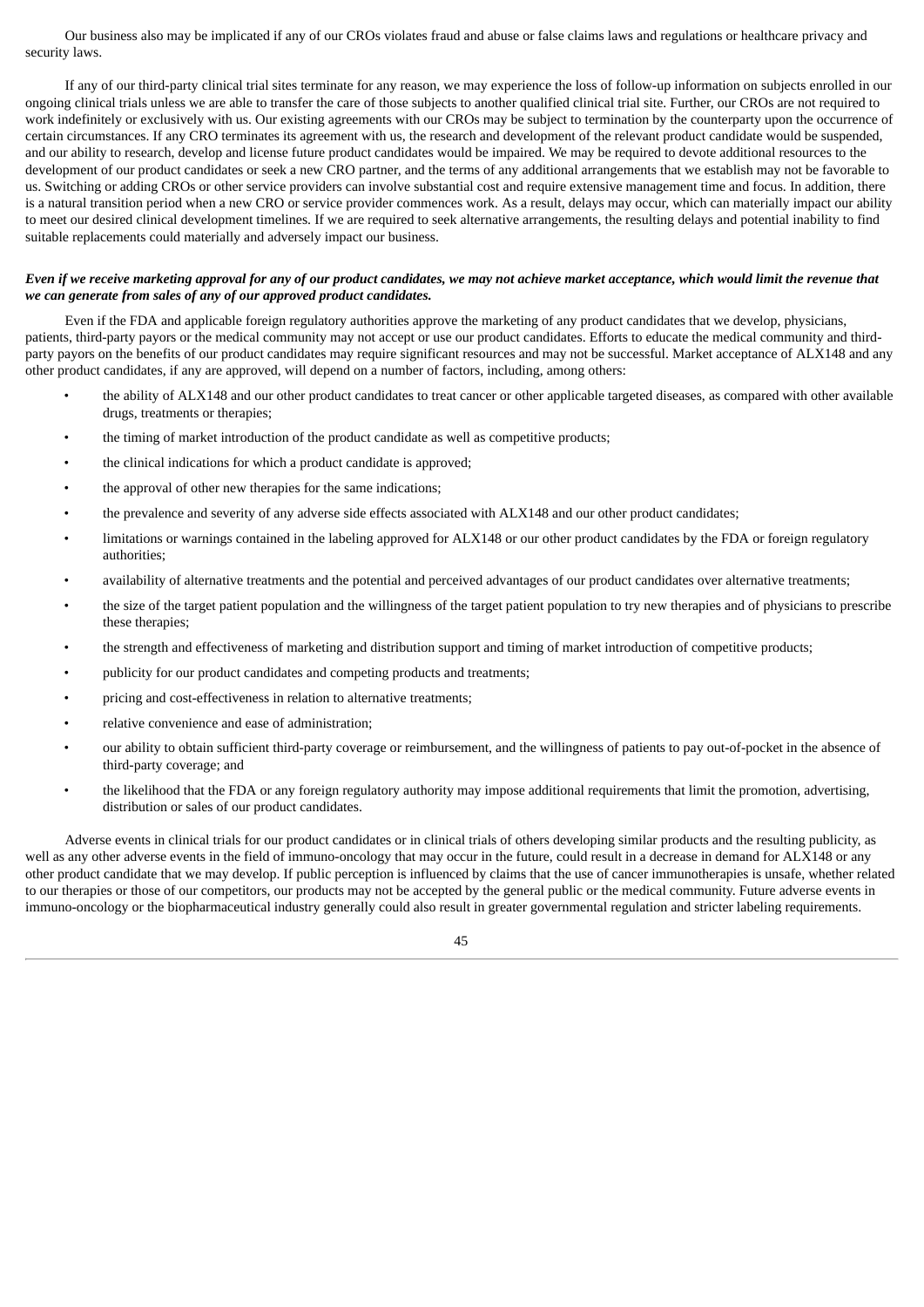If any of our product candidates is approved but does not achieve an adequate level of acceptance by patients, physicians and third-party payors, we may not generate sufficient revenue to become or remain profitable and our business may be harmed.

## We have never commercialized a product candidate and we may lack the necessary expertise, personnel and resources to successfully commercialize *any of our products that receive regulatory approval.*

We currently have no marketing and sales organization and we have never commercialized a product candidate. To achieve commercial success of our product candidates, if any are approved, we will have to develop our own sales, marketing and supply capabilities or outsource these activities to a third party.

If any of our product candidates ultimately receives regulatory approval, we may choose to establish an internal marketing and sales organization with technical expertise and supporting distribution capabilities to commercialize each such product in major markets, which will be expensive and time consuming. We have no prior experience as a company in the marketing, sale and distribution of pharmaceutical products and there are significant risks involved in building and managing a sales organization. Factors that may affect our ability to commercialize our product candidates on our own include recruiting and retaining adequate numbers of effective sales and marketing personnel, obtaining access to or persuading adequate numbers of physicians to prescribe our product candidates and other unforeseen costs associated with creating an independent sales and marketing organization. Developing a sales and marketing organization requires significant investment, is time-consuming and could delay the launch of our product candidates. We may not be able to build an effective sales and marketing organization in the United States, the European Union or other key global markets. If we are unable to build our own distribution and marketing capabilities or to find suitable partners for the commercialization of our product candidates, we may have difficulties generating revenue from them.

We may also choose to collaborate with third parties that have direct sales forces and established distribution systems, either to augment our own sales force and distribution systems or in lieu of our own sales force and distribution systems. We may not be able to enter into collaborations or hire consultants or external service providers to assist us in sales, marketing and distribution functions on acceptable financial terms, or at all. In addition, our product revenue and our profitability, if any, may be lower if we rely on third parties for these functions than if we were to market, sell and distribute any products that we develop ourselves. We likely will have little control over such third parties, and any of them may fail to devote the necessary resources and attention to sell and market our products effectively. If we are not successful in commercializing our products, either on our own or through arrangements with one or more third parties, we may not be able to generate any future product revenue and we would incur significant additional losses. We have no internal sales, marketing or distribution capabilities.

#### The market opportunities for the product candidates we develop, if approved, may be limited to certain smaller patient subsets.

There is no guarantee that the product candidates we develop, even if approved, would be approved for the currently proposed indications. We may have to conduct additional clinical trials that may be costly, time-consuming and subject to risk. Regulators, like FDA, may require us to narrow our indications to smaller patient subsets, and the number of patients in such subsets may turn out to be lower than expected.

## Our current and future product candidates may have undesirable side effects that may delay or prevent marketing approval or, if approval is received, require them to be taken off the market, require them to include new safety warnings, contraindications or precautions, or otherwise limit their sales. No regulatory agency has made a determination that any of our product candidates are safe, pure, potent or effective for use by the target patient *population for any indication.*

Our lead product candidate, ALX148, is at an early stage of clinical development and not all adverse effects can be predicted or anticipated. Unforeseen side effects from ALX148 or any of our future product candidates may arise at any time during clinical development or, if approved by regulatory authorities, after the approved drug product has been marketed. Any undesirable or unacceptable side effects of ALX148 or our future product candidates could interrupt, delay or halt clinical trials, and result in delay of, or failure to obtain, marketing approval from the FDA or comparable international regulatory authorities, or result in marketing approval from the FDA or comparable international regulatory authorities with restrictive label warnings or for limited patient populations. Ultimately, such side effects could result in product liability claims. No regulatory agency has made any determination that any of our product candidates or discovery programs is safe or effective for use by the general public for any indication.

Even if any of our product candidates receive marketing approval, if we or others later identify undesirable or unacceptable side effects caused by such products:

- regulatory authorities may require us to take our approved product off the market;
- regulatory authorities may require the addition of labeling statements, specific warnings, contraindication, precaution or field alerts to physicians and pharmacies;

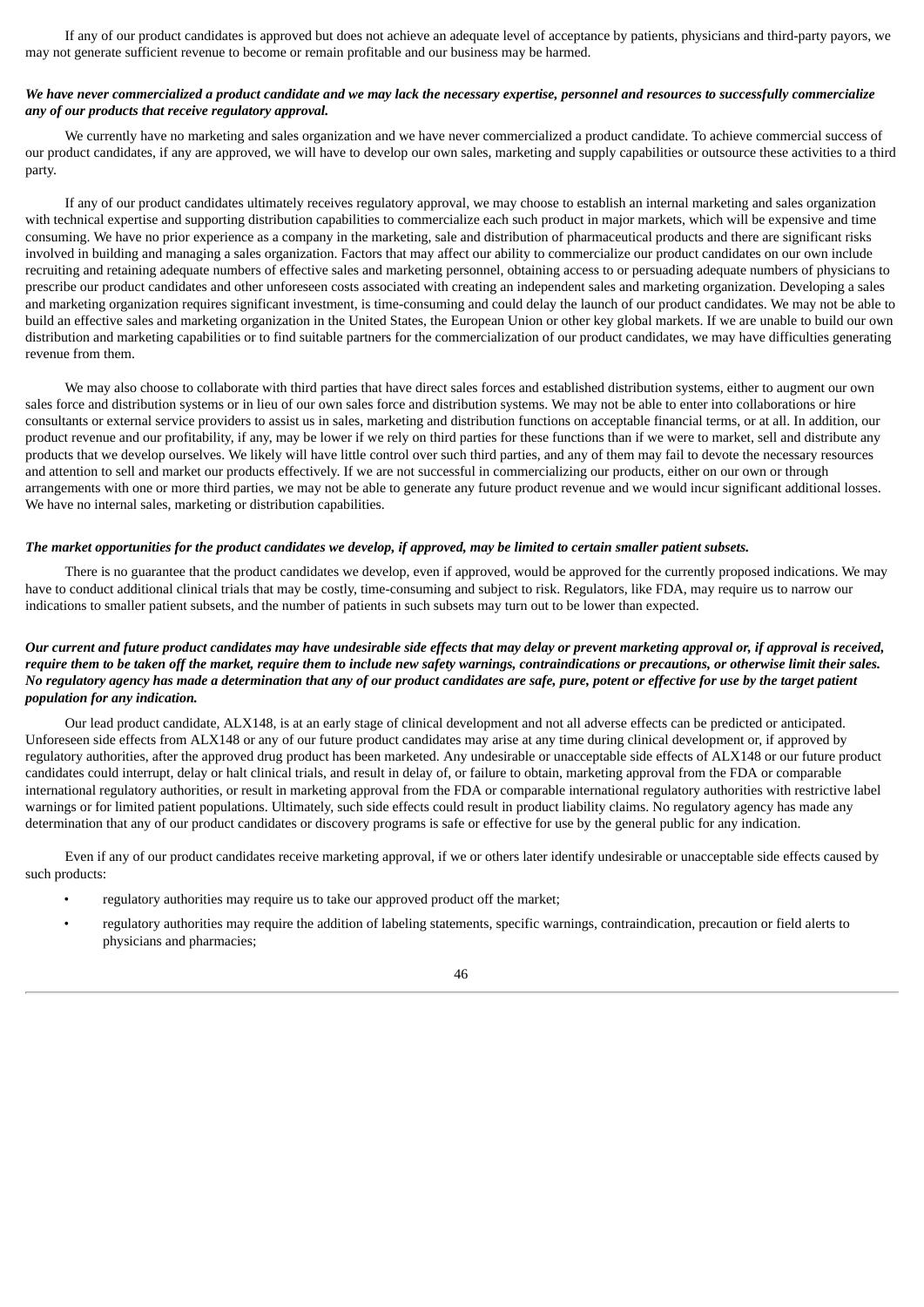- we may be required to change the way the product is administered, limit the patient population who can use the product or conduct additional clinical trials;
- we may be subject to limitations on how we may promote the product;
- sales of the product may decrease significantly;
- we may be subject to litigation or product liability claims; and
- our reputation may suffer.

Any of these events could prevent us from achieving or maintaining market acceptance of the affected product or could substantially increase commercialization costs and expenses, which in turn could delay or prevent us from generating revenue from the sale of any future product candidates.

# Failure to obtain or maintain adequate coverage and reimbursement for our product candidates, if approved, could limit our ability to market those *products and decrease our ability to generate revenue.*

The availability and adequacy of coverage and reimbursement by governmental healthcare programs such as Medicare and Medicaid, private health insurers and other third-party payors are essential for most patients to be able to afford products such as our product candidates, if approved. Our ability to achieve acceptable levels of coverage and reimbursement for products by governmental authorities, private health insurers and other organizations will have an effect on our ability to successfully commercialize our product candidates. Coverage under certain government programs, such as Medicare, Medicaid and TRICARE, may not be available for certain of our product candidates. Assuming we obtain coverage for a given product by a third-party payor, the resulting reimbursement payment rates may not be adequate or may require co-payments that patients find unacceptably high. We cannot be sure that coverage and reimbursement in the United States, the European Union or elsewhere will be available for any product that we may develop, and any reimbursement that may become available may be decreased or eliminated in the future.

Third-party payors increasingly are challenging prices charged for pharmaceutical products and services, and many third-party payors may refuse to provide coverage and reimbursement for particular drugs when an equivalent generic drug, biosimilar or a less expensive therapy is available. It is possible that a third-party payor may consider our product candidates and other therapies as substitutable and only offer to reimburse patients for the less expensive product. Even if we show improved efficacy and potency or improved convenience of administration with our product candidates, pricing of existing drugs may limit the amount we will be able to charge for our product candidates. These payors may deny or revoke the reimbursement status of a given product or establish prices for new or existing marketed products at levels that are too low to enable us to realize an appropriate return on our investment in product development. If reimbursement is not available or is available only at limited levels, we may not be able to successfully commercialize our product candidates and may not be able to obtain a satisfactory financial return on products that we may develop.

Obtaining and maintaining reimbursement status is time-consuming and costly. No uniform policy for coverage and reimbursement for products exists among third-party payors in the United States. Therefore, coverage and reimbursement for products can differ significantly from payor to payor. As a result, the coverage determination process is often a time-consuming and costly process that will require us to provide scientific and clinical support for the use of our products to each payor separately, with no assurance that coverage and adequate reimbursement will be applied consistently or obtained in the first instance. Furthermore, rules and regulations regarding reimbursement change frequently, in some cases at short notice, and we believe that changes in these rules and regulations are likely.

Moreover, increasing efforts by governmental and third-party payors in the United States and abroad to cap or reduce healthcare costs may cause such organizations to limit both coverage and the level of reimbursement for newly approved products and, as a result, they may not cover or provide adequate payment for our product candidates. We expect to experience pricing pressures in connection with the sale of any of our product candidates due to the trend toward managed healthcare, the increasing influence of health maintenance organizations and additional legislative changes. The downward pressure on healthcare costs in general, particularly prescription drugs, has become very intense. As a result, increasingly high barriers are being erected to the entry of new products. The continuing efforts of the government, insurance companies, managed care organizations and other payors of health care services to contain or reduce costs of health care may adversely affect:

- the demand for any products for which we may obtain regulatory approval;
- our ability to set a price that we believe is fair for our products;
- our ability to obtain and maintain coverage and adequate reimbursement for a product;
- our ability to generate revenue and achieve or maintain profitability; and
- the level of taxes that we are required to pay.

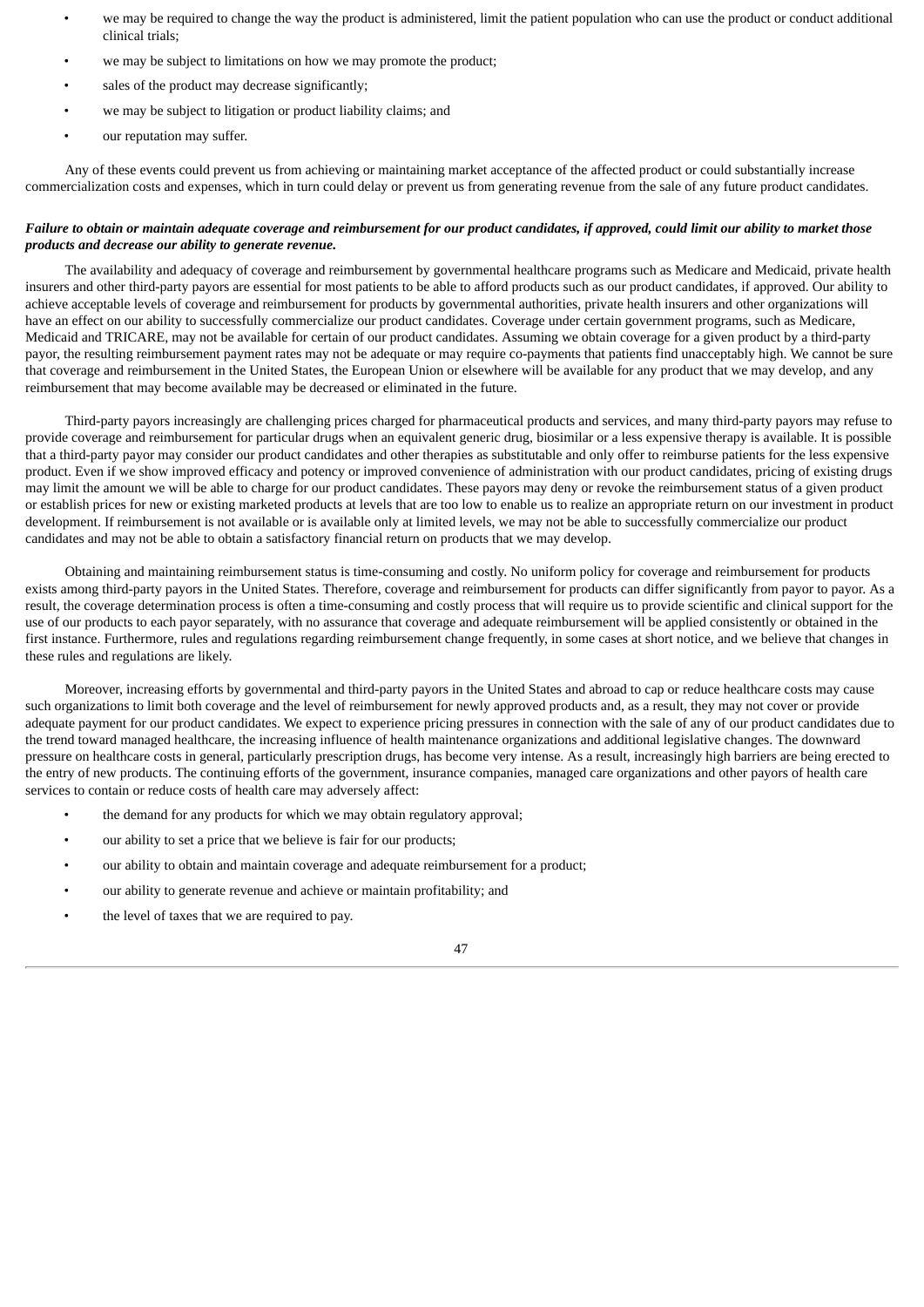## The FDA and other regulatory agencies actively enforce the laws and regulations prohibiting the promotion of off-label uses.

The FDA strictly regulates manufacturers' promotional claims of drug products. In particular, a product may not be promoted for uses that are not approved by the FDA as reflected in the FDA-approved labeling. The FDA, the Department of Justice, the Inspector General of the Department of Health and Human Services, or HHS, among other government agencies, actively enforce the laws and regulations prohibiting the promotion of off-label uses, and a company that is found to have improperly promoted off-label uses may be subject to significant liability, including large civil and criminal fines, penalties and enforcement actions. The FDA has also imposed consent decrees or permanent injunctions under which specified promotional conduct is changed or curtailed for companies that engaged in such prohibited activities. If we cannot successfully manage the promotion of our approved product candidates, we could become subject to significant liability, which would materially adversely affect our business and financial condition.

### **Risks Related to Government Regulation**

## Even if we receive regulatory approval to commercialize any of our product candidates, we will be subject to ongoing regulatory obligations and *continued regulatory review with respect to our drugs, which will result in significant additional expense.*

Any regulatory approvals that we receive for our product candidates may be subject to limitations on the approved indicated uses for which the product may be marketed, or subject to certain conditions of approval and may contain requirements for potentially costly post-approval trials and surveillance to monitor the safety, purity and efficacy/potency of the marketed product. For any approved drug, we will be subject to ongoing regulatory obligations and extensive oversight by regulatory authorities, including with respect to manufacturing processes, labeling, packaging, distribution, adverse event reporting, storage, advertising, promotion and recordkeeping for the product. These requirements include submissions of safety and other postapproval information and reports, as well as continued compliance with cGMPs and cGCP for any clinical trials that we conduct post-approval. Later discovery of previously unknown problems with a drug, including adverse events of unanticipated severity or frequency, or with third-party manufacturers or manufacturing processes, or failure to comply with regulatory requirements, may result in, among other things:

- restrictions on the marketing or manufacturing of the drug;
- withdrawal of the drug from the market or voluntary or mandatory product recalls;
- adverse publicity, fines, warning letters or holds on clinical trials;
- refusal by the FDA or any other applicable regulatory authority to approve pending applications or supplements to approved applications filed by us, or suspension or revocation of product license approvals;
- drug product seizure or detention, or refusal to permit the import or export of product candidates; and
- injunctions or the imposition of civil or criminal penalties.

The occurrence of any of the foregoing could have a material and adverse effect on our business and results of operations. Further, the policies of the FDA or other comparable foreign regulatory authorities may change, and additional government regulations may be enacted that could prevent, limit or delay regulatory approval of our product candidates or impact any already approved drugs. If we are slow or unable to adapt to changes in existing requirements or the adoption of new requirements or policies, or if we are not able to maintain regulatory compliance, we may lose any marketing approval that we may have obtained, which would adversely affect our business, prospects and ability to generate revenue or achieve or sustain profitability.

# The regulatory approval processes of the FDA and comparable foreign regulatory authorities are lengthy, time-consuming and inherently unpredictable, which could lead to our inability to generate product revenue. Even if we obtain FDA approval of any of our product candidates, we may never obtain approval or commercialize such products outside of the United States, which would limit our ability to realize their full market potential.

The time required to obtain approval by the FDA and comparable foreign regulatory authorities is unpredictable, typically takes many years following the commencement of clinical trials and depends upon numerous factors, including the type, complexity and novelty of the product candidates involved. Seeking foreign regulatory approvals could result in significant delays, difficulties and costs for us and may require additional preclinical studies or clinical trials which would be costly and time consuming. Regulatory requirements can vary widely from country to country and could delay or prevent the introduction of our product candidates in those countries. In addition, approval policies, regulations or the type and amount of clinical data necessary to gain approval may change during the course of a product candidate's clinical development and may vary among jurisdictions, which may cause delays in the approval or the decision not to approve an application. Regulatory authorities have substantial discretion in the approval process and may refuse to accept any application or may decide that our data are insufficient for approval and require additional preclinical, clinical or other data. Satisfying these and other regulatory requirements is costly, time consuming, uncertain and subject to unanticipated delays. Our failure to obtain regulatory approval in any country may delay or have negative effects on the process for

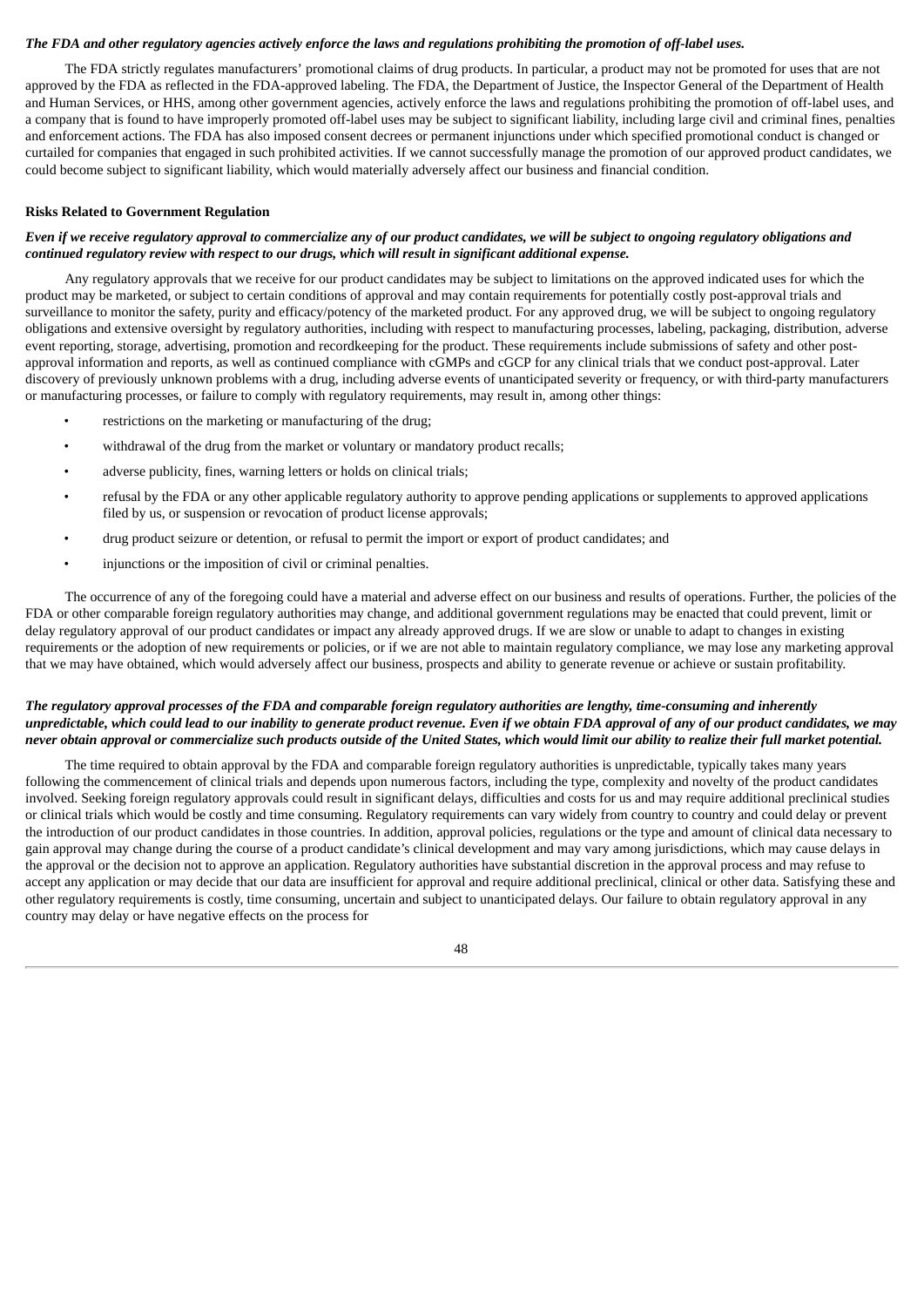regulatory approval in other countries. Even if we eventually complete clinical testing and receive approval of any regulatory filing for our product candidates, the FDA and comparable foreign regulatory authorities may approve our product candidates for a more limited indication or a narrower patient population than we originally requested. We have not submitted for or obtained regulatory approval for any product candidate and it is possible that ALX148 or any product candidates we may seek to develop in the future will ever obtain regulatory approval. If we fail to comply with regulatory requirements in international markets or to obtain and maintain required approvals, our target market will be reduced and our ability to realize the full market potential of our product candidates will be harmed.

Applications for our product candidates could fail to receive regulatory approval for many reasons, including but not limited to the following:

- the FDA or comparable international regulatory authorities may disagree with the design, implementation or results of our clinical trials;
- the FDA or comparable international regulatory authorities may determine that our product candidates are not safe and effective, only moderately effective or have undesirable or unintended side effects, toxicities or other characteristics that preclude our obtaining marketing approval or prevent or limit commercial use;
- the population studied in the clinical program may not be sufficiently broad or representative to assure efficacy and potency and safety in the full population for which we seek approval;
- the FDA or comparable international regulatory authorities may disagree with our interpretation of data from preclinical studies or clinical trials;
- the data collected from clinical trials of our product candidates may not be sufficient to support the submission of a Biologics License Application, New Drug Application or other submission or to obtain regulatory approval in the United States or elsewhere;
- we may be unable to demonstrate to the FDA or comparable international regulatory authorities that a product candidate's risk-benefit ratio for its proposed indication is acceptable;
- the FDA or comparable international regulatory authorities may fail to approve the manufacturing processes, test procedures and specifications or facilities of third-party manufacturers with which we contract for clinical and commercial supplies; and
- the approval policies or regulations of the FDA or international foreign regulatory authorities may significantly change in a manner rendering our clinical data insufficient for approval.

In order to market any product candidates outside of the United States, we must establish and comply with numerous and varying regulatory requirements of other countries regarding safety and efficacy and potency and approval standards. Clinical trials conducted in one country may not be accepted by regulatory authorities in other countries, and regulatory approval in one country does not mean that regulatory approval will be obtained in any other country.

The ability of the FDA to review and approve new products can be affected by a variety of factors, including government budget and funding levels, ability to hire and retain key personnel and accept the payment of user fees, government shutdowns, including as a result of budget delays or other circumstances like the COVID-19 pandemic and statutory, regulatory and policy changes. Average review times at the agency have fluctuated in recent years as a result. This lengthy approval process, as well as the unpredictability of the results of clinical trials, may result in our failing to obtain regulatory approval to market any of our product candidates, which would significantly harm our business, results of operations and prospects.

## While we have received certain FDA Fast Track designations, such Fast Track designations may not lead to a faster development or regulatory review *or approval process, and does not increase the likelihood that the drug will receive marketing approval.*

In February 2020, the FDA granted Fast Track designations to ALX148 for first-line HNSCC and for second-line treatment of advanced human epidermal growth factor receptor 2, or HER2-positive gastric/GEJ carcinoma. If a product candidate is intended for the treatment of a serious condition and preclinical or clinical data demonstrate the potential to address unmet medical need for such condition, a sponsor may apply for FDA Fast Track designation. Even though we received these Fast Track designations for ALX148, Fast Track designation does not ensure that we will receive marketing approval or that approval will be granted within any particular timeframe. We may not experience a faster development or regulatory review or approval process with Fast Track designation compared to conventional FDA procedures. In addition, the FDA may withdraw Fast Track designation if it believes that the designation is no longer supported by data from our clinical development program. Fast Track designation alone does not guarantee qualification for the FDA's priority review procedures.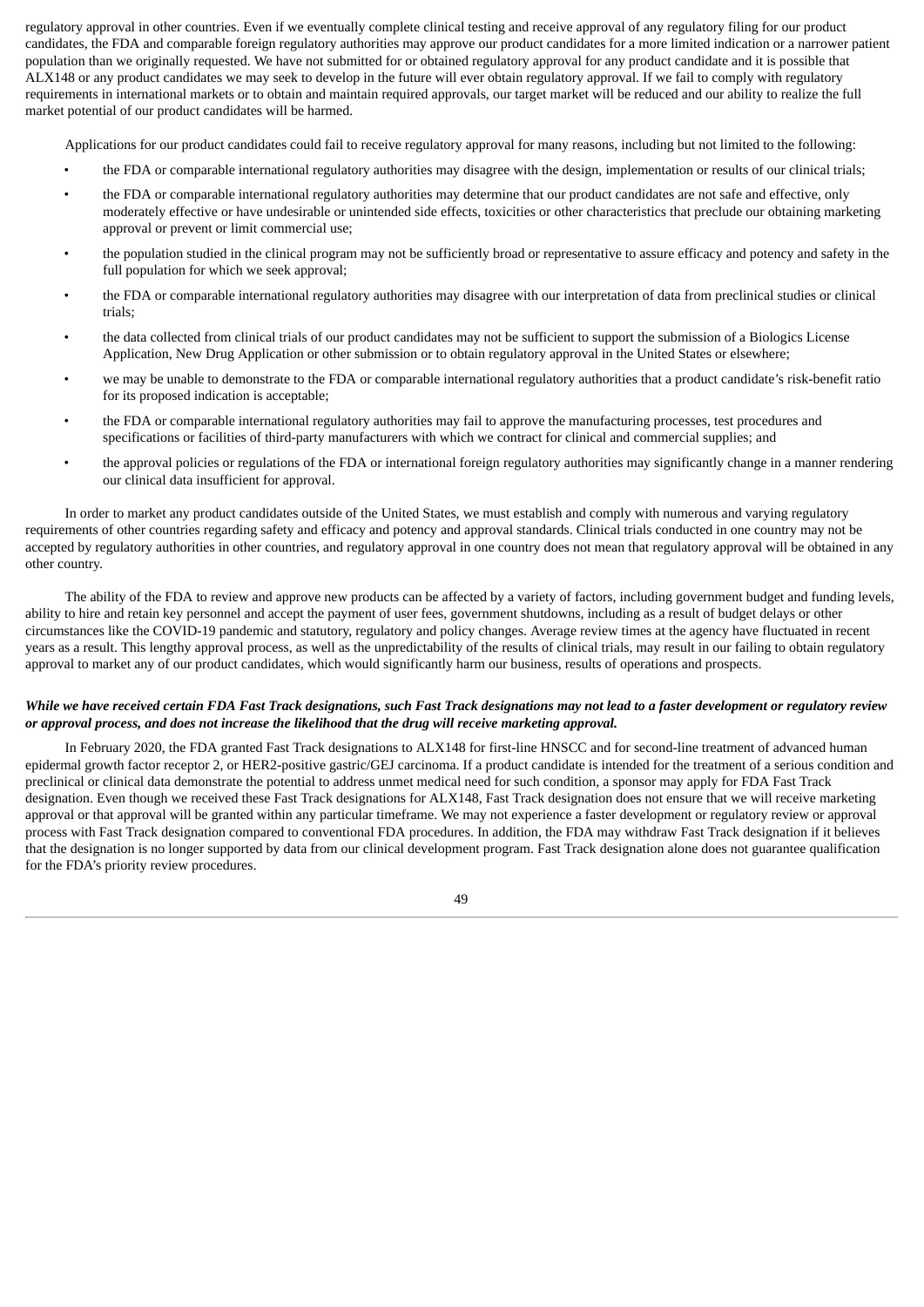## If we decide to seek orphan drug designation for one or more of our product candidates, we may be unsuccessful or may be unable to maintain the *benefits associated with such orphan drug designation.*

Under the Orphan Drug Act, the FDA may designate a product candidate as an orphan drug if it is a drug intended to treat a rare disease or condition, which is generally defined as a patient population of fewer than 200,000 individuals annually in the United States. We may seek Orphan Drug Designation for certain indications for our product candidates in the future. Orphan Drug Designation neither shortens the development time or regulatory review time of a product candidate nor gives the product candidate any advantage in the regulatory review or approval process. Generally, if a product candidate with an Orphan Drug Designation subsequently receives the first marketing approval for the indication for which it has such designation, the drug is entitled to a period of marketing exclusivity that precludes the FDA from approving another marketing application for the same drug for the same indication for seven years. Therefore, if our competitors are able to obtain orphan product exclusivity for their product candidates in the same indications we are pursuing, we may not be able to have competing product candidates approved in those indications by the FDA for a significant period of time. There are also limited circumstances where the FDA may reduce the seven-year exclusivity for a product candidate with an orphan drug designation where other product candidates show clinical superiority to the product with orphan exclusivity or if the FDA finds that the holder of the orphan exclusivity has not shown that it can assure the availability of sufficient quantities of the orphan product to meet the needs of patients with the disease or condition for which the drug was designated. However, even if one of our product candidates receives orphan exclusivity, the FDA can still approve other drugs that have a different active ingredient for use in treating the same indication or disease. Furthermore, the FDA can waive orphan exclusivity if we are unable to manufacture a sufficient supply of our product.

### Current and future legislation may increase the difficulty and cost for us to commercialize our products, if approved, and affect the prices we may *obtain. We may face difficulties from changes to current regulations and future legislation.*

Existing regulatory policies may change, and additional government regulations may be enacted that could prevent, limit or delay regulatory approval of our product candidates. We cannot predict the likelihood, nature or extent of government regulation that may arise from future legislation or administrative action, either in the United States or abroad. If we are slow or unable to adapt to changes in existing requirements or the adoption of new requirements or policies, or if we are not able to maintain regulatory compliance, we may lose any marketing approval that we may have obtained, and we may not achieve or sustain profitability.

Third-party payors, whether domestic or foreign, or governmental or commercial, are developing increasingly sophisticated methods of controlling healthcare costs. In both the United States and certain foreign jurisdictions, there have been, and likely will continue to be, legislative and regulatory proposals at the foreign, federal and state levels directed at containing or lowering the cost of healthcare. We cannot predict the initiatives that may be adopted in the future. The continuing efforts of the government, insurance companies, managed care organizations and other payors of healthcare services to contain or reduce costs of healthcare and/or impose price controls may adversely affect:

- the demand for our drugs, if we obtain regulatory approval;
- our ability to receive or set a price that we believe is fair for our drugs;
- our ability to generate revenue and achieve or maintain profitability;
- the level of taxes that we are required to pay; and
- the availability of capital.

The Patient Protection and Affordable Care Act, as amended by the Health Care and Education Reconciliation Act, or collectively ACA, was enacted in 2010 and includes measures that have significantly changed the way healthcare is financed by both governmental and private insurers. The ACA continues to impact the U.S. pharmaceutical industry. Since its enactment, there have been judicial, executive and Congressional challenges to certain aspects of the ACA. In December 2018, the Centers for Medicare & Medicaid Services, or CMS, published a new final rule permitting further collections and payments to and from certain ACA-qualified health plans, or QHPs, and health insurance issuers under the ACA risk adjustment program in response to the outcome of federal district court litigation regarding the method CMS uses to determine this risk adjustment. On April 27, 2020, the United States Supreme Court reversed a Federal Circuit decision that previously upheld Congress' denial of \$12 billion in "risk corridor" funding. Further, in December 2018, a Texas U.S. District Court Judge ruled that the ACA is unconstitutional in its entirety because the "individual mandate" was repealed by the U.S. Congress as part of a tax act. Additionally, in December 2019, the U.S. Court of Appeals for the 5th Circuit upheld the district court ruling that the individual mandate was unconstitutional and remanded the case back to the district court to determine whether the remaining provisions of the ACA are invalid as well. In March 2020, the U.S. Supreme Court agreed to hear the case, which is expected to occur in the fall of 2020. It is unclear how such litigation and other efforts to repeal and replace the ACA will impact the ACA and our business. Complying with any new legislation or reversing changes implemented under the ACA could be time-intensive and expensive, resulting in a material adverse effect on our business.

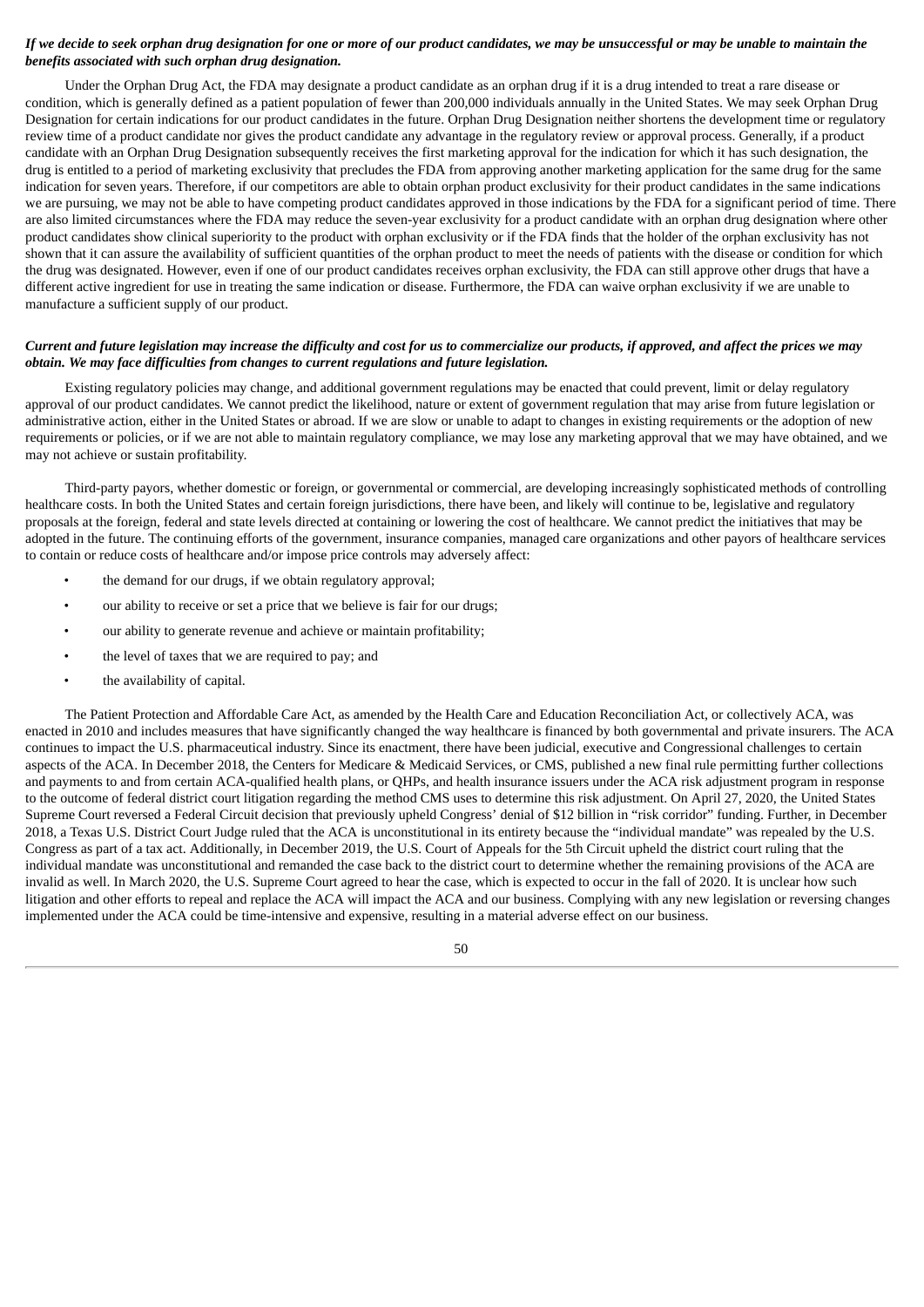In addition, other legislative changes have been proposed and adopted since the ACA was enacted. These changes include aggregate reductions to Medicare payments to providers of up to 2% per fiscal year pursuant to the Budget Control Act of 2011, which began in 2013 and will remain in effect through 2030 unless additional Congressional action is taken. The Coronavirus Aid, Relief and Economic Security Act, or CARES Act, which was signed into law in March 2020 and is designed to provide financial support and resources to individuals and businesses affected by the COVID-19 pandemic, suspended the 2% Medicare sequester from May 1, 2020 through December 31, 2020, and extended the sequester by one year, through 2030, in order to offset the added expense of the 2020 cancellation. Additionally, it is possible that additional governmental action is taken to address the COVID-19 pandemic, resulting in a material adverse effect on our business. For example, on April 18, 2020, CMS announced that QHP issuers under the ACA may suspend activities related to the collection and reporting of quality data that would have otherwise been reported between May and June 2020 given the challenges healthcare providers are facing responding to the COVID-19 virus.

There also has recently been heightened governmental scrutiny over the manner in which drug manufacturers set prices for their drugs, which has resulted in several U.S. congressional inquiries and proposed and enacted federal and state legislation designed to, among other things, bring more transparency to product pricing, review the relationship between pricing and manufacturer patient programs and reform government program reimbursement methodologies for drug products. At the federal level, the Trump administration's budget proposal for fiscal year 2021 includes a \$135 billion allowance to support legislative proposals seeking to reduce drug prices, increase competition, lower out-of-pocket drug costs for patients and increase patient access to lower-cost generic and biosimilar drugs. On March 10, 2020, the Trump administration sent "principles" for drug pricing to Congress, calling for legislation that would, among other things, cap Medicare Part D beneficiary out-of-pocket pharmacy expenses, provide an option to Medicare Part D beneficiary monthly out-of-pocket expenses, and place limits on pharmaceutical price increases. The Trump administration previously released a "Blueprint" to lower drug prices and reduce out of pocket costs of drugs that contained proposals to increase manufacturer competition, increase the negotiating power of certain federal healthcare programs, incentivize manufacturers to lower the list price of their products and reduce the out-of-pocket costs of drug products paid by consumers. The HHS has solicited feedback on some of these measures and, at the same, has implemented others under its existing authority. For example, in May 2019, CMS issued a final rule to allow Medicare Advantage plans the option to use step therapy for Part B drugs beginning January 1, 2020, codifying a policy change that was effective January 1, 2019. While some of these and other measures may require additional authorization to become effective, Congress and the Trump administration have each indicated that they would continue to seek new legislative and/or administrative measures to control drug costs. At the state level, legislatures have increasingly passed legislation and implemented regulations designed to control pharmaceutical and biological product pricing, including price or patient reimbursement constraints, discounts, restrictions on certain product access and marketing cost disclosure and transparency measures and, in some cases, designed to encourage importation from other countries and bulk purchasing.

The ACA, as well as other healthcare reform measures that may be adopted in the future, may result in additional reductions in Medicare and other healthcare funding, more rigorous coverage criteria, lower reimbursement and new payment methodologies. This could lower the price that we receive for any approved drug product. Any denial in coverage or reduction in reimbursement from Medicare or other government funded programs may result in a similar denial or reduction in payments from private payors, which may prevent us from being able to generate sufficient revenue, attain profitability or commercialize our product candidates, if approved.

In the European Union, similar political, economic and regulatory developments may affect our ability to profitably commercialize our current or any future products. In addition to continuing pressure on prices, price controls and cost containment measures, legislative developments at the European Union or member state level may result in significant additional requirements or obstacles that may increase our operating costs. In international markets, reimbursement and healthcare payment systems vary significantly by country, and many countries have instituted price ceilings on specific products and therapies. Our future product candidates, if any, might not be considered medically reasonable and necessary for a specific indication or cost-effective by third-party payors, an adequate level of reimbursement might not be available for such product candidates and third-party payors' reimbursement policies might adversely affect our ability to sell any future product candidates profitably.

Some countries require approval of the sale price of a drug before it can be marketed. In many countries, the pricing review period begins after marketing or product licensing approval is granted. In some foreign markets, prescription pharmaceutical pricing remains subject to continuing governmental control even after initial approval is granted. As a result, we might obtain marketing approval for a product candidate in a particular country, but then be subject to price regulations that delay the commercial launch of the product candidate, possibly for lengthy time periods, and negatively impact the revenue that are generated from the sale of the product in that country. If reimbursement of such product candidates is unavailable or limited in scope or amount, or if pricing is set at unsatisfactory levels, or if there is competition from lower-priced cross-border sales, our profitability will be negatively affected.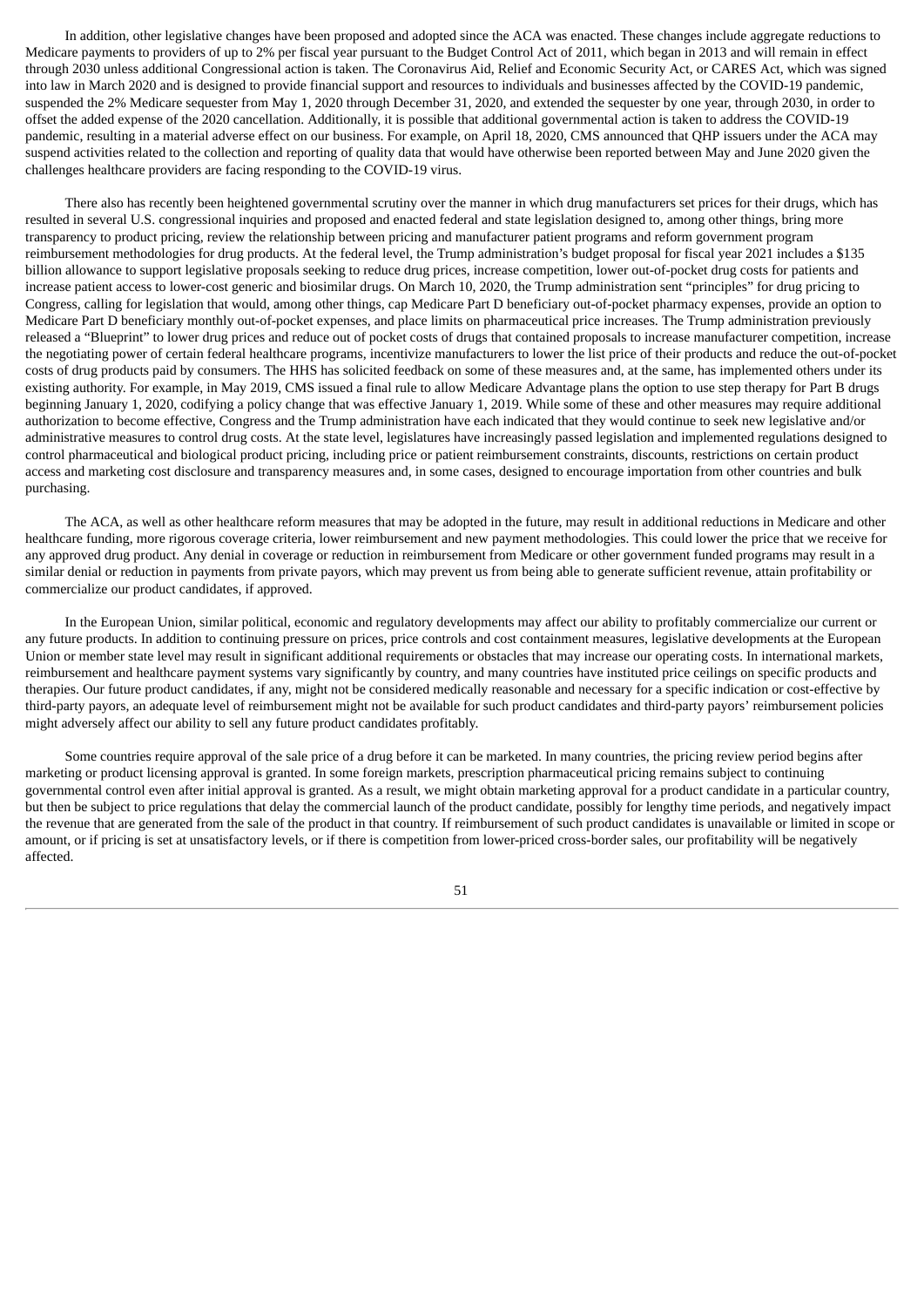We cannot predict the likelihood, nature or extent of government regulation that may arise from future legislation or administrative action, either in the United States or abroad. If we are slow or unable to adapt to changes in existing requirements or the adoption of new requirements or policies, or if we are not able to maintain regulatory compliance, our product candidates may lose any marketing approval that may have been obtained and we may not achieve or sustain profitability, which would adversely affect our business.

# Our business operations and current and future relationships with investigators, health care professionals, consultants, third-party payors and customers will be subject, directly or indirectly, to federal and state healthcare fraud and abuse laws, false claims laws, health information privacy and security laws and other healthcare laws and regulations. If we are unable to comply, or have not fully complied, with such laws, we could face *substantial penalties.*

Although we do not currently have any products on the market, if we obtain FDA approval for our product candidates and begin commercializing those products in the United States, our operations may be directly, or indirectly through our prescribers, customers and third-party payors, subject to various U.S. federal and state healthcare laws and regulations, including, without limitation, the U.S. federal Anti-Kickback Statute, the U.S. federal civil and criminal false claims laws and the Physician Payments Sunshine Act and regulations. Healthcare providers, physicians and others play a primary role in the recommendation and prescription of any products for which we obtain marketing approval. These laws may impact, among other things, our current business operations, including our clinical research activities and proposed sales, marketing and education programs and constrain the business of financial arrangements and relationships with healthcare providers, physicians and other parties through which we market, sell and distribute our products for which we obtain marketing approval. In addition, we may be subject to patient data privacy and security regulation by both the U.S. federal government and the states in which we conduct our business. Finally, we may be subject to additional healthcare, statutory and regulatory requirements and enforcement by foreign regulatory authorities in jurisdictions in which we conduct our business. The laws that may affect our ability to operate are described in the following paragraphs:

- The U.S. federal Anti-Kickback Statute prohibits, among other things, persons or entities from knowingly and willfully soliciting, offering, receiving or paying any remuneration (including any kickback, bribe or certain rebates), directly or indirectly, overtly or covertly, in cash or in kind, to induce or reward either the referral of an individual for, or the purchase, lease, order or recommendation of, any good, facility, item or service, for which payment may be made, in whole or in part, under U.S. federal and state healthcare programs such as Medicare and Medicaid. Moreover, the ACA provides that the government may assert that a violation of the federal Anti-Kickback Statute also constitutes a false or fraudulent claim for purposes of the civil False Claims Act.
- The federal civil and criminal false claims, including the civil False Claims Act, or FCA, that can be enforced by private citizens through civil whistleblower or qui tam actions, prohibit individuals or entities from, among other things, knowingly presenting, or causing to be presented, to the federal government, claims for payment that are false or fraudulent or making a false statement to avoid, decrease or conceal an obligation to pay money to the federal government. No specific intent to defraud is required under the civil FCA. The criminal FCA provides for criminal penalties for submitting false claims, including imprisonment and criminal fines.
- The Civil Monetary Penalty Act of 1981 and implementing regulations impose penalties against any person or entity that, among other things, is determined to have presented or caused to be presented a claim to a federal healthcare program that the person knows or should know is for an item or service that was not provided as claimed or is false or fraudulent, or offering or transferring remuneration to a federal healthcare beneficiary that a person knows or should know is likely to influence the beneficiary's decision to order or receive items or services reimbursable by the government from a particular provider or supplier.
- The U.S. federal Health Insurance Portability and Accountability Act of 1996, or HIPAA, imposes criminal and civil liability for, among other things, knowingly and willfully executing, or attempting to execute, a scheme to defraud any healthcare benefit program or knowingly and willfully falsifying, concealing or covering up a material fact or making any materially false statement, in connection with the delivery of, or payment for, healthcare benefits, items or services. Similar to the U.S. federal Anti-Kickback Statute, a person or entity does not need to have actual knowledge of the statute or specific intent to violate it in order to have committed a violation.
- HIPAA, as amended by the Health Information Technology for Economic and Clinical Health Act of 2009, or HITECH, and its implementing regulations, as amended again by the Modifications to the HIPAA Privacy, Security, Enforcement and Breach Notification Rules Under HITECH and the Genetic Information Nondiscrimination Act and Other Modifications to the HIPAA Rules, commonly referred to as the Final HIPAA Omnibus Rule, published in January 2013, impose certain obligations, including mandatory contractual terms, on covered entities subject to the Final HIPAA Omnibus Rule, *i.e.*, health plans, healthcare clearinghouses and healthcare providers, as well as their business associates that perform certain services for or on their behalf involving the use or disclosure of individually identifiable health information with respect to safeguarding the privacy, security and transmission of individually identifiable health information.

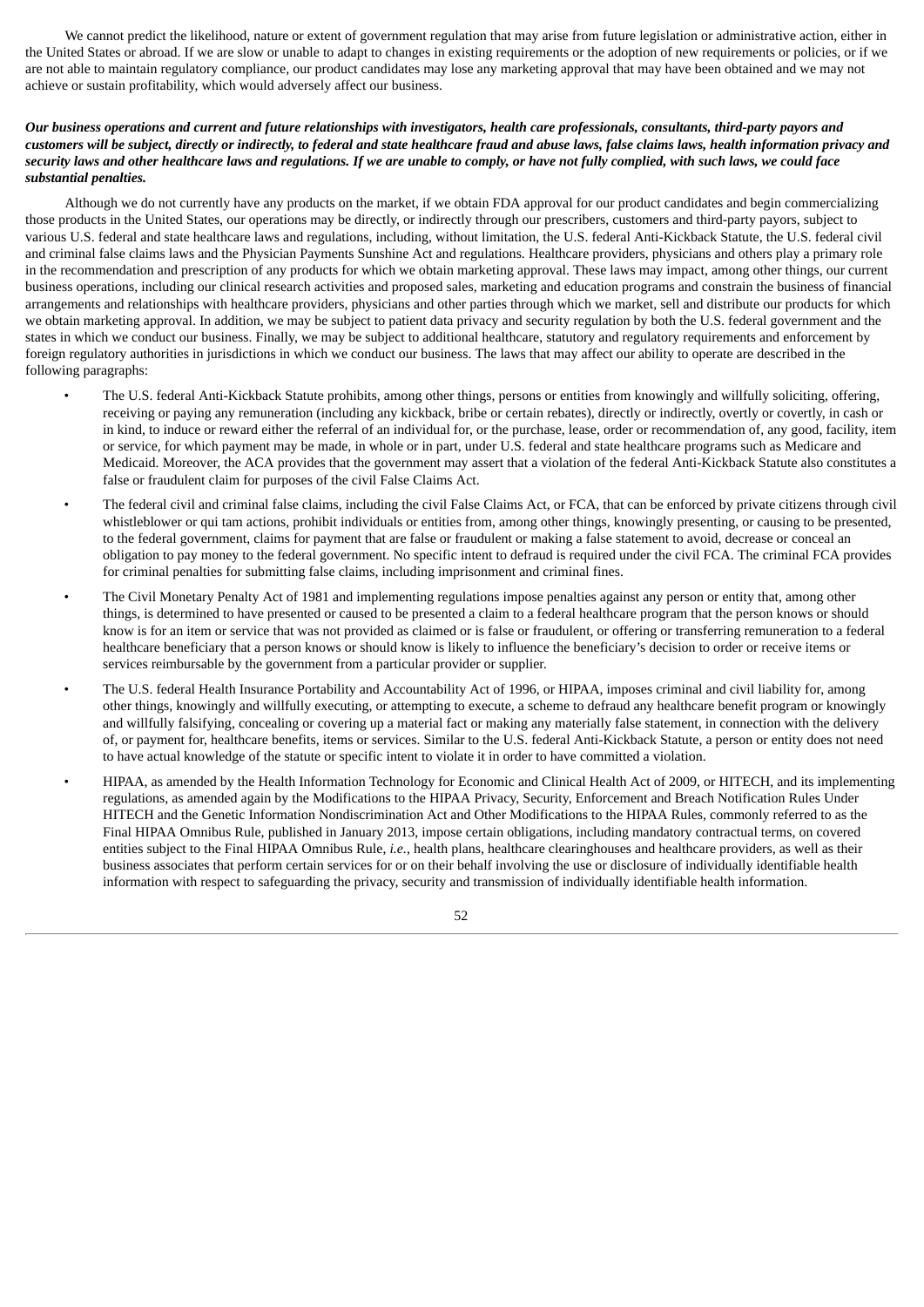- The U.S. Federal Food, Drug and Cosmetic Act prohibits, among other things, the adulteration or misbranding of drugs, biologics and medical devices.
- The federal Physician Payments Sunshine Act requires applicable manufacturers of covered drugs, medical devices, biologics and medical supplies for which payment is available under Medicare, Medicaid or the Children's Health Insurance Program, with specific exceptions, to annually report to CMS information regarding payments and other transfers of value to physicians, as defined by such law, and teaching hospitals as well as information regarding ownership and investment interests held by physicians and their immediate family members. Additionally, President Trump signed into law in 2018 the "Substance Use-Disorder Prevention that Promoted Opioid Recovery and Treatment for Patients and Communities Act" which, under the provision entitled "Fighting the Opioid Epidemic with Sunshine," in part, extends the reporting and transparency requirements for physicians under the Physician Payments Sunshine Act to physician assistants, nurse practitioners and other mid-level practitioners, with reporting requirements going into effect in 2022 for payments made in 2021.
- The distribution of pharmaceutical products is subject to additional requirements and regulations, including extensive record-keeping, licensing, price reporting, storage and security requirements intended to prevent the unauthorized sale of pharmaceutical products. Pricing and rebate programs must also comply with the Medicaid rebate requirements of the U.S. Omnibus Budget Reconciliation Act of 1990 and more recent requirements in the ACA. If products are made available to authorized users of the Federal Supply Schedule of the General Services Administration, additional laws and requirements apply. Manufacturing, sales, promotion and other activities also are potentially subject to federal and state consumer protection and unfair competition laws.
- Analogous state laws and regulations impose additional obligations, including: state anti-kickback and false claims laws, which may apply to our business practices, including, but not limited to, research, distribution, sales and marketing arrangements and claims involving healthcare items or services reimbursed by any third-party payor, including private insurers; state laws that require pharmaceutical companies to comply with the pharmaceutical industry's voluntary compliance guidelines and the relevant compliance guidance promulgated by the U.S. federal government, or otherwise restrict payments that may be made to healthcare providers and other potential referral sources; state laws and regulations that require drug manufacturers to file reports relating to pricing and marketing information, which requires tracking gifts and other remuneration and items of value provided to healthcare professionals and entities; state and local laws requiring the registration of pharmaceutical sales representatives; and state laws governing the privacy and security of health information in certain circumstances, many of which differ from each other in significant ways and often are not preempted by HIPAA, thus complicating compliance efforts.
- European and other foreign law equivalents of each of the laws also impose legal requirements, including reporting requirements detailing interactions with and payments to healthcare providers.

Ensuring that our internal operations and future business arrangements with third parties comply with applicable healthcare laws and regulations will involve substantial costs. It is possible that governmental authorities will conclude that our business practices do not comply with current or future statutes, regulations, agency guidance or case law involving applicable fraud and abuse or other healthcare laws and regulations. If our operations are found to be in violation of any of the laws described above or any other governmental laws and regulations that may apply to us, we may be subject to significant penalties, including civil, criminal and administrative penalties, damages, fines, exclusion from U.S. government funded healthcare programs, such as Medicare and Medicaid, or similar programs in other countries or jurisdictions, disgorgement, imprisonment, contractual damages, reputational harm, diminished profits, additional reporting requirements and oversight, and the delay, reduction, termination or restructuring of our operations. Further, defending against any such actions can be costly and time-consuming, and may require significant financial and personnel resources. Therefore, even if we are successful in defending against any such actions that may be brought against us, our business may be impaired. If any of the physicians or other providers or entities with whom we expect to do business is found not to be in compliance with applicable laws, they may be subject to significant criminal, civil or administrative sanctions, including exclusions from government funded healthcare programs and imprisonment. If any of the above occur, it could adversely affect our ability to operate our business and our results of operations.

## If we, our employees, independent contractors, principal investigators, consultants, vendors or agents acting on our behalf fail to comply with healthcare laws and regulatory requirements, we could be subject to fines, penalties or enforcement actions, or incur costs that could have a material *adverse effect on our business.*

We are exposed to the risk of employee fraud or other misconduct as well as risks of noncompliance by contractors or agents acting on our behalf. Misconduct by employees and independent contractors, such as principal investigators, consultants and vendors, could include intentional failures to comply with FDA regulations, to provide accurate information to the FDA, to comply with health care fraud and abuse laws, to report financial information or data accurately or to disclose unauthorized activities to us. In particular, research, sales, marketing and business arrangements in the health care industry are subject to extensive laws intended to prevent fraud, misconduct, kickbacks, self-dealing and other abusive practices. These laws may restrict or prohibit a wide range of research,

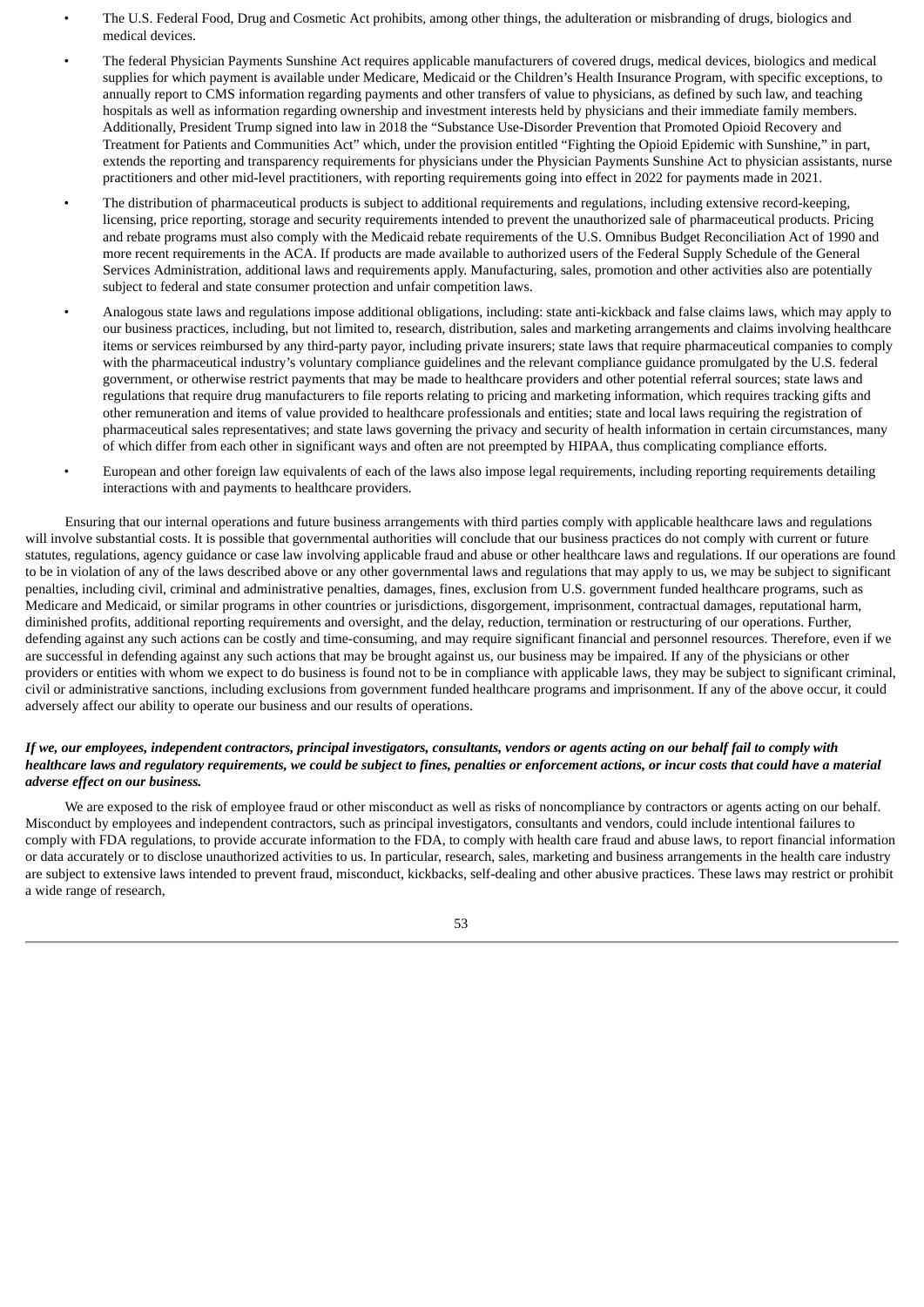pricing, discounting, marketing and promotion, sales commission, customer incentive programs and other business arrangements. Employee and independent contractor misconduct could also involve the improper use of information obtained in the course of clinical trials, which could result in regulatory sanctions and serious harm to our reputation. We have adopted a written code of business conduct and ethics, but it is not always possible to identify and deter employee or independent contractor misconduct, and the precautions we take to detect and prevent this activity may not be effective in controlling unknown or unmanaged risks or losses or in protecting us from governmental investigations or other actions or lawsuits stemming from a failure to comply with these laws or regulations. If any such actions are instituted against us and we are not successful in defending ourselves or asserting our rights, those actions could have a significant impact on our business, including the imposition of significant fines, exclusion from participation in government-funded healthcare programs, or other sanctions.

#### If we do not comply with laws regulating the protection of the environment and health and human safety, our business could be adversely affected.

We are subject to numerous environmental, health and safety laws and regulations, including those governing laboratory procedures and the handling, use, storage, treatment and disposal of hazardous materials and wastes. Our research and development involve, and may in the future involve, the use of potentially hazardous materials and chemicals. Our operations may produce hazardous waste products. Although we believe that our safety procedures for handling and disposing of these materials comply with the standards mandated by local, state and federal laws and regulations, the risk of accidental contamination or injury from these materials cannot be eliminated. If an accident occurs, we could be held liable for resulting damages, which could be substantial. We are also subject to numerous environmental, health and workplace safety laws and regulations and fire and building codes, including those governing laboratory procedures, exposure to blood-borne pathogens, use and storage of flammable agents and the handling of biohazardous materials. Although we maintain workers' compensation insurance as prescribed by the State of California to cover us for costs and expenses, we may incur due to injuries to our employees resulting from the use of these materials, this insurance may not provide adequate coverage against potential liabilities. We do not maintain insurance for environmental liability or toxic tort claims that may be asserted against us. Additional laws and regulations affecting our operations may be adopted in the future. Current or future laws and regulations may impair our research, development or commercialization efforts. We may incur substantial costs to comply with, and substantial fines or penalties if we violate, any of these laws or regulations.

## Inadequate funding for the FDA, the SEC and other government agencies could hinder their ability to hire and retain key leadership and other personnel, prevent new products and services from being developed or commercialized in a timely manner or otherwise prevent those agencies from performing normal business functions on which the operation of our business may rely, which could negatively impact our business.

The ability of the FDA to review and approve new products can be affected by a variety of factors, including government budget and funding levels and the ability to hire and retain key personnel. Average review times at the agency have fluctuated in recent years as a result. In addition, government funding of the SEC and other government agencies on which our operations may rely, including those that fund research and development activities is subject to the political process, which is inherently fluid and unpredictable. Disruptions at the FDA and other agencies, such as recent furloughs or government shutdowns, may also slow the time necessary for new drugs to be reviewed and/or approved by necessary government agencies, which would adversely affect our business.

## Our business activities may be subject to the Foreign Corrupt Practices Act and similar anti-bribery and anti-corruption laws, as well as U.S. and certain foreign export controls, trade sanctions and import laws and regulations, all of which can subject us to criminal liability and other serious *consequences for violations.*

Our business activities may be subject to the U.S. Foreign Corrupt Practices Act, or FCPA, and similar anti-bribery or anti-corruption laws, regulations or rules of other countries in which we operate. These laws generally prohibit companies and their employees and third party business partners, representatives and agents from engaging in corruption and bribery, including offering, promising, giving or authorizing the provision of anything of value, either directly or indirectly, to a government official or commercial party in order to influence official action, direct business to any person, gain any improper advantage, or obtain or retain business. The FCPA also requires public companies to make and keep books and records that accurately and fairly reflect the transactions of the corporation and to devise and maintain an adequate system of internal accounting controls. Our business is heavily regulated and therefore involves significant interaction with government officials, including officials of non-U.S. governments.

Additionally, in many countries, healthcare providers are employed by the government, and the purchasers of biopharmaceuticals are government entities. As a result, our dealings with these providers and purchasers are subject to regulation and such healthcare providers and employees of such purchasers may be considered "foreign officials" as defined in the FCPA. Recently, the SEC and Department of Justice have increased their FCPA enforcement activities with respect to biotechnology companies. In addition to our own employees, we leverage third parties to conduct our business abroad, such as obtaining government licenses and approvals. We and our third-party business partners, representatives and agents may have direct or indirect interactions with officials and employees of government agencies, state-owned or affiliated entities and we may be held liable for the corrupt or other illegal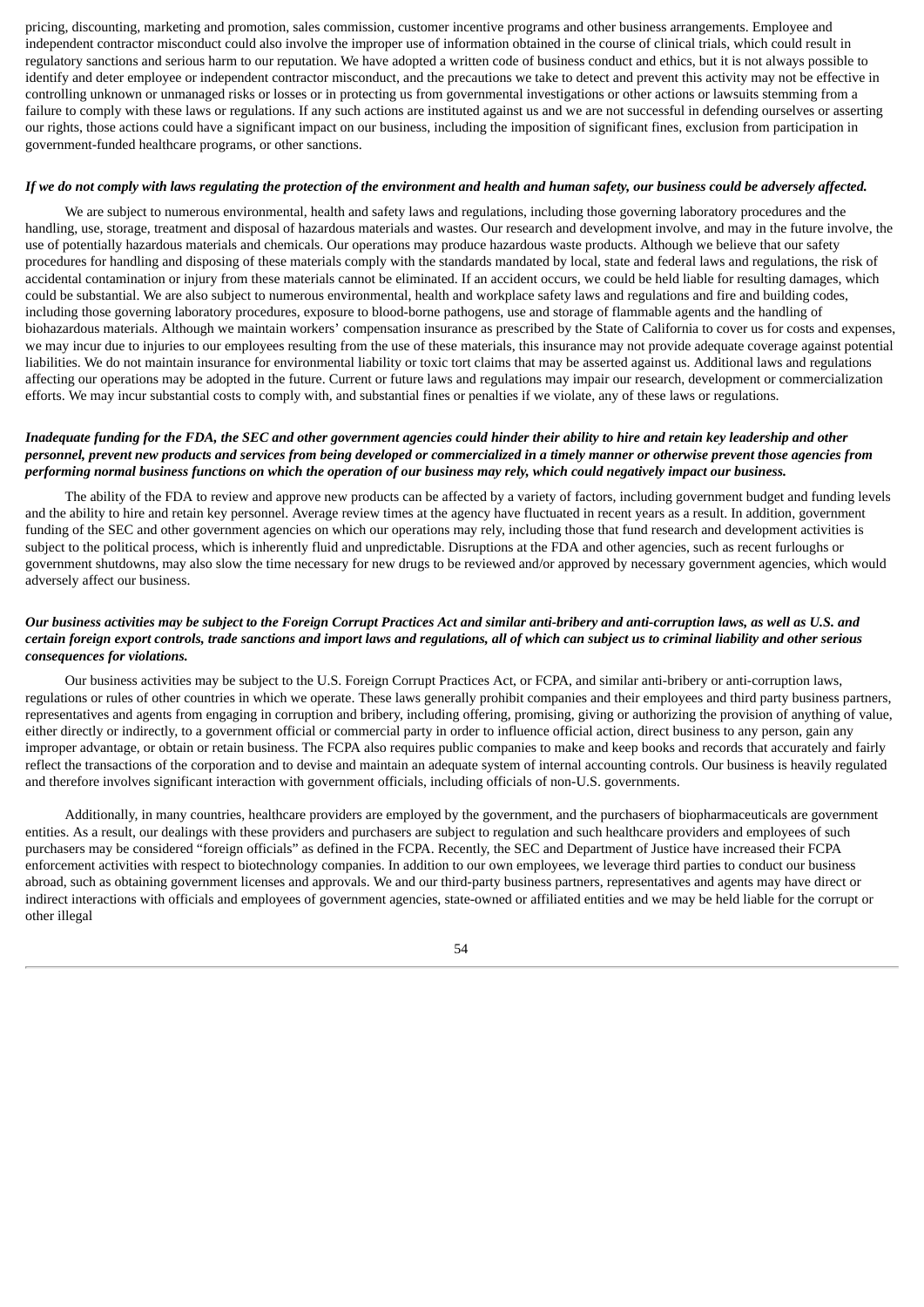activities of our employees, our third-party business partners, representatives and agents, even if we do not explicitly authorize such activities. There is no certainty that our employees or the employees of our third-party business partners, representatives and agents will comply with all applicable laws and regulations, particularly given the high level of complexity of these laws. Violations of these laws and regulations could result in whistleblower complaints, adverse media coverage, investigations, loss of export privileges, debarment from U.S. government contracts, substantial diversion of management's attention, significant legal fees and fines, severe criminal or civil sanctions against us, our officers or our employees, disgorgement and other penalties and remedial measures and prohibitions on the conduct of our business. Any such violations could include prohibitions on our ability to offer our products in one or more countries and could materially damage our reputation, our brand, our international expansion efforts, our ability to attract and retain employees, and our business, prospects, operating results, financial condition and stock price.

In addition, our products may be subject to U.S. and foreign export controls, trade sanctions and import laws and regulations. Governmental regulation of the import or export of our products, or our failure to obtain any required import or export authorization for our products, when applicable, could harm our business. Furthermore, U.S. export control laws and economic sanctions prohibit the provision of certain products and services to countries, governments and persons targeted by U.S. sanctions. If we fail to comply with export and import regulations and such economic sanctions, penalties could be imposed, including fines and/or denial of certain export privileges.

## Data collection under European and U.S. laws is governed by restrictive regulations addressing the collection, use, processing and, in the case of *Europe, cross-border transfer, of personal information.*

We may collect, process, use or transfer personal information from individuals located in the European Union in connection with our business, including in connection with conducting clinical trials in the European Union. Additionally, if any of our product candidates are approved, we may seek to commercialize those products in the European Union. The collection and use of personal health data in the European Union is governed, in part, by the provisions of the General Data Protection Regulation (EU) 2016/679, or the GDPR. This legislation imposes requirements relating to having legal bases for processing personal information relating to identifiable individuals and transferring such information outside of the European Economic Area, including to the United States, providing details to those individuals regarding the processing of their personal information, keeping personal information secure, having data processing agreements with third parties who process personal information, responding to individuals' requests to exercise their rights in respect of their personal information, reporting security breaches involving personal data to the competent national data protection authority and affected individuals, appointing data protection officers, conducting data protection impact assessments and record-keeping. The GDPR imposes additional responsibilities and liabilities in relation to personal data that we process, and we may be required to put in place additional mechanisms ensuring compliance. Failure to comply with the requirements of the GDPR and related national data protection laws of the member states of the European Union may result in substantial fines, other administrative penalties and civil claims being brought against us, which could have a material adverse effect on our business, financial condition and results of operations.

In addition, U.S. states are adopting new laws or amending existing laws, requiring attention to frequently changing regulatory requirements related to personal information. For example, California enacted the California Consumer Privacy Act, or the CCPA, in 2018, which took effect on January 1, 2020 and has been dubbed the first "GDPR-like" law in the United States. The CCPA gives California residents expanded rights to access and delete their personal information, opt out of certain personal information sharing and receive detailed information about how their personal information is used by requiring covered companies to provide new disclosures to California consumers (as that term is broadly defined and which can include any of our current or future employees who may be California residents or any other California residents whose data we collect or process) and provide such residents new ways to opt out of certain sales of personal information. The CCPA provides for civil penalties for violations, as well as a private right of action for data breaches that is expected to increase data breach litigation. As we expand our operations, preclinical studies and clinical trials, the CCPA may increase our compliance costs and potential liability. Other states are beginning to consider and pass similar laws.

Privacy and data security laws and regulations are not consistent across jurisdictions, and they may impose conflicting or uncertain obligations. Compliance with these and any other applicable privacy and data security laws and regulations is a rigorous, costly and time-intensive process, and we may be required to put in place additional mechanisms ensuring compliance with new and changing data protection obligations under these laws and regulations. Actual or alleged noncompliance with any such laws and regulations may lead to regulatory investigations, enforcement actions, claims and litigation, and if we fail to comply with any such laws or regulations, we may face significant fines and penalties. Any of these could adversely affect our business, financial condition and results of operations.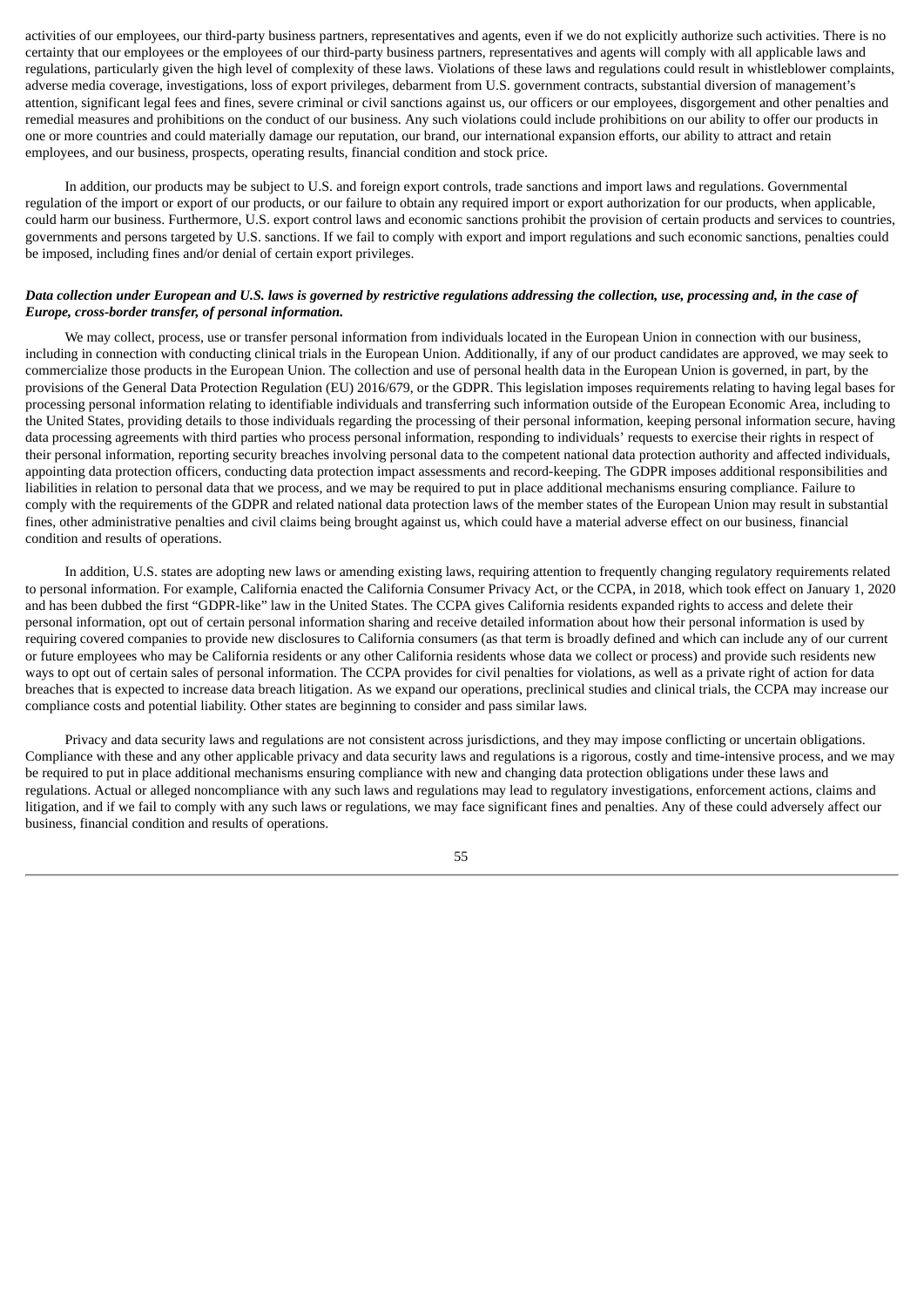### **Risks Related to Intellectual Property**

### If we are unable to obtain, maintain and enforce patent protection for our product candidates and related technology, our business could be materially *harmed.*

Our strategy depends on our ability to identify, seek, obtain and maintain patent protection for our product candidates and other research and development discoveries. Our patent portfolio is relatively small compared to many large and more established pharmaceutical and biotechnology companies. As our patent portfolio grows, we expect patent protection will continue to be an important part of our strategy. The patent protection process is expensive and time-consuming, and we may not be able to file and prosecute all necessary or desirable patent applications or maintain and enforce any patents that may issue from such patent applications, at a reasonable cost or in a timely manner or in all jurisdictions where protection may be commercially advantageous. It is also possible that we will fail to identify patentable aspects of our research and development discoveries before it is too late to obtain patent protection. Moreover, in some circumstances, we may not have the right to control the preparation, filing and prosecution of patent applications, or to maintain the patents, covering technology that we have licensed from third parties. Therefore, our in-licensed patents and patent applications may not be prosecuted and enforced in a manner consistent with the best interests of our business. Our patent applications cannot be enforced against third parties practicing the technology claimed in such applications unless, and until, patents issue from such applications, and then only to the extent the issued claims cover the technology. The patent applications that we own or in-license may fail to result in issued patents with claims that cover our current and future product candidates in the United States or in foreign countries or may fail to effectively prevent third parties from commercializing competitive product candidates.

The patent position of biotechnology companies generally is highly uncertain, involves complex legal and factual questions, and has in recent years been the subject of much litigation. We may be subject to a third-party pre-issuance submission of prior art to the U.S. Patent and Trademark Office, or USPTO, and such prior art may affect the scope of any claims we ultimately get allowed or it may prevent our patent applications from issuing as patents. Further, the issuance of a patent does not ensure that it is valid or enforceable, nor is the issuance conclusive as to inventorship or the scope of any claims. Third parties may challenge the validity, enforceability or scope of our issued patents or claim that they should be inventors on such patents, and such patents may be narrowed, invalidated, circumvented or deemed unenforceable and such third parties may gain rights to such patents. We could also become involved in reexamination, *inter partes* review, post-grant review, opposition or derivation proceedings challenging our patent rights or the patent rights of others.

In addition, changes in law may introduce uncertainty in the enforceability or scope of patents owned by us. If our patents are narrowed, invalidated or held unenforceable, third parties may be able to commercialize our technology or products and compete directly with us without payment to us. There is no assurance that all potentially relevant prior art relating to our patents and patent applications has been found, and such prior art could potentially invalidate one or more of our patents or prevent a patent from issuing from one or more of our pending patent applications. There is also no assurance that there is no prior art that may ultimately be found to affect the validity or enforceability of a claim. Furthermore, even if our patents are unchallenged, they may not adequately protect our intellectual property, provide exclusivity for our product candidates, prevent others from designing around our claims or provide us with a competitive advantage. The legal systems of certain countries do not favor the aggressive enforcement of patents, and the laws of foreign countries may not allow us to protect our inventions with patents to the same extent as the laws of the United States. Because patent applications in the United States and many foreign jurisdictions are typically not published until 18 months after filing, or in some cases not at all, and because publications of discoveries in scientific literature lag behind actual discoveries, we cannot be certain that we were the first to make the inventions claimed in our issued patents or pending patent applications, or that we were the first to file for protection of the inventions set forth in our patents or patent applications. As a result, we may not be able to obtain or maintain protection for certain inventions.

For all of the foregoing reasons, the issuance, validity, enforceability, scope and commercial value of our patents in the United States and in foreign countries cannot be predicted with certainty and, as a result, any patents that we own or license may not provide sufficient protection against competitors. We may not be able to obtain or maintain patent protection from our pending patent applications, from those we may file in the future, or from those we may license from third parties. Moreover, even if we are able to obtain patent protection, such patent protection may be of insufficient scope to achieve our business objectives. In addition, the issuance of a patent does not give us the right to practice the patented invention. Third parties may have blocking patents that could prevent us from marketing our own patented product and practicing our own patented technology.

### *We may not be able to protect our intellectual property rights throughout the world.*

Filing, prosecuting and defending patents on product candidates in all countries throughout the world would be prohibitively expensive, and our intellectual property rights in some countries outside the United States can be less extensive than those in the United States. In addition, the laws of some foreign countries do not protect intellectual property rights to the same extent as federal and state laws in the United States. Consequently, we may not be able to prevent third parties from practicing our inventions in all countries outside the United States, or from selling or importing products made using our inventions in and into the United States or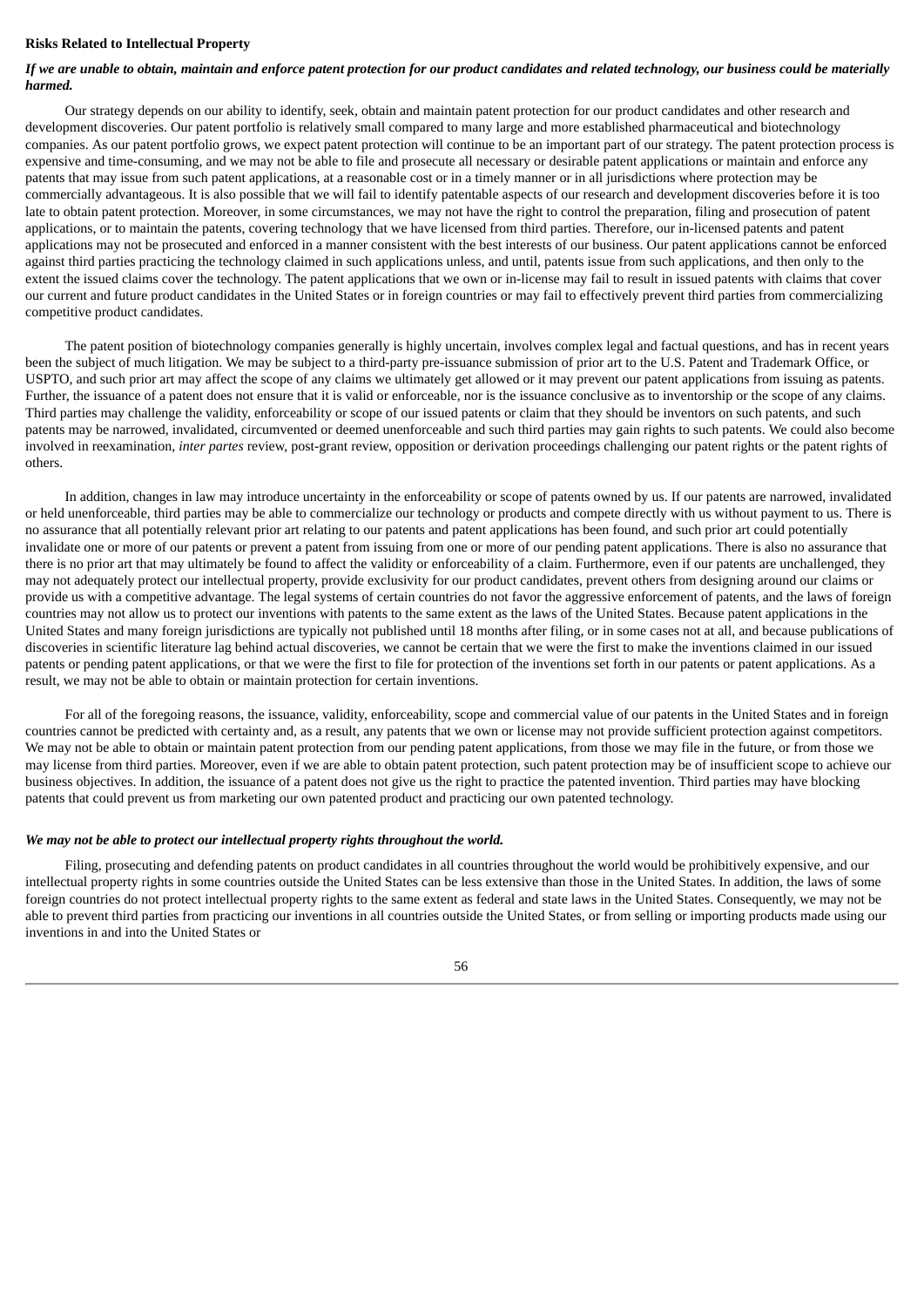other jurisdictions. Competitors may use our technologies to develop their own products in jurisdictions where we have not obtained patent protection and further, may export otherwise infringing products to territories where we have patent protection, but enforcement is not as strong as that in the United States. These products may compete with our current or future products, if any, and our patents or other intellectual property rights may not be valid or sufficient to prevent them from competing.

Many companies have encountered significant problems in protecting and defending intellectual property rights in foreign jurisdictions. The legal systems of certain countries, particularly certain developing countries, do not favor the enforcement of patents, trade secrets and other intellectual property protection, particularly those relating to biotechnology products, which could make it difficult for us to stop the infringement of our patents or marketing of competing products in violation of our proprietary rights generally. Proceedings to enforce our patent rights in foreign jurisdictions could result in substantial costs and divert our efforts and attention from other aspects of our business, could put our patents at risk of being invalidated or interpreted narrowly and our patent applications at risk of not issuing and could provoke third parties to assert claims against us. We may not prevail in any lawsuits that we initiate, and the damages or other remedies awarded, if any, may not be commercially meaningful. Accordingly, our efforts to enforce our intellectual property rights around the world may be inadequate to obtain a significant commercial advantage from the intellectual property that we develop or license.

Additionally, the requirements for patentability may differ in certain countries. For example, in India, unlike the United States, there is no link between regulatory approval of a drug and its patent status, and patenting of medical uses of a claimed drug are prohibited. In addition to India, certain countries in Europe and other countries, including China, have compulsory licensing laws under which a patent owner may be compelled to grant licenses to third parties. In those countries, we and our licensors may have limited remedies if patents are infringed or if we or our licensors are compelled to grant a license to a third party, which could materially diminish the value of those patents. This could limit our potential revenue opportunities. Accordingly, our efforts to enforce intellectual property rights around the world may be inadequate to obtain a significant commercial advantage from the intellectual property that we own or license.

## Obtaining and maintaining our patent protection depends on compliance with various procedural, documentary, fee payment and other requirements imposed by regulations and governmental patent agencies, and our patent protection could be reduced or eliminated for non-compliance with these *requirements.*

Periodic maintenance fees, renewal fees, annuity fees and various other governmental fees on patents or applications will be due to the USPTO and various foreign patent offices at various points over the lifetime of our patents or applications. We have systems in place to remind us to pay these fees, and we rely on our outside patent annuity service to pay these fees automatically when due, but we must notify the provider of any new patents or applications. Additionally, the USPTO and various foreign patent offices require compliance with many procedural, documentary, fee payment and other similar provisions during the patent application process. We employ reputable law firms and other professionals to help us comply, and in many cases, an inadvertent lapse can be cured by payment of a late fee or by other means in accordance with rules applicable to the particular jurisdiction. However, there are situations in which noncompliance can result in abandonment or lapse of the patent or patent application, resulting in partial or complete loss of patent rights in the relevant jurisdiction. If such an event were to occur, it could have a material adverse effect on our business.

## Changes in patent laws or patent jurisprudence could diminish the value of patents in general, thereby impairing our ability to protect our product *candidates.*

The patent positions of biotechnology companies can be highly uncertain and involve complex legal and factual questions for which important legal principles remain unresolved. Changes in either the patent laws or in the interpretations of patent laws in the United States and other countries may diminish the value of our intellectual property. We cannot predict the breadth of claims that may be allowed or found to be enforceable in our patents or in third-party patents. The United States has enacted and implemented wide-ranging patent reform legislation. Further, recent U.S. Supreme Court rulings have either narrowed the scope of patent protection available in certain circumstances or weakened the rights of patent owners in certain situations. In addition to increasing uncertainty with regard to our ability to obtain patents in the future, this combination of events has created uncertainty with respect to the validity, scope and value of patents, once obtained.

For our U.S. patent applications containing a priority claim after March 16, 2013, there is a higher level of uncertainty in the patent law. In September 2011, the Leahy-Smith America Invents Act, also known as the America Invents Act, or AIA, was signed into law. The AIA includes a number of significant changes to U.S. patent law, including provisions that affect the way patent applications are prosecuted and may also affect patent litigation. The AIA and its implementation may increase the uncertainties and costs surrounding the prosecution of our patent applications and the enforcement or defense of our issued patents, all of which could have an adverse effect on our business. An important change introduced by the AIA is that, as of March 16, 2013, the United States transitioned to a "first-to-file" system for deciding which party should be granted a patent when two or more patent applications are filed by different parties disclosing or claiming the same invention. A third party that has filed, or does file a patent application in the USPTO after March 16, 2013 but before us, could be awarded a patent covering a given invention, even if we had made the invention before it was made by the third party. This requires us to be cognizant going forward of the time from invention to filing of a patent application.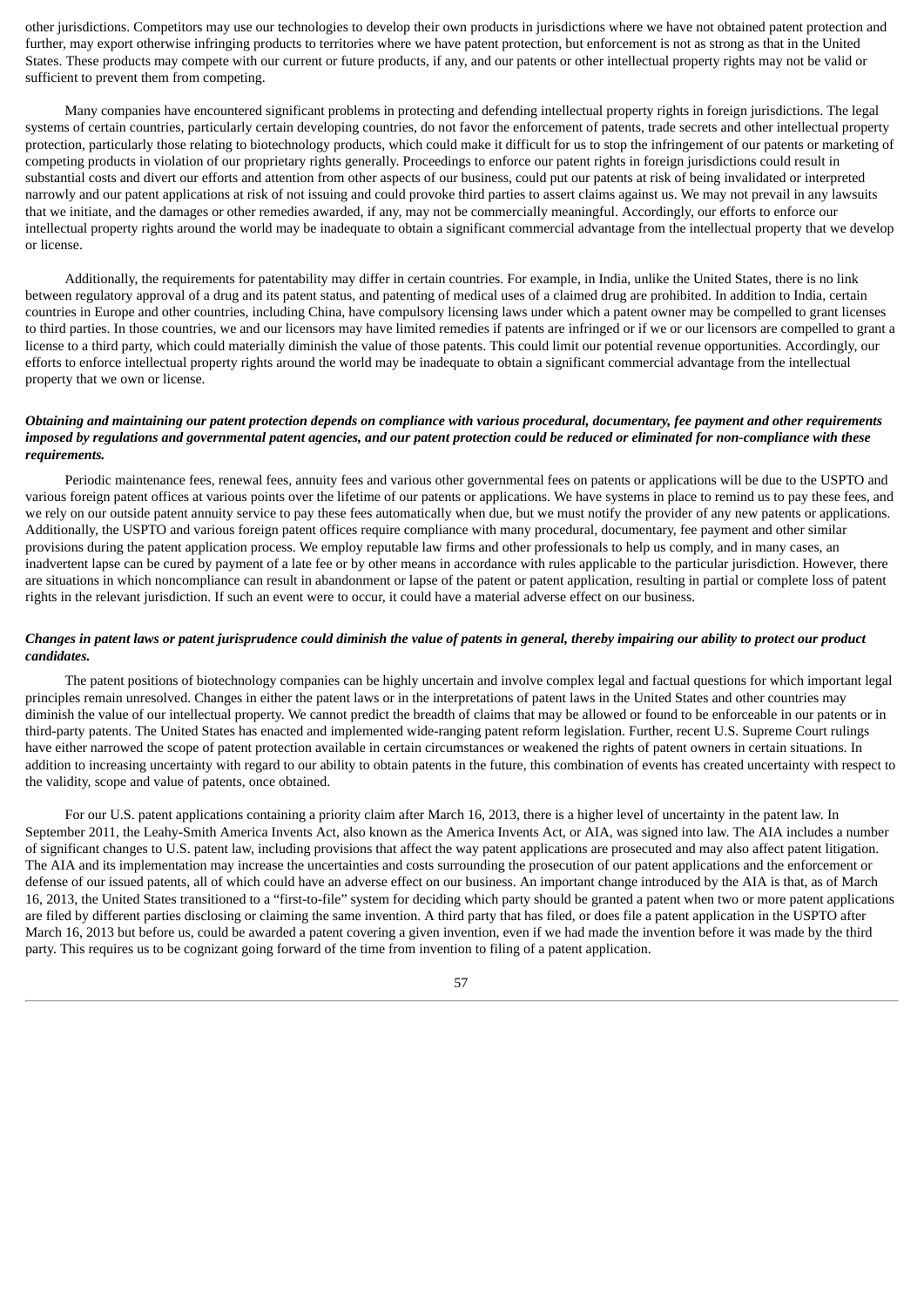Among some of the other changes introduced by the AIA are changes that limit where a patentee may file a patent infringement suit and providing opportunities for third parties to file third party submissions of prior art to the USPTO during patent prosecution and to challenge any issued patent in the USPTO (*e.g.*, via post-grant reviews or *inter partes* reviews). Because of a lower evidentiary standard in USPTO proceedings compared to the evidentiary standard in U.S. federal court necessary to invalidate a patent claim, a third party could potentially provide evidence in a USPTO proceeding sufficient for the USPTO to hold a claim invalid even though the same evidence would be insufficient to invalidate the claim if first presented in a district court action. Accordingly, a third party may attempt to use the USPTO procedures to invalidate our patent claims that would not have been invalidated if first challenged by the third party as a defendant in a district court action.

Depending on decisions by the U.S. Congress, the U.S. federal courts, the USPTO or similar authorities in foreign jurisdictions, the laws and regulations governing patents could change in unpredictable ways that may weaken our and our licensors' ability to obtain new patents or to enforce existing patents we and our licensors or partners may obtain in the future.

### Our patents covering one or more of our product candidates could be found invalid or unenforceable if challenged.

Any of our intellectual property rights could be challenged or invalidated despite measures we take to obtain patent and other intellectual property protection with respect to our product candidates and proprietary technology. For example, if we were to initiate legal proceedings against a third party to enforce a patent covering one of our product candidates, the defendant could counterclaim that our patent is invalid and/or unenforceable. In patent litigation in the United States and in some other jurisdictions, defendant counterclaims alleging invalidity and/or unenforceability are commonplace. Grounds for a validity challenge could be an alleged failure to meet any of several statutory requirements, for example, lack of novelty, obviousness or nonenablement. Grounds for an unenforceability assertion could be an allegation that someone connected with prosecution of the patent withheld material information from the USPTO, or the applicable foreign counterpart, or made a misleading statement, during prosecution. A litigant or the USPTO itself could challenge our patents on this basis even if we believe that we have conducted our patent prosecution in accordance with the duty of candor and in good faith. The outcome following such a challenge is unpredictable.

With respect to challenges to the validity of our patents, for example, there might be invalidating prior art, of which the patent examiner and we were unaware during prosecution. If a defendant were to prevail on a legal assertion of invalidity and/or unenforceability, we would lose at least part, and perhaps all, of the patent protection on a product candidate. Even if a defendant does not prevail on a legal assertion of invalidity and/or unenforceability, our patent claims may be construed in a manner that would limit our ability to enforce such claims against the defendant and others. The cost of defending such a challenge, particularly in a foreign jurisdiction, and any resulting loss of patent protection could have a material adverse impact on one or more of our product candidates and our business.

Enforcing our intellectual property rights against third parties may also cause such third parties to file other counterclaims against us, which could be costly to defend, particularly in a foreign jurisdiction, and could require us to pay substantial damages, cease the sale of certain products or enter into a license agreement and pay royalties (which may not be possible on commercially reasonable terms or at all). Any efforts to enforce our intellectual property rights are also likely to be costly and may divert the efforts of our scientific and management personnel.

#### Patent terms may be inadequate to protect our competitive position on our product candidates for an adequate amount of time.

Patents have a limited lifespan. In the United States, if all maintenance fees are timely paid, the natural expiration of a patent is generally 20 years from its earliest U.S. non-provisional filing date. Various extensions may be available, but the life of a patent, and the protection it affords, is limited. Even if patents covering our product candidates are obtained, once the patent life has expired, we may be open to competition from competitive products, including biosimilars. Given the amount of time required for the development, testing and regulatory review of new product candidates, patents protecting such candidates might expire before or shortly after such candidates are commercialized. As a result, our owned and licensed patent portfolio may not provide us with sufficient rights to exclude others from commercializing products similar or identical to ours.

### Patent protection, prosecution, assertion and defense for some of our product candidates may be dependent on third parties.

There may be times in the future when certain patents that relate to our product candidates or any approved products are controlled by our licensees or licensors, such as with respect to our Stanford license agreements. Although we may, under such arrangements, have rights to consult with our strategic partners on actions taken as well as back-up rights of prosecution and enforcement, we have in the past and may in the future relinquish rights to prosecute and maintain patents and patent applications within our portfolio as well as the ability to assert such patents against infringers. If any current or future licensee or licensor with rights to prosecute, assert or defend patents related to our product candidates fails to appropriately prosecute and maintain patent protection for patents covering any of our product candidates, or if patents covering any of our product candidates are asserted against infringers or defended against claims of invalidity or unenforceability in a manner which adversely affects such coverage, our ability to develop and commercialize any such product candidate may be adversely affected and we may not be able to prevent competitors from making, using and selling competing products.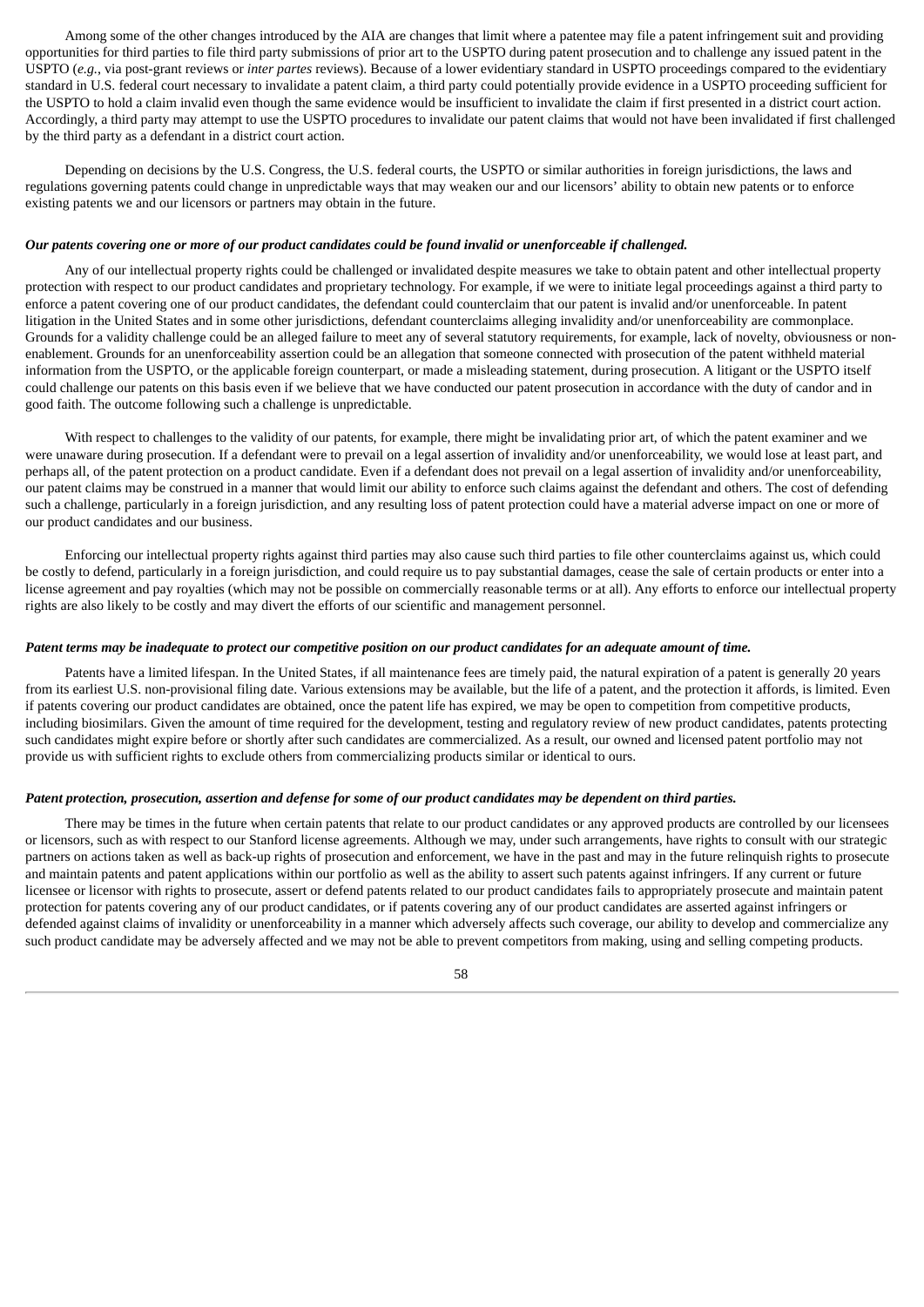## If we are unable to protect the confidentiality of our trade secrets and proprietary information or obtain proper assignment of such intellectual *property, the value of our technology and products could be adversely affected.*

In addition to patent protection, we also rely on other proprietary rights, including protection of trade secrets and other proprietary information. Trade secrets and know-how can be difficult to protect. Trade secrets and know-how can also in some instances be independently derived or reverseengineered by a third party. We maintain the confidentiality of trade secrets and proprietary information in part by entering into confidentiality agreements with our employees, consultants, other service providers, including Tallac Therapeutics, strategic partners and others upon the commencement of their relationships with us. These agreements require that all confidential information developed by the individual or made known to the individual by us during the course of the individual's relationship with us be kept confidential and not disclosed to third parties. Our agreements with employees and our personnel policies in addition to our service provider agreements, such as the Tallac Services Agreement, also provide that any inventions conceived by the individual in the course of rendering services to us shall be our exclusive property. However, we may not obtain these agreements in all circumstances, and even when we obtain these agreements, individuals with whom we have these agreements may not comply with their terms. Any of the parties to these agreements may breach such agreements and disclose our proprietary information, including our trade secrets, and we may not be able to obtain adequate remedies for such breaches. In the event of unauthorized use or disclosure of our trade secrets or proprietary information, these agreements, even if obtained, may not provide meaningful protection, particularly for our trade secrets or other confidential information. We may also become involved in inventorship disputes relating to inventions and patents developed by our employees, consultants, contractors and other service providers, such as Tallac Therapeutics, under such agreements. To the extent that our employees, consultants, contractors or other service providers use technology or know-how owned by third parties in their work for us, disputes may arise between us and those third parties as to the rights in related inventions. To the extent that an individual who is not obligated to assign rights in intellectual property to us is rightfully an inventor of intellectual property, we may need to obtain an assignment or a license to that intellectual property from that individual, or a third party or from that individual's assignee. Such assignment or license may not be available on commercially reasonable terms or at all.

Enforcing a claim that a party illegally disclosed or misappropriated a trade secret is difficult, expensive and time-consuming and the outcome is unpredictable. In addition, some courts in the United States and certain foreign jurisdictions are less willing or unwilling to protect trade secrets. The disclosure of our trade secrets would impair our competitive position and may materially harm our business, financial condition and results of operations. Costly and time-consuming litigation could be necessary to enforce and determine the scope of our proprietary rights, and failure to maintain trade secret protection could adversely affect our competitive business position. In addition, if any of our trade secrets were to be lawfully obtained or independently developed by a competitor, we would have no right to prevent such third party, or those to whom they communicate such technology or information, from using that technology or information to compete with us. If any of our trade secrets were to be disclosed to or independently developed by a competitor or if we otherwise lose protection for our trade secrets or proprietary know-how, the value of this information may be greatly reduced, and our business and competitive position could be harmed. Adequate remedies may not exist in the event of unauthorized use or disclosure of our proprietary information.

#### We may become involved in lawsuits to protect or enforce our patents and trade secrets, which could be expensive, time-consuming and unsuccessful.

Third parties may seek approval to market their own products similar to or otherwise competitive with our product candidates or biosimilar versions of any approved product candidates. In these circumstances, we may need to defend or assert our patents, including by filing lawsuits alleging patent infringement. If we were to initiate legal proceedings against a third party to enforce a patent covering our product candidates, the defendant could counterclaim that the patent covering our product candidate is invalid and/or unenforceable. In patent litigation in the United States, defendant counterclaims alleging invalidity and/or unenforceability are commonplace. Grounds for an invalidity challenge could be an alleged failure to meet any of several statutory requirements, including lack of novelty, obviousness, written description or enablement. Grounds for an unenforceability assertion could be an allegation that someone connected with prosecution of the patent withheld relevant information from the USPTO, or made a misleading statement, during prosecution. The outcome following legal assertions of invalidity and unenforceability is unpredictable. In any of these types of proceedings, a court or agency with jurisdiction may find our patents invalid or unenforceable. Even if we have valid and enforceable patents, these patents still may not provide protection against competing products sufficient to achieve our business objectives.

Even after they have issued, our patents and any patents that we license may be challenged, narrowed, invalidated or circumvented. If our patents are invalidated or otherwise limited or will expire prior to the commercialization of our product candidates, other companies may be better able to develop products that compete with ours, which could adversely affect our competitive business position, business prospects and financial condition. In addition, if the breadth or strength of protection provided by our patents and patent applications is threatened, it could dissuade companies from collaborating with us to license, develop or commercialize current or future product candidates.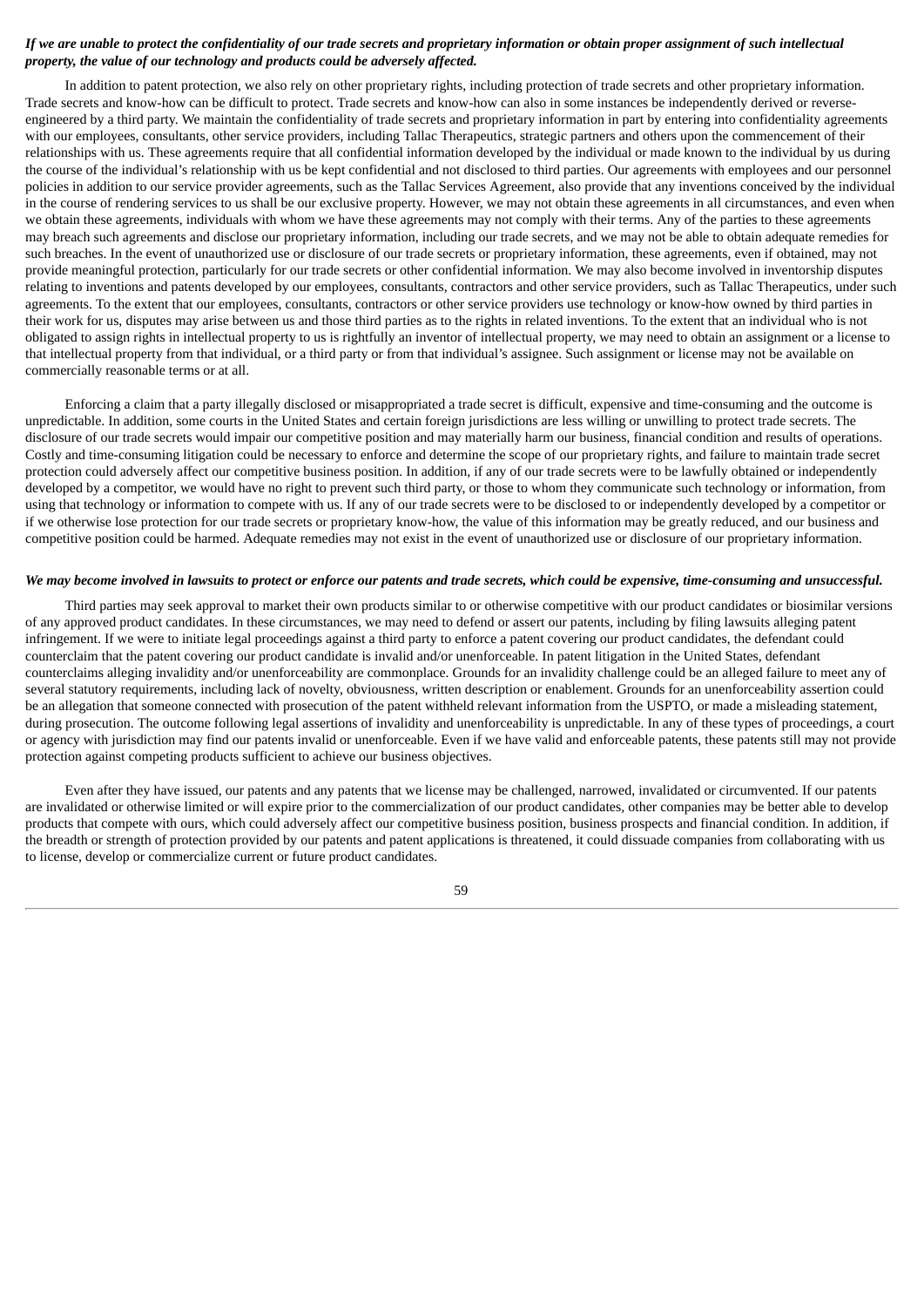The following are examples of litigation and other adversarial proceedings or disputes that we could become a party to involving our patents or patents licensed to us:

- we may initiate litigation or other proceedings against third parties to enforce our patent and trade secret rights;
- third parties may initiate litigation or other proceedings seeking to invalidate patents owned by or licensed to us or to obtain a declaratory judgment that their product or technology does not infringe our patents or patents licensed to us;
- third parties may initiate opposition or other proceedings challenging the validity or scope of our patent rights, requiring us and/or licensors to participate in such proceedings to defend the validity and scope of our patents;
- there may be a challenge or dispute regarding inventorship or ownership of patents or trade secrets currently identified as being owned by or licensed to us, including disputes that may arise from our reliance on Tallac Therapeutics as the current sole provider of our preclinical research services and the intellectual property generated under the Tallac Services Agreement; or
- third parties may seek approval to market biosimilar versions of our future approved products prior to the expiration of relevant patents owned by or licensed to us under the Biologics Price Competition and Innovation Act of 2009, requiring us to defend our patents, including by filing lawsuits alleging patent infringement.

Any litigation or other proceedings would be costly and could affect our results of operations and divert the attention of our management and scientific personnel. Some of our competitors may be able to sustain the cost of such litigation and proceedings more effectively than we can because of their substantially greater resources. There is a risk that a court would decide that we are infringing the third party's patents and would order us to stop the activities covered by the patents. In that event, we may not have a viable alternative to the technology protected by the patent and may need to halt work on the affected product candidate or cease commercialization of an approved drug. In addition, there is a risk that a court will order us to pay third party damages or some other monetary award, depending upon the jurisdiction. An adverse outcome in any litigation or other proceeding could subject us to significant liabilities to third parties, potentially including treble damages and attorneys' fees if we are found to have willfully infringed, and we may be required to cease using the technology that is at issue or to license the technology from third parties. We may not be able to obtain any required licenses on commercially acceptable terms or at all. We may not be able to prevent, alone or with our licensors, infringement or misappropriation of our intellectual property rights, particularly in countries where the laws may not protect those rights as fully as in the United States. Any litigation or other proceedings to enforce our intellectual property rights may fail, and even if successful, may result in substantial costs and distract our management and other employees.

In addition, because of the substantial amount of discovery required in connection with intellectual property litigation, there is a risk that some of our confidential information could be compromised by disclosure during this type of litigation. There could also be public announcements of the results of hearings, motions or other interim proceedings or developments. If securities analysts or investors perceive these results to be negative, it could have an adverse effect on the price of our common stock. In addition, any uncertainties resulting from the initiation and continuation of any litigation could have a material adverse effect on our ability to raise additional funds or on our business, results of operations, financial condition and prospects. Any of these outcomes could have a material adverse effect on our business.

### We may be subject to claims that we or our employees or consultants have wrongfully used or disclosed alleged trade secrets or other proprietary *information of our employees' or consultants' former employers or their clients.*

We employ individuals who were previously or concurrently employed at research institutions and/or other biotechnology or pharmaceutical companies, including our competitors or potential competitors. We may be subject to claims that these employees, or we, have inadvertently or otherwise used or disclosed trade secrets or other proprietary information of their former employers, or that patents and applications we have filed to protect inventions of these employees, even those related to one or more of our product candidates, are rightfully owned by their former or concurrent employer. Litigation may be necessary to defend against these claims. If we fail in defending such claims, in addition to paying monetary damages, trade secrets or other proprietary information could be awarded to a third party, and we could be required to obtain a license from such third party to commercialize our technology or products. Such license may not be available on commercially reasonable terms or at all. A loss of key research personnel or their work product could limit our ability to commercialize, or prevent us from commercializing, our current or future technologies or product candidates, which could materially harm our business. Even if we are successful in defending against these claims, litigation would expose us to the risk described above under " We may become involved in lawsuits to protect or enforce our patents and trade secrets, which could be expensive, time consuming and unsuccessful."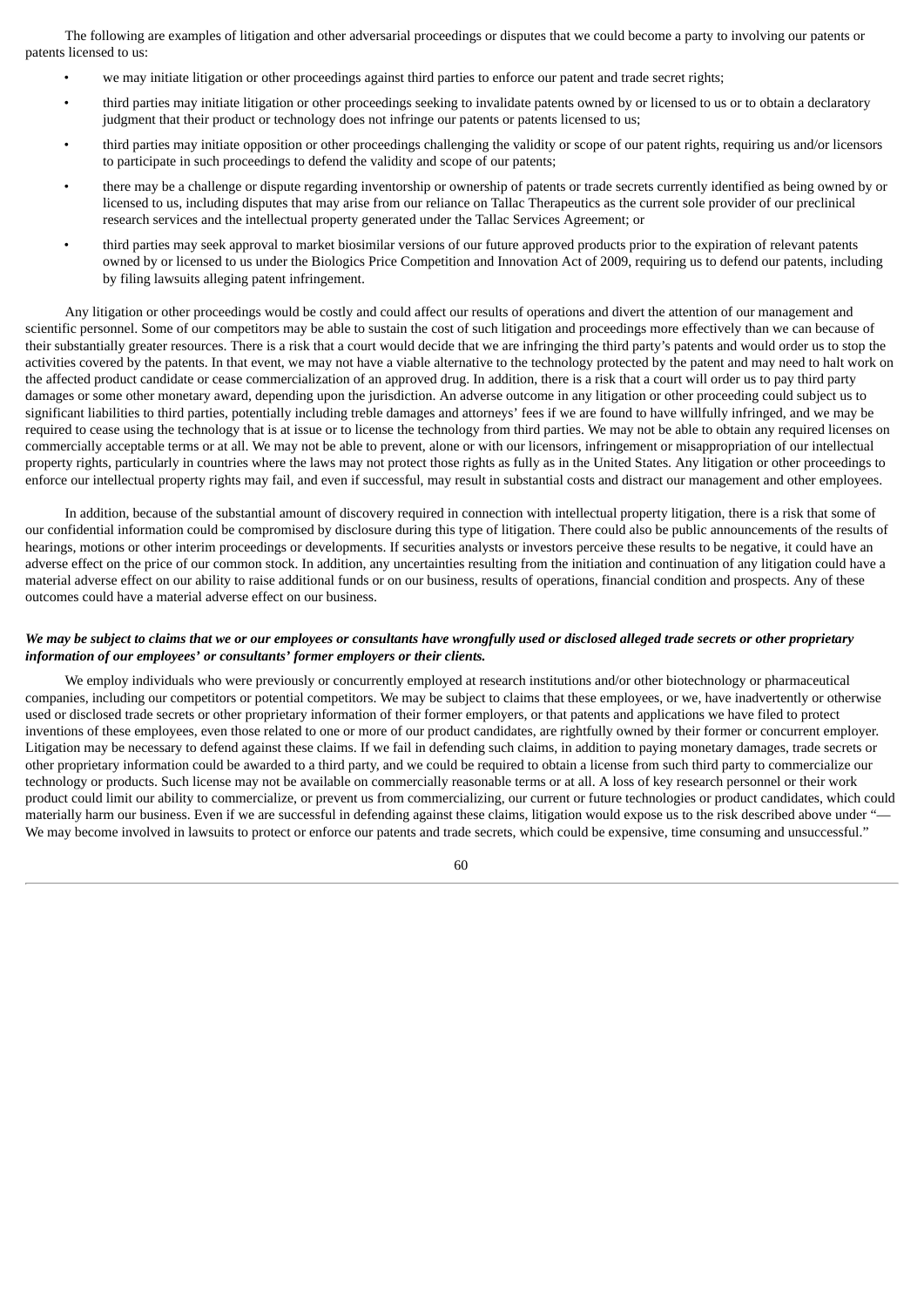### Our commercial success depends significantly on our ability to operate without infringing the patents and other proprietary rights of third parties.

Our success will depend in part on our ability to operate without infringing the proprietary rights of third parties. Other entities may have or obtain patents or proprietary rights that could limit our ability to make, use, sell, offer for sale or import our future approved products or impair our competitive position. Our research, development and commercialization activities may be subject to claims that we infringe or otherwise violate patents or other intellectual property rights owned or controlled by third parties.

We are aware of third-party patents and patent applications containing claims in the immuno-oncology field based on scientific approaches that are the same as or similar to our approach, including with respect to the targeting of the CD47 and signal regulatory protein alpha, or SIRPα, pathways, and others that are based on entirely different approaches. These patents and applications could potentially be construed to cover our product candidates and their use. For example, we are aware of a revoked European patent (EP 2 429 574) owned by University Health Network, or UHN, and The Hospital for Sick Children that may encompass certain therapies for the treatment of cancer using polypeptides comprising soluble human SIRPα, or a CD47-binding fragment thereof. This revoked patent related to the treatment of cancer with polypeptides comprising soluble human SIRPα, or a CD47-binding fragment thereof. This patent was revoked by the European Patent Office and UHN and The Hospital for Sick Children have appealed the decision. The U.S. counterpart is not yet granted. If UHN and the Hospital for Sick Children win their appeal of the European Patent Office decision revoking their European patent, or if the U.S. counterpart grants them a patent, the resulting patent claims could potentially limit our ability to pursue ALX148 in certain new indications or geographies in the future. As the biotechnology industry expands and more patents are issued, the risk increases that we may be subject to claims of infringement of the patent rights of third parties. There is no assurance that there are not third-party patents or patent applications of which we are aware, but which we do not believe are relevant to our business, which may, nonetheless, ultimately be found to limit our ability to make, use, sell, offer for sale or import our future approved products or impair our competitive position.

Third parties may have or obtain valid and enforceable patents or proprietary rights that could block us from developing product candidates. These patents may not expire before we receive any marketing approval for our product candidates, and they could delay the commercial launch of one or more future product candidates. If our product candidates were to be found to infringe any such patents, and we were unable to invalidate those patents, or if licenses for them are not available on commercially reasonable terms or at all, our business, financial condition and results of operations could be materially harmed. Furthermore, even if a license is available, it may be non-exclusive, which could result in our competitors gaining access to the same intellectual property. Our failure to maintain a license to any technology that we require may also materially harm our business, financial condition and results of operations, and we would be exposed to a threat of litigation.

Any litigation resulting from claims of infringement or failure to license patents and proprietary rights of others would expose us to the risk described above under "—We may become involved in lawsuits to protect or enforce our patents and trade secrets, which could be expensive, time consuming and unsuccessful." Any of the aforementioned threats to our competitive advantage could have a material adverse effect on our business.

### *Our intellectual property rights will not necessarily provide us with competitive advantages.*

The degree of future protection afforded by our intellectual property rights is uncertain because intellectual property rights have limitations and may not adequately protect our business or permit us to maintain our competitive advantage. The following examples are illustrative:

- others may be able to make products that are similar to our product candidates but that are not covered by the claims of the patents that we own or have exclusively licensed;
- others may independently develop similar or alternative technologies without infringing our intellectual property rights;
- issued patents that we own or have exclusively licensed may not provide us with competitive advantages, or may be held invalid or unenforceable, as a result of legal challenges by our competitors;
- we may obtain patents for product candidates many years before we obtain marketing approval for such product candidates and because patents have a limited life, which may begin to run prior to the commercial sale of the related product, the commercial value of our patents may be limited;
- our competitors might conduct research and development activities in countries where we do not have patent rights and then use the information learned from such activities to develop competitive products for sale in our major commercial markets;
- we may fail to develop additional proprietary technologies that are patentable;

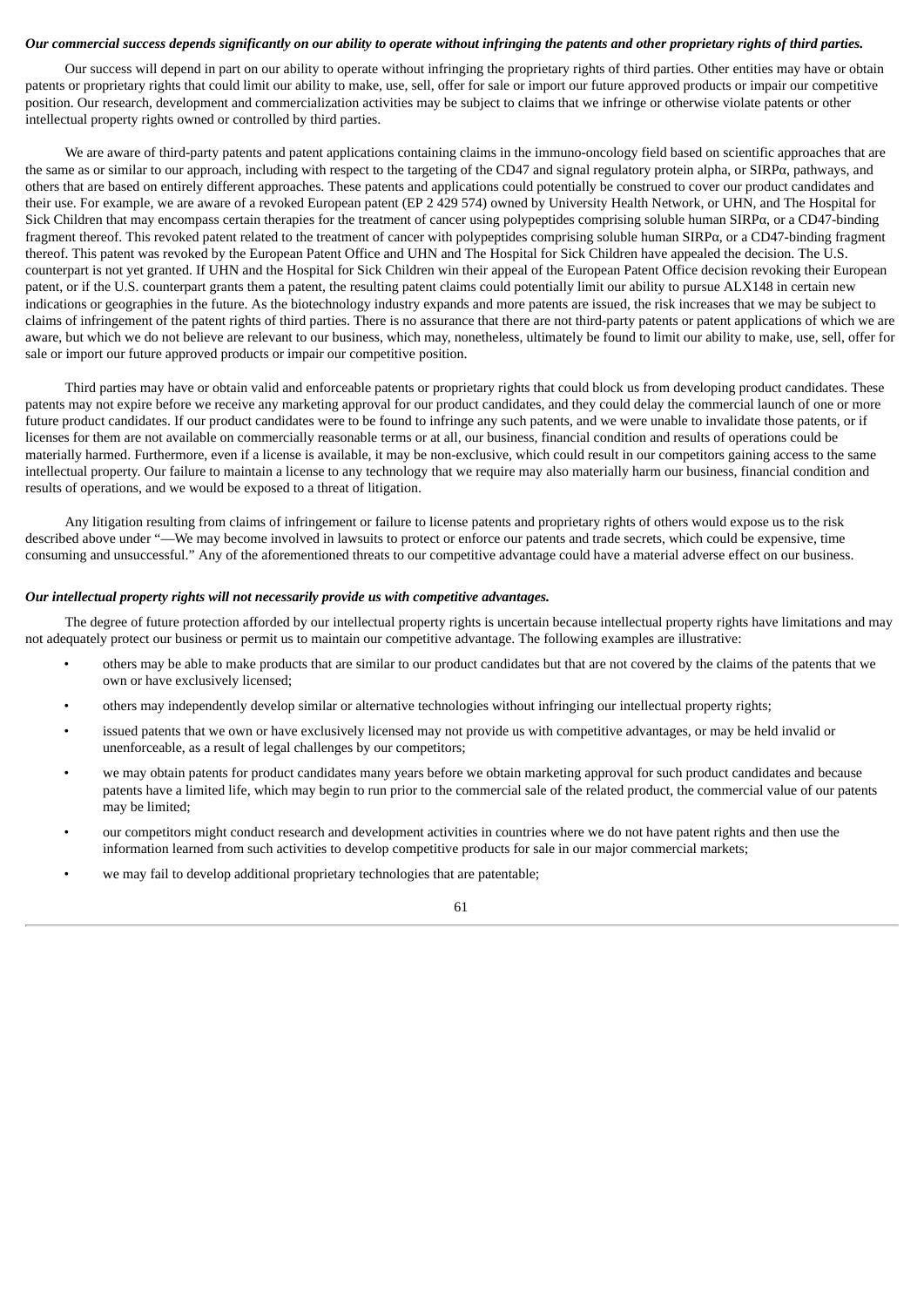- the laws of certain foreign countries may not protect our intellectual property rights to the same extent as the laws of the United States, or we may fail to apply for or obtain adequate intellectual property protection in all the jurisdictions in which we operate; and
- the patents of others may have an adverse effect on our business, for example by preventing us from marketing one or more of our product candidates for one or more indications.

Any of the aforementioned threats to our competitive advantage could have a material adverse effect on our business.

## We will need to obtain FDA approval for any proposed product candidate names, and any failure or delay associated with product candidate name *approval may adversely affect our business.*

Any proprietary name or trademark we intend to use for our product candidates will require approval from the FDA regardless of whether we have secured a formal trademark registration from the USPTO. The FDA typically conducts a review of proposed product candidate names, including an evaluation of the potential for confusion with other product names and potential pharmacy dispensing errors. The FDA may also object to a product name if it believes the name inappropriately implies certain medical claims or contributes to an overstatement of efficacy. If the FDA objects to any product candidate names we propose, we may be required to adopt an alternative name for our product candidates. If we adopt an alternative name, we would lose the benefit of any existing trademark applications for such product candidate and may be required to expend significant additional resources in an effort to identify a suitable product name that would qualify under applicable trademark laws, not infringe the existing rights of third parties and be acceptable to the FDA. We may be unable to build a successful brand identity for a new trademark in a timely manner or at all, which would limit our ability to commercialize our product candidates.

### Our rights to develop and commercialize our product candidates may be subject, in part, to the terms and conditions of agreements with others.

Our current agreements do not, and future agreements we may enter into in the future may not, provide exclusive rights to use certain intellectual property and technology retained by a collaborator in all relevant fields of use and in all territories in which we may wish to develop or commercialize our technology and products in the future. As a result, we may not be able to prevent competitors or other third parties from developing and commercializing competitive products that utilize technology retained by such collaborators to the extent such products are not also covered by our intellectual property.

We may need to obtain additional intellectual property rights from others to advance our research or allow commercialization of product candidates we may develop. We may be unable to obtain additional intellectual property rights at a reasonable cost or on reasonable terms, if at all. In that event, we may be required to expend significant time and resources to redesign our technology, product candidates or the methods for manufacturing them or to develop or license replacement technology, all of which may not be feasible on a technical or commercial basis. If we are unable to do so, we may be unable to develop or commercialize the affected product candidates, which could harm our business, financial condition, results of operations and prospects significantly. We cannot provide any assurances that third-party patents do not exist which might be enforced against our current technology, manufacturing methods, product candidates or future methods or products resulting in either an injunction prohibiting our manufacture or future sales, or, with respect to our future sales, an obligation on our part to pay royalties and/or other forms of compensation to third parties, which could be significant.

Furthermore, our current or our future collaborators' patents may be subject to a reservation of rights by one or more third parties. The U.S. government may have certain rights to resulting intellectual property. When new technologies are developed with U.S. government funding, the U.S. government generally obtains certain rights in any resulting patents, including a non-exclusive license authorizing the U.S. government to use the invention or to have others use the invention on its behalf. The U.S. government's rights may also permit it to disclose the funded inventions and technology to third parties and to exercise march-in rights to use or allow third parties to use the technology developed using U.S. government funding. The U.S. government may exercise its march-in rights if it determines that action is necessary because we fail to achieve the practical application of the government funded technology, or because action is necessary to alleviate health or safety needs, to meet requirements of federal regulations, or to give preference to U.S. industry. In addition, our rights in such inventions may be subject to certain requirements to manufacture products embodying such inventions in facilities in the United States in certain circumstances and if this requirement is not waived. Any exercise by the U.S. government of such rights or by any thirdparty of its reserved rights could have a material adverse effect on our competitive position, business, financial condition, results of operations and prospects.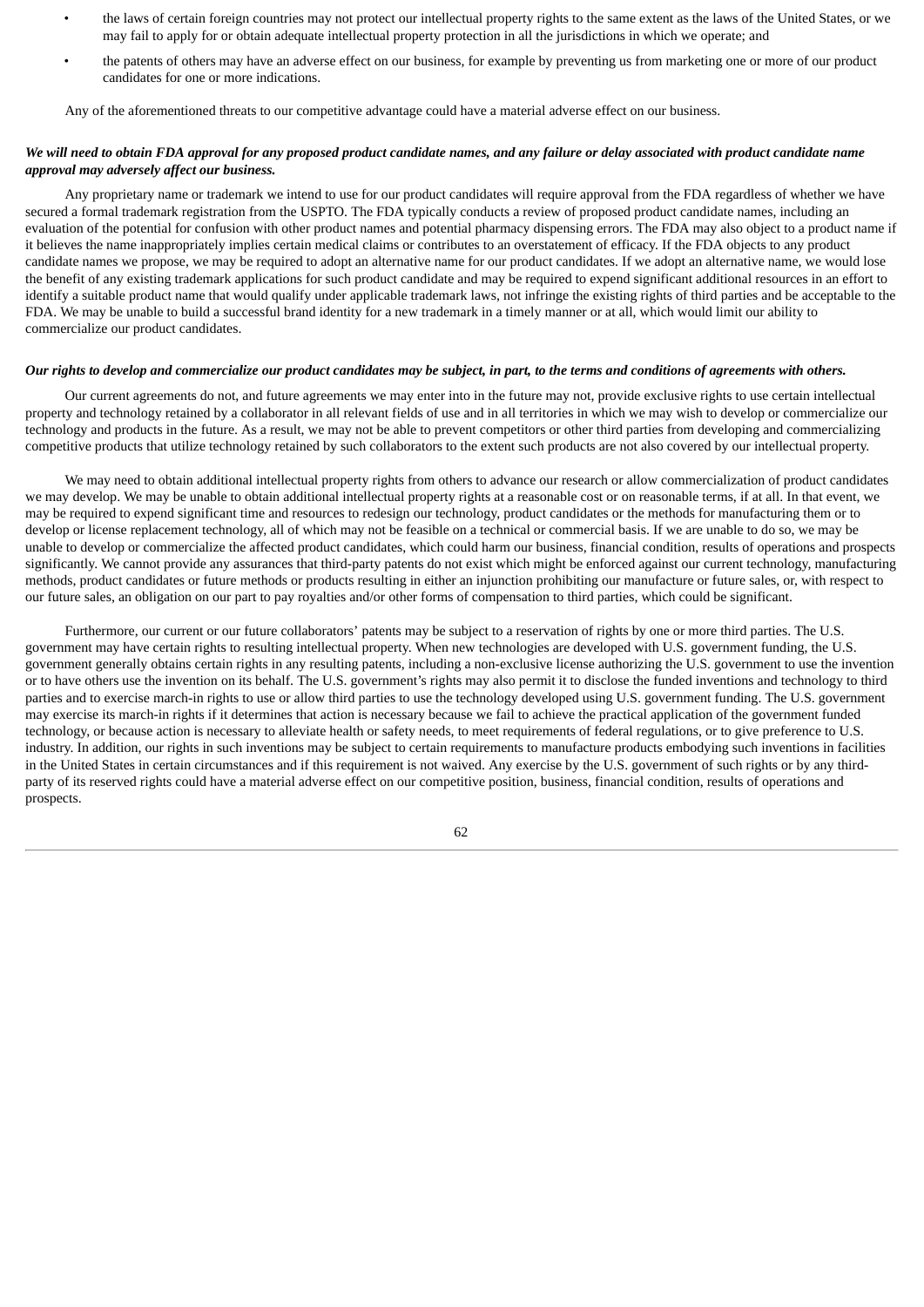## If we fail to comply with our obligations in agreements under which we option or license intellectual property rights from collaborators or licensors or otherwise experience disruptions to our business relationships with future collaborators or licensors, we could lose intellectual property rights that are *important to our business.*

Our current agreements do and our future agreements may impose various economic, development, diligence, commercialization and other obligations on us. Such agreements may also require us to meet development timelines, or to exercise commercially reasonable efforts to develop and commercialize licensed products. It might be concluded that we have materially breached our obligations under such agreements and licensors or collaborators might therefore terminate or seek damages under the agreements, thereby removing or limiting our ability to develop and commercialize products and technology covered by these agreements. Termination of these agreements could cause us to lose the rights to certain patents or other intellectual property, or the underlying patents could fail to provide the intended exclusivity, and competitors or other third parties may have the freedom to seek regulatory approval of, and to market, products similar to or identical to ours and we may be required to cease our development and commercialization of certain of our product candidates. Any of the foregoing could have a material adverse effect on our competitive position, business, financial conditions, results of operations and growth prospects.

Moreover, disputes may arise regarding intellectual property subject to a collaboration agreement, including:

- o the scope of the option or license rights granted under the agreement and other interpretation-related issues;
- o the extent to which our technology and processes infringe on intellectual property of the collaborator that is not subject to the option or license rights granted under the agreement;
- o the sublicensing of patent and other rights under our collaborative development relationships;
- o our diligence obligations under the agreement and what activities satisfy those diligence obligations;
- o the inventorship and ownership of inventions and know-how resulting from the joint creation or use of intellectual property by our collaborators and us and our other partners; and
- o the priority of invention of patented technology.

We may enter into agreements to option or license intellectual property or technology from third parties that are complex, and certain provisions in such agreements may be susceptible to multiple interpretations. The resolution of any contract interpretation disagreement that may arise could narrow what we believe to be the scope of our rights to the relevant intellectual property or technology, or increase what we believe to be our financial or other obligations under the relevant agreement, either of which could have a material adverse effect on our business, financial condition, results of operations and growth prospects. Moreover, if disputes over intellectual property that we have optioned or licensed prevent or impair our ability to maintain such arrangements on commercially acceptable terms, we may be unable to successfully develop and commercialize the affected product candidates, which could have a material adverse effect on our business, financial conditions, results of operations and growth prospects.

### **Risks Related to Our Operations**

## In order to successfully implement our plans and strategies, we will need to grow the size of our organization, and we may experience difficulties in *managing this growth.*

As of August 21, 2020, we had 19 employees, including 8 employees engaged in research and development. In order to successfully implement our development and commercialization plans and strategies, and as we transition into operating as a public company, we expect to need additional managerial, scientific, technical, medical, operational, sales, marketing, financial and other personnel. Future growth would impose significant added responsibilities on members of management, including:

- o identifying, recruiting, integrating, maintaining and motivating additional employees;
- o managing our internal development efforts effectively, including the clinical and FDA review process for ALX148 and any other future product candidates, while complying with any contractual obligations to contractors and other third parties we may have; and
- o improving our operational, financial and management controls, reporting systems and procedures.

Our future financial performance and our ability to successfully develop and, if approved, commercialize ALX148 and any other future product candidates will depend, in part, on our ability to effectively manage any future growth, and our management may also have to divert a disproportionate amount of its attention away from day-to-day activities in order to devote a substantial amount of time to managing these growth activities.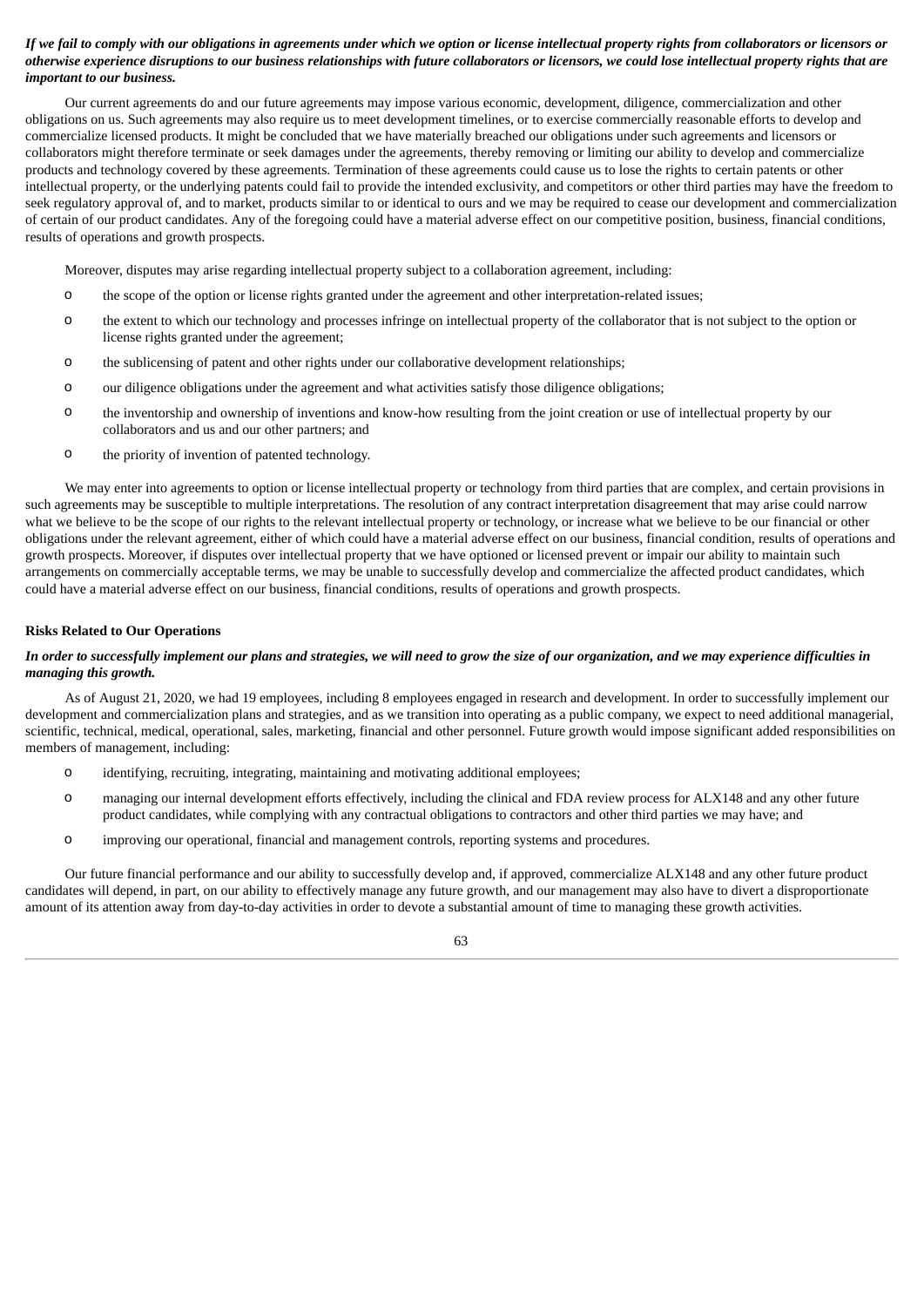We currently rely, and for the foreseeable future will continue to rely, in substantial part on specific independent organizations, advisors and consultants to provide certain services, including substantially all aspects of clinical management and manufacturing. We cannot assure you that the services of independent organizations, advisors and consultants will continue to be available to us on a timely basis when needed, or that we can find qualified replacements. In addition, if we are unable to effectively manage our outsourced activities or if the quality or accuracy of the services provided by third-party service providers is compromised for any reason, our clinical trials may be extended, delayed or terminated, and we may not be able to obtain marketing approval of ALX148 and any other future product candidates or otherwise advance our business. We cannot assure you that we will be able to manage our existing third-party service providers or find other competent outside contractors and consultants on economically reasonable terms, or at all.

If we are not able to effectively expand our organization by hiring new employees and/or engaging additional third-party service providers, we may not be able to successfully implement the tasks necessary to further develop and commercialize ALX148 and other future product candidates and, accordingly, may not achieve our research, development and commercialization goals.

### Our product candidates are based on a novel technology, which makes it difficult to predict the time and cost of product candidate development.

We have concentrated our product research and development efforts on our novel immuno-oncology approach, and our future success depends on the successful development of our lead product candidate, ALX148, and any future product candidates that we develop. There can be no assurance that any development problems we experience in the future related to our novel immuno-oncology approach will not cause significant delays or unanticipated costs or that such development problems can be solved. We may also experience delays in developing a sustainable, reproducible and scalable manufacturing process or transferring that process to commercial partners, which may prevent us from completing our clinical trials or commercializing our product candidates on a timely or profitable basis, if at all.

### We are highly dependent on our key personnel, and if we are not successful in attracting, motivating and retaining highly qualified personnel, we may *not be able to successfully implement our business strategy.*

Our ability to compete in the highly competitive biotechnology and life science industries depends upon our ability to attract, motivate and retain highly qualified managerial, scientific and medical personnel. We are highly dependent on our management and our scientific, technical, business and medical personnel. The loss of the services provided by any of our executive officers, other key employees and other scientific and medical advisors, and our inability to find suitable replacements, could result in delays in the development of our product candidates and harm our business.

We conduct our operations at our facility in the San Francisco Bay Area of California, a region that is headquarters to many other biopharmaceutical companies and many academic and research institutions. To succeed, we must recruit, retain, manage and motivate qualified clinical, scientific, manufacturing and sales and marketing personnel, and we face significant competition for experienced personnel. In addition, we will need to expand and effectively manage our managerial, operational, financial, development and other resources in order to successfully pursue our research, development and commercialization efforts for our existing and future product candidates. Furthermore, replacing executive officers and key employees may be difficult and may take an extended period of time because of the limited talent pool in our industry due to the breadth of skills and experience required to successfully develop, gain regulatory approval of and commercialize products. For example, our former Chief Scientific Officer recently left to become the Chief Executive Officer at Tallac Therapeutics, as described elsewhere in this Quarterly Report. Competition for skilled personnel is intense and the turnover rate can be high, which may limit our ability to hire and retain highly qualified personnel on acceptable terms or at all. We expect that we may need to recruit talent from outside of our region and doing so may be costly and difficult.

Many of the other biotechnology companies that we compete against for qualified personnel have considerably more financial and other resources, different risk profiles and a more extended history in the industry than we do. They also may provide more diverse opportunities and better prospects for career advancement. Some of these characteristics may be more appealing to high-quality candidates than what we can offer. We also experience competition for the hiring of scientific and clinical personnel from universities and research institutions. In addition to competition for personnel, the San Francisco Bay Area in particular is characterized by a high cost of living. We could in the future have difficulty attracting experienced personnel to our company and may be required to expend significant financial resources in our employee recruitment and retention efforts. To induce valuable employees to remain at our company, in addition to salary and cash incentives, we have provided equity grants that vest over time. The value to employees of these equity grants that vest over time may be significantly affected by movements in our stock price that are beyond our control and may at any time be insufficient to counteract more lucrative offers from other companies. Although we have employment agreements with our key employees, these employment agreements provide for at-will employment, which means that any of our employees could leave our employment at any time, with or without notice. If we are unable to attract and incentivize quality personnel on acceptable terms, or at all, it may cause our business and operating results to suffer.

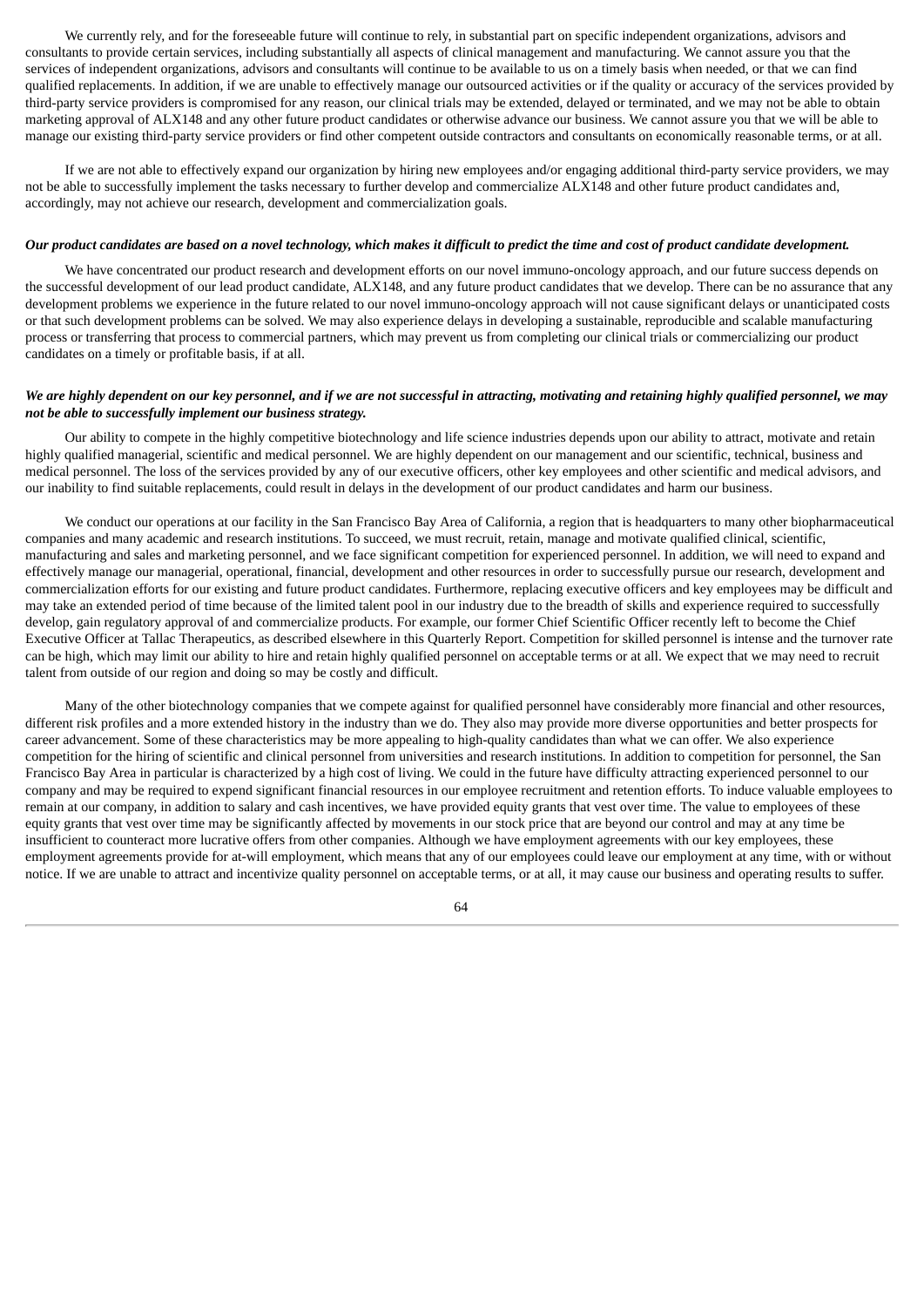# Our international operations may expose us to business, regulatory, political, operational, financial, pricing and reimbursement risks associated with *doing business outside of the United States.*

Our predecessor company, which after our internal reorganization is now our wholly-owned subsidiary, was an Irish private company limited by shares. Our business is subject to risks associated with conducting business internationally. Some of our subsidiaries and operations, in addition to suppliers, industry partners and clinical study centers, are located outside of the United States. Furthermore, our business strategy incorporates potential international expansion as we seek to obtain regulatory approval for, and commercialize, our product candidates in patient populations outside the United States. If approved, we expect to hire sales representatives and conduct physician and patient association outreach activities outside of the United States. Doing business internationally involves a number of risks and complexities, including but not limited to:

- multiple, conflicting and changing laws and regulations such as privacy regulations, tax laws, export and import restrictions, employment laws, regulatory requirements and other governmental approvals, permits and licenses;
- failure by us to obtain and maintain regulatory approvals for the use of our products in various countries;
- rejection or qualification of foreign clinical trial data by the competent authorities of other countries;
- complexities and difficulties in obtaining, maintaining, protecting and enforcing our intellectual property, including as a result of potentially relevant third-party patent rights;
- difficulties in staffing and managing foreign operations;
- complexities associated with managing multiple payor reimbursement regimes, government payors or patient self-pay systems;
- limits in our ability to penetrate international markets;
- financial risks, such as longer payment cycles, difficulty collecting accounts receivable, the impact of local and regional financial crises on demand and payment for our drugs;
- exposure to foreign currency exchange rate fluctuations;
- political and economic instability, including wars, terrorism and political unrest, boycotts, curtailment of trade and other business restrictions;
- natural disasters, outbreaks or public health crises, such as the COVID-19 pandemic;
- certain expenses including, among others, expenses for travel, translation and insurance; and
- regulatory and compliance risks that relate to anti-corruption compliance and record-keeping that may fall within the purview of the FCPA, its accounting provisions or its anti-bribery provisions, or provisions of anti-corruption or anti-bribery laws in other countries.

Any of these factors could harm our future international expansion and operations and, consequently, our results of operations.

# If any of the third parties that we rely on for various operational and administrative aspects of our business fail to provide timely, accurate and ongoing service or if the technology systems and infrastructure suffer outages that we are unable to mitigate, our business may be adversely affected.

We currently rely upon third-party consultants and contractors to provide specific operational and administrative services, including research and clinical consultation and management. The failure of any of these third parties to provide accurate and timely service may adversely impact our business operations. In addition, if such third-party service providers were to cease operations, temporarily or permanently, face financial distress or other business disruption, increase their fees or if our relationships with these providers deteriorate, we could suffer increased costs until an equivalent provider could be found, if at all, or we could develop internal capabilities, if ever. In addition, if we are unsuccessful in choosing or finding high-quality partners, if we fail to negotiate cost-effective relationships with them, or if we ineffectively manage these relationships, it could have an adverse impact on our business and financial performance.

Further, our operations depend on the continuing and efficient operation of our information technology, communications systems and infrastructure, and on cloud-based platforms. Any of these systems and infrastructure are vulnerable to damage or interruption from earthquakes, vandalism, sabotage, terrorist attacks, floods, fires, power outages, telecommunications failures, computer viruses or other deliberate attempts to harm the systems. The occurrence of a natural or intentional disaster, any decision to close a facility we are using without adequate notice, or particularly an unanticipated problem at a cloud-based virtual server facility, could result in harmful interruptions in our service, resulting in adverse effects to our business.

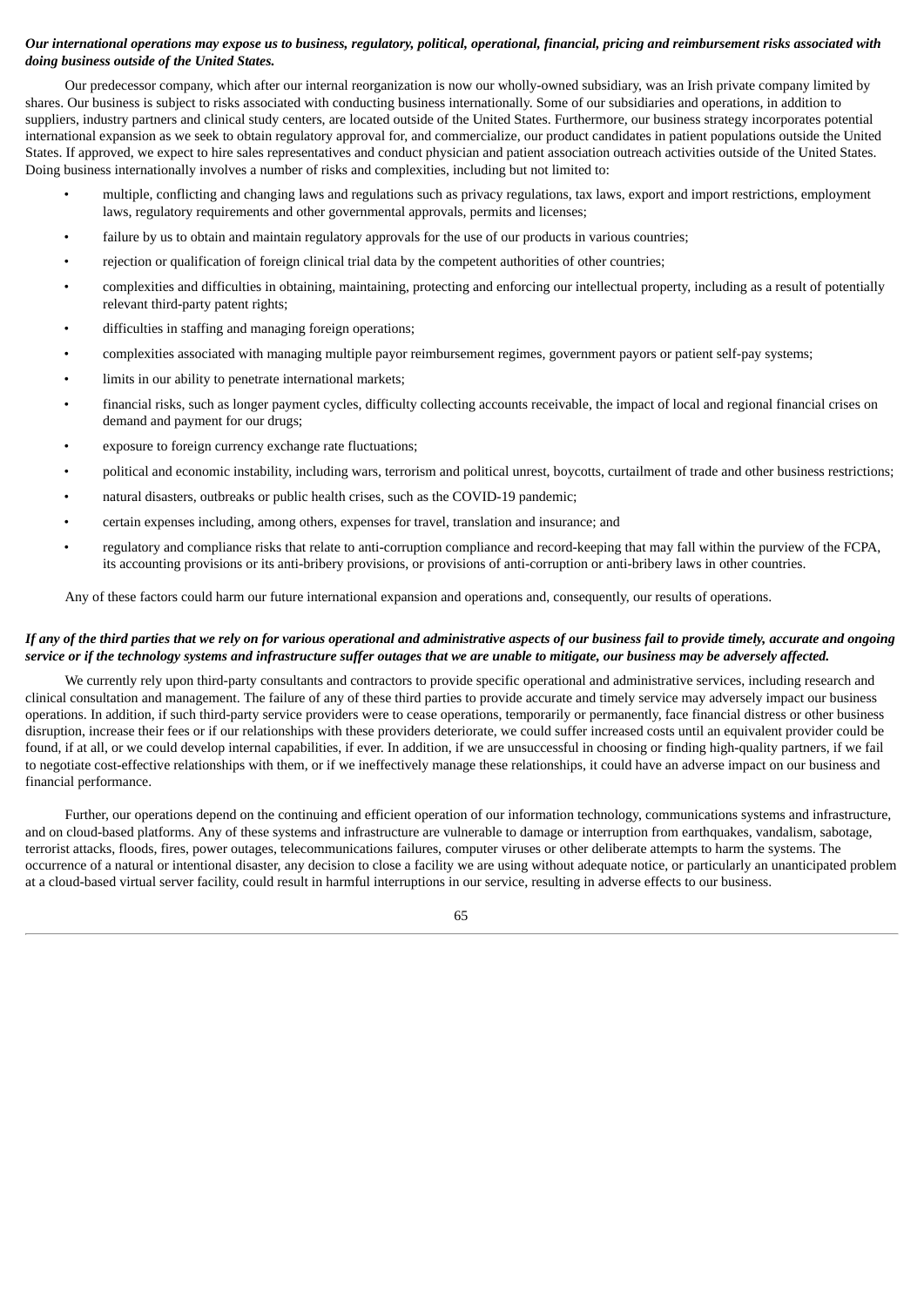# We may become exposed to costly and damaging product liability claims, either when testing our product candidates in the clinic or at the commercial *stage, and our product liability insurance may not cover all damages from such claims.*

We are exposed to potential product liability and professional indemnity risks that are inherent in the research, development, manufacturing, marketing and use of pharmaceutical products. We currently have no products that have been approved for commercial sale. However, the current and future use of product candidates by us in clinical trials and the sale of any approved products in the future, may expose us to liability claims. These claims might be made by patients that use the product, healthcare providers, pharmaceutical companies or others selling such products. In addition, we have agreed to indemnify various counterparties related to our product candidates against certain liability claims and any agreements or collaborations in the future may include such indemnification obligations. Any claims against us, or with respect to which we are obligated to provide indemnification, regardless of their merit, could be difficult and costly to defend or settle and could compromise the market acceptance of our product candidates or any prospects for commercialization of our product candidates, if approved.

Although the clinical trial process is designed to identify and assess potential side effects, it is always possible that a drug, even after regulatory approval, may exhibit unforeseen side effects. If any of our product candidates were to cause adverse side effects during clinical trials or after approval of the product candidate, we may be exposed to substantial liabilities. Physicians and patients may not comply with any warnings that identify known potential adverse effects or that certain patients should not use our drugs for various reasons.

Although we maintain product liability insurance coverage, such insurance may not be adequate to cover all liabilities that we may incur. We may need to increase our insurance coverage each time we commence a clinical trial and if we successfully commercialize any product candidate. As the expense of insurance coverage is increasing, we may not be able to maintain insurance coverage at a reasonable cost or in an amount adequate to satisfy any liability that may arise. If a successful product liability claim or series of claims is brought against us for uninsured liabilities or in excess of insured liabilities, our assets may not be sufficient to cover such claims and our business operations could be impaired. We may expend our limited resources to pursue a particular product candidate or indication and fail to capitalize on product candidates or indications that may be more profitable or for which there is a greater likelihood of success.

Because we have limited financial and managerial resources, we focus on research programs that we identify for specific indications. As a result, we may forego or delay pursuit of opportunities with other product candidates or for other indications that later prove to have greater commercial potential. Our resource allocation decisions may cause us to fail to capitalize on viable commercial therapies or profitable market opportunities.

Our spending on current and future research and development programs, such as ALX148, for specific indications may not yield any commercially viable products. If we do not accurately evaluate the commercial potential or target market for a particular product candidate, we may relinquish valuable rights to that product candidate through collaboration, licensing or other royalty arrangements in cases in which it would have been more advantageous for us to retain sole development and commercialization rights to such product candidate.

### Business disruptions could seriously harm our future revenue and financial condition and increase our costs and expenses.

Our operations, and those of our service providers and suppliers and other contractors and consultants, could be subject to earthquakes, power shortages, telecommunications failures, water shortages, floods, hurricanes, typhoons, fires, extreme weather conditions, medical or public health crises, such as the COVID-19 pandemic, and other natural or man-made disasters or business interruptions, for which we are partly uninsured. The occurrence of any of these business disruptions could seriously harm our operations and financial condition and increase our costs and expenses. We rely on third-party manufacturers to produce and process our product candidates. Our ability to obtain clinical supplies of our product candidates could be disrupted if the operations of these suppliers are affected by a man-made or natural disaster or other business interruption.

The majority of our operations including our corporate headquarters are located in the San Francisco Bay Area in California. Damage or extended periods of interruption to our corporate, development or research facilities due to fire, natural disaster, power loss, communications failure, unauthorized entry or other events could cause us to cease or delay development of some or all of our product candidates. Although we maintain property damage and business interruption insurance coverage on these facilities, our insurance might not cover all losses under such circumstances and our business may be seriously harmed by such delays and interruption.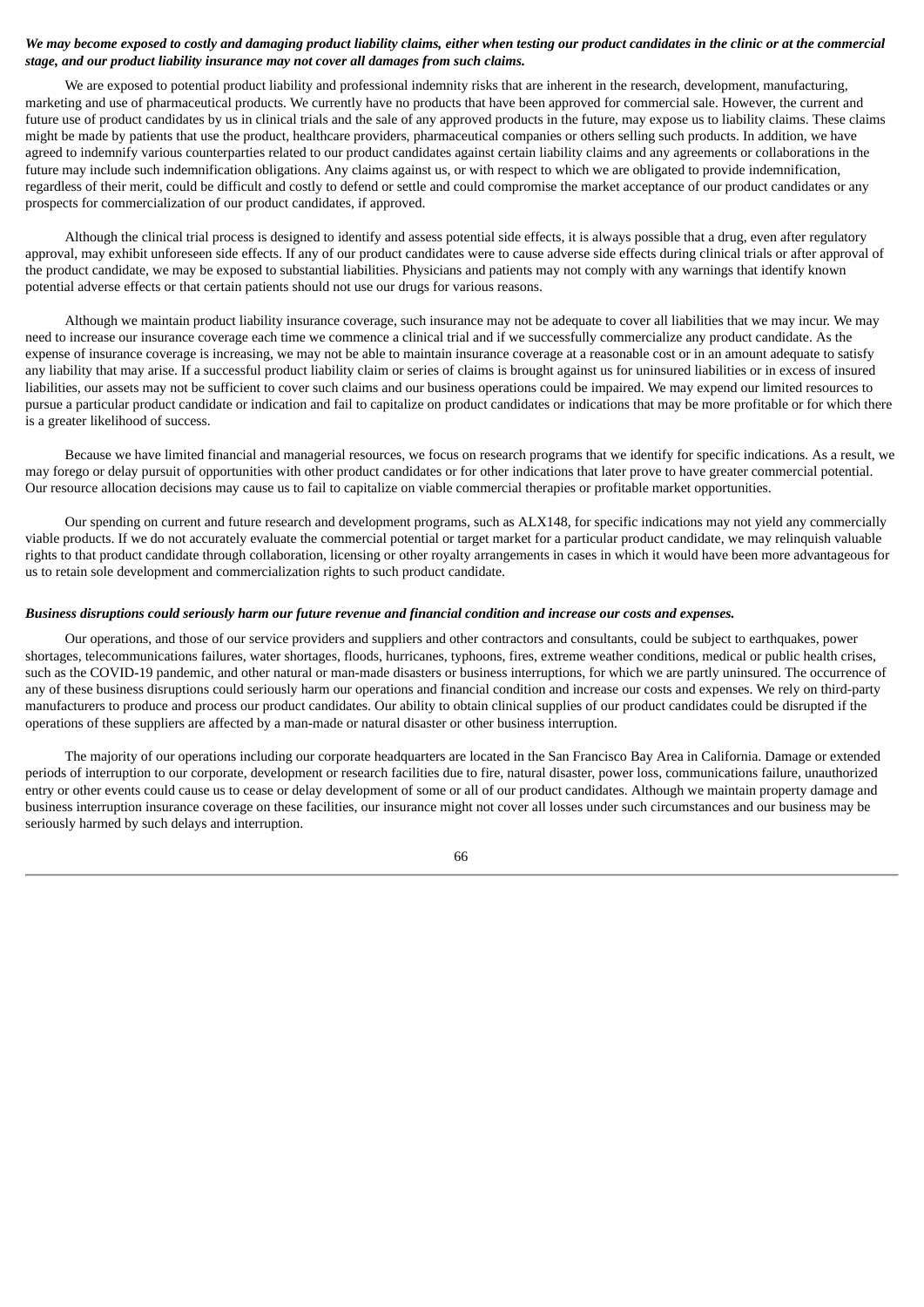## The COVID-19 pandemic could adversely impact our business including our ongoing and planned clinical trials and preclinical research.

In December 2019, COVID-19 was reported to have surfaced in Wuhan, China, resulting in significant disruptions to Chinese manufacturing and travel. Since then, the virus has spread to numerous other countries, including the United States, resulting in the World Health Organization characterizing COVID-19 as a pandemic. The extent to which the COVID-19 pandemic impacts our business will depend on future developments, which are highly uncertain and cannot be predicted, such as the ultimate geographic spread of the disease, the duration of the outbreak, travel restrictions and social distancing in the United States and other countries, business closures or business disruptions, and the effectiveness of actions taken in the United States and other countries to contain and treat the disease and to address its impact, including on financial markets or otherwise. As the COVID-19 pandemic continues to spread around the globe, we could experience other disruptions that could severely impact our business, current and planned clinical trials and preclinical research, including:

- delays or difficulties in enrolling and retaining subjects in our ongoing clinical trial of ALX148 and our future clinical trials;
- delays or difficulties in clinical site initiation, including difficulties in recruiting clinical site investigators and clinical site staff;
- diversion of healthcare resources away from the conduct of clinical trials, including the diversion of hospitals serving as our clinical trial sites and hospital staff supporting the conduct of clinical trials;
- interruption of key clinical trial activities, such as clinical trial site monitoring, due to limitations on travel imposed or recommended by federal or state governments, employers and others or interruption of clinical trial subject visits and study procedures, which may impact the integrity of subject data and clinical study endpoints;
- limitations in resources, including our employees, that would otherwise be focused on the conduct of our business or our current or planned clinical trials or preclinical research, including because of sickness, the desire to avoid contact with large groups of people, or restrictions on movement or access to our facility as a result of government-imposed "shelter in place" or similar working restrictions;
- interruptions or delays in the operations of the FDA or other domestic or foreign regulatory authorities, which may impact review and approval timelines;
- delays in receiving the supplies, materials and services needed to conduct clinical trials and preclinical research;
- changes in regulations as part of a response to the COVID-19 pandemic which may require us to change the ways in which our clinical trials are conducted, which may result in unexpected costs or require us to discontinue the clinical trial altogether;
- interruptions or delays to our development pipeline;
- delays in necessary interactions with regulators, ethics committees and other important agencies and contractors due to limitations in employee resources or furlough of government or contractor personnel; and
- refusal of the FDA to accept data from clinical trials in affected geographies outside of the United States.

We are still assessing the impact that COVID-19 may have on our ability to effectively conduct our business operations as planned and there can be no assurance that we will be able to avoid a material impact on our business from the spread of COVID-19 or its consequences, including disruption to our business and downturns in business sentiment generally or in our industry. For example, on March 16, 2020, San Mateo County, where our headquarters are located, issued a "shelter-in-place" order, effective March 17, 2020, and on March 19, 2020, the Executive Department of the State of California issued Executive Order N-33-20, ordering all individuals in the State of California to stay home or at their place of residence except as needed to maintain continuity of operations of the federal critical infrastructure sectors. Although San Mateo County and the State of California subsequently took steps toward reopening businesses, the State of California recently placed San Mateo County on its monitoring list due to an increase in the rate of COVID-19 cases in the county, reversing the reopening of many workplaces. Our primary operations are located in Burlingame, California. As a result of such county and California state orders, the majority of our employees are currently telecommuting, which may impact certain of our operations over the near term and long term.

Further, as a result of the COVID-19 pandemic, the extent and length of which is uncertain, we may be required to develop and implement additional clinical trial policies and procedures designed to help protect subjects from the COVID-19 virus, which may include using telemedicine visits, remote monitoring of subjects and clinical sites and measures to ensure that data from clinical trials that may be disrupted as a result of the pandemic are collected pursuant to the study protocol and consistent with GCPs, with any material protocol deviation reviewed and approved by the site Institutional Review Board. Subjects who may miss scheduled appointments, any interruption in study drug supply, or other consequences that may result in incomplete data being generated during

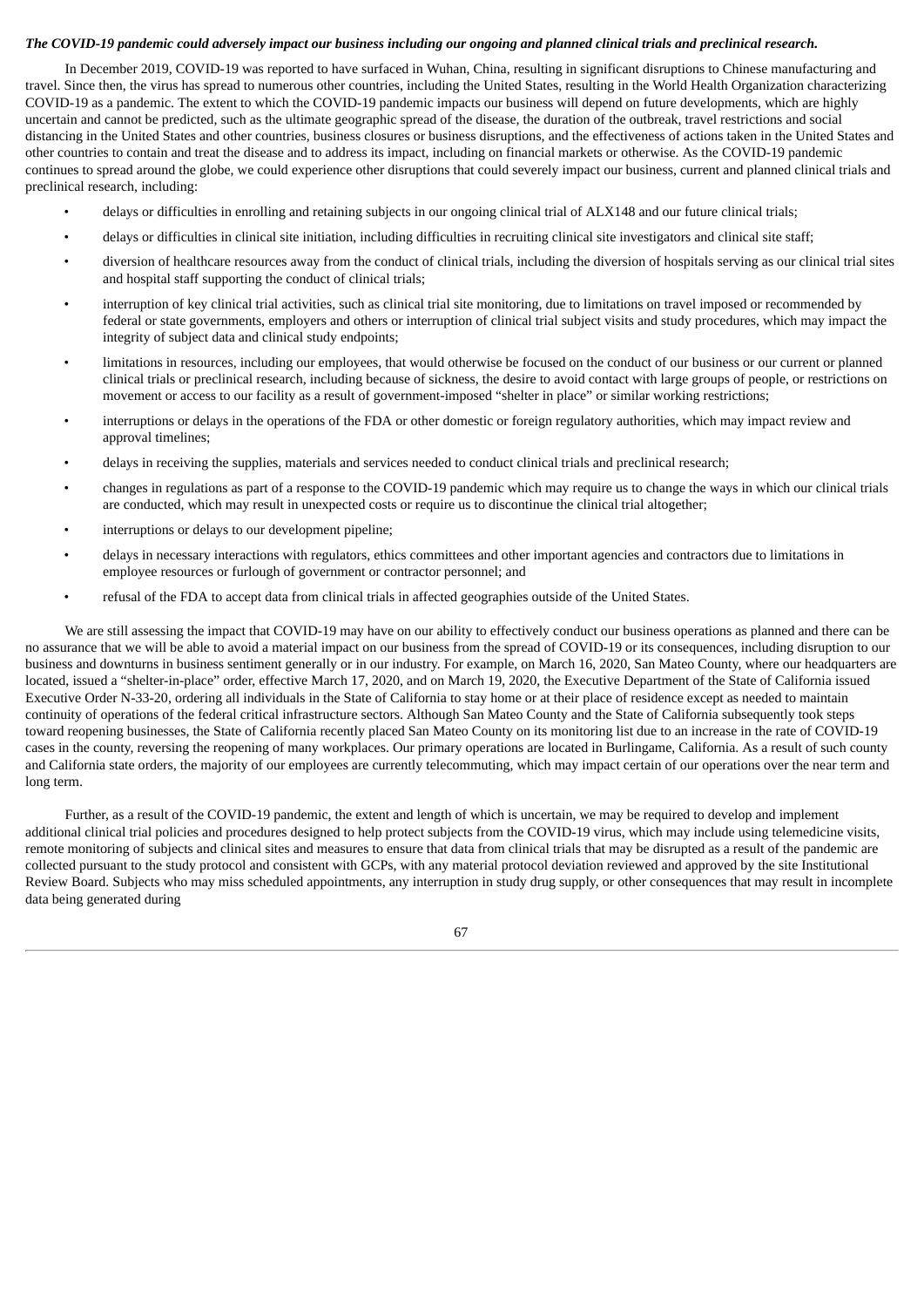a clinical trial as a result of the pandemic must be adequately documented and justified. For example, in March 2020, the FDA issued a guidance on conducting clinical trials during the pandemic, which describe a number of considerations for sponsors of clinical trials impacted by the pandemic, including the requirement to include in the clinical trial report contingency measures implemented to manage the trial, and any disruption of the trial as a result of the COVID-19 pandemic; a list of all subjects affected by the COVID-19-pandemic related study disruption by unique subject identifier and by investigational site and a description of how the individual's participation was altered; and analyses and corresponding discussions that address the impact of implemented contingency measures (*e.g.*, participant discontinuation from investigational product and/or study, alternative procedures used to collect critical safety and/or efficacy data) on the safety and efficacy results reported for the trial.

The global outbreak of COVID-19 continues to rapidly evolve. While the extent of the impact of the COVID-19 pandemic on our business and financial results is uncertain, a continued and prolonged public health crisis such as the COVID-19 pandemic could have a material negative impact on our business, financial condition and operating results.

To the extent the COVID-19 pandemic adversely affects our business and financial results, it may also have the effect of heightening many of the other risks described in this section and in this "Risk Factors" section.

### We may experience disruptions and delays or incur financial damages as a result of system failures or security breaches.

Despite the implementation of security measures, any of the internal computer systems belonging to us or our third-party service providers are vulnerable to damage from computer viruses, unauthorized access, natural disasters, terrorism, war and telecommunication and electrical failure. Any system failure, accident or security breach that causes interruptions in our own or in third-party service providers' operations could result in a material disruption of our drug discovery and development programs. A system failure or security breach that causes the loss of clinical trial data from completed or future clinical trials could result in delays in our regulatory approval efforts and significantly increase our costs in order to recover or reproduce the lost data. In addition, to the extent that any disruption or security breach results in a loss or damage to our data or applications or inappropriate disclosure of confidential or proprietary information, including personal information related to the subjects in our clinical trial, we may incur liability as a result, our drug discovery programs and competitive position may be adversely affected and further development of our product candidates may be delayed. Any such disruption, failure or security breach could also cause us to incur additional costs to remedy the damages that arise from such disruption, failure or security breach.

Our insurance policies may not be adequate to compensate us for the potential losses arising from any such disruption, failure or security breach. In addition, such insurance may not be available to us in the future on economically reasonable terms, or at all. Further, our insurance may not cover all claims made against us and could have high deductibles in any event, and defending a suit, regardless of its merit, could be costly and divert management attention.

## We may seek to enter into collaborations, including strategic collaborations, licenses and other similar arrangements related to our product candidates and may not be successful in doing so, and even if we are, we may not be able to maintain or realize the benefits of such relationships. If we are not able to establish future collaborations, we may have to alter some of our future development and commercialization plans and our business could be *adversely affected.*

We may seek to enter into collaborations, licenses and other similar arrangements for the development or commercialization of our product candidates, due to capital costs required to develop or commercialize the product candidate in such markets. We may not be successful in our efforts to establish such collaborations for our product candidates because our product candidates may be deemed to be at too early of a stage of development for collaborative effort or third parties may not view our product candidates as having the requisite potential to demonstrate safety and efficacy or significant commercial opportunity. Further, any future collaboration agreements may restrict us from entering into additional agreements with potential collaborators. We cannot be certain that, following a strategic transaction or license, we will achieve an economic benefit that justifies such transaction.

Even if we are successful in our efforts to establish such collaborations, the terms that we agree upon may not be favorable to us, and we may not be able to maintain such collaborations if, for example, development or of a product candidate is delayed, the safety of a product candidate is questioned or sales of an approved product are unsatisfactory. We also may not be able to realize the benefit of such collaborations if we are unable to successfully integrate them with our existing operations and company culture. In any such collaborations, we may likely have limited control over the amount and timing of resources that our collaborators dedicate to the development or commercialization of any product candidates we may seek to develop with them. We cannot predict the success of any collaboration that we may enter into.

We face significant competition in seeking appropriate collaborators and a number of more established companies may also be pursuing strategies to license or acquire third-party intellectual property rights that we may consider attractive. These established companies may have a competitive advantage over us due to their size, financial resources and greater clinical development and commercialization capabilities. In addition, companies that perceive us to be a competitor may be unwilling to assign or license rights

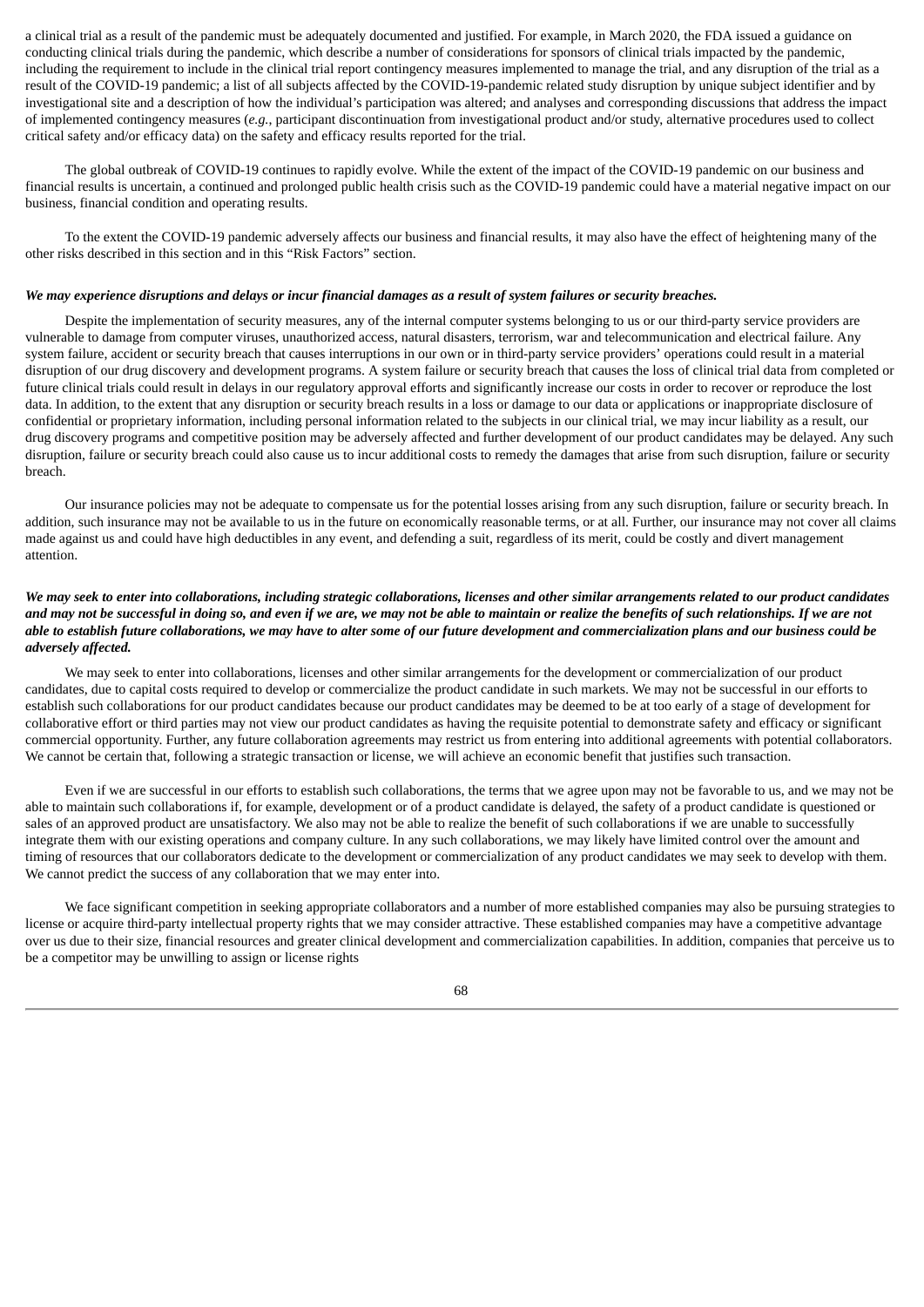to us. Whether we reach a definitive agreement for a collaboration will depend, among other things, upon our assessment of the collaborator's resources and expertise, the terms and conditions of the proposed collaboration and the proposed collaborator's evaluation of a number of factors. Those factors may include the design or results of clinical trials, the likelihood of approval by the FDA or similar foreign regulatory authorities, the potential market for the subject product candidate, the costs and complexities of manufacturing and delivering such product candidate to patients, competing products, the existence of uncertainty with respect to our ownership of technology, which can exist if there is a challenge to such ownership without regard to the merits of the challenge and industry and market conditions generally. The collaborator may also consider alternative product candidates or technologies for similar indications that may be available to collaborate on and whether such a collaboration could be more attractive than the one with us for our product candidate. Collaborations are complex and time-consuming to negotiate and document. In addition, there have been a significant number of recent business combinations among large pharmaceutical companies that have resulted in a reduced number of potential future collaborators.

We may not be able to negotiate further collaborations on a timely basis, on acceptable terms, or at all. We also may find that our programs require the use of proprietary rights held by third parties, and the growth of our business may depend in part on our ability to acquire, in-license or use these proprietary rights. Even if we are able to obtain a license to intellectual property of interest, we may not be able to secure exclusive rights, in which case others could use the same rights and compete with us. Our future collaboration partners may not prioritize our product candidates or otherwise not effectively pursue the development of our product candidates which may delay, reduce or terminate the development of such product candidate, reduce or delay its development program, or delay its potential commercialization. Further, if we are unable to successfully obtain rights to required third-party intellectual property rights or maintain the existing intellectual property rights we have, we may have to delay, reduce or terminate the development of such product candidate, reduce or delay its development program or one or more of our other development programs, delay its potential commercialization or reduce the scope of any sales or marketing activities or increase our expenditures and undertake development or commercialization activities at our own expense. Any of the foregoing factors would likely harm our ability to execute our business plans. If we elect to increase our expenditures to fund development or commercialization activities on our own, we may need to obtain additional capital, which may not be available to us on acceptable terms or at all. If we do not have sufficient funds, we may not be able to further develop our product candidates or bring them to market and generate product revenue.

# *We may acquire businesses or assets and we may not realize the benefits of such acquisitions.*

We may acquire businesses or assets or create joint ventures with third parties that we believe may complement our existing product candidates. We may not be able to realize the benefit of acquiring such businesses or joint ventures if we are not able to successfully integrate them with our existing operations and company culture. We may encounter difficulties in developing, manufacturing and marketing any new product candidates resulting from an acquisition or that delay or prevent us from realizing their expected benefits.

Also, the anticipated benefit of any joint venture or acquisition may not materialize or such joint venture or acquisition may be prohibited. The Loan Agreement which governs our term loan limits our ability to pursue certain mergers, acquisitions, amalgamations or consolidations that we may believe to be in our best interest. Additionally, future acquisitions or dispositions could result in potentially dilutive issuances of our equity securities, the incurrence of debt, contingent liabilities or amortization expenses or write-offs of goodwill, any of which could harm our financial condition. We cannot predict the number, timing or size of future joint ventures or acquisitions, or the effect that any such transactions might have on our operating results.

## The terms of our Loan Agreement require us to meet certain operating and financial covenants and place restrictions on our operating and financial flexibility. If we raise additional capital through debt financing, the terms of any new debt could further restrict our ability to operate our business.

The loans under the Loan Agreement are secured by substantially all of our assets, except our intellectual property, which is the subject of a negative pledge. The \$6.0 million in term loans under the Loan Agreement bear interest at a floating per annum interest rate equal to the greater of 7.0% or 2.0% plus the prime rate as reported in The Wall Street Journal. We are required to make interest-only payments for the first 12 months after the closing of the Loan Agreement, followed by consecutive equal monthly payments of principal and interest commencing on January 1, 2021 and continuing through the maturity date of September 1, 2022. The Loan Agreement also provides for a final payment equal to 6.0% multiplied by the aggregate principal amount of the term loans funded, which is due on the maturity date, upon the acceleration of the term loans, or upon prepayment of the term loans. If we elect to prepay the term loans, there is also a prepayment fee of between 1.0% and 3.0% of the principal amount being prepaid depending on the timing and circumstances of prepayment.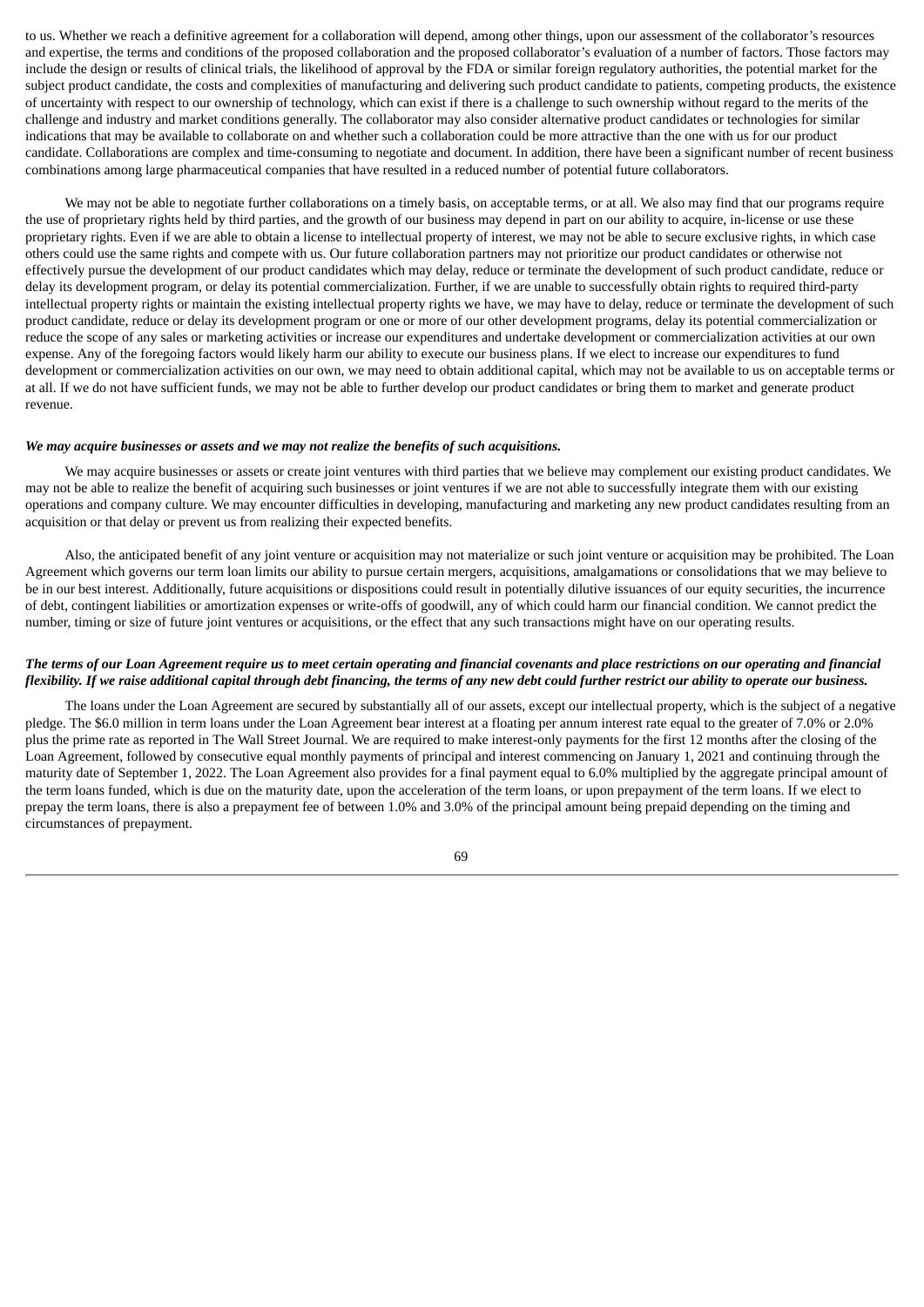The Loan Agreement contains customary affirmative and negative covenants, indemnification provisions and events of default. The affirmative covenants include, among others, covenants requiring us and our subsidiaries to maintain legal existence and good standing, deliver certain financial reports, keep inventory in good and marketable condition, timely file tax returns and reports, maintain insurance, maintain operating accounts and maintain certain intellectual property rights. The negative covenants include, among others, restrictions on transferring or licensing our assets, changing our business, engaging in mergers or acquisitions, incurring additional indebtedness, paying dividends or making other distributions and creating other liens on our assets, in each case subject to customary exceptions.

If we default under the Loan Agreement, the Lenders will be able to declare all obligations immediately due and payable and take control of our pledged assets, potentially requiring us to renegotiate our agreement on terms less favorable to us or to immediately cease operations. The Lenders could declare a default under the Loan Agreement upon the occurrence of any event that the Lenders interpret as a material adverse change as defined under the Loan Agreement, thereby requiring us to repay the loan immediately or to attempt to reverse the declaration of default through negotiation or litigation. Any declaration by the Lenders of an event of default could significantly harm our business and prospects and could cause the price of our common stock to decline. If we raise any additional debt financing, the terms of such additional debt could further restrict our operating and financial flexibility.

#### Our ability to utilize our net operating loss carryforwards and certain other tax attributes may be limited.

Under the U.S. Internal Revenue Code of 1986, as amended, if a corporation undergoes an "ownership change" (generally defined as a greater than 50 percentage points change (by value) in the ownership of its equity over a rolling three-year period), the corporation's ability to use its pre-change net operating loss carryforwards and other pre-change tax attributes to offset its post-change income and taxes may be limited. We may have experienced such ownership changes in the past, and we may experience ownership changes in the future, in either case as a result of subsequent shifts in our stock ownership, some of which are outside our control. As of December 31, 2019, we had net operating loss carryforwards for U.S. state income tax purposes of approximately \$30.9 million, and our ability to utilize those net operating loss carryforwards could be limited by an "ownership change" as described above, which could result in increased tax liability to our company.

As of December 31, 2019, we had Irish net operating loss carryforwards of approximately \$4.0 million. These Irish net operating loss carryforwards do not expire but may not be fully utilized unless we generate sufficient income in Ireland. Under Irish law, where a company makes a loss in its trade, it can carry that loss forward to subsequent accounting periods and offset the loss against profits or gains of the same trade. The utilization of carried forward losses is disallowed where (i) the trade that gave rise to the losses is discontinued or (ii) within any period of three years, there is both a change in the ownership of a company and (whether earlier or later in that period or at the same time) a major change in the nature or conduct of a trade carried on by the company or (iii) at any time after the scale of the activities in a trade carried on by a company has become small or negligible and before any considerable revival of the trade, there is a change in ownership of the company. There are no legislative explanations of what constitutes a major change in the nature or conduct of a trade. Relevant case law indicates that there must be a difference in the kind of trade/goods (and not just a quantitative difference) or a major difference in client outlets or markets of the trade but whether there has been a major change in the nature or conduct of a trade is a qualitative matter, and one which is to be judged on the facts of any particular set of circumstances. We may experience ownership changes in the future as a result of subsequent movements in our share ownership, some of which are outside of our control. If we also experience a major change in the nature or conduct of our trade or our trade becomes small or negligible, we may be limited in the amount of loss carryforwards that we can use in the future to offset taxable income for Irish corporation tax purposes. Furthermore, in the event we incur net income in certain jurisdictions but incur losses (or have loss carryforwards) in other jurisdictions, we cannot offset the income from one jurisdiction with the loss from another, which could increase our effective tax rate.

#### **Risks Related to Ownership of Our Common Stock**

#### We do not know whether an active, liquid and orderly trading market will be sustained for our common stock.

Prior to our initial public offering, no market for shares of our common stock existed. Although our common stock is listed on the Nasdaq Global Select Market, the market for our shares has demonstrated varying levels of trading activity. It is possible that in one or more future periods our results of operations and progression of our product pipeline may not meet the expectations of public market analysts and investors, and, as a result of these and other factors, the price of our common stock may fall.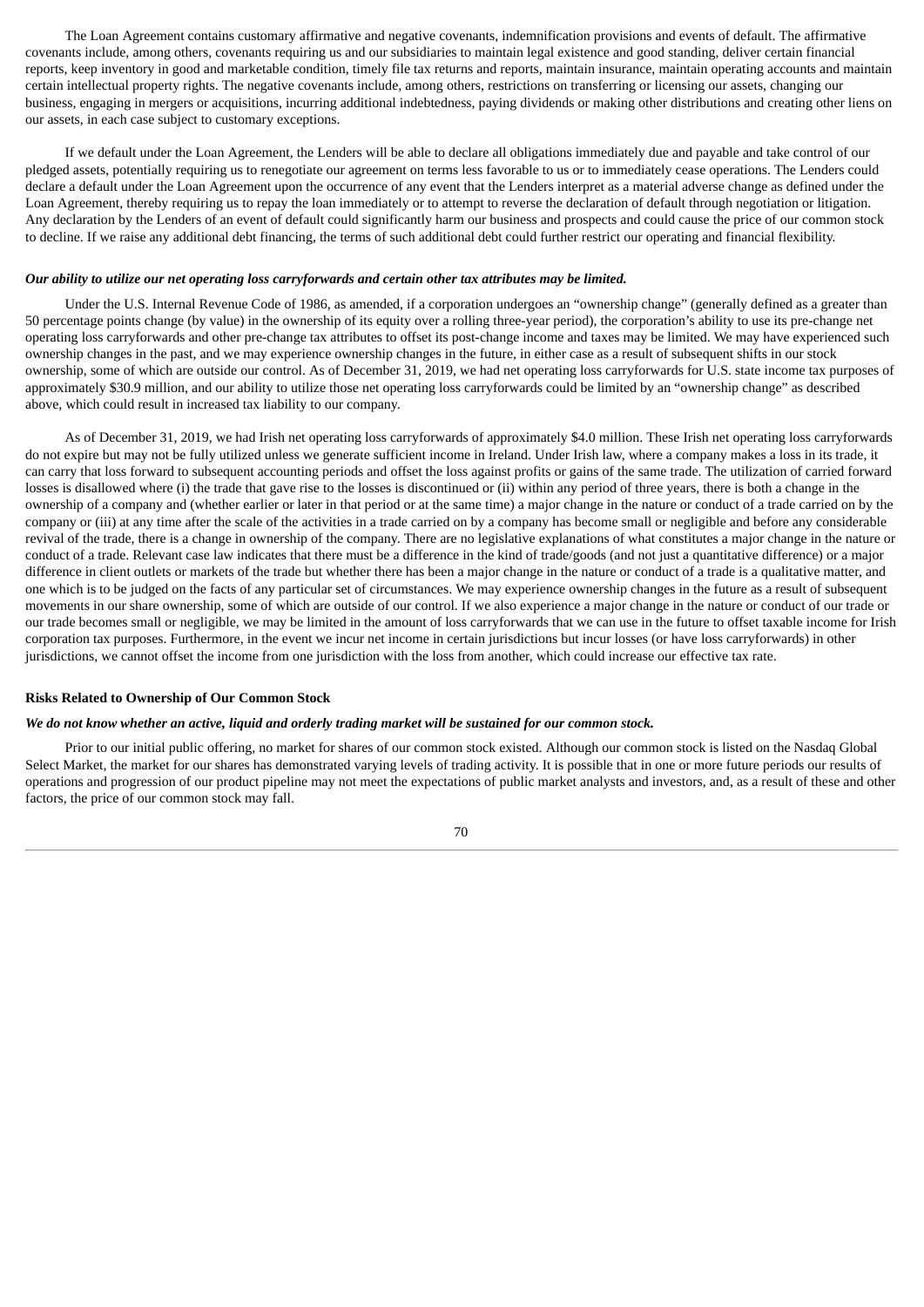### *The price of our stock may be volatile, and you could lose all or part of your investment.*

The trading price of our common stock may be highly volatile and subject to wide fluctuations in response to various factors, some of which are beyond our control. In addition to those discussed in this "Risk Factors" section and elsewhere in this Quarterly Report on Form 10-Q, these factors include:

- results and timing of our preclinical studies and clinical trials and studies and trials of our competitors;
- failure or discontinuation of any of our development programs;
- issues in manufacturing our product candidates or any future approved products;
- regulatory developments or enforcement in the United States and foreign countries with respect to our product candidates or our competitors' products;
- competition from existing products or new products that may emerge;
- actual or anticipated changes in our growth and development relative to our competitors;
- developments or disputes concerning patents or other proprietary rights;
- introduction of new product candidates or technological innovations by us or our competitors;
- announcements by us, our future strategic partners or our competitors of significant acquisitions, strategic partnerships, joint ventures or capital commitments;
- actual or anticipated changes in estimates or recommendations by securities analysts, if any cover our common stock;
- fluctuations in the valuation of companies perceived by investors to be comparable to us;
- public concern over our product candidates or any future approved products;
- litigation;
- future sales of our common stock by us, our insiders or our other stockholders;
- expiration of market stand-off or lock-up agreements;
- share price and volume fluctuations attributable to inconsistent trading volume levels of our shares;
- additions or departures of key personnel;
- changes in the structure of health care payment systems in the United States or overseas;
- failure of any of our product candidates, if approved, to achieve commercial success;
- economic and other external factors such as macroeconomic, disasters, crises or health matters, including the impact of the COVID-19 pandemic;
- period-to-period fluctuations in our financial condition and results of operations, including the timing of payment or receipt of any future milestone or other payments under commercialization or licensing agreements;
- announcements or expectations of additional financing efforts;
- overall fluctuations in U.S. equity markets, general market conditions and market conditions for biotechnology stocks; and
- other factors that may be unanticipated or out of our control.

In addition, the stock market has recently experienced significant volatility, particularly with respect to biotechnology and other life sciences company stocks. The volatility of biotechnology and other life sciences company stock often does not relate to the operating performance of the companies presented by the stock. In addition, in the past, when the market price of a stock has been volatile, holders of that stock have instituted securities class action litigation against the company that issued the stock. If any of our stockholders brought a lawsuit against us, we could incur substantial costs defending the lawsuit and divert the time and attention of our management, which could seriously harm our business.

The realization of any of the above risks or any of a broad range of other risks, including those described in this "Risk Factors" section, could have a dramatic and adverse impact on the market price of our common stock.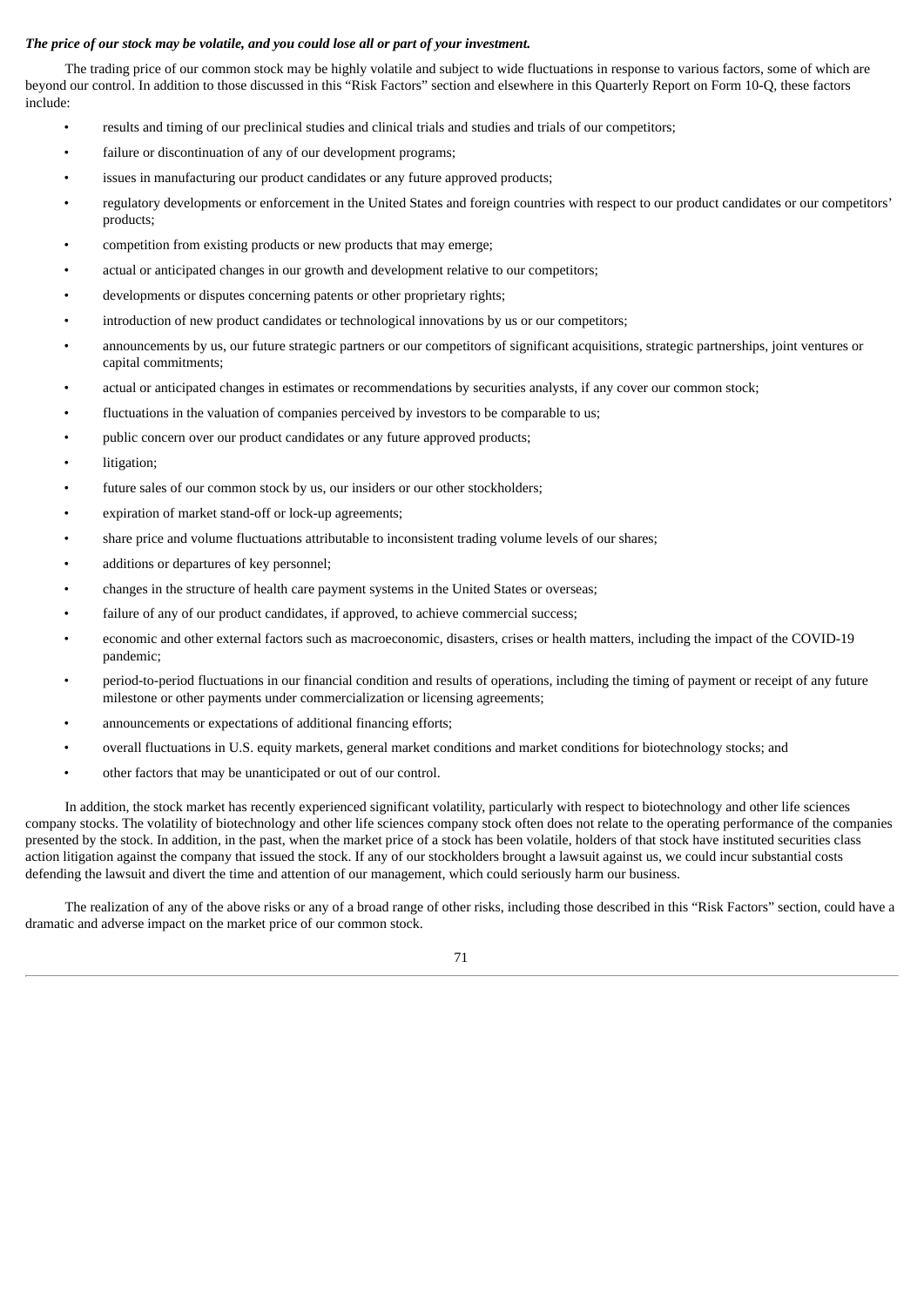## Our operating results may fluctuate significantly, which makes our future operating results difficult to predict and could cause our operating results to *fall below expectations or our guidance.*

Our quarterly and annual operating results may fluctuate significantly in the future, which makes it difficult for us to predict our future operating results. From time to time, we may enter into license or collaboration agreements or strategic partnerships with other companies that include development funding and significant upfront and milestone payments and/or royalties, which may become an important source of our revenue. These upfront and milestone payments may vary significantly from period to period and any such variance could cause a significant fluctuation in our operating results from one period to the next.

In addition, we measure compensation cost for stock-based awards made to employees at the grant date of the award, based on the fair value of the award as determined by our board of directors, and recognize the cost as an expense over the employee's requisite service period. As the variables that we use as a basis for valuing these awards change over time, including our underlying stock price and stock price volatility, the magnitude of the expense that we must recognize may vary significantly.

Furthermore, our operating results may fluctuate due to a variety of other factors, many of which are outside of our control and may be difficult to predict, including the following:

- the timing and cost of, and level of investment in, research and development activities relating to our current product candidates and any future product candidates and research-stage programs, which will change from time to time;
- our ability to enroll subjects in clinical trials and the timing of enrollment;
- the cost of manufacturing our current product candidates and any future product candidates, which may vary depending on FDA, EMA or other comparable foreign regulatory authority guidelines and requirements, the quantity of production and the terms of our agreements with manufacturers;
- expenditures that we will or may incur to acquire or develop additional product candidates and technologies or other assets;
- the timing and outcomes of clinical trials for ALX148, and any of our other product candidates, or competing product candidates;
- the need to conduct unanticipated clinical trials or trials that are larger or more complex than anticipated;
- competition from existing and potential future products that compete with ALX148 and any of our other product candidates, and changes in the competitive landscape of our industry, including consolidation among our competitors or partners;
- any delays in regulatory review or approval of ALX148 or any of our other product candidates;
- the level of demand for ALX148 and any of our other product candidates, if approved, which may fluctuate significantly and be difficult to predict;
- the risk/benefit profile, cost and reimbursement policies with respect to our product candidates, if approved, and existing and potential future products that compete with ALX148 and any of our other product candidates;
- our ability to commercialize ALX148 and any of our other product candidates, if approved, inside and outside of the United States, either independently or working with third parties;
- our ability to establish and maintain collaborations, licensing or other arrangements;
- our ability to adequately support future growth;
- potential unforeseen business disruptions that increase our costs or expenses;
- future accounting pronouncements or changes in our accounting policies;
- the COVID-19 pandemic; and
- the changing and volatile global economic and political environment.

72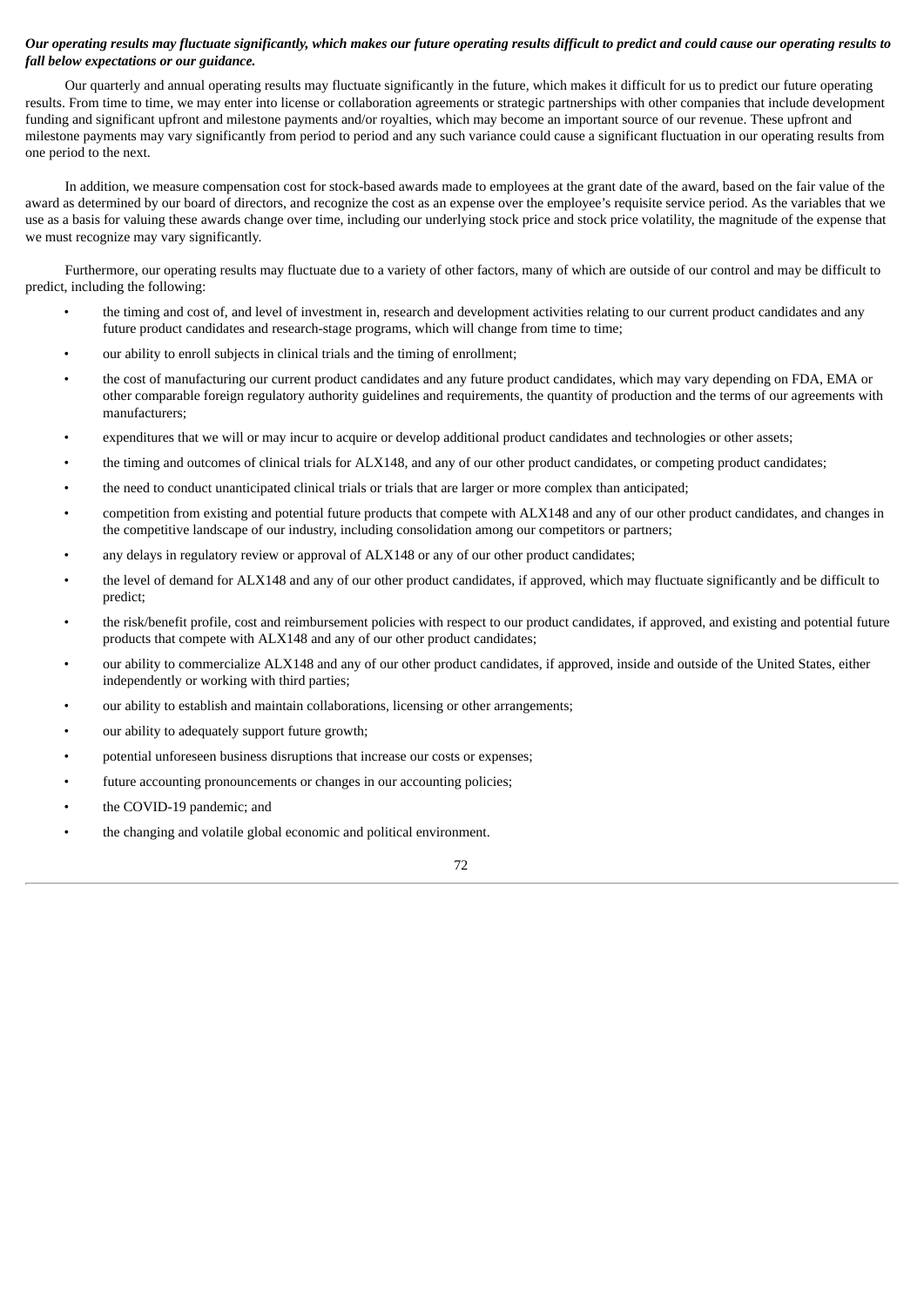The cumulative effect of these factors could result in large fluctuations and unpredictability in our quarterly and annual operating results. As a result, comparing our operating results on a period-to-period basis may not be meaningful. Investors should not rely on our past results as an indication of our future performance. This variability and unpredictability could also result in our failing to meet the expectations of industry or financial analysts or investors for any period. If our revenue or operating results fall below the expectations of analysts or investors or below any forecasts we may provide to the market, or if the forecasts we provide to the market are below the expectations of analysts or investors, the price of our common stock could decline substantially. Such a stock price decline could occur even when we have met any previously publicly stated guidance we may provide.

#### Sales of a substantial number of shares of our common stock in the public market could cause our stock price to fall.

Sales of a substantial number of shares of our common stock in the public market could occur at any time. These sales, upon the expiration of the market standoff and lock-up agreements, the early release of these agreements, or the perception in the market that the holders of a large number of shares of common stock intend to sell shares, could reduce the market price of our common stock.

As of August 21, 2020, we had 36,967,320 shares of our common stock outstanding. Of these shares, only the shares sold in our initial public offering by us (other than the Company directed shares purchased in our initial public offering by an officer of the Company) are currently freely tradable without restriction in the public market. The remaining 27,198,320 shares are currently prohibited without the permission of the underwriters or otherwise restricted under securities laws, market standoff agreements entered into by our stockholders with us or lock-up agreements entered into by our directors, officers and stockholders with the underwriters. However, subject to applicable securities law restrictions and excluding shares of restricted stock that will remain unvested, these shares will be able to be sold in the public market beginning January 13, 2021 which is the 180th day after the date of our initial public offering. Shares issued upon the exercise of stock options outstanding under our equity incentive plans or pursuant to future awards granted under those plans will become available for sale in the public market to the extent permitted by the provisions of applicable vesting schedules, any applicable market standoff and lock-up agreements, and Rule 144 and Rule 701 under the Securities Act.

In addition, on July 17, 2020, we filed a registration statement on Form S-8 to register 3,563,962 shares of our common stock reserved for future issuance under our equity compensation plans. As a result, shares registered under this registration statement on Form S-8 will be available for sale in the public market subject to the satisfaction of applicable vesting arrangements and the exercise of such options, the lock-up arrangements described above and, in the case of our affiliates, the restrictions of Rule 144.

Moreover, holders of an aggregate of 24,429,399 shares of our common stock have rights, subject to conditions, to require us to file registration statements covering their shares or to include their shares in registration statements that we may file for ourselves or other stockholders. Registration of these shares under the Securities Act would result in the shares becoming freely tradeable in the public market, subject to the restrictions of Rule 144 in the case of our affiliates. If any of these additional shares are sold, or if it is perceived that they will be sold, in the public market, the market price of our common stock could decline.

In connection with our initial public offering, our executive officers, directors and the holders of substantially all of our capital stock and securities convertible into or exchangeable for our capital stock entered into market stand-off agreements with us and lock-up agreements with the underwriters under which they have agreed, subject to specific exceptions, not to sell, directly or indirectly, any shares of common stock without the permission of Jefferies LLC, Credit Suisse Securities (USA) LLC and Piper Sandler & Co. for a period of 180 days following the date of the initial public offering. We refer to such period as the lock-up period. When the lock-up period expires, we and our securityholders subject to a lock-up agreement or market stand-off agreement will be able to sell our shares in the public market. In addition, the underwriters may, in their sole discretion, release all or some portion of the shares subject to lock-up agreements at any time and for any reason. Sales of a substantial number of such shares upon expiration of the lock-up and market stand-off agreements, the perception that such sales may occur, or early release of these agreements, could cause our market price to fall or make it more difficult for you to sell your common stock at a time and price that you deem appropriate.

### If securities or industry analysts do not publish research or publish inaccurate or unfavorable research about our business, our share price and trading *volume could decline.*

The trading market for our common stock depends on the research and reports that securities or industry analysts publish about us or our business. We do not have any control over these analysts. We cannot assure you that analysts will cover us or provide favorable coverage. If no or few securities or industry analysts commence coverage of us, the trading price for our stock would be negatively impacted. If one or more of the analysts who cover us downgrade our stock or change their opinion of our common stock, our share price would likely decline. If one or more of these analysts cease coverage of our company or fail to publish reports on us regularly, we could lose visibility in the financial markets, which could cause our share price or trading volume to decline.

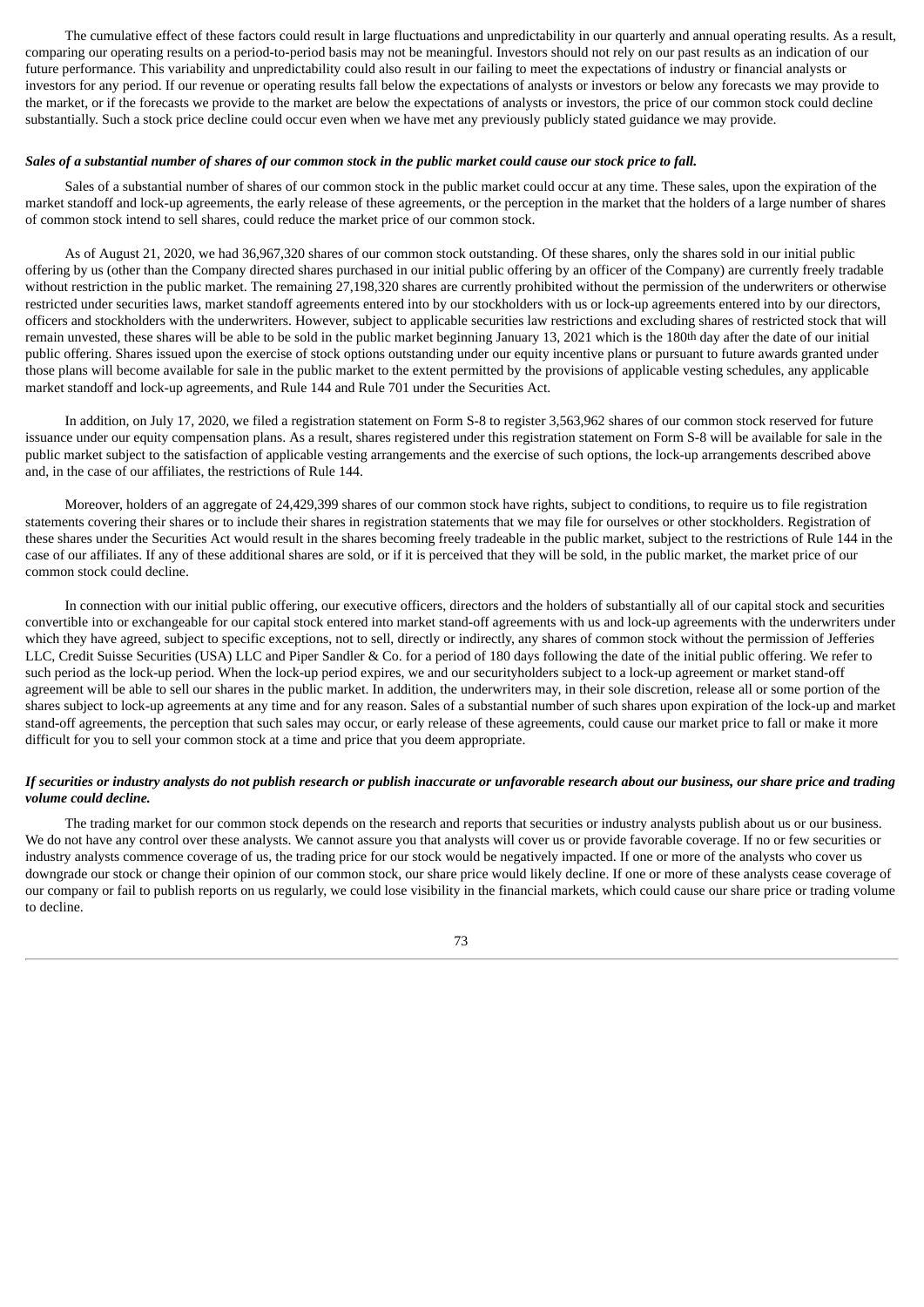#### We have incurred and will continue to incur significant increased costs and management resources as a result of operating as a public company.

We have incurred and will continue to incur significant legal, accounting, compliance and other expenses as a public company and these expenses may increase even more after we are no longer an "emerging growth company." Our management and other personnel need to devote a substantial amount of time and incur significant expense in connection with compliance initiatives. For example, as a public company, we must adopt additional internal controls and disclosure controls and procedures and have retained a transfer agent and adopted an insider trading policy. As a public company, we bear all of the internal and external costs of preparing and distributing periodic public reports in compliance with our obligations under the securities laws.

In addition, we anticipate implementing an enterprise resource planning, or ERP, system for our company. An ERP system is intended to combine and streamline the management of our financial, accounting, human resources, sales and marketing and other functions, enabling us to manage operations and track performance more effectively. However, an ERP system would likely require us to complete many processes and procedures for the effective use of the system or to run our business using the system, which may result in substantial costs. Additionally, in the future, we may be limited in our ability to convert any business that we acquire to the ERP. Any disruptions or difficulties in using an ERP system could adversely affect our controls and harm our business, including our ability to forecast or make sales and collect our receivables. Moreover, such disruption or difficulties could result in unanticipated costs and diversion of management attention.

In addition, regulations and standards relating to corporate governance and public disclosure, including the Sarbanes-Oxley Act, or SOX, and the related rules and regulations implemented by the SEC and the Nasdaq Stock Market LLC, or Nasdaq, have and will continue to increase legal and financial compliance costs and make some compliance activities more time-consuming. We have invested and will continue to invest additional resources to comply with evolving laws, regulations and standards, and this investment will result in increased general and administrative expenses and may divert management's time and attention from our other business activities. If our efforts to comply with new laws, regulations and standards differ from the activities intended by regulatory or governing bodies due to ambiguities related to practice, regulatory authorities may initiate legal proceedings against us, and our business may be harmed. In connection with our initial public offering, we increased our directors' and officers' insurance coverage, which substantially increased our insurance cost. In the future, it may be more expensive or more difficult for us to obtain director and officer liability insurance, and we may be required to accept reduced coverage or incur substantially higher costs to obtain coverage. These factors could also make it more difficult for us to attract and retain qualified members of our board of directors, particularly to serve on our audit committee and compensation committee, and qualified executive officers.

### We are an "emerging growth company," and any decision on our part to comply only with certain reduced reporting and disclosure requirements *applicable to emerging growth companies could make our common stock less attractive to investors.*

We are an "emerging growth company," as defined in the Jumpstart Our Business Startups Act of 2012, or the JOBS Act. For as long as we continue to be an emerging growth company, we may choose to take advantage of exemptions from various reporting requirements applicable to other public companies that are not emerging growth companies, including, but not limited to, not being required to comply with the auditor attestation requirements of Section 404(b), reduced disclosure obligations regarding executive compensation in our periodic reports and proxy statements and exemptions from the requirements of holding a nonbinding advisory vote on executive compensation and stockholder approval of any golden parachute payments not previously approved. We could be an "emerging growth company" for up to five years following the completion of our initial public offering, although, if we have more than \$1.07 billion in annual revenue, if the market value of our common stock held by non-affiliates exceeds \$700 million as of June 30 of any year, or we issue more than \$1.0 billion of non-convertible debt over a three-year period before the end of that five-year period, we would cease to be an "emerging growth company" as of the following December 31. Investors could find our common stock less attractive if we choose to rely on these exemptions. In addition, the JOBS Act provides that an emerging growth company can take advantage of an extended transition period for complying with new or revised accounting standards. We have elected to use this extended transition period. As a result, our condensed consolidated financial statements may not be comparable to companies that comply with the new or revised accounting standards as of public company effective dates. If some investors find our common stock less attractive as a result of any of our reliance on these exemptions, there may be a less active trading market for our common stock and our share price may be more volatile.

### Our principal stockholders and management own a significant percentage of our stock and will be able to exert significant control over matters subject *to stockholder approval.*

As of August 21, 2020, our executive officers, directors, holders of 5% or more of our capital stock and their respective affiliates beneficially owned approximately 61.7% of our outstanding voting stock.

Therefore, this group of stockholders, if they act together, will have the ability to control us through this ownership position. These stockholders may be able to determine all matters requiring stockholder approval. For example, these stockholders may be able to control elections of directors, amendments of our organizational documents or approval of any merger, sale of assets or other material corporate transaction. This may prevent or discourage unsolicited acquisition proposals or offers for our common stock that

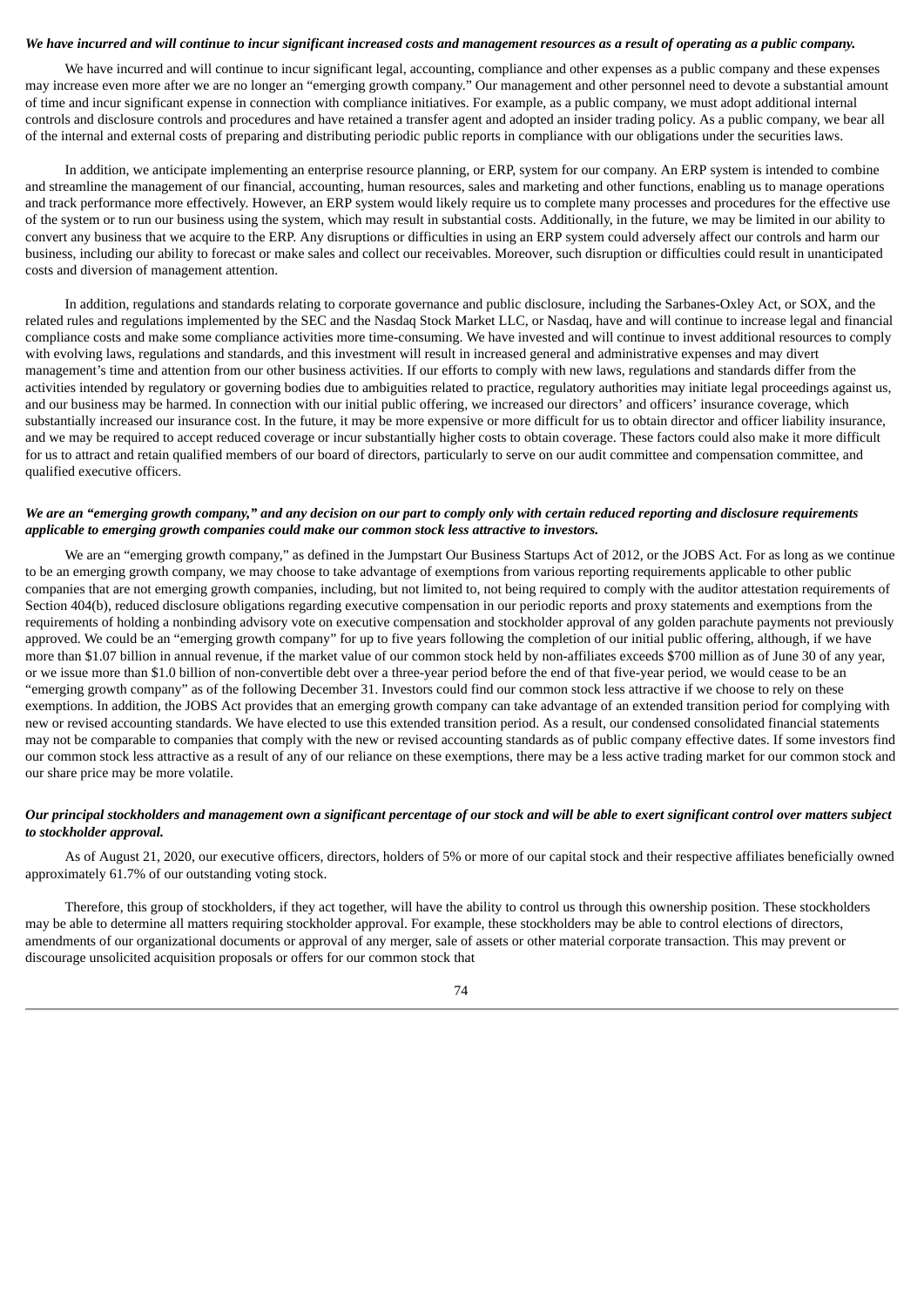you may feel are in your best interest as one of our stockholders. The interests of this group of stockholders may not always coincide with your interests or the interests of other stockholders and they may act in a manner that advances their best interests and not necessarily those of other stockholders, including seeking a premium value for their common stock, and might affect the prevailing market price for our common stock.

### We do not anticipate paying cash dividends and, accordingly, stockholders must rely on share appreciation for any return on their investment.

We have never paid any dividends on our capital stock. We currently intend to retain our future earnings, if any, to fund the development and growth of our businesses and do not anticipate that we will declare or pay any cash dividends on our capital stock in the foreseeable future. In addition, the Loan Agreement restricts our ability to pay dividends or make other distributions. As a result, capital appreciation, if any, of our common stock will be your sole source of gain on your investment for the foreseeable future. Investors seeking cash dividends should not invest in our common stock.

### Raising additional capital may cause dilution to our stockholders, restrict our operations or require us to relinquish substantial rights.

To the extent that we raise additional capital through the sale of equity or convertible debt securities, your ownership interest will be diluted, and the terms of these new securities may include liquidation or other preferences that adversely affect your rights as a common stockholder. Debt financing, if available, may involve fixed payment obligations or agreements that include covenants limiting or restricting our ability to take specific actions such as incurring additional debt, making capital expenditures or declaring dividends. If we raise additional funds through partnerships, collaborations, strategic alliances or licensing arrangements with third parties, we may have to relinquish valuable rights to our technologies, product candidates or future revenue streams, or grant licenses on terms that are not favorable to us. We cannot assure you that we will be able to obtain additional funding if and when necessary. If we are unable to obtain adequate financing on a timely basis, we could be required to delay, scale back or eliminate one or more of our clinical or discovery programs or grant rights to develop and market product candidates that we would otherwise prefer to develop and market ourselves. In addition, we may seek additional capital due to favorable market conditions or strategic considerations even if we believe we have sufficient funds for our current or future operating plans.

## Delaware law and provisions in our amended and restated certificate of incorporation and bylaws might discourage, delay or prevent a change in control of our company or changes in our management and, therefore, depress the trading price of our common stock.

Provisions in our amended and restated certificate of incorporation and bylaws may discourage, delay or prevent a merger, acquisition or other change in control that stockholders may consider favorable, including transactions in which you might otherwise receive a premium for your shares of our common stock. These provisions may also prevent or frustrate attempts by our stockholders to replace or remove our management. Therefore, these provisions could adversely affect the price of our common stock. Among other things, our charter documents will:

- establish that our board of directors is divided into three classes, with each class serving staggered three-year terms;
- provide that vacancies on our board of directors may be filled only by a majority of directors then in office, even though less than a quorum;
- provide that our directors may only be removed for cause;
- eliminate cumulative voting in the election of directors;
- authorize our board of directors to issue shares of convertible preferred stock and determine the price and other terms of those shares, including preferences and voting rights, without stockholder approval;
- provide our board of directors with the exclusive right to elect a director to fill a vacancy or newly created directorship;
- permit stockholders to only take actions at a duly called annual or special meeting and not by written consent;
- prohibit stockholders from calling a special meeting of stockholders;
- require that stockholders give advance notice to nominate directors or submit proposals for consideration at stockholder meetings;
- authorize our board of directors to amend the bylaws; and
- require the affirmative vote of at least 66 2/3% or more of the outstanding shares of common stock to amend many of the provisions described above.

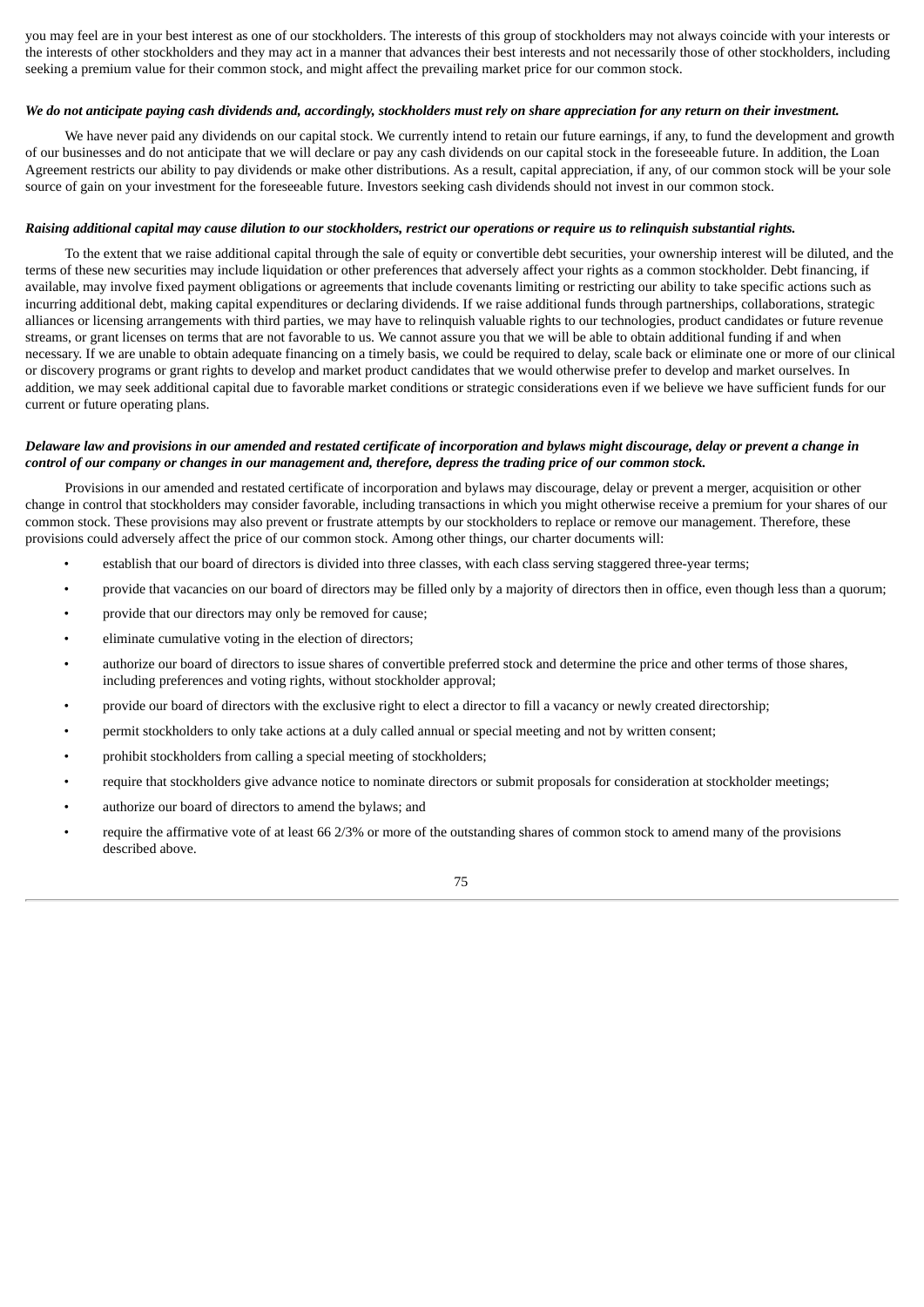In addition, Section 203 of the General Corporation Law of the State of Delaware prohibits a publicly-held Delaware corporation from engaging in a business combination with an interested stockholder, generally a person who together with its affiliates owns, or within the last three years has owned, 15% of our voting stock, for a period of three years after the date of the transaction in which the person became an interested stockholder, unless the business combination is approved in a prescribed manner.

Any provision of our amended and restated certificate of incorporation, amended and restated bylaws or Delaware law that has the effect of delaying or preventing a change in control could limit the opportunity for our stockholders to receive a premium for their shares of our capital stock and could also affect the price that some investors are willing to pay for our common stock.

## Our amended and restated bylaws provide that the Court of Chancery of the State of Delaware and the federal district courts of the United States will be the exclusive forums for substantially all disputes between us and our stockholders, which could limit our stockholders' ability to obtain a favorable *judicial forum for disputes with us or our directors, officers or employees.*

Our amended and restated bylaws provide that the Court of Chancery of the State of Delaware (or, if the Court of Chancery does not have jurisdiction, another State court in Delaware or the federal district court for the District of Delaware) is the exclusive forum for the following (except for any claim as to which such court determines that there is an indispensable party not subject to the jurisdiction of such court (and the indispensable party does not consent to the personal jurisdiction of such court within ten days following such determination), which is vested in the exclusive jurisdiction of a court or forum other than such court or for which such court does not have subject matter jurisdiction):

- any derivative action or proceeding brought on behalf of us;
- any action asserting a claim of breach of a fiduciary duty;
- any action asserting a claim against us arising under the Delaware General Corporation Law, or DGCL, our amended and restated certificate of incorporation or our amended and restated bylaws (as either may be amended from time to time); and
- any action asserting a claim against us that is governed by the internal affairs doctrine.

This provision would not apply to suits brought to enforce a duty or liability created by the Securities Exchange Act of 1934, as amended, or Exchange Act, or any other claim for which the U.S. federal courts have exclusive jurisdiction.

Our amended and restated bylaws further provide that the federal district courts of the United States will be the exclusive forum for resolving any complaint asserting a cause of action arising under the Securities Act.

These exclusive-forum provisions may limit a stockholder's ability to bring a claim in a judicial forum that it finds favorable for disputes with us or our directors, officers or other employees, which may discourage lawsuits against us and our directors, officers and other employees. Any person or entity purchasing or otherwise acquiring any interest in any of our securities shall be deemed to have notice of and consented to these provisions. There is uncertainty as to whether a court would enforce such provisions, and the enforceability of similar choice of forum provisions in other companies' charter documents has been challenged in legal proceedings. It is possible that a court could find these types of provisions to be inapplicable or unenforceable, and if a court were to find either exclusive-forum provision in our amended and restated bylaws to be inapplicable or unenforceable in an action, we may incur additional costs associated with resolving the dispute in other jurisdictions, which could seriously harm our business.

### We have identified material weaknesses in our internal control over financial reporting. If our remediation measures are not effective, we may not be *able to report our financial condition or results of operations accurately or on a timely basis.*

To date, we have never conducted a review of our internal control for the purpose of providing the reports required by SOX. During our review and testing, we may identify deficiencies and be unable to remediate them before we must provide the required reports. In connection with the audit of our consolidated financial statements for each of the years ended December 31, 2018 and December 31, 2019, we and our independent registered public accounting firm identified material weaknesses in our internal control over financial reporting resulting from a lack of sufficient qualified personnel. For the year ended December 31, 2018, the material weaknesses related to (i) independent reviews of journal entries not being performed prior to posting, (ii) account reconciliations not being performed and independently reviewed on a timely basis and (iii) lack of independent review of technical accounting matters. For the year ended in December 31, 2019, (i) and (ii) remained unremediated. A material weakness is a deficiency, or a combination of deficiencies, in internal control over financial reporting such that there is a reasonable possibility that a material misstatement of our consolidated financial statements will not be prevented or detected on a timely basis. During the first and second quarters of 2020, we have undertaken specific remediation actions to address the control deficiencies in our financial reporting. We have established more robust processes related to the review of complex accounting transactions, preparation of account reconciliations and review of journal entries which are outlined elsewhere in this Quarterly Report.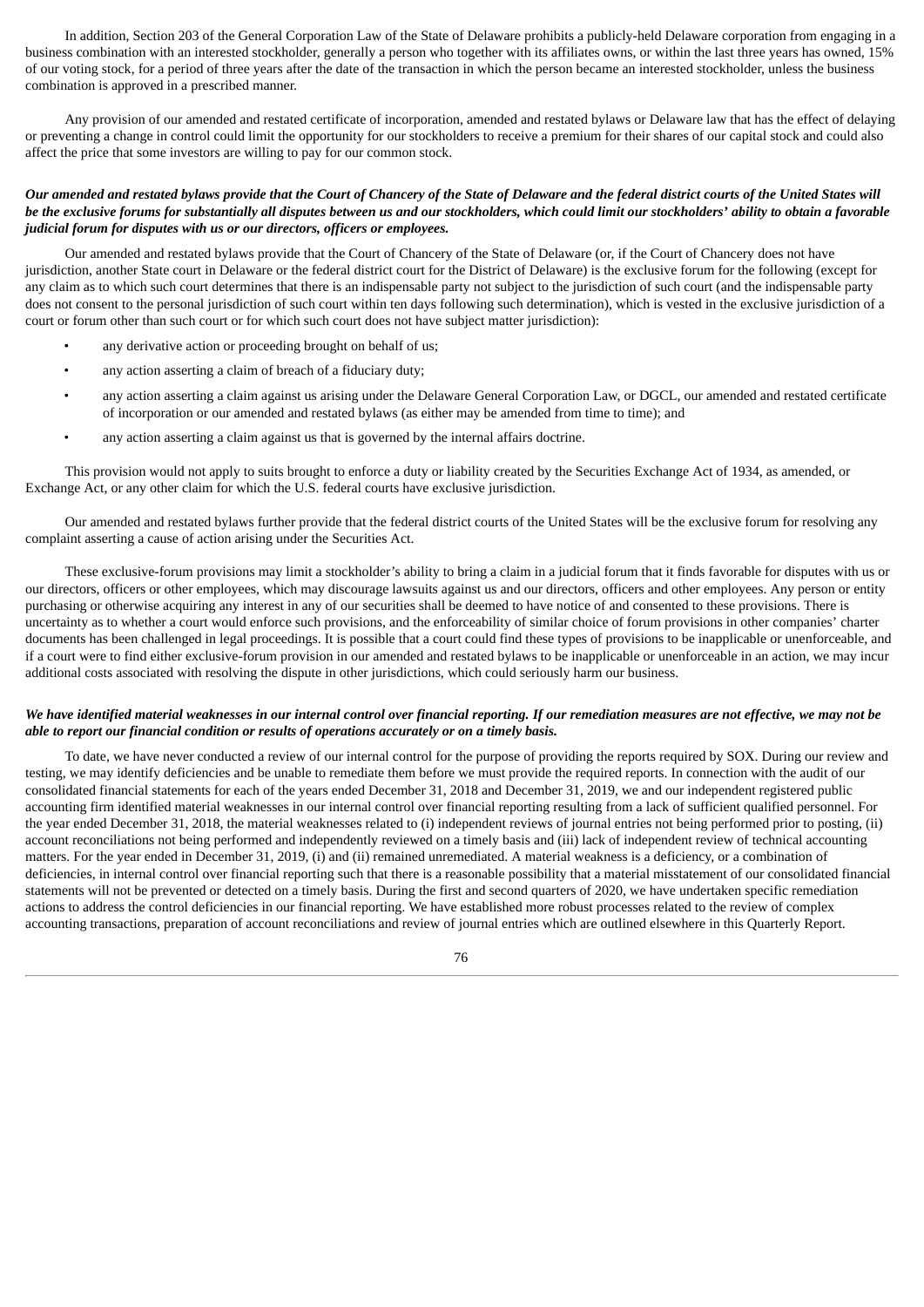While we have begun taking measures and plan to continue to take measures to design and implement an effective control environment, we cannot assure you that the measures we have taken to date, and are continuing to implement, will be sufficient to remediate or prevent future material weaknesses. If we are unable to successfully maintain internal control over financial reporting, or identify any additional material weaknesses, the accuracy and timing of our financial reporting may be adversely affected. In addition, if we are unable to assert that our internal control over financial reporting is effective, or if our independent registered public accounting firm is unable to express an opinion as to the effectiveness of our internal control over financial reporting, when required, investors may lose confidence in the accuracy and completeness of our financial reports, we may face restricted access to the capital markets, and our stock price may be materially adversely affected. Moreover, we could become subject to investigations by regulatory authorities, which could require additional financial and management resources.

## If we fail to maintain an effective system of internal control over financial reporting, we may not be able to accurately report our financial results or *prevent fraud, which would harm our business and the trading price of our common stock.*

Effective internal controls over financial reporting are necessary for us to provide reliable financial reports and, together with adequate disclosure controls and procedures, are designed to prevent fraud. Any failure to implement required new or improved controls, or difficulties encountered in their implementation, could cause us to fail to meet our reporting obligations. In addition, any testing by us conducted in connection with Section 404(a) of SOX or any subsequent testing by our independent registered public accounting firm in connection with Section 404(b) of SOX, may reveal deficiencies in our internal controls over financial reporting that are deemed to be significant deficiencies or material weaknesses or that may require prospective or retroactive changes to our consolidated financial statements or identify other areas for further attention or improvement. As discussed above, we have identified material weaknesses in the past which we are in the process of remedying. However, our efforts to remediate previous material weaknesses may not be effective or prevent any future deficiency in our internal control over financial reporting. Inferior internal controls could also cause investors to lose confidence in our reported financial information, which could have a negative effect on the trading price of our common stock.

In connection with our evaluation of our internal controls over financial reporting, we expect to upgrade our finance and accounting systems and team. If we are unable to accomplish these objectives in a timely and effective manner, our ability to comply with the financial reporting requirements and other rules that apply to reporting companies could be adversely impacted. Any failure to maintain effective internal control over financial reporting could have a material adverse effect on our business, financial condition and results of operations and the trading price of our common stock.

We will be required to disclose material changes made in our internal controls over financing reporting and procedures on a quarterly basis and our management will be required to assess the effectiveness of these controls annually. Beginning with our second annual report on Form 10-K after we become a public company, we will be required to make a formal assessment of the effectiveness of our internal control over financial reporting, and once we cease to be an emerging growth company, we will be required to include an attestation report on internal control over financial reporting issued by our independent registered public accounting firm. However, for as long as we are an "emerging growth company" under the JOBS Act, our independent registered public accounting firm will not be required to attest to the effectiveness of our internal controls over financial reporting pursuant to Section 404(b).

To achieve compliance with Section 404(a) within the prescribed period, we will be engaging in a process to document and evaluate our internal control over financial reporting, which is both costly and challenging. In this regard, we will need to continue to dedicate internal resources, potentially engage outside consultants and adopt a detailed work plan to assess and document the adequacy of our internal control over financial reporting, continue steps to improve control processes as appropriate, validate through testing that controls are designed and operating effectively and implement a continuous reporting and improvement process for internal control over financial reporting.

We could be an "emerging growth company" for up to five years. An independent assessment of the effectiveness of our internal controls could detect problems that our management's assessment might not identify. Undetected material weaknesses in our internal controls could lead to consolidated financial statement restatements and require us to incur the expense of remediation.

## *Our disclosure controls and procedures may not prevent or detect all errors or acts of fraud.*

We are subject to the periodic reporting requirements of the Exchange Act. We designed our disclosure controls and procedures to reasonably assure that information we must disclose in reports we file or submit under the Exchange Act is accumulated and communicated to management, and recorded, processed, summarized and reported within the time periods specified in the rules and forms of the SEC. We believe that any disclosure controls and procedures or internal controls and procedures, no matter how well-conceived and operated, can provide only reasonable, not absolute, assurance that the objectives of the control system are met.

These inherent limitations include the facts that judgments in decision-making can be faulty and that breakdowns can occur because of simple error or mistake. Additionally, controls can be circumvented by the individual acts of some persons, by collusion of two or more people or by an unauthorized override of the controls. Accordingly, because of the inherent limitations in our control system, misstatements due to error or fraud may occur and not be detected.

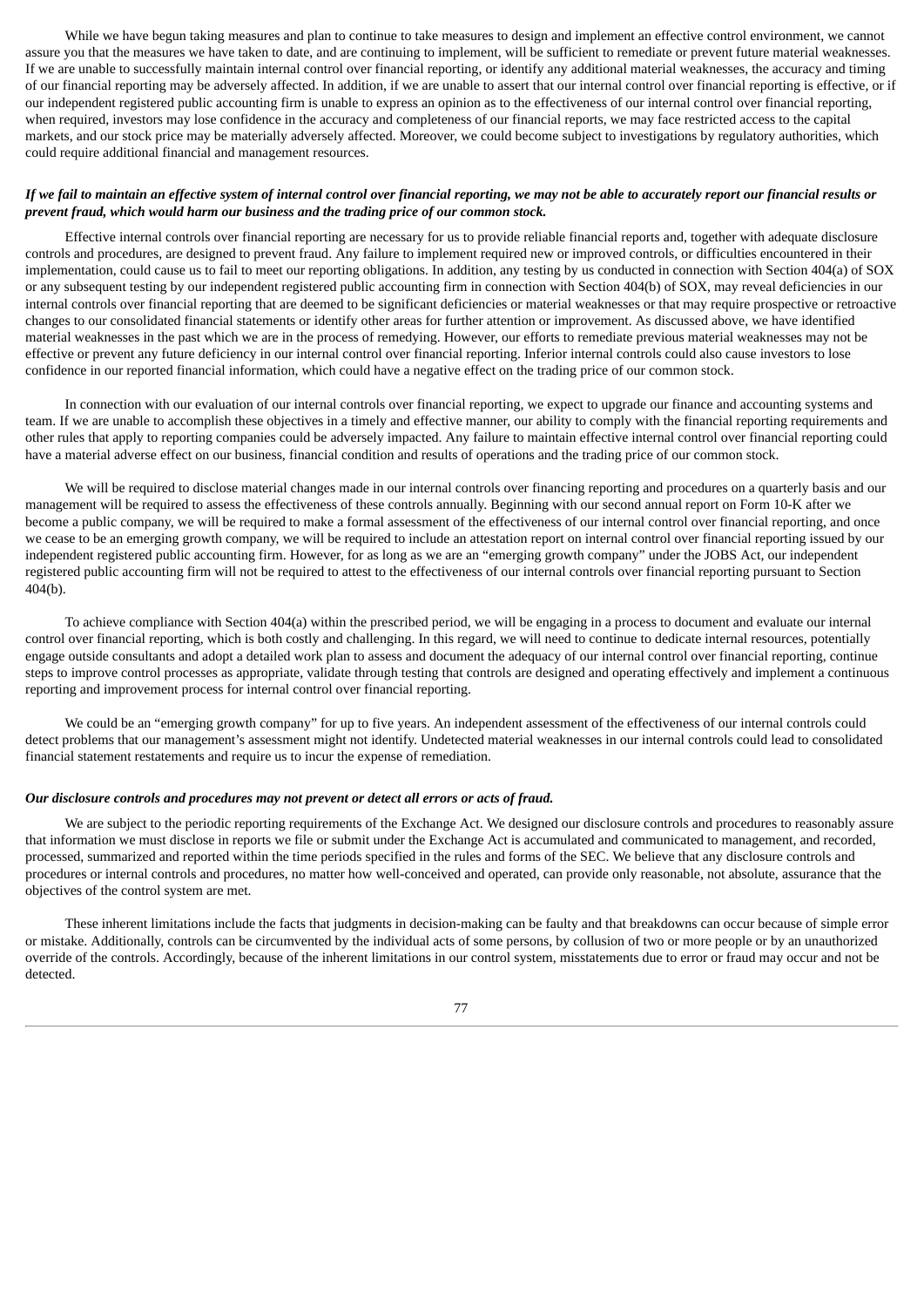## We are organized in a holding company structure and we are, and will be, dependent upon the results of operations and cash flows of our subsidiaries *and distributions we receive from our subsidiaries.*

ALX Oncology Holdings Inc. is a holding company that currently has no material assets other than cash and our ownership of all of the equity issued by ALX Oncology Limited. As such, ALX Oncology Holdings Inc. will have no independent means of generating revenue or cash flow, and our ability to pay our taxes and operating expenses or declare and pay dividends in the future, if any, will be dependent upon the results of operations and cash flows of ALX Oncology Limited and its consolidated subsidiaries, including any distributions we receive from ALX Oncology Limited. There can be no assurance that our direct and indirect subsidiaries will generate sufficient cash flow to distribute funds to us or that applicable law and contractual restrictions, such as negative covenants in any debt instruments, will permit such distributions. In addition, in the event that the board of directors and stockholders of ALX Oncology Holdings Inc. were to approve a sale of all of our equity in ALX Oncology Limited or any of our other indirect subsidiaries, your equity interest would be in a holding company with no material assets other than those assets and other consideration received in such transaction.

#### *We may be subject to securities litigation, which is expensive and could divert management attention.*

The market price of our common stock may be volatile and, in the past, companies that have experienced volatility in the market price of their stock have been subject to securities class action litigation. We may be the target of this type of litigation in the future. Securities litigation against us could result in substantial costs and divert our management's attention from other business concerns, which could seriously harm our business.

#### **Item 2. Unregistered Sales of Equity Securities and Use of Proceeds.**

#### **Unregistered sales of equity securities**

The following list sets forth information as to all securities we have sold during the quarter ended June 30, 2020, which were not registered under the Securities Act.

1. We granted stock options to purchase an aggregate of 673,943 shares of our common stock at a weighted-average exercise price of \$4.96 per share to certain employees, consultants and directors under our 2020 Equity Incentive Plan.

We deemed the grants of stock options described in paragraph (1) as exempt from registration under the Securities Act in reliance on Rule 701 of the Securities Act as offers and sales of securities under compensatory benefit plans and contracts relating to compensation in compliance with Rule 701. Each of the recipients of securities in any transaction exempt from registration received the securities under our 2020 Equity Incentive Plan, represented their intention to acquire the securities for investment only and not with view to or for sale in connection with any distribution thereof and either received or had adequate access, through employment, business or other relationships, to information about us.

All certificates representing the securities issued in the transactions described above in this Item 1 included appropriate legends setting forth that the securities had not been offered or sold pursuant to a registration statement and describing the applicable restrictions on transfer of the securities. There were no underwriters employed in connection with any of the transactions set forth above in this Item 1.

### **Use of Proceeds from Initial Public Offering of Common Stock**

In July 2020, we consummated the sale of 9,775,000 shares of common stock, which includes the additional overallotment of 1,275,000 shares exercised by the underwriters in the initial public offering, to the public at an initial public offering price of \$19.00 per share. The aggregate offering price for shares sold in our initial public offering was \$185.7 million. The offer and sale of the shares in the initial public offering was registered under the Securities Act pursuant to registration statements on Form S-1 (File No. 333- 239490), which was filed with the SEC on June 26, 2020 and amended subsequently and declared effective on July 16, 2020, and Form S-1MEF, which was filed with the SEC on July 16, 2020 and became effective on July 16, 2020. The underwriters of the offering were Jefferies LLC, Credit Suisse Securities (USA) LLC, Piper Sandler & Co. and Cantor Fitzgerald & Co.

We received approximately \$169.0 million in net proceeds after deducting underwriting discounts and commissions of approximately \$13.0 million and offering-related expenses estimated to be approximately \$3.7 million. No offering expenses were paid directly or indirectly to any of our directors or officers (or their associates) or persons owning ten percent or more of any class of our equity securities or to any other affiliates.

To date, we have not yet used the net proceeds from our initial public offering. We invested the funds received in money market funds in accordance with our investment policy. None of such payments were direct or indirect payments to any of our directors or officers (or their associates), to persons owning ten percent or more of our common stock or to any other affiliates. There has been no material change in the planned use of proceeds from our initial public offering as described in our final prospectus filed with the SEC on July 21, 2020 pursuant to Rule 424(b)(4).

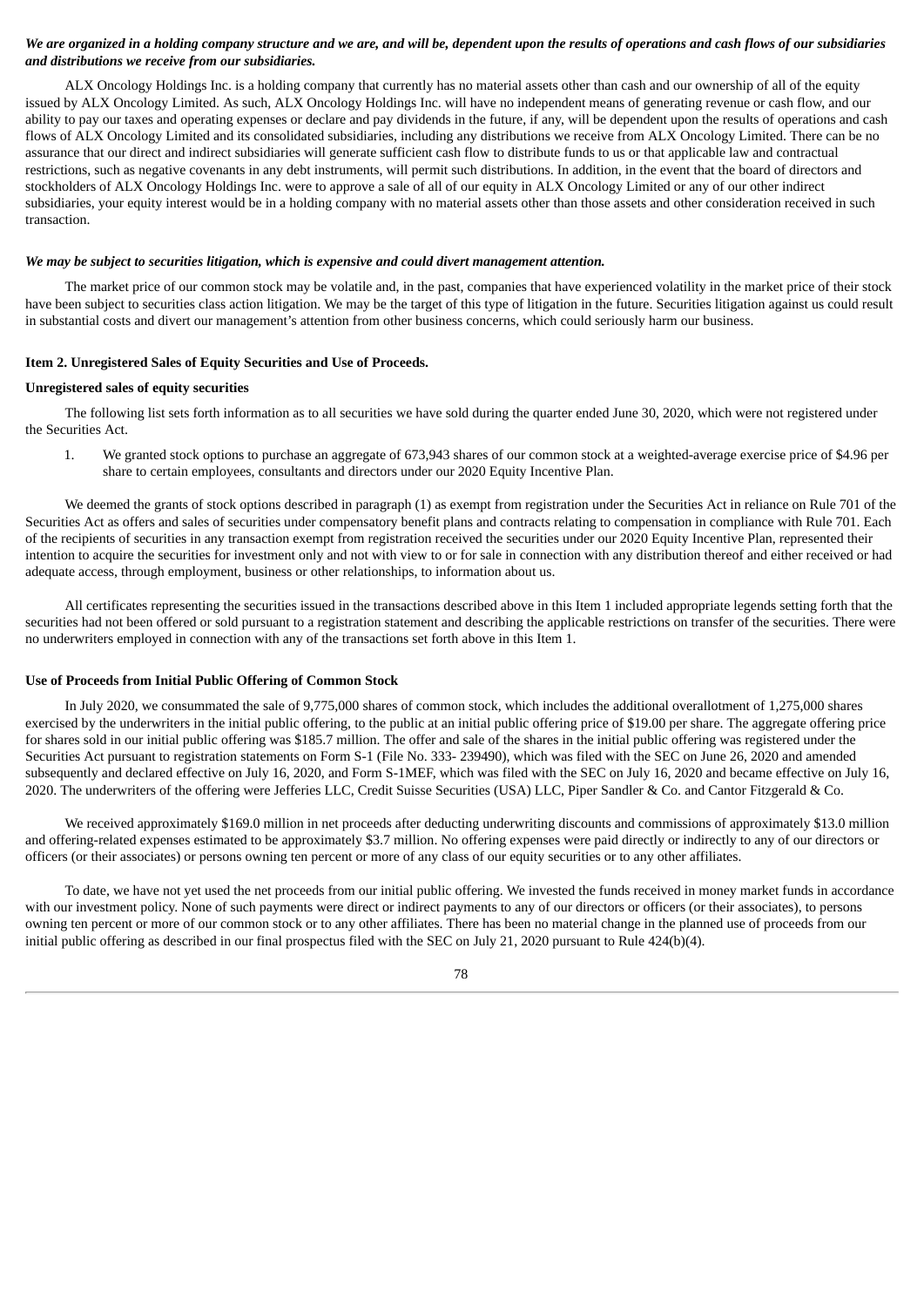# **Item 3. Defaults Upon Senior Securities.**

Not applicable.

# **Item 4. Mine Safety Disclosures.**

Not applicable.

# **Item 5. Other Information.**

None.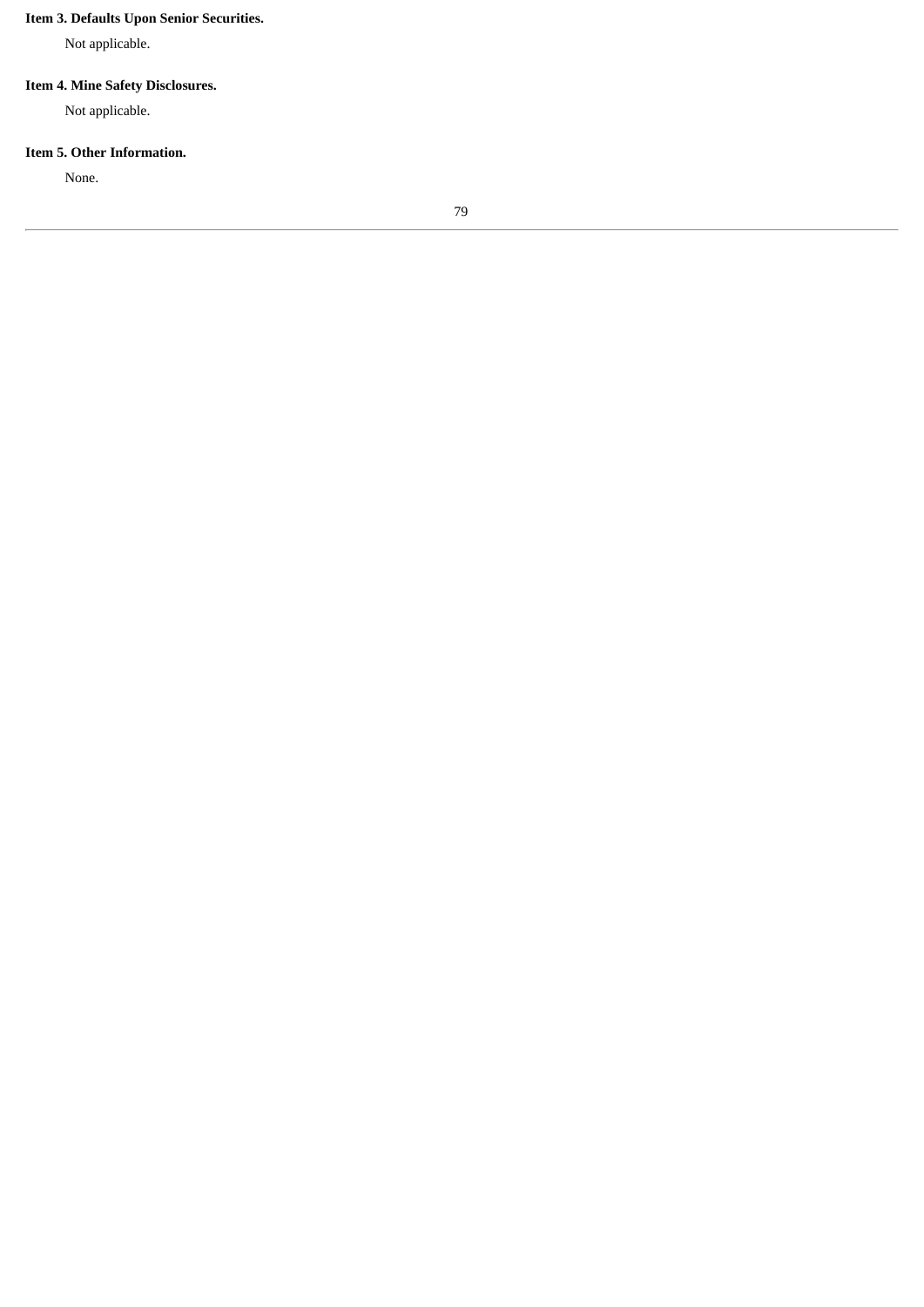# **Item 6. Exhibits.**

# **Incorporated by Reference**

| <b>Exhibit</b>   |                                                                                                                                         |                       |            |                |                    |
|------------------|-----------------------------------------------------------------------------------------------------------------------------------------|-----------------------|------------|----------------|--------------------|
| <b>Number</b>    | <b>Description</b>                                                                                                                      | Form                  | File No.   | <b>Exhibit</b> | <b>Filing Date</b> |
| 3.1              | Amended and Restated Certificate of Incorporation of the Registrant.                                                                    | $8-K$                 | 001-39386  | 3.1            | July 21, 2020      |
| 3.2              | <b>Amended and Restated Bylaws of the Registrant.</b>                                                                                   | $8-K$                 | 001-39386  | 3.2            | July 21, 2020      |
| 4.1              | Amended and Restated Investors' Rights Agreement among the                                                                              | $S-1$                 | 333-239490 | 4.1            | June 26, 2020      |
|                  | Registrant and certain of its stockholders, dated April 1, 2020.                                                                        |                       |            |                |                    |
| $\overline{4.2}$ | Specimen common stock certificate of the Registrant.                                                                                    | $S-1$                 | 333-239490 | 4.2            | June 26, 2020      |
| $\overline{4.3}$ | Form of Amended and Restated Warrant to Purchase Stock.                                                                                 | $S-1$                 | 333-239490 | 4.3            | June 26, 2020      |
| $10.1+$          | Form of Indemnification Agreement between the Registrant and each<br>of its directors and executive officers.                           | $S-1$                 | 333-239490 | 10.1           | June 26, 2020      |
| $10.2+$          | Amended and Restated 2020 Equity Incentive Plan and forms of<br>agreements thereunder.                                                  | $S-1/A$               | 333-239490 | 10.2           | July 13, 2020      |
| $10.3+$          | 2020 Employee Stock Purchase Plan.                                                                                                      | $S-1/A$               | 333-239490 | 10.3           | July 13, 2020      |
| $10.4+$          | <b>Confirmatory Offer Letter between the Registrant and Jaume Pons,</b>                                                                 | $S-1/A$               | 333-239490 | 10.4           | July 13, 2020      |
|                  | Ph.D., effective as of July 9, 2020.                                                                                                    |                       |            |                |                    |
| $10.5+$          | Confirmatory Offer Letter between the Registrant and Nathan Caffo,<br>effective as of July 9, 2020.                                     | $S-1/A$               | 333-239490 | 10.5           | July 13, 2020      |
| $10.6+$          | Confirmatory Offer Letter between the Registrant and Peter Garcia,<br>effective as of July 9, 2020.                                     | $S-1/A$               | 333-239490 | 10.6           | July 13, 2020      |
| $10.7+$          | Confirmatory Offer Letter between the Registrant and Steffen Pietzke,<br>effective as of July 9, 2020.                                  | $S-1/A$               | 333-239490 | 10.7           | July 13, 2020      |
| $10.8+$          | <b>Confirmatory Offer Letter between the Registrant and Sophia</b><br>Randolph, M.D., Ph.D., effective as of July 9, 2020.              | $S-1/A$               | 333-239490 | 10.8           | July 13, 2020      |
| $10.9+$          | <b>Executive Incentive Compensation Plan.</b>                                                                                           | $S-1/A$               | 333-239490 | 10.9           | July 13, 2020      |
| $10.10+$         | <b>Outside Director Compensation Policy.</b>                                                                                            | $S-1/A$               | 333-239490 | 10.10          | July 13, 2020      |
| $10.11+$         | Form of Change in Control and Severance Agreement.                                                                                      | $S-1/A$               | 333-239490 | 10.11          | July 13, 2020      |
| 10.13            | Loan and Security Agreement, dated as of December 20, 2019, among                                                                       | $S-1$                 | 333-239490 | 10.13          | June 26, 2020      |
|                  | the Registrant, certain of its affiliates, Silicon Valley Bank and                                                                      |                       |            |                |                    |
|                  | WestRiver Innovation Lending Fund VIII, L.P., as amended by the                                                                         |                       |            |                |                    |
|                  | Joinder and First Amendment to Loan and Security Agreement on                                                                           |                       |            |                |                    |
|                  | May 21, 2020.                                                                                                                           |                       |            |                |                    |
| 10.15            | Research and Development Services Agreement, dated as of June 25,                                                                       | $S-1$                 | 333-239490 | 10.15          | June 26, 2020      |
|                  | 2020, between the Registrant and Tallac Therapeutics, Inc. (formerly                                                                    |                       |            |                |                    |
|                  | known as Tollnine, Inc.).                                                                                                               |                       |            |                |                    |
| 31.1             | Certification of Principal Executive Officer Pursuant to Rules 13a-                                                                     | <b>Filed herewith</b> |            |                |                    |
|                  | 14(a) and 15d-14(a) under the Securities Exchange Act of 1934, as<br>Adopted Pursuant to Section 302 of the Sarbanes-Oxley Act of 2002. |                       |            |                |                    |
| 31.2             | Certification of Principal Financial Officer Pursuant to Rules 13a-                                                                     | Filed herewith        |            |                |                    |
|                  | 14(a) and 15d-14(a) under the Securities Exchange Act of 1934, as                                                                       |                       |            |                |                    |
|                  | Adopted Pursuant to Section 302 of the Sarbanes-Oxley Act of 2002.                                                                      |                       |            |                |                    |
| $32.1*$          | Certification of Principal Executive Officer Pursuant to 18 U.S.C.                                                                      | Furnished             |            |                |                    |
|                  | Section 1350, as Adopted Pursuant to Section 906 of the Sarbanes-                                                                       | herewith              |            |                |                    |
|                  | Oxley Act of 2002.                                                                                                                      |                       |            |                |                    |
| $32.2*$          | Certification of Principal Financial Officer Pursuant to 18 U.S.C.                                                                      | Furnished             |            |                |                    |
|                  | Section 1350, as Adopted Pursuant to Section 906 of the Sarbanes-                                                                       | herewith              |            |                |                    |
|                  | Oxley Act of 2002.                                                                                                                      |                       |            |                |                    |
| 101.INS          | <b>XBRL Instance Document.</b>                                                                                                          | Filed herewith        |            |                |                    |
| 101.SCH          | XBRL Taxonomy Extension Schema Document.                                                                                                | Filed herewith        |            |                |                    |
|                  | 80                                                                                                                                      |                       |            |                |                    |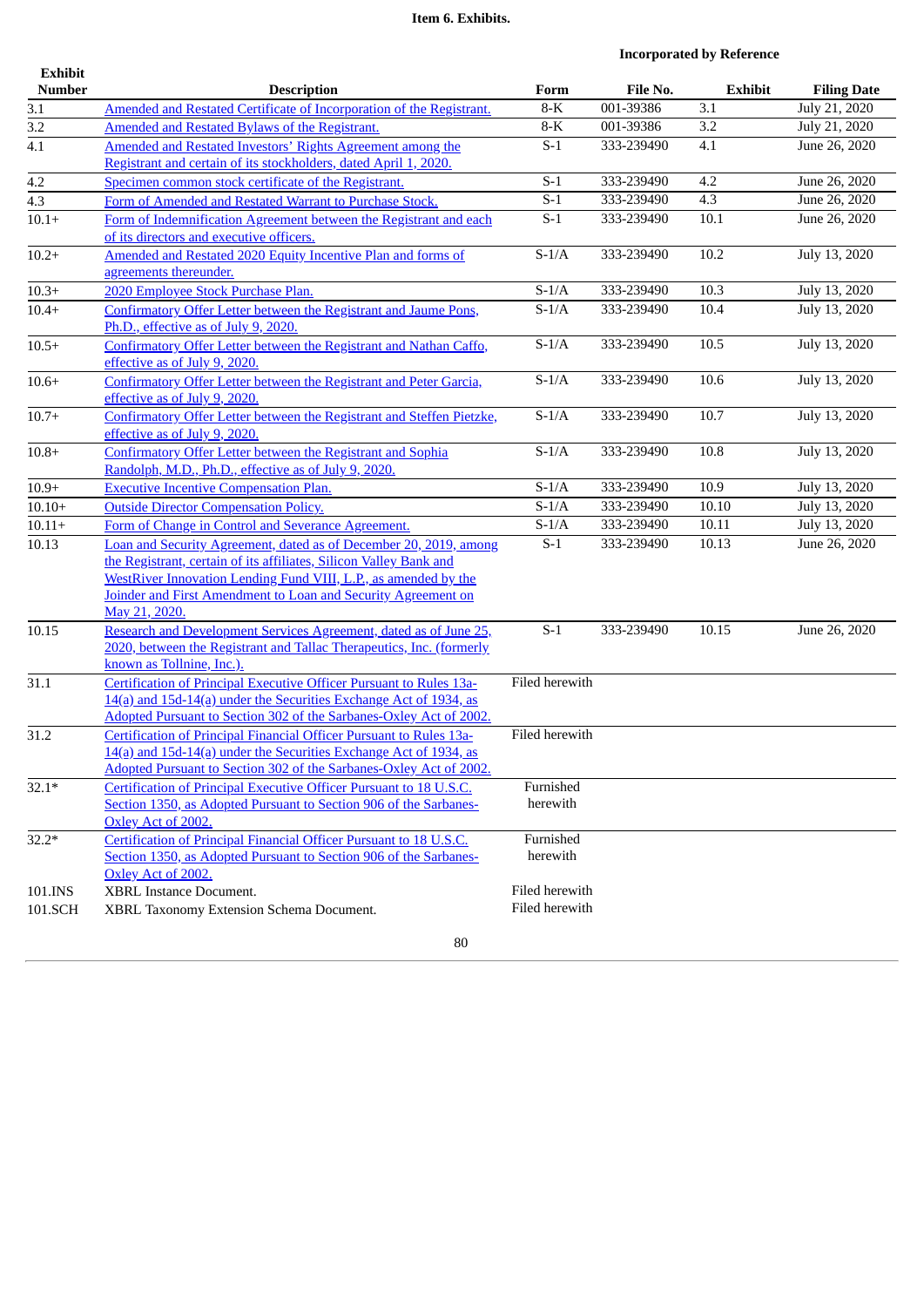| 101.CAL | XBRL Taxonomy Extension Calculation Linkbase Document.  |
|---------|---------------------------------------------------------|
| 101.DEF | XBRL Taxonomy Extension Definition Linkbase Document.   |
| 101.LAB | XBRL Taxonomy Extension Label Linkbase Document.        |
| 101.PRE | XBRL Taxonomy Extension Presentation Linkbase Document. |

Filed herewith Filed herewith Filed herewith Filed herewith

Indicates management contract or compensatory plan.

\* The certifications attached as Exhibit 32.1 and 32.2 that accompany this Quarterly Report on Form 10-Q are deemed furnished and not filed with the Securities and Exchange Commission and are not to be incorporated by reference into any filing of the Registrant under the Securities Act of 1933, as amended, or the Securities Exchange Act of 1934, as amended, whether made before or after the date of this Quarterly Report on Form 10-Q, irrespective of any general incorporation language contained in such filing.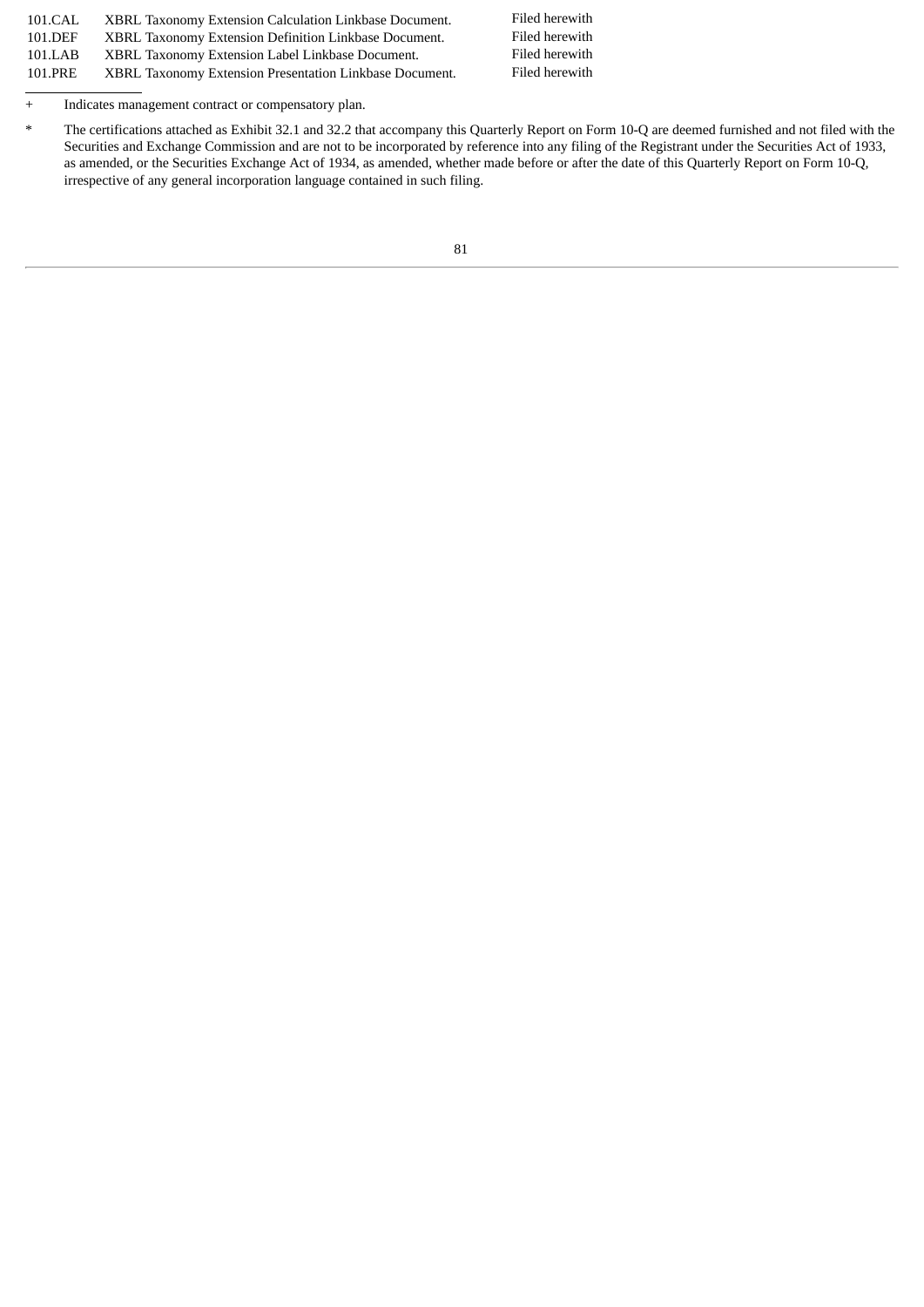# **SIGNATURES**

Pursuant to the requirements of the Securities Exchange Act of 1934, the registrant has duly caused this report to be signed on its behalf by the undersigned thereunto duly authorized.

| Date: | August 27, 2020 |     | ALX Oncology Holdings Inc.                           |  |
|-------|-----------------|-----|------------------------------------------------------|--|
|       |                 | By: | /s/ Jaume Pons<br>Jaume Pons, Ph.D.                  |  |
|       |                 |     | President, Chief Executive Officer and Director      |  |
|       |                 |     | (Principal Executive Officer)                        |  |
| Date: | August 27, 2020 | By: | /s/ Peter Garcia                                     |  |
|       |                 |     | Peter Garcia                                         |  |
|       |                 |     | Chief Financial Officer                              |  |
|       |                 |     | (Principal Financial Officer)                        |  |
| Date: | August 27, 2020 | By: | /s/ Steffen Pietzke                                  |  |
|       |                 |     | Steffen Pietzke                                      |  |
|       |                 |     | Vice President, Finance and Chief Accounting Officer |  |
|       |                 |     | (Principal Accounting Officer)                       |  |
|       |                 |     |                                                      |  |
|       |                 | 82  |                                                      |  |
|       |                 |     |                                                      |  |
|       |                 |     |                                                      |  |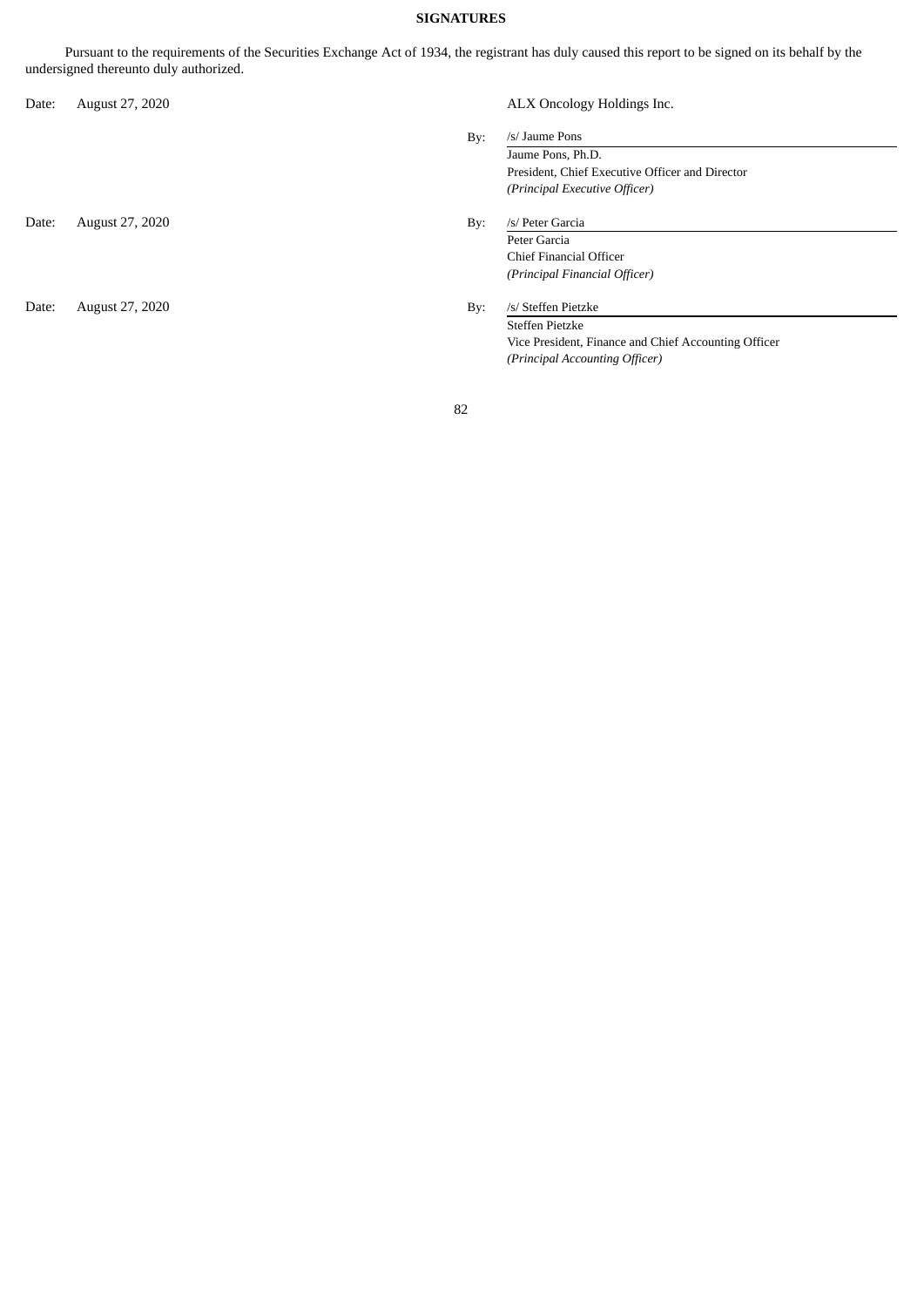## **CERTIFICATION PURSUANT TO RULES 13a-14(a) AND 15d-14(a) UNDER THE SECURITIES EXCHANGE ACT OF 1934, AS ADOPTED PURSUANT TO SECTION 302 OF THE SARBANES-OXLEY ACT OF 2002**

<span id="page-85-0"></span>I, Jaume Pons, Ph.D., certify that:

- 1. I have reviewed this Quarterly Report on Form 10-Q of ALX Oncology Holdings Inc.;
- 2. Based on my knowledge, this report does not contain any untrue statement of a material fact or omit to state a material fact necessary to make the statements made, in light of the circumstances under which such statements were made, not misleading with respect to the period covered by this report;
- 3. Based on my knowledge, the financial statements, and other financial information included in this report, fairly present in all material respects the financial condition, results of operations and cash flows of the registrant as of, and for, the periods presented in this report;
- 4. The registrant's other certifying officer and I are responsible for establishing and maintaining disclosure controls and procedures (as defined in Exchange Act Rules 13a-15(e) and 15d-15(e)) and internal control over financial reporting (as defined in Exchange Act Rules 13a-15(f) and 15d-15(f)) for the registrant and have:
	- (a) Designed such disclosure controls and procedures, or caused such disclosure controls and procedures to be designed under our supervision, to ensure that material information relating to the registrant, including its consolidated subsidiaries, is made known to us by others within those entities, particularly during the period in which this report is being prepared;
	- (b) Evaluated the effectiveness of the registrant's disclosure controls and procedures and presented in this report our conclusions about the effectiveness of the disclosure controls and procedures, as of the end of the period covered by this report based on such evaluation; and
	- (c) Disclosed in this report any change in the registrant's internal control over financial reporting that occurred during the registrant's most recent fiscal quarter (the registrant's fourth fiscal quarter in the case of an annual report) that has materially affected, or is reasonably likely to materially affect, the registrant's internal control over financial reporting; and
- 5. The registrant's other certifying officer and I have disclosed, based on our most recent evaluation of internal control over financial reporting, to the registrant's auditors and the audit committee of the registrant's board of directors (or persons performing the equivalent functions):
	- (a) All significant deficiencies and material weaknesses in the design or operation of internal control over financial reporting which are reasonably likely to adversely affect the registrant's ability to record, process, summarize and report financial information; and
	- (b) Any fraud, whether or not material, that involves management or other employees who have a significant role in the registrant's internal control over financial reporting.

Date: August 27, 2020 By: /s/ Jaume Pons

**Jaume Pons, Ph.D. President, Chief Executive Officer and Director (Principal Executive Officer)**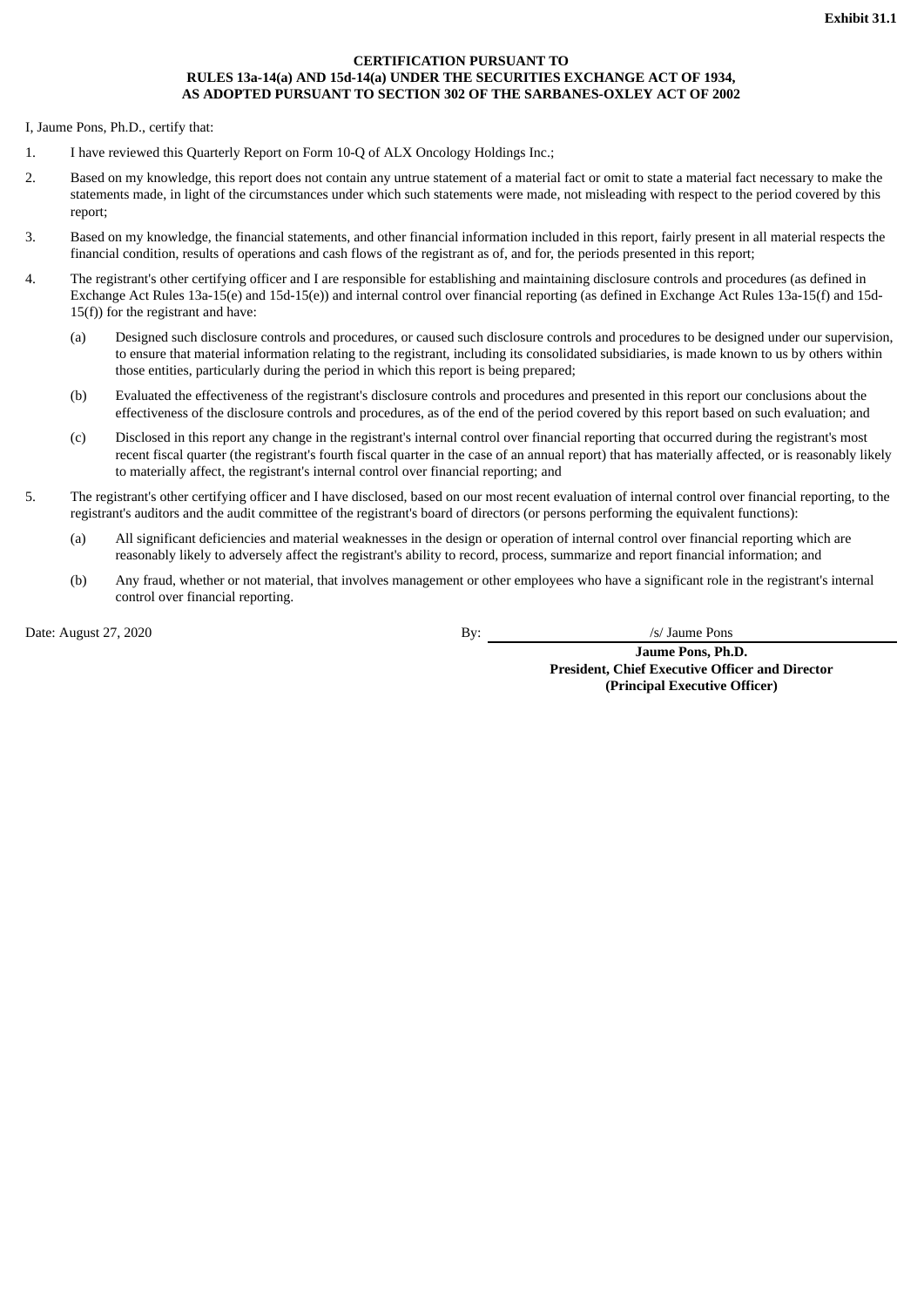## **CERTIFICATION PURSUANT TO RULES 13a-14(a) AND 15d-14(a) UNDER THE SECURITIES EXCHANGE ACT OF 1934, AS ADOPTED PURSUANT TO SECTION 302 OF THE SARBANES-OXLEY ACT OF 2002**

<span id="page-86-0"></span>I, Peter Garcia, certify that:

- 1. I have reviewed this Quarterly Report on Form 10-Q of ALX Oncology Holdings Inc.;
- 2. Based on my knowledge, this report does not contain any untrue statement of a material fact or omit to state a material fact necessary to make the statements made, in light of the circumstances under which such statements were made, not misleading with respect to the period covered by this report;
- 3. Based on my knowledge, the financial statements, and other financial information included in this report, fairly present in all material respects the financial condition, results of operations and cash flows of the registrant as of, and for, the periods presented in this report;
- 4. The registrant's other certifying officer and I are responsible for establishing and maintaining disclosure controls and procedures (as defined in Exchange Act Rules 13a-15(e) and 15d-15(e)) and internal control over financial reporting (as defined in Exchange Act Rules 13a-15(f) and 15d-15(f)) for the registrant and have:
	- (a) Designed such disclosure controls and procedures, or caused such disclosure controls and procedures to be designed under our supervision, to ensure that material information relating to the registrant, including its consolidated subsidiaries, is made known to us by others within those entities, particularly during the period in which this report is being prepared;
	- (b) Evaluated the effectiveness of the registrant's disclosure controls and procedures and presented in this report our conclusions about the effectiveness of the disclosure controls and procedures, as of the end of the period covered by this report based on such evaluation; and
	- (c) Disclosed in this report any change in the registrant's internal control over financial reporting that occurred during the registrant's most recent fiscal quarter (the registrant's fourth fiscal quarter in the case of an annual report) that has materially affected, or is reasonably likely to materially affect, the registrant's internal control over financial reporting; and
- 5. The registrant's other certifying officer and I have disclosed, based on our most recent evaluation of internal control over financial reporting, to the registrant's auditors and the audit committee of the registrant's board of directors (or persons performing the equivalent functions):
	- (a) All significant deficiencies and material weaknesses in the design or operation of internal control over financial reporting which are reasonably likely to adversely affect the registrant's ability to record, process, summarize and report financial information; and
	- (b) Any fraud, whether or not material, that involves management or other employees who have a significant role in the registrant's internal control over financial reporting.

Date: August 27, 2020 By: */s/ Peter Garcia* 

**Peter Garcia Chief Financial Officer (Principal Financial Officer)**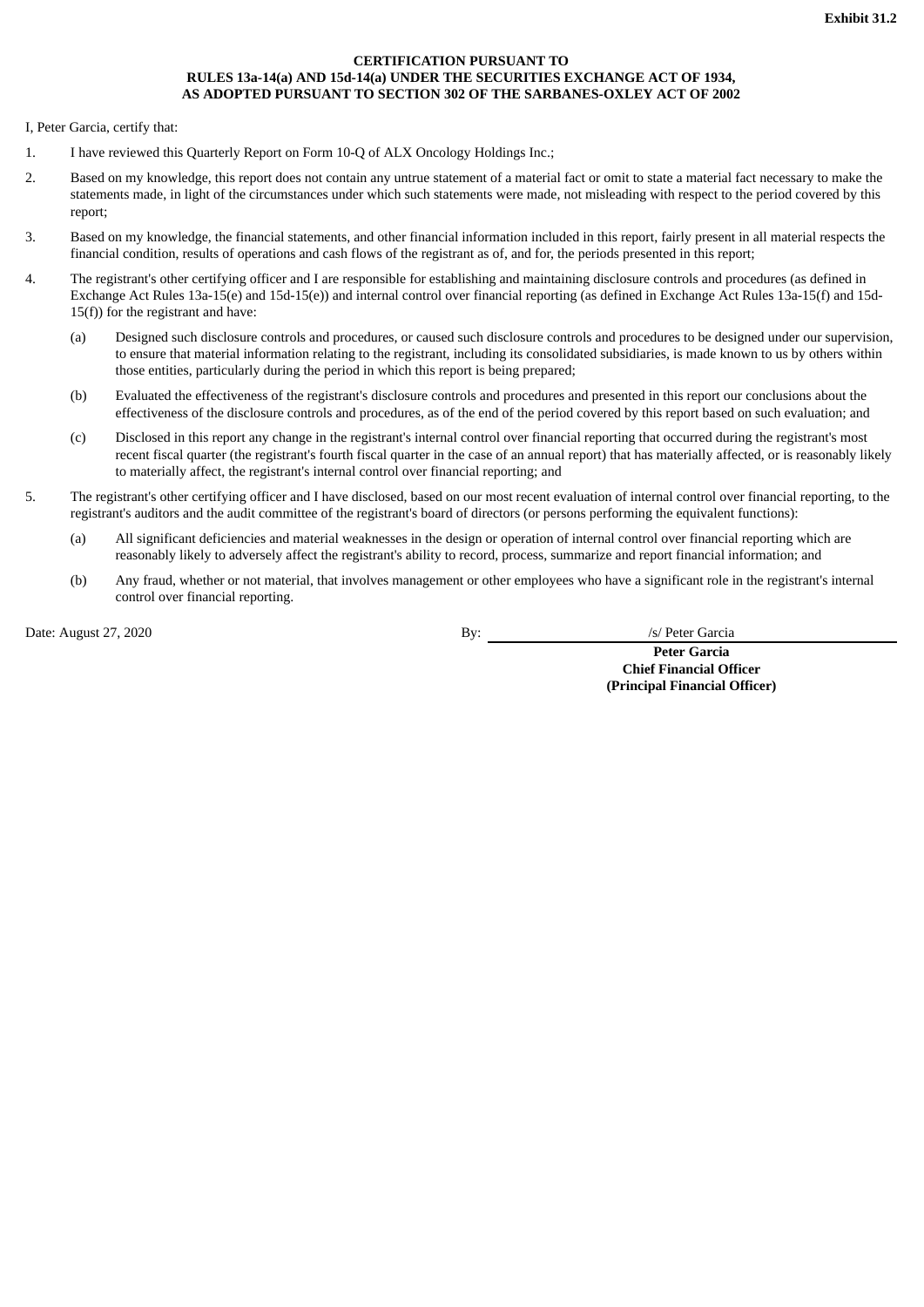## **CERTIFICATION PURSUANT TO 18 U.S.C. SECTION 1350, AS ADOPTED PURSUANT TO SECTION 906 OF THE SARBANES-OXLEY ACT OF 2002**

<span id="page-87-0"></span>In connection with the Quarterly Report of ALX Oncology Holdings Inc. (the "Company") on Form 10-Q for the period ending June 30, 2020 as filed with the Securities and Exchange Commission on the date hereof (the "Report"), I certify, pursuant to 18 U.S.C. § 1350, as adopted pursuant to section 906 of the Sarbanes-Oxley Act of 2002, that:

- (1) The Report fully complies with the requirements of section 13(a) or 15(d) of the Securities Exchange Act of 1934; and
- (2) The information contained in the Report fairly presents, in all material respects, the financial condition and result of operations of the Company.

Date: August 27, 2020 **By:** /s/ Jaume Pons

**Jaume Pons, Ph.D. President, Chief Executive Officer and Director (Principal Executive Officer)**